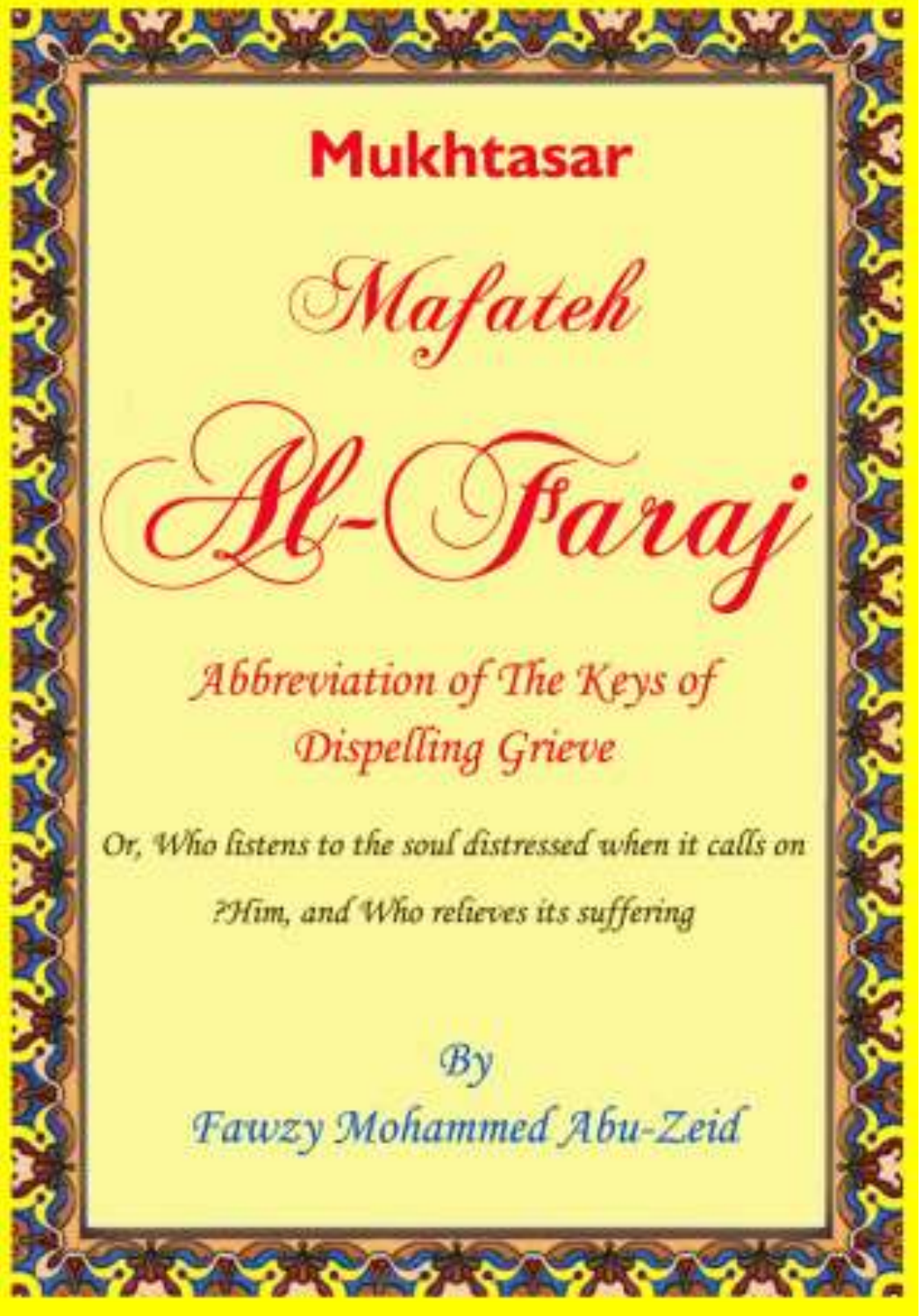*Mukhtasar Mafateh Al-Faraj* 

#### **(Abbreviation of the Keys of Dispelling Grieve)**

(Or, Who listens to the (soul) distressed when it calls on Him, and Who relieves its suffering?)

> $\boldsymbol{\mathcal{B}}\boldsymbol{\gamma}$ **Fawzy Mohammed Abu-Zeid**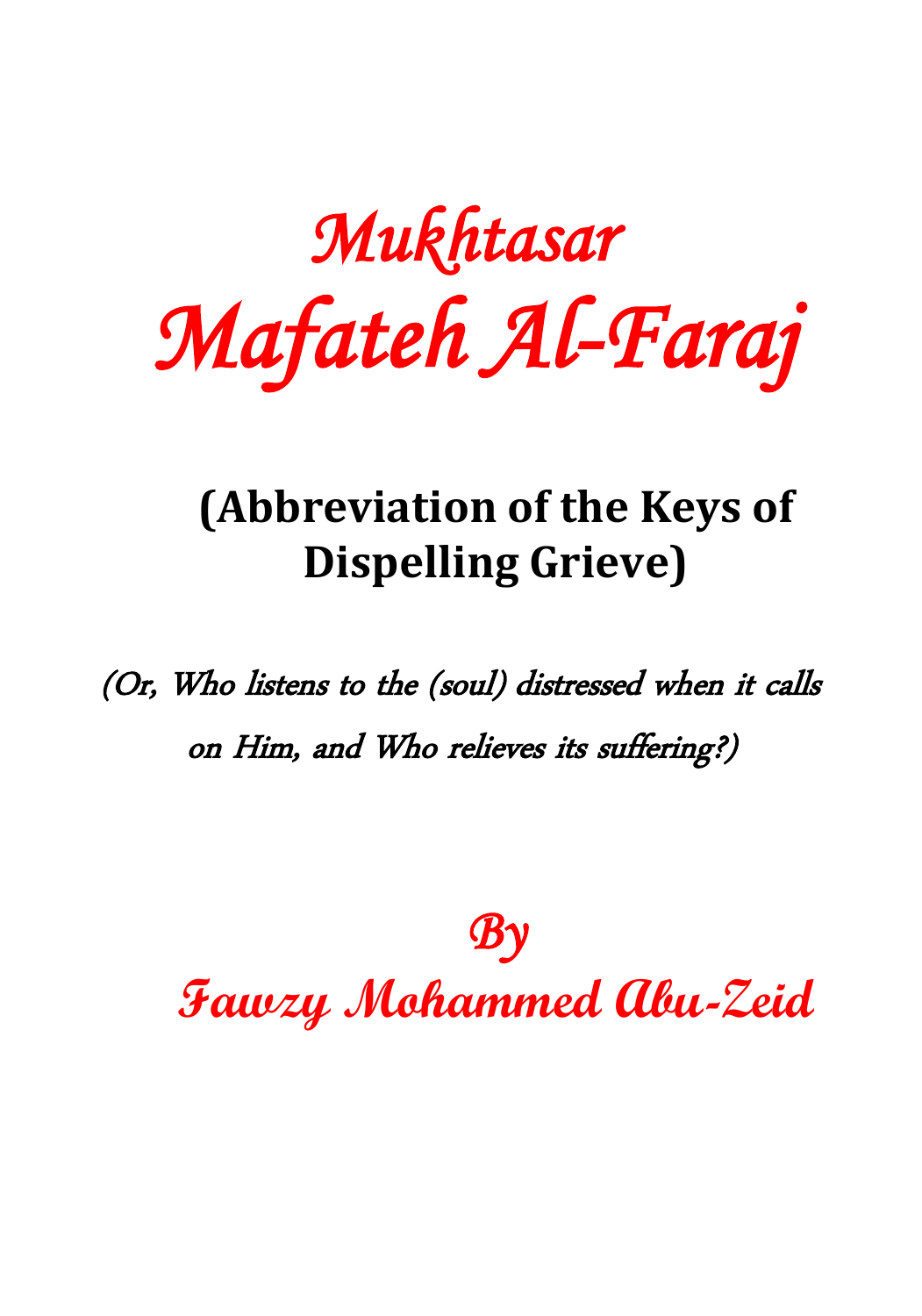

#### *In the name of Allah the most gracious the most merciful*

#### **Introduction**

**Thanks to Allah who responds to those who call for Him, answers those who supplicate Him, relieves those who are in bad need for Him and complain to Him and supports those who resort to Him and rely on Him against all their enemies.**

**Blessing and peace of Allah be upon our sir Mohammed Ibn-Abdullah, the aid of all people, the cure of all pains, the antidote of illnesses and the greatest intercessor for all people at the Day of Judgment and upon his family, his companions and all Muslims.**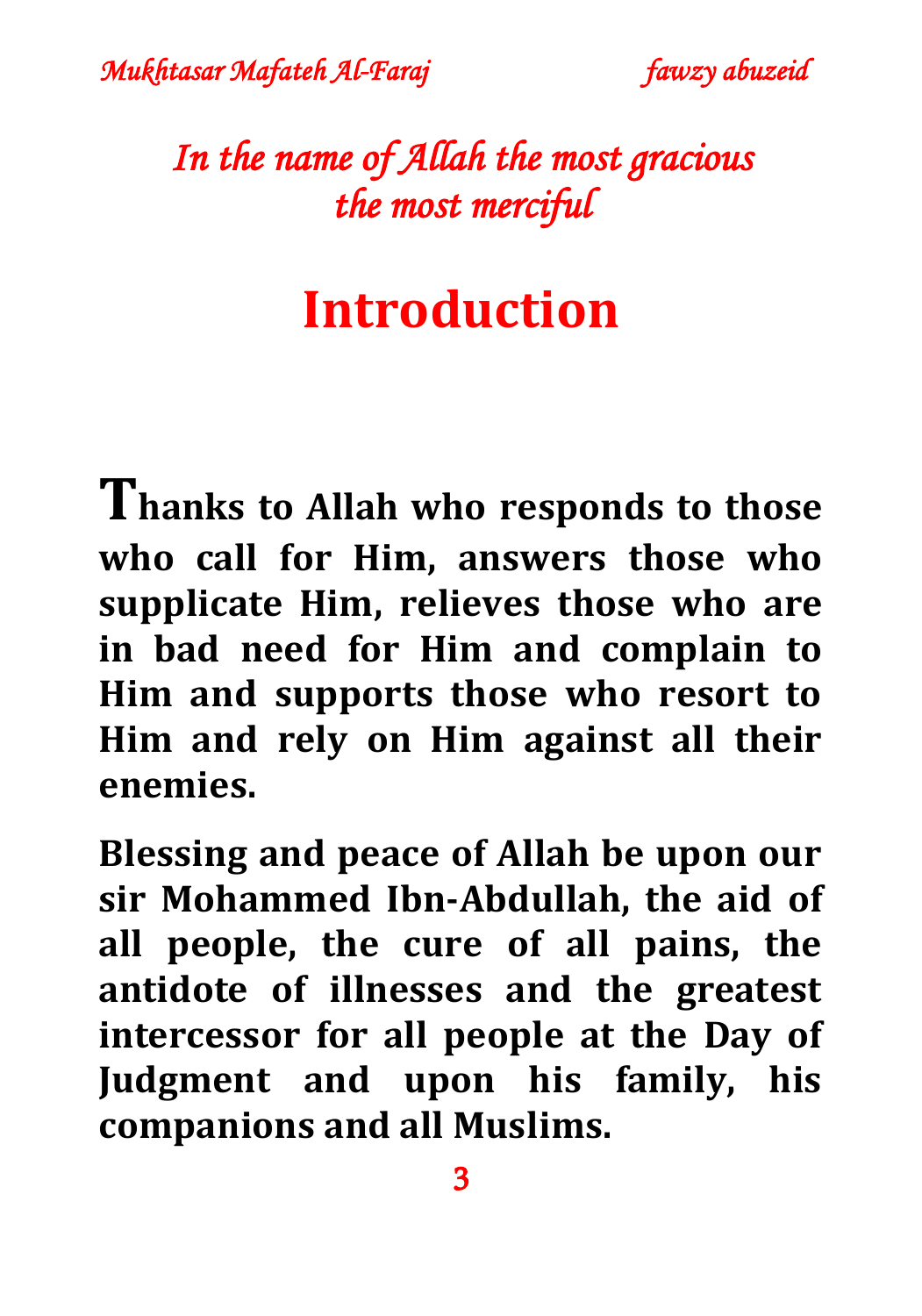**As so many people ask for our book Mafateh Al-Faraj (Keys for dispelling grieve) and it was published many times and all of them finish so quickly by the bounty of Allah as it is so useful, lots of our lovers asked us to abbreviate it to be easily carried in pocket as they need it so much. So we responded to what they want in order to prevail the usefulness but still it is important for those who read this abbreviation to read the original book sometimes to know what is written there and not mentioned in this abbreviation.**

**There is a question here: Why does Allah afflict His beloved? He afflicted Adam by Satan, Abraham by Annomroodh, Moses by Ferawn and our prophet Mohammed (May the blessings and peace of Allah be upon him) by Abi-Jahl, as Allah says:** "Thus have We made for every prophet an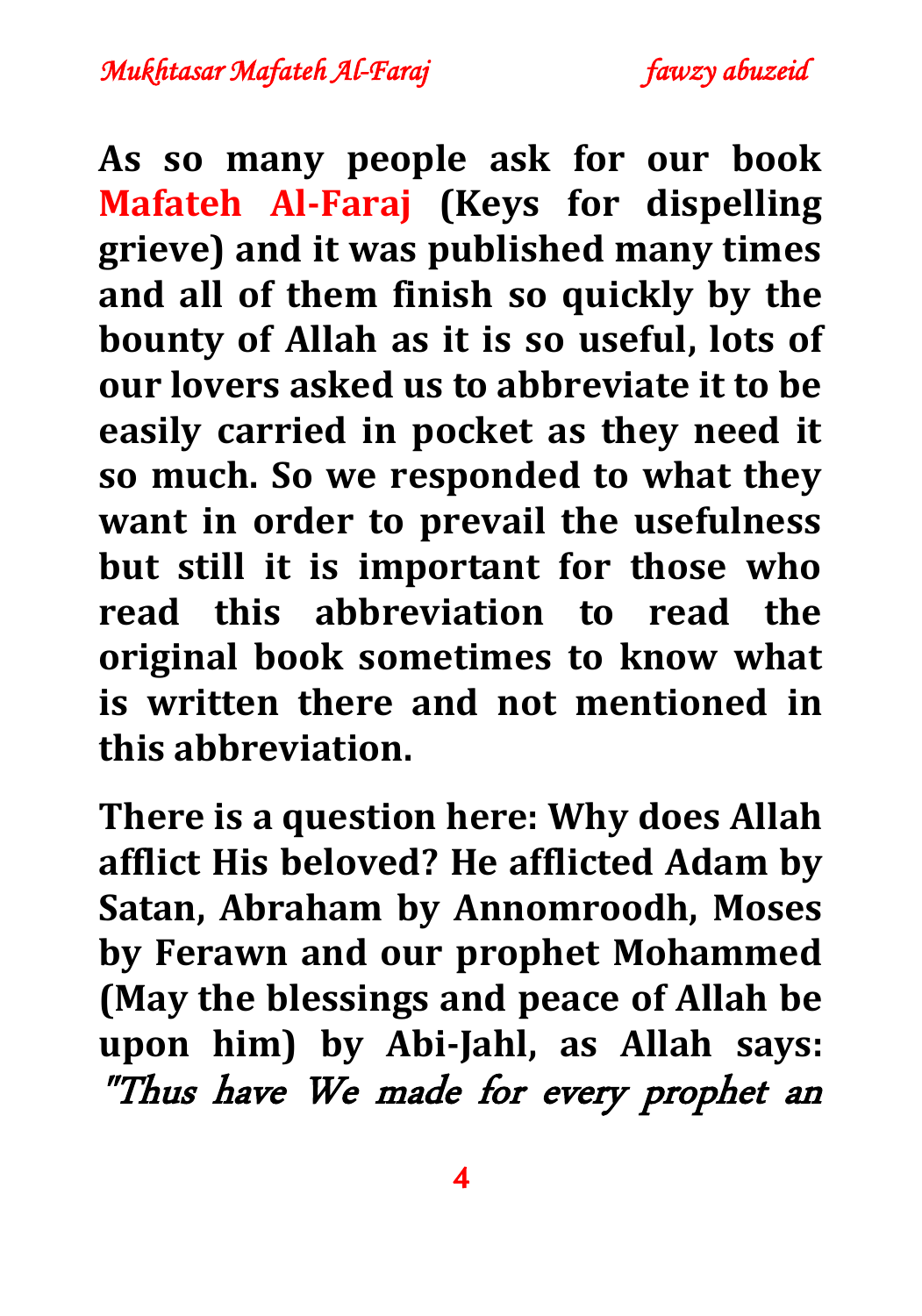#### enemy among the sinners." **(Surat Al-Forkan,**

**verse 31).**

**The secret in this is that affliction makes the heart wholly with Allah because man at times of hardship and crises relieves to Allah repenting and supplicating Allah to grant him contentment by Allah's decrees and makes him thankful to his bounties. Affliction also makes the servant really tend to the descriptions of slavery like humble, submission and feeling needy and this what prepare him to be nearer to The Exalted and The Pardoner.**

**Supplication is the light of the spirit and its guidance, the enlightenment of the soul and its shine and it is the cure of worry that happens to man at times of crises, it is the medicine for trouble and desperation and it is the elixir that a believer have to send away his troubles**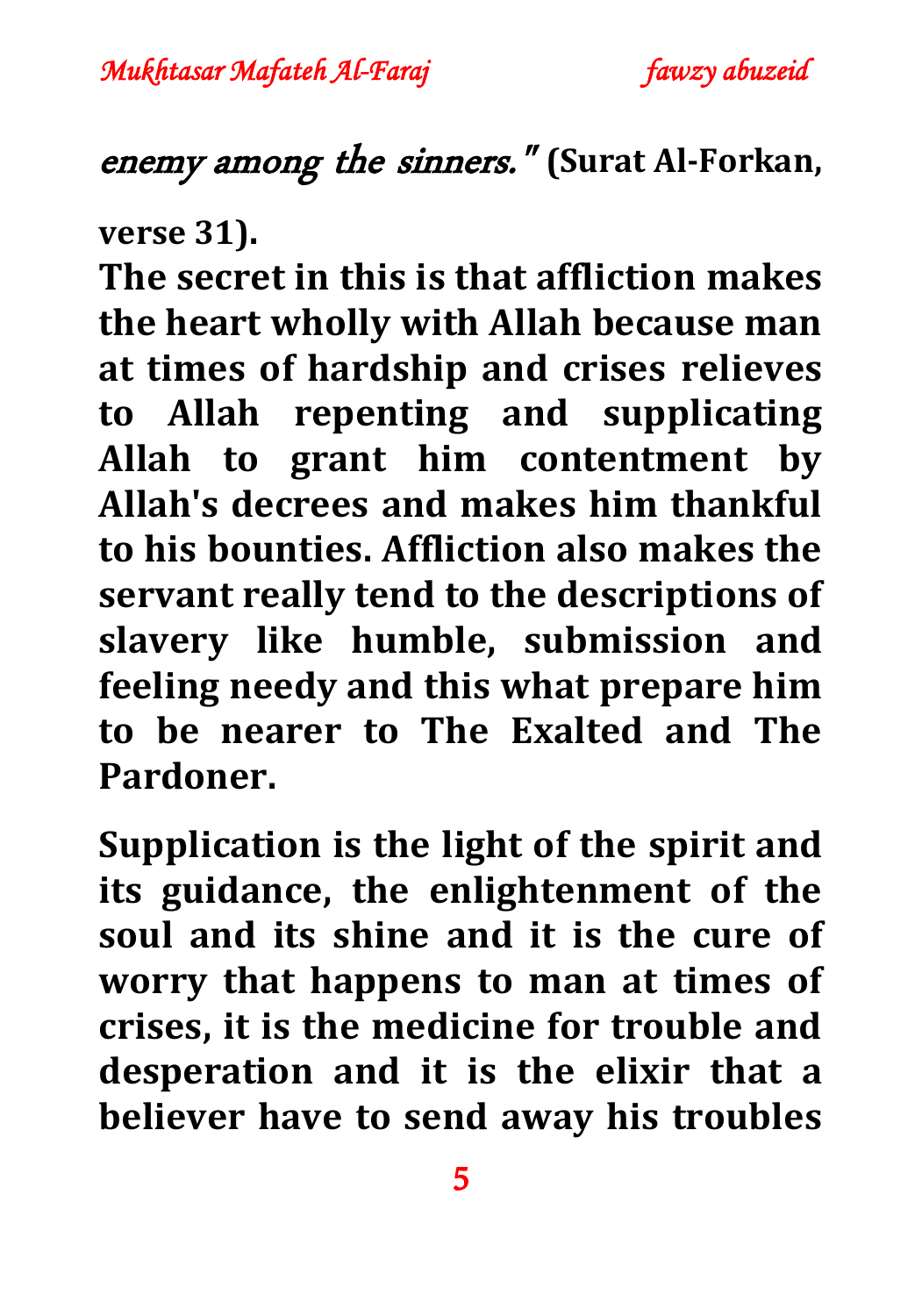

**and tranquilize his anxious, calmness and tranquility comes to his heart and he becomes happy by his Lord's support.**

**It also removes the stain from the heart and melts the hazes from its surface. It also roots out the arteries of roughness and coarse from the heart. In supplication there is purification of hearts, chastening of souls, enlightenment of minds, facilitation of sustenance, cure from all diseases, continuity of happiness, safety from disabilities and it is the weapon of the believer that works with what is predestinated and what is not predestinated.**

**We collected in this book responded supplications, tried appeals, opening prayers and revealing parts that remove worries, hardships and affliction, they are all from the book of Allah, the**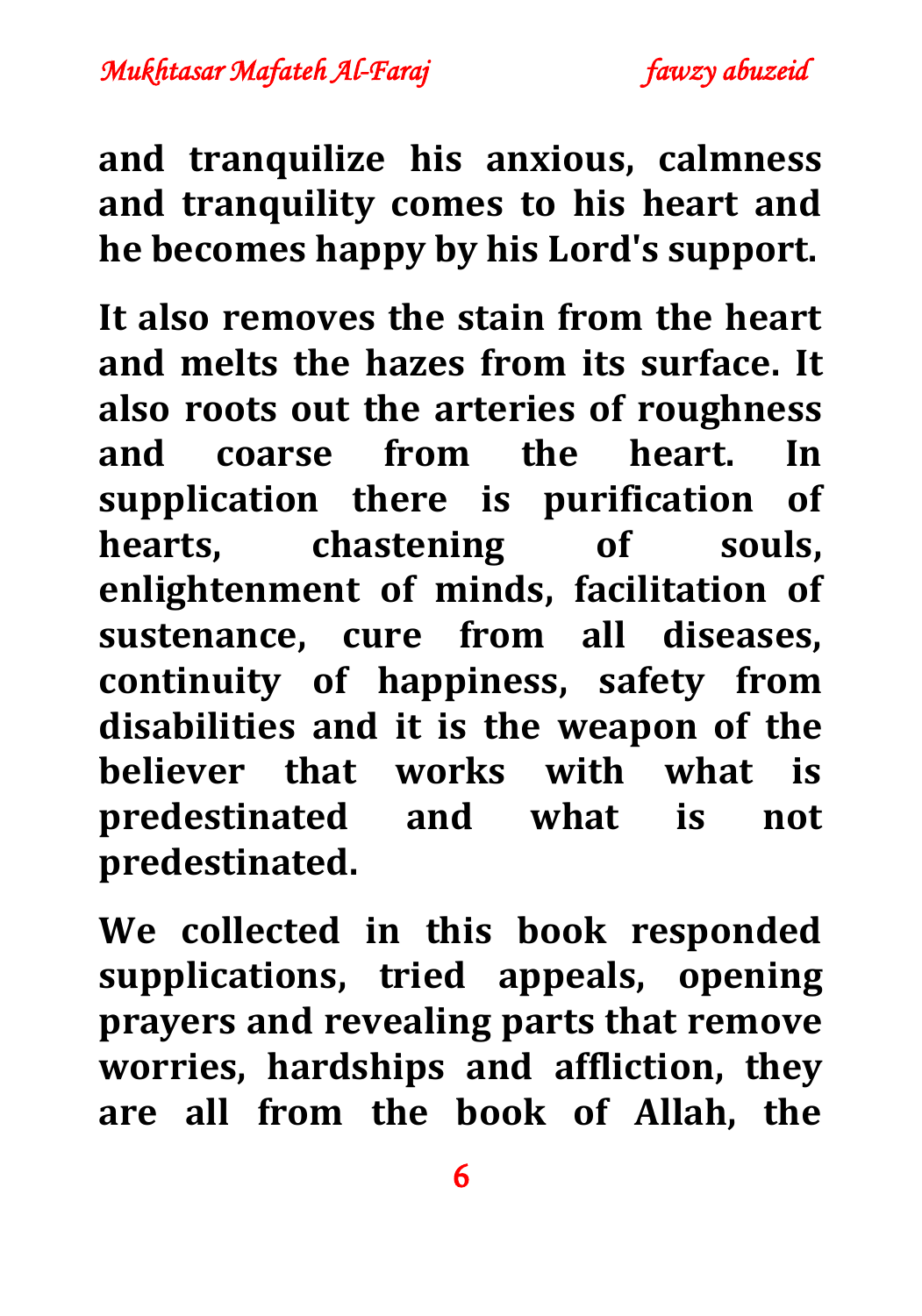*Mukhtasar Mafateh Al-Faraj fawzy abuzeid* 

**sayings of His generous messenger and the guidance of our good ancestors.**

**Make them your entertainer and your companion, you will find them the friend that always satisfies you and that you resort to him whenever an affliction or worry comes to you and at times of crises. We tried them and found them quickly responded in dispelling grieves and fulfilling needs by Allah's will.**

**Oh brother go towards Allah, make your tongue accustomed to talking to Him, always expect good rewards from Him and always repeat what He says:**

#### "After a difficulty, Allah will soon grant

relief." **(Surat Attalak, verse 7)**

**I beg Allah to make all these calls and supplications useful to those who read them, supplicate by them, bring them to**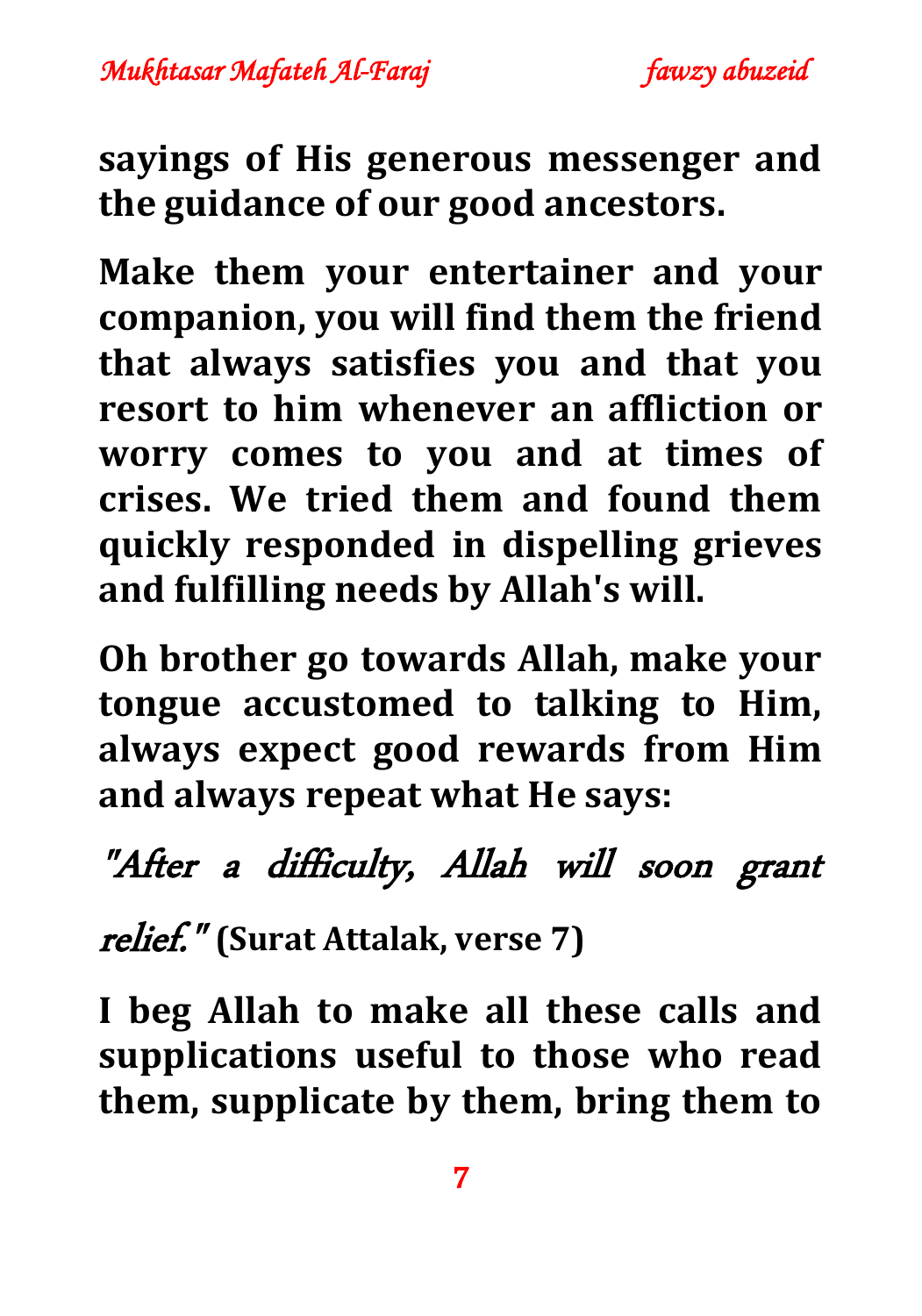*Mukhtasar Mafateh Al-Faraj fawzy abuzeid* 



**those who need them or guided those who seek them.**

**May the blessing of Allah be upon our sir Mohammed the opener of supplications, the secret of appeals and the greatest mercy for all creatures and upon his family the lions of hardships and upon all those who truthfully follow them until the Day of Judgment, amen.**

**Tuesday 15th Zul-Que'dah 1427 Hijry 5th Dec 2006 Milady**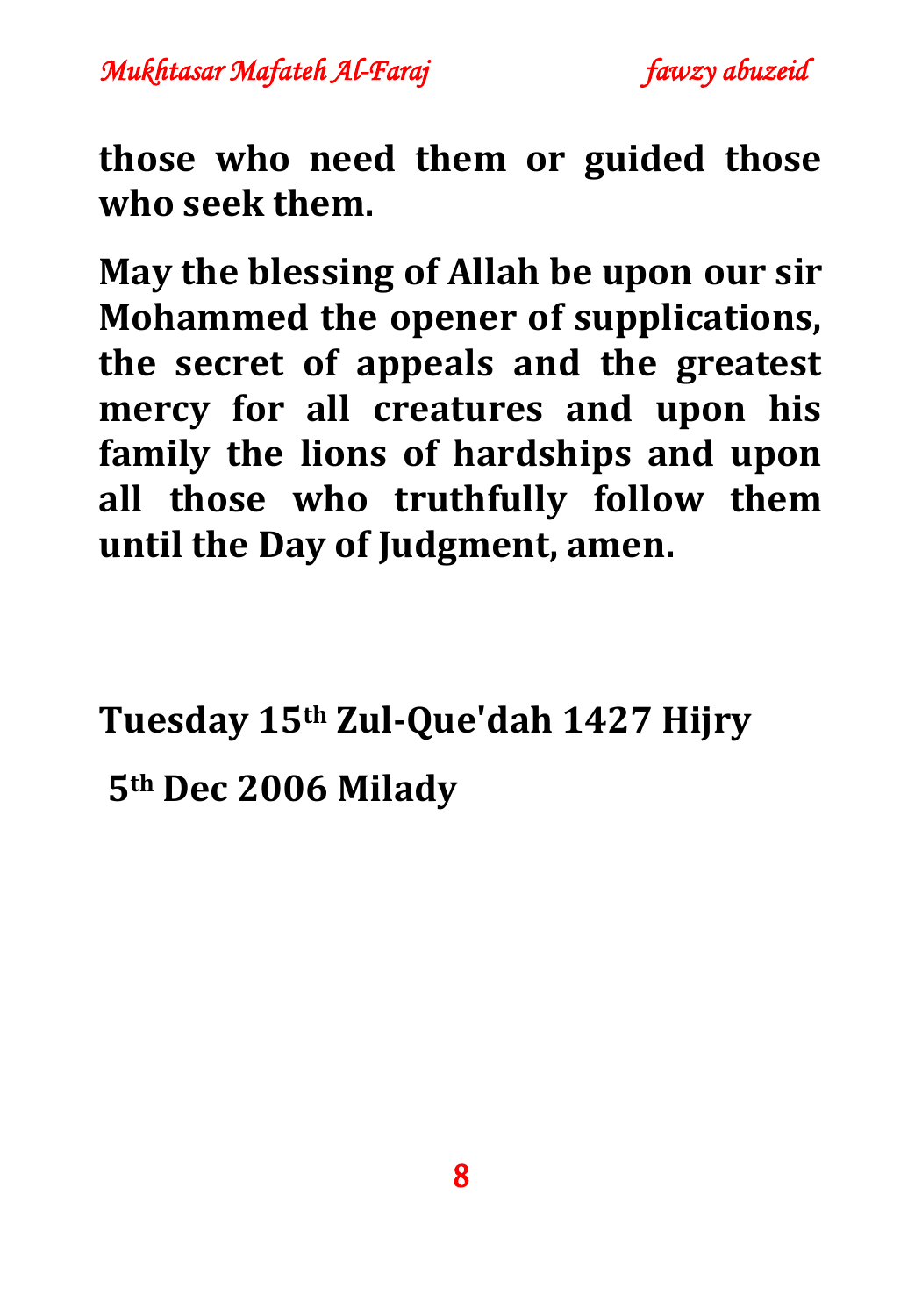*Mukhtasar Mafateh Al-Faraj fawzy abuzeid* 

# **The needy servant Fawzy Mohammed Abu-zeid** Pro-General Director in Education Head of General Association for Calling to Allah in A R E **Mail: Al-Gemmeiza Gharbia T-040-5340519 Fax-040-5344460** Site: **[www.Fawzyabuzeid.com](http://www.fawzyabuzeid.com/)**

E-mails: **[fawzy@Fawzyabuzeid.com](mailto:fawzy@Fawzyabuzeid.com)**

 **[fawzyabuzeid@hotmail.com](mailto:fawzyabuzeid@hotmail.com) [fawzyabuzeid@yahoo.com](mailto:fawzyabuzeid@yahoo.com)**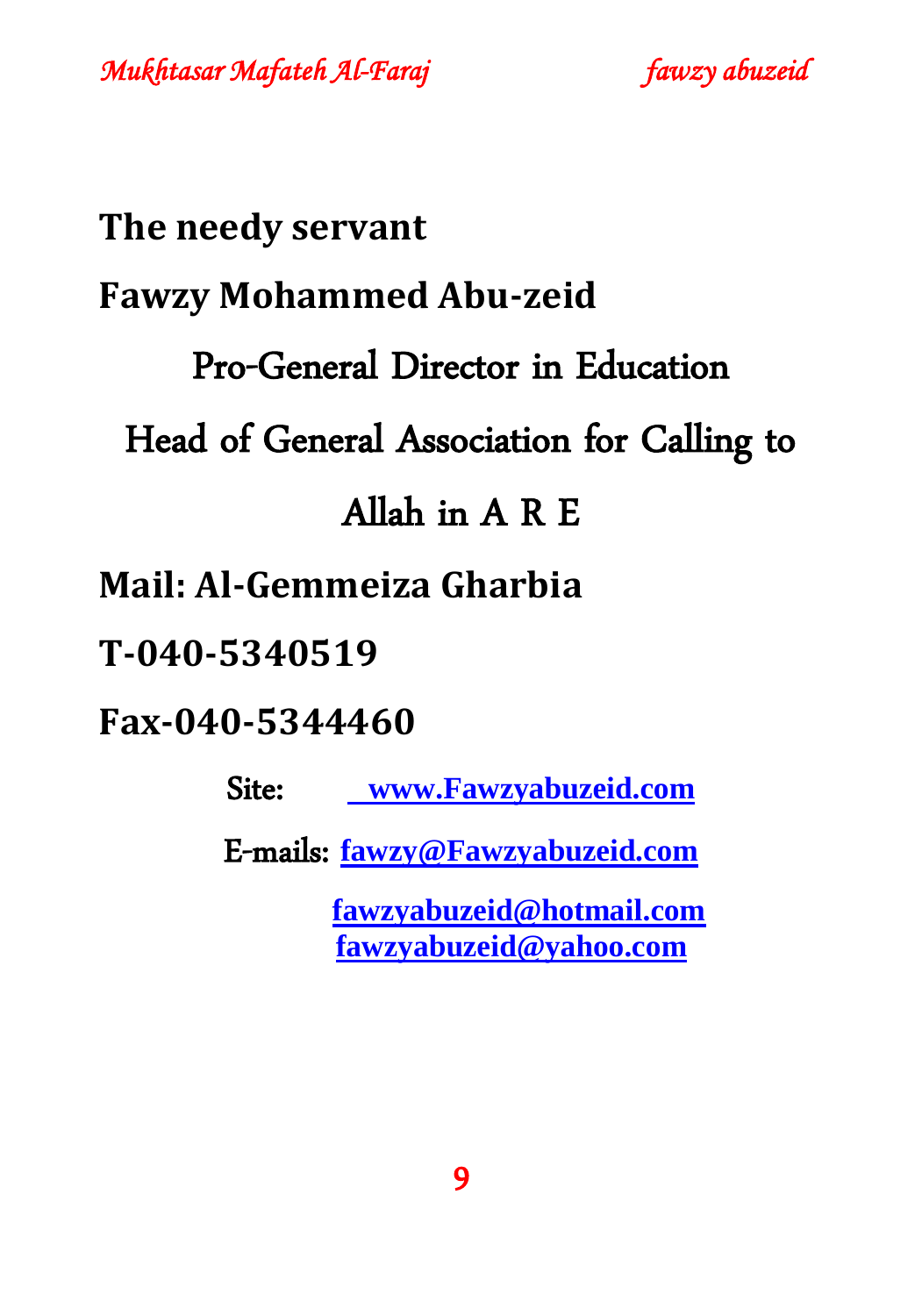



**Chapter one**

*Responded supplication*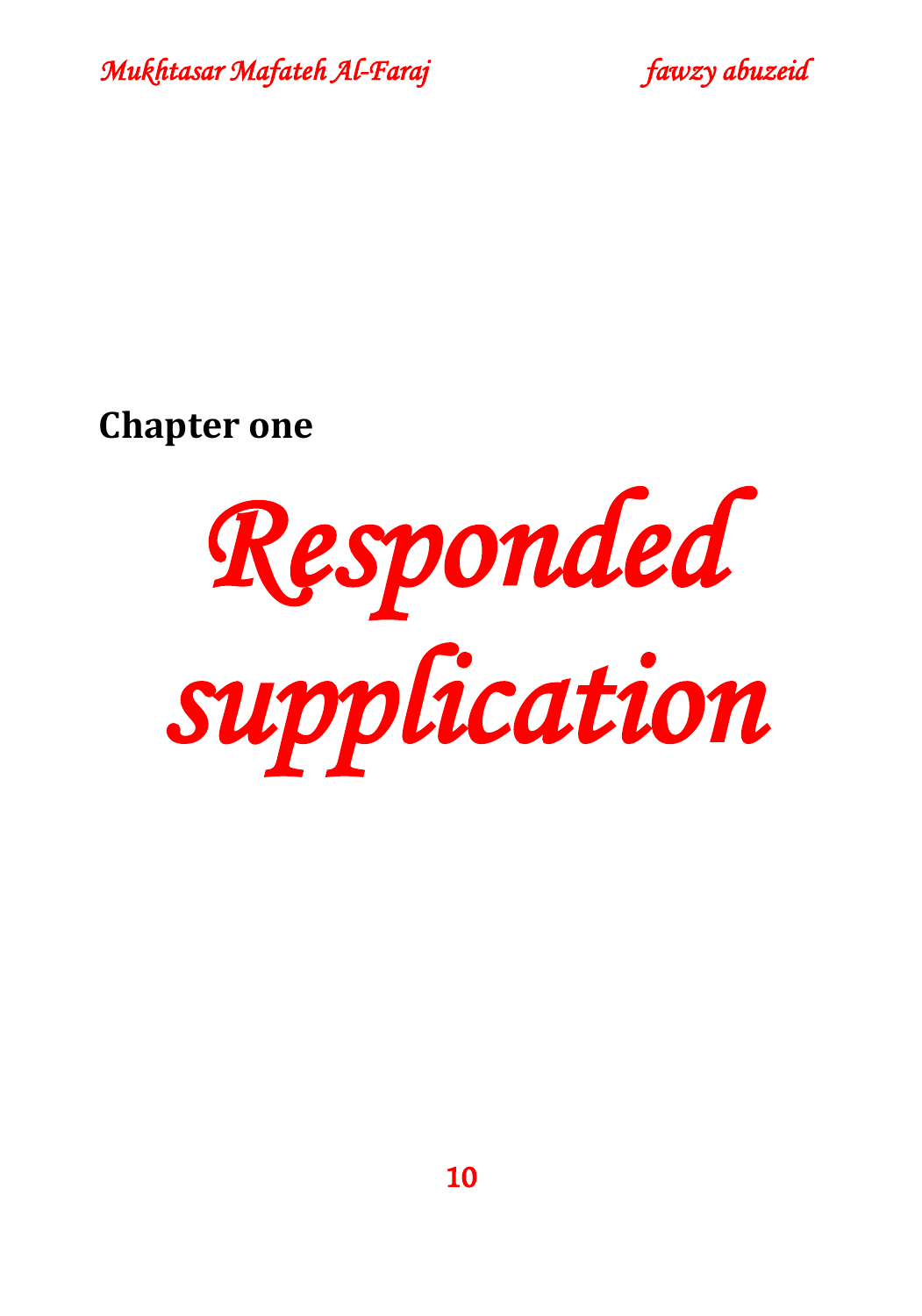#### **The virtue of supplication**

**Allah urges His servants to ask and supplicate Him, He says:** "Call on Me; I

will answer your (Prayer)." **(Surat Ghafer,** 

**verse 60) He makes the obedient people and the sinners, people who are near and people who are far away all covet and ask Him their needs and hopes as He says:** "I am indeed close (to them): I listen to the prayer of every suppliant when he calleth on Me." **(Surat Al-Bakarah, verse 186) And he also says:** "Call on your Lord with humility and in private: for Allah loveth not those who trespass beyond bounds." **(Surat Al-A'raf, verse 55)**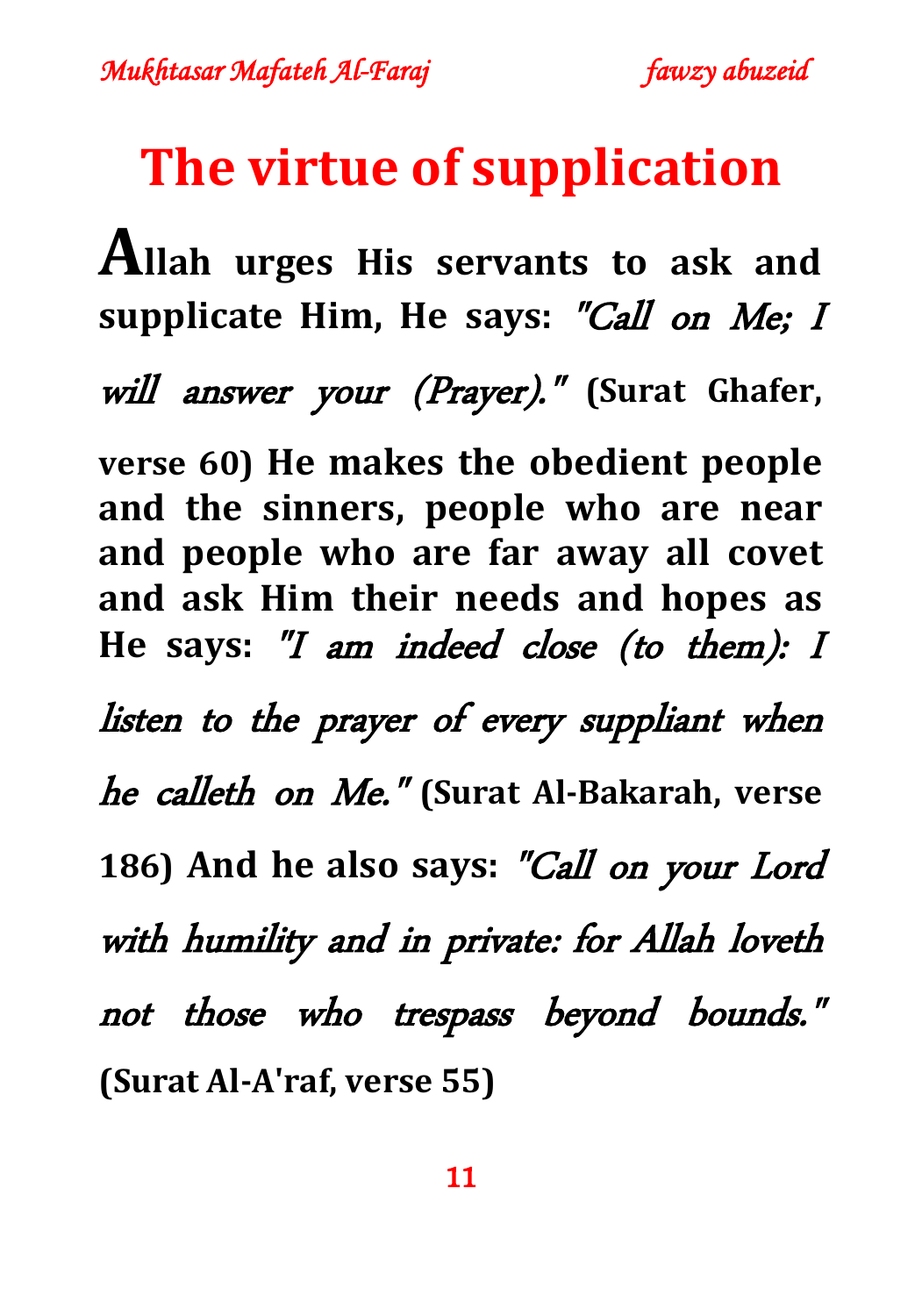**Anno'man Ibn-Basheer narrated that the prophet (May the blessings and peace of Allah be upon him) said:** "Supplication is worship, then he recited: "Call on Me; I will

answer your (Prayer)." **Narrated by Al-Hakem and Attermedhy.**

**Attaermedhy and others narrated after Abi-Horayrah that the messenger of Allah (May the blessings and peace of Allah be upon him) said:** "Nothing Allah likes more than supplication." **He also said:**  "Whoever not asks Allah, He got angry with him." **He also said:** "Whoever wants to be pleased by Allah's respond at times of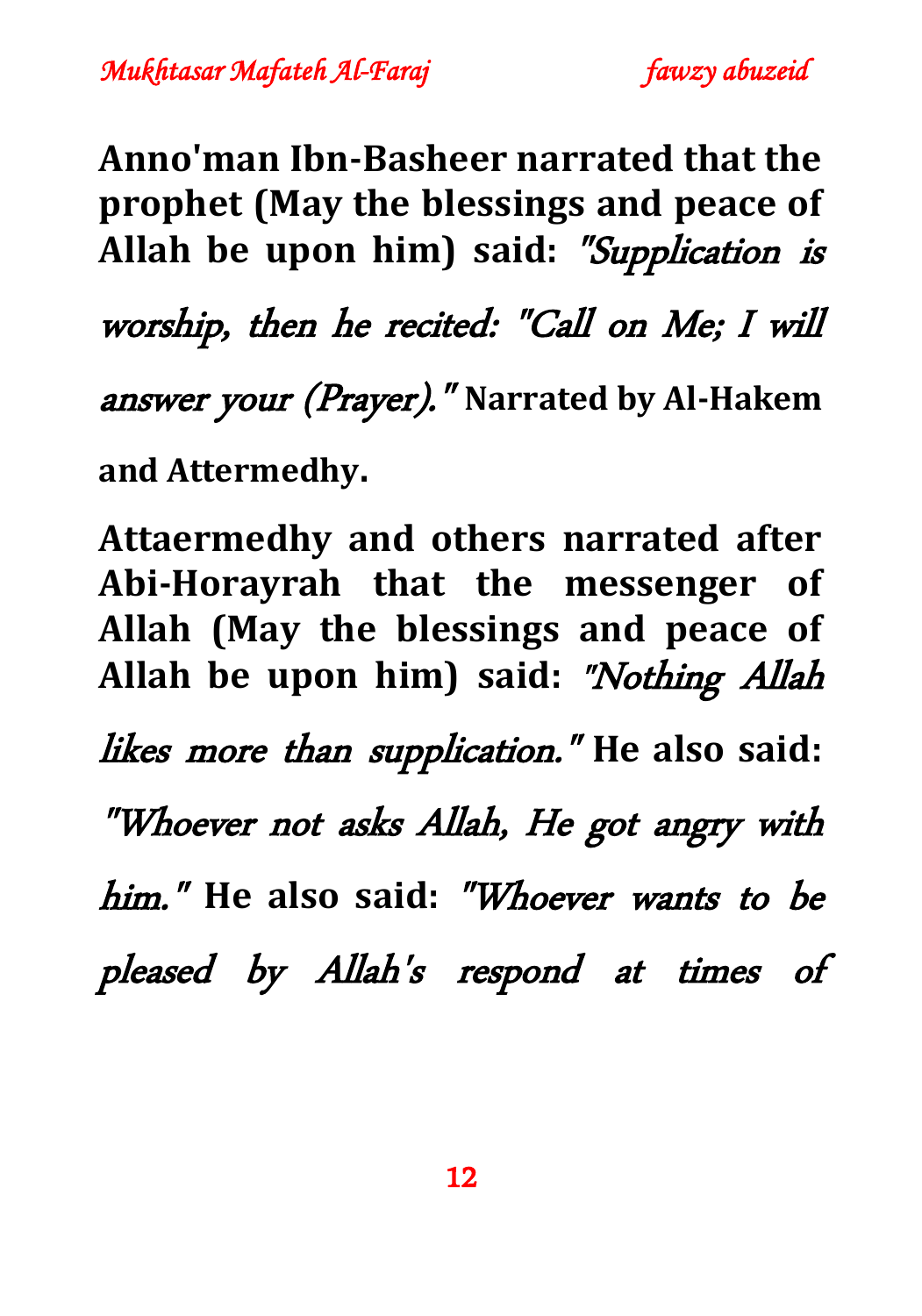hardship and affliction, he should supplicate much at times of prosperity."

**He also said:** "supplication is the weapon of the believer, the pillar of religion and the light of the heavens and the land." **Abu-Ya'ly after Ali.**

**He also said:** "When a servant supplicates, he surely gets one of three, his supplication maybe responded, it maybe saved for him until the Day of Judgment or he will be protected from evil similar to his supplication." **Al-Bokhary after Abi-Said.**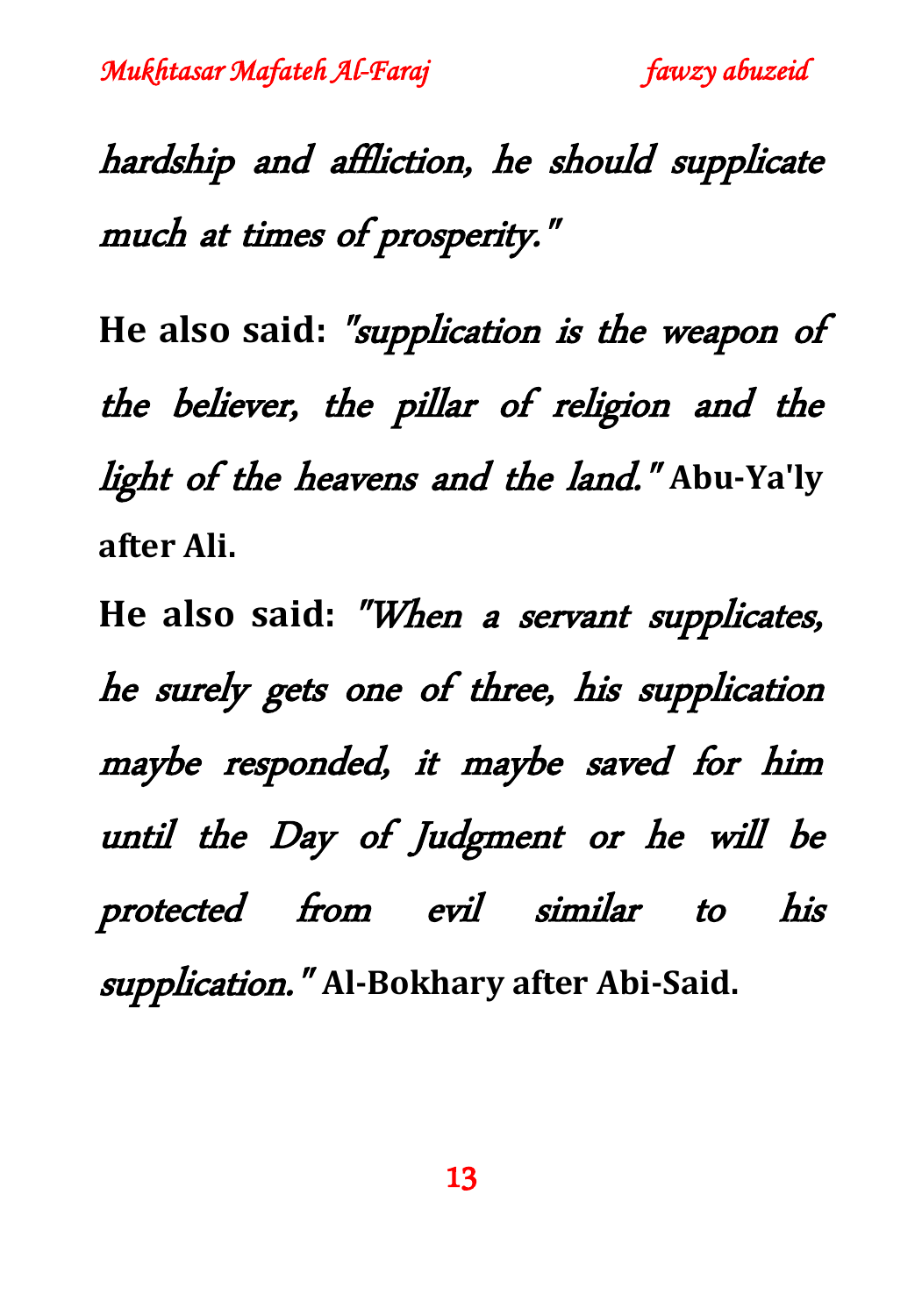**Attermedhy narrated in his Sonan after Ibn-Masood:** "Ask Allah for His bounty, as Allah likes to be asked and the best worship is waiting for dispelling grieve."

**Attermedhy also narrated after Salman: "Your Lord is shy and generous; He is ashamed of His servant if he raised his hands to the heavens to return them with zero." Zero means with nothing.**

**Al-Hakem narrated after Jaber Ibn-Abdullah that the prophet (May the blessings and peace of Allah be upon him) said:**

"Allah calls the believer at the Day of Judgment until He stands before Him, He says: Oh My servant I ordered you to supplicate Me and I promised to respond to you, did you supplicate Me? He says: Yes, Oh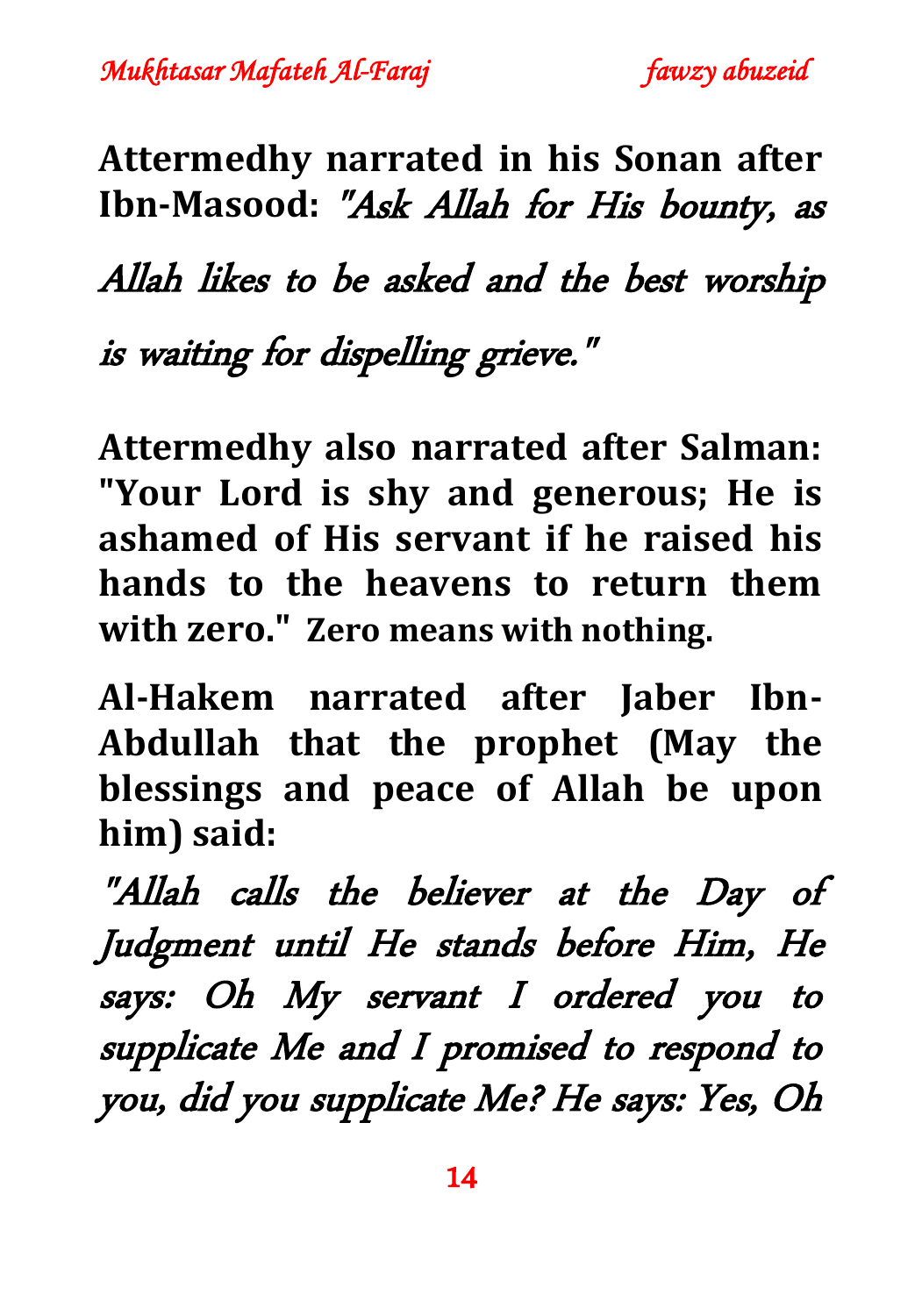my Lord, He says: Whenever you supplicated Me by anything, I responded to you, didn't you supplicate Me at the day of so and so to dispel your sorrow and I dispelled it? He says: Yes, Oh my Lord, He says: I hastened it to you in life, and you supplicated Me at the day of so and so to dispel your sorrow but you didn't see dispelling? He says: Yes, Oh my Lord, He says: I saved it for you so you have so and so in paradise, the messenger of Allah said: Allah mentions all the supplications the believer did either He responded them in life or saved them until the Day of Judgment, he said: The believer says at this respect: I wish He hadn't hastened any supplication for me in life."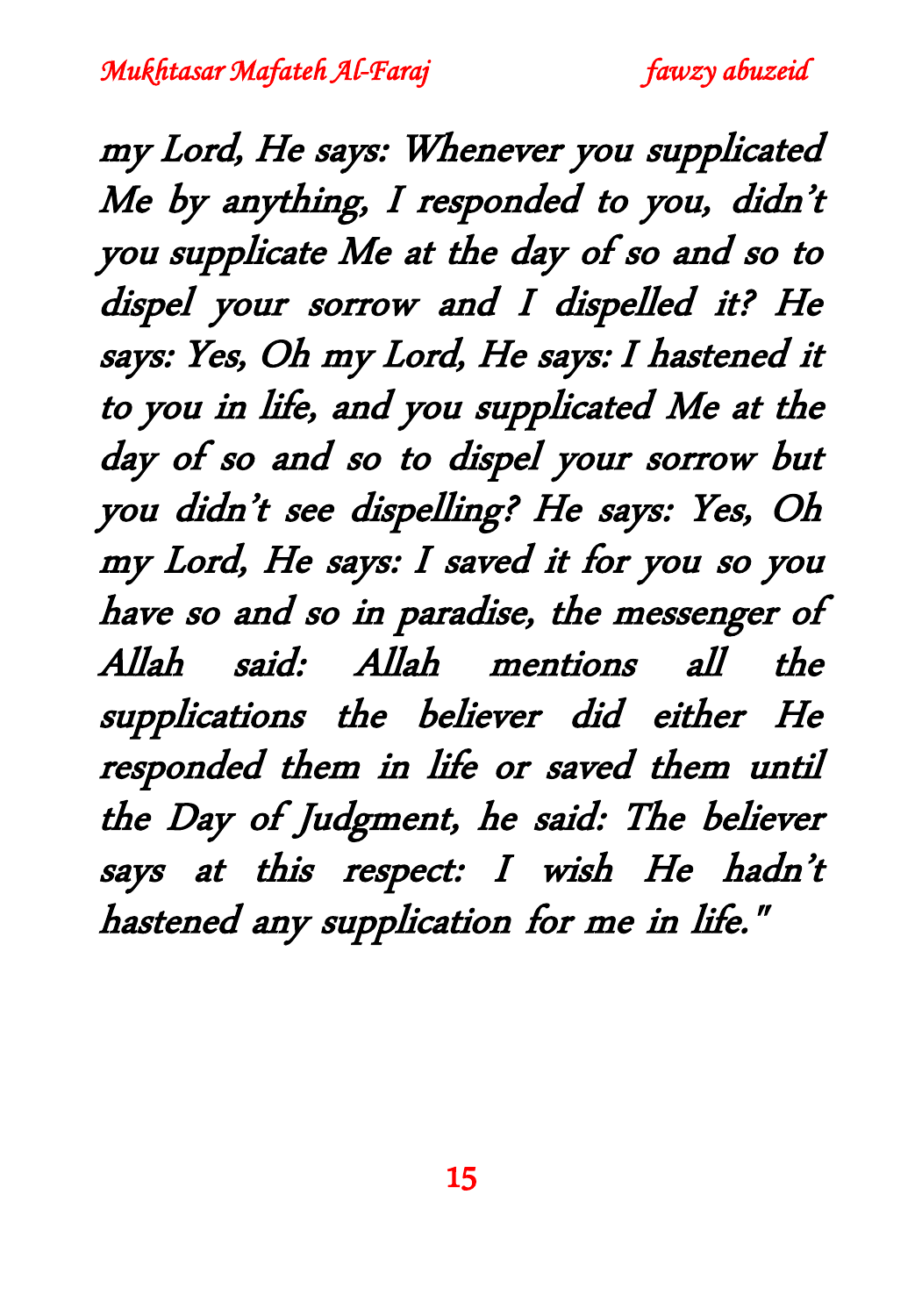# **The behaviors of supplication**

**- Don't have illegal food, drink, clothing or income.**

**- Loyalty to Allah and doing good deed and mentioning it at times of hardship.**

**- Cleanliness, purification, doing ablution, facing Kebla (Ka'ba in Mecca) and performing the prayer of need if possible.**

**- It is better to kneel during supplication, praising Allah first and last, praying upon the prophet too, spreading hands, raising them to the level of shoulders and not looking high at the heavens.**

**- To ask Allah by His fine names and His higher descriptions.**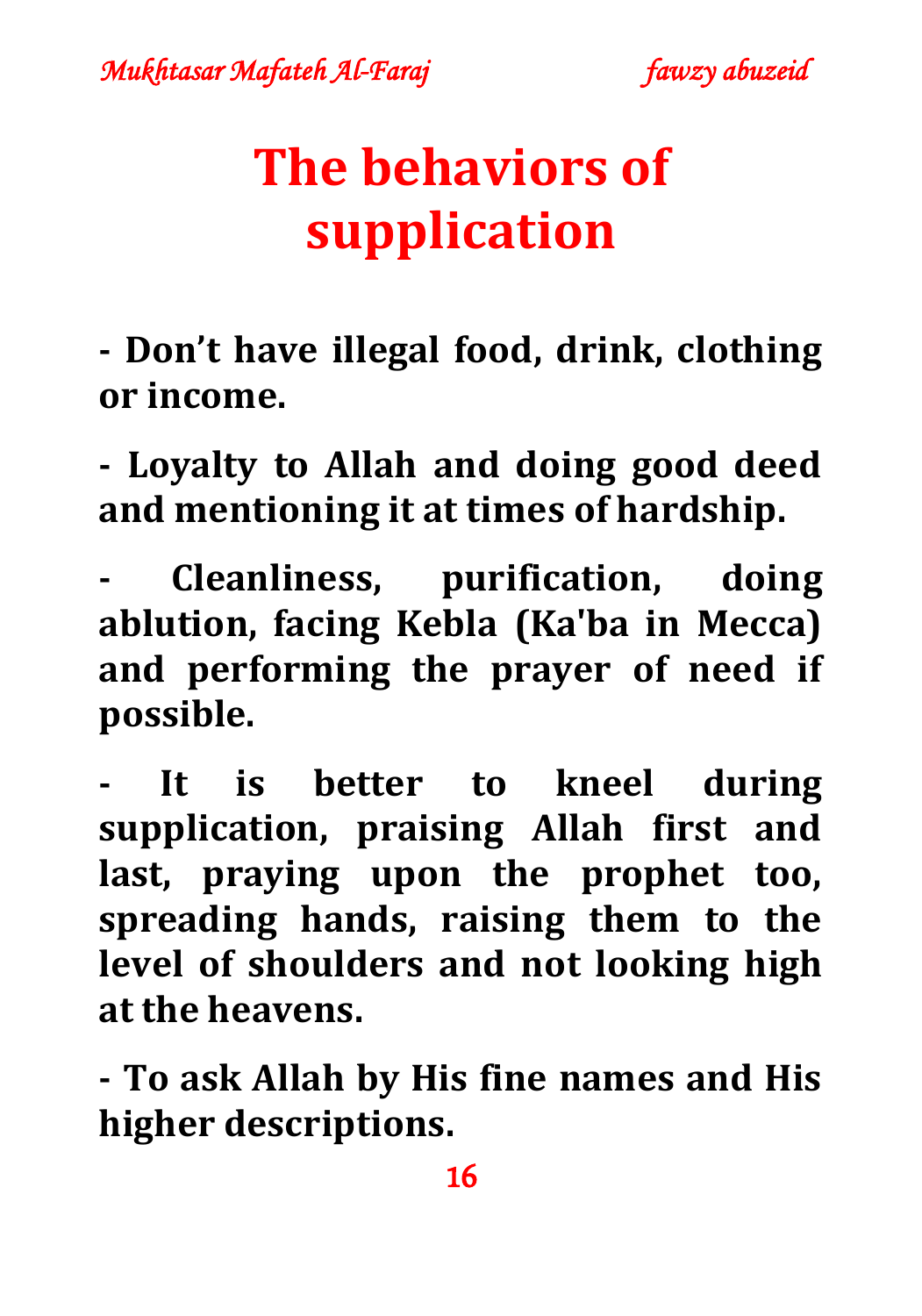

**- Avoid assonance and not to use rhyme on purpose.**

**- To entreat to Allah by His prophets and righteous people.**

**- Low voice, behave, submission and show oneself humble and confessing sins.**

**- To choose collective supplication especially trusted supplications narrated after the prophet (May the blessings and peace of Allah be upon him).**

**- To start by supplicating for oneself, supplicate for his parents and brother believers and not to supplicate for himself only if he is imam (leader).**

**- To ask by strong intention, supplicate by great hope, repeat and beg in supplication.**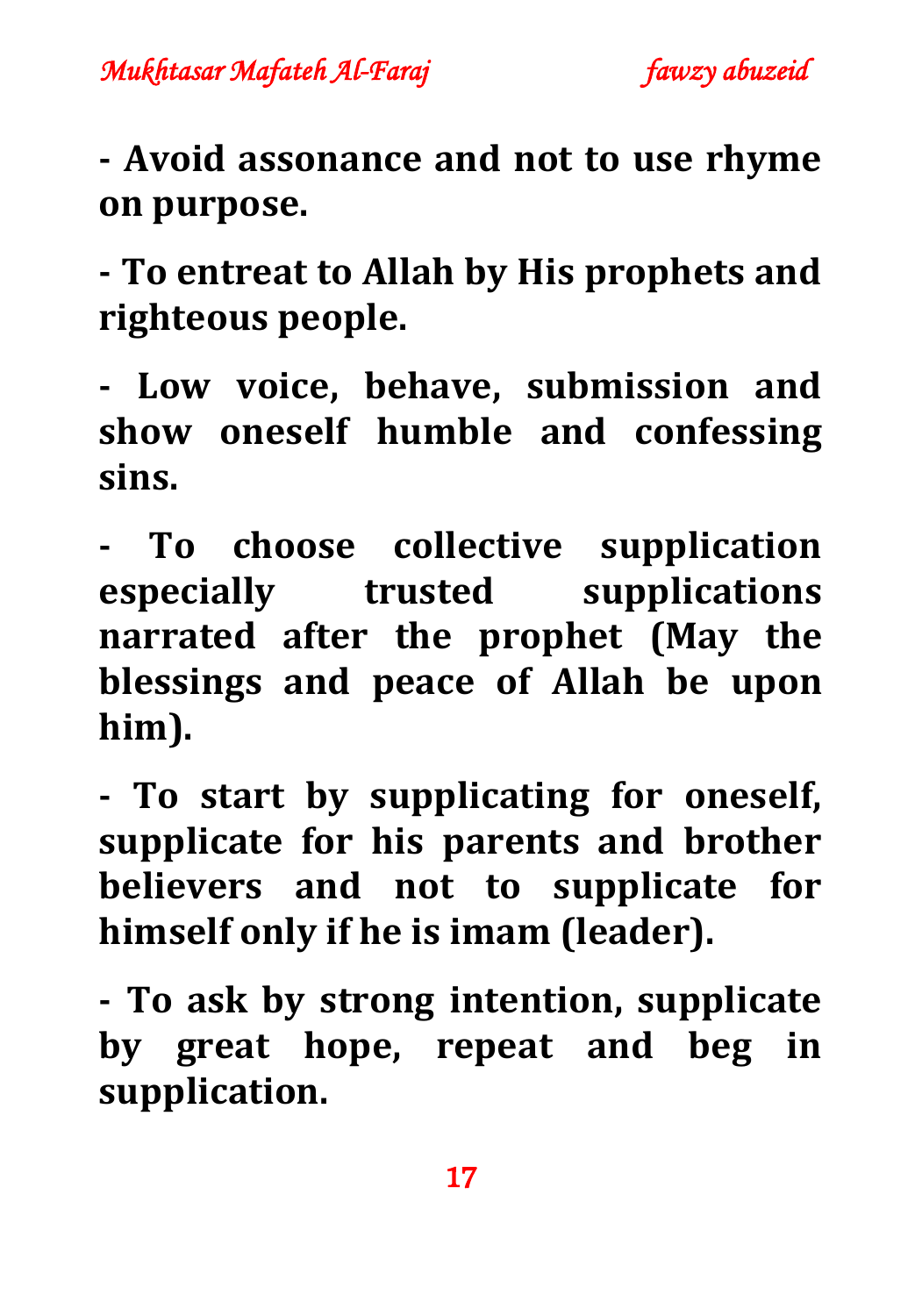

**- Not to ask a sin or ask rupturing the relative's relations.**

**- Not to hasten in answering.**

#### **Times of response**

**Times when responding supplication is assured are, laylat al-kadr, yawm arafah, Friday night and its day, second half of night, two thirds of night, the first and the last, the middle of night and the time before dawn, the time of Jomah and the month of Ramadan especially at the time of breaking fasting (at sunset).**

**The conditions in which responding is assured are: At the times of calling for prayers, between Athan (the calling) and Ikamah (calling before performing prayers), at the time of performing prayers, at the times of saying Hay Ala Asalah and Hay Alal Falah when calling**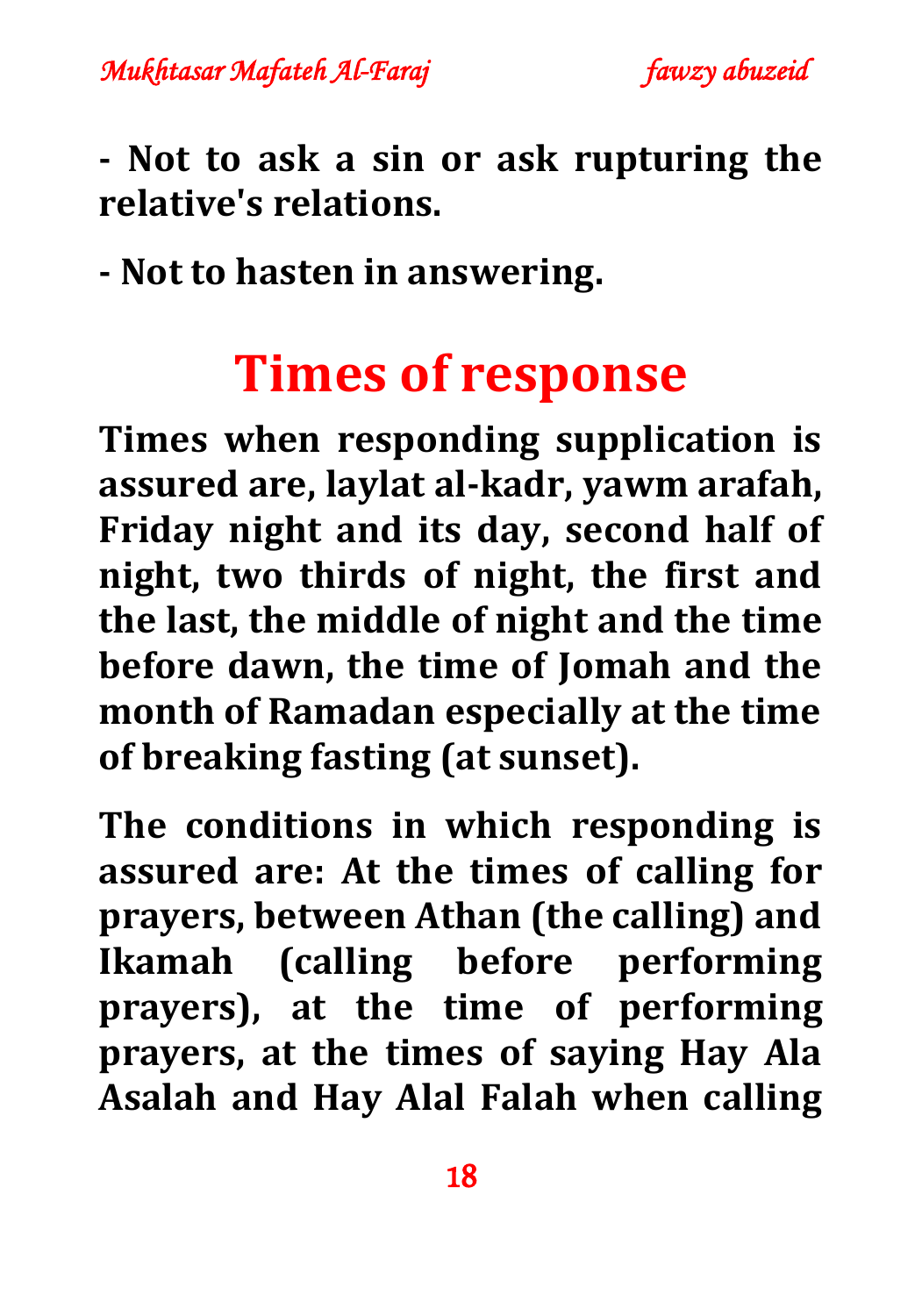*Mukhtasar Mafateh Al-Faraj fawzy abuzeid* 

**to prayers (Athan) for someone who has distress or hardship, at the time of fighting in jihad, after the imposed prayers and during prostration, after reciting Koran, when Muslims are gathering, in remembrance sittings, when it is raining and when seeing Ka'ba.**

#### **The places of response**

**They are the honored places in Mecca, the dignified tomb of the prophet and also at tombs of prophets and righteous people.**

# **People whose supplication is responded**

**People to whom Allah responds are:**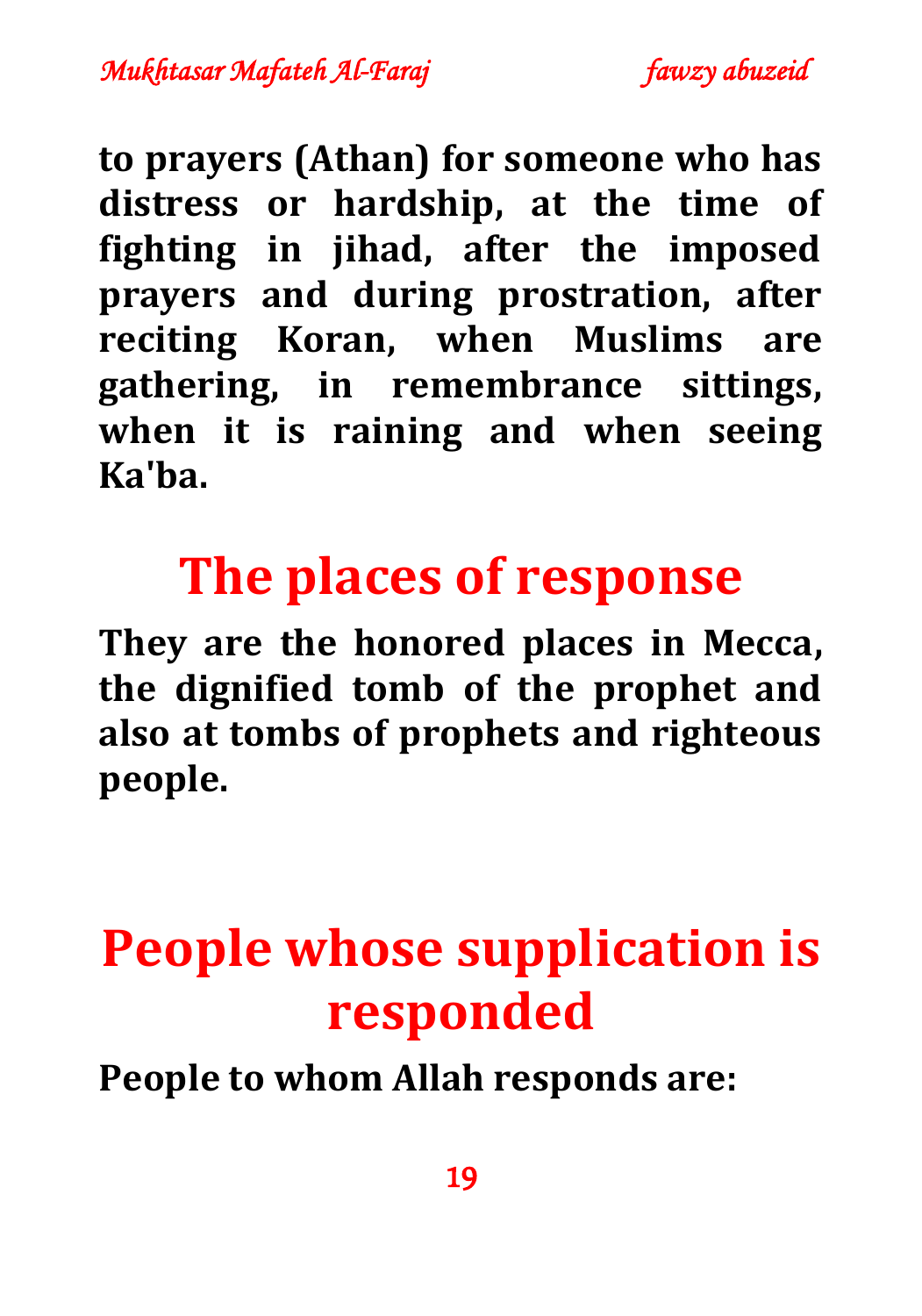**That who has no other choice but supplicating Allah, that who was oppressed, parents who supplicate for their children, a governor who is just, a righteous man, the son who treats his parents well, the traveler, that who fasts until he breaks his fasting and a Muslim who supplicates for his absent brother.**

## **The causes of response**

**That who supplicates should keep to good hidden behavior with Allah and this is by repentance, giving back the grievance and coming to Allah by true will.**

### **Asking for forgiveness**

**A supplicant who seeks response should keep after repentance to all types of asking for forgiveness.**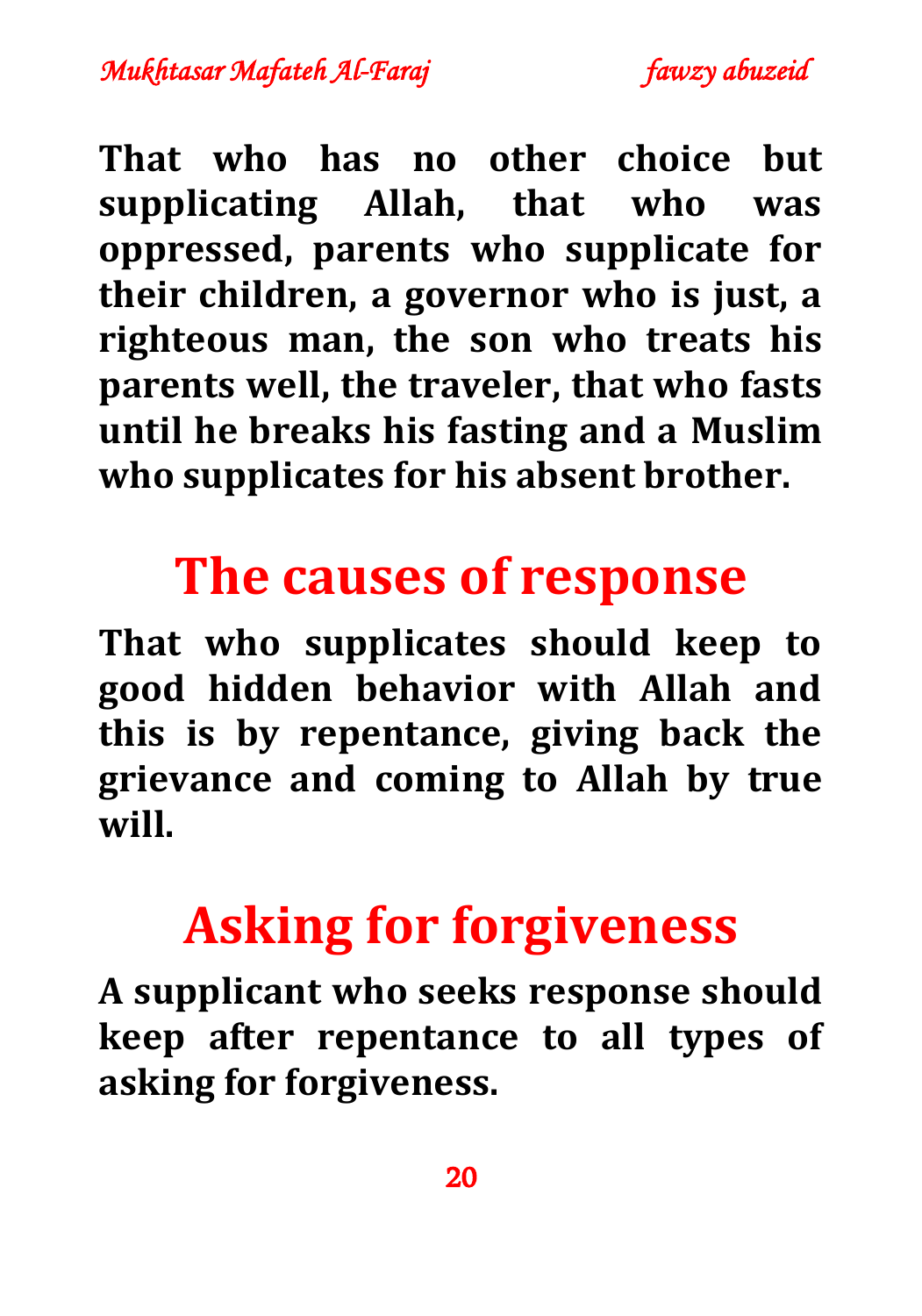*Mukhtasar Mafateh Al-Faraj fawzy abuzeid* 

**Muslim narrated after Al-Agharr Al-Mazney that the prophet (May the blessings and peace of Allah be upon him) said:** "I ask forgiveness from Allah one hundred times in the day." **Attermedhy narrated raising it to the prophet:**  "Whoever keeps to asking for forgiveness, Allah will grant him dispelling from any grieve, a way out of every distress and endow

him subsistence from where he never expects."

## **Degrees of asking forgiveness**

**The first degree:** 

**Asking forgiveness by the tongue.**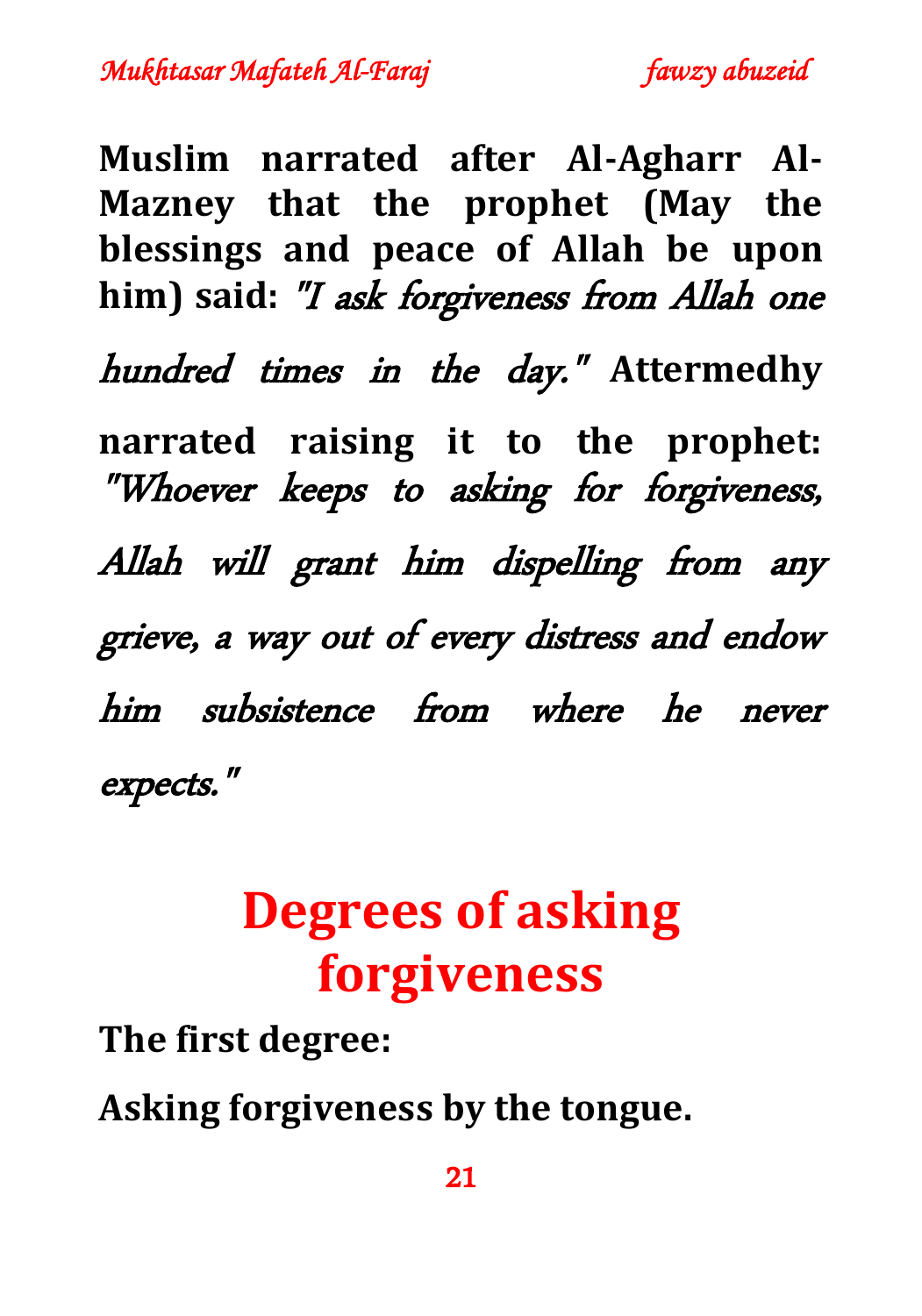

**The second degree:** 

**Asking forgiveness by the heart.**

**The third degree:**

**Asking forgiveness by the heart and the tongue. You should know that the reality of perfect asking for forgiveness that requires forgiveness is what is accompanied by regret by the heart because of the sin and that have no insistence.**

# **Types of asking for forgiveness**

**The best of them is what is narrated by Al-Bokhary raised to the prophet (May the blessings and peace of Allah be upon him), he said:** "The master of forgiveness is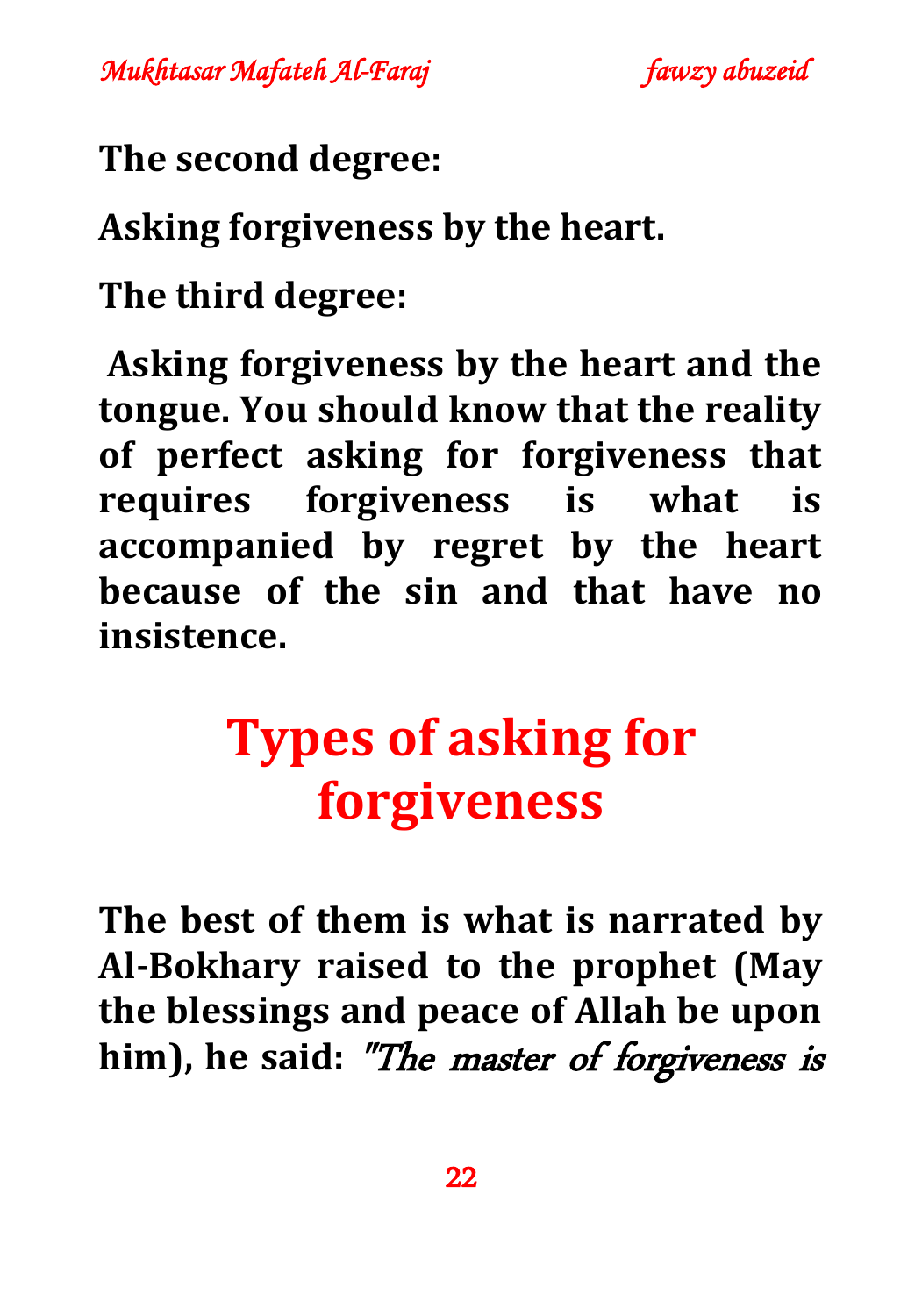to say: Oh Allah, You are my Lord, and there is no God except You, You created me and I am Your servant, I follow Your pledge and promise as possible, I seek refuge with you from the bad deeds which I did and I admit Your favor upon me and I admit my sins, I ask You to forgive me where none forgives except You. He whoever says this supplication while he believes in it and dies on his day before the coming of the evening, he will be one of the people of paradise. He whoever says this supplication at night while he believes in it and he dies before the coming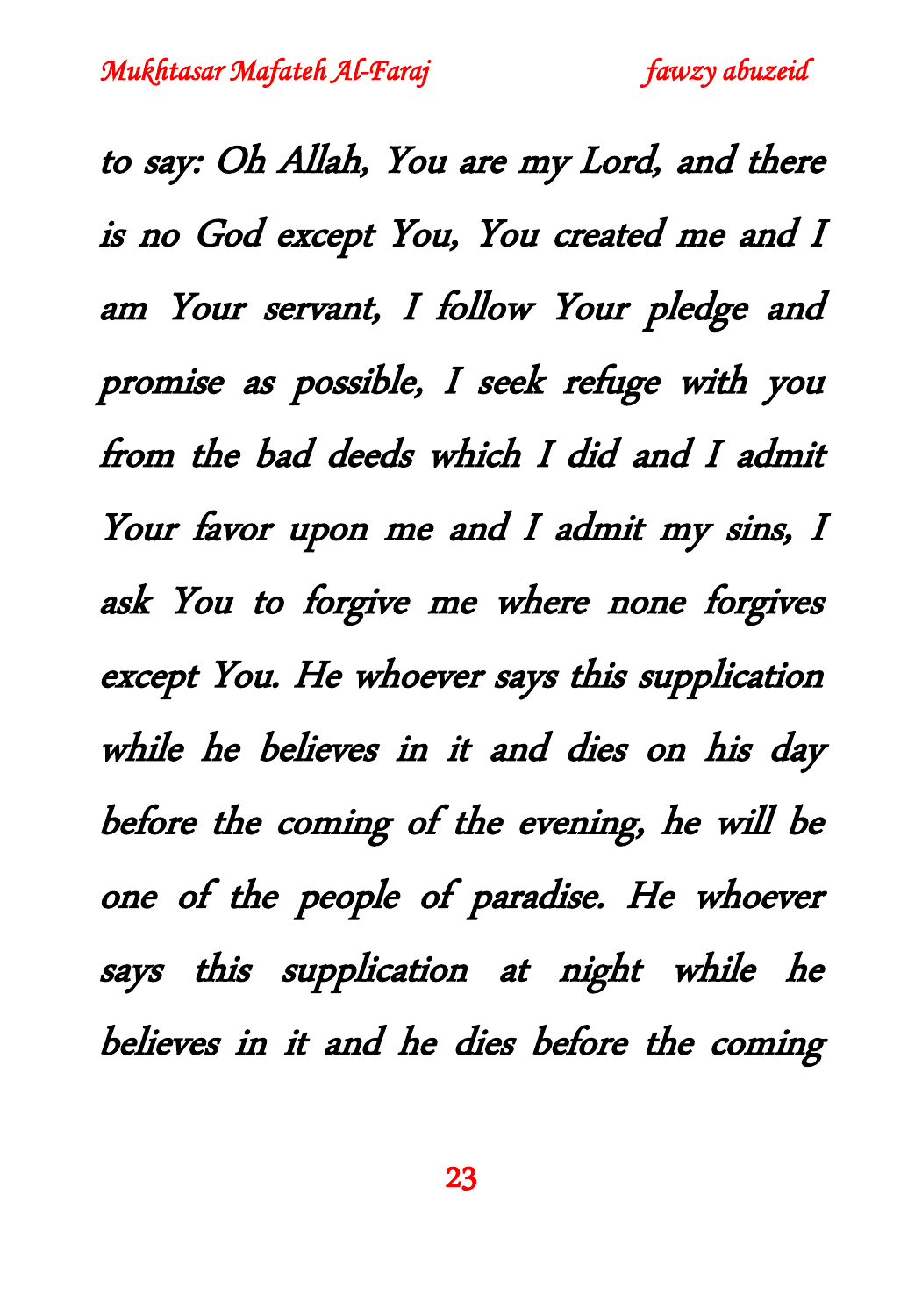## of the morning, he will be one of the people of paradise."

**Ashaykhan (Al-Bokhary and Muslim) narrated after Abi-Bakr that he said to the messenger of Allah (May the blessings and peace of Allah be upon him):** Teach me a supplication to say it in my prayer, he (May the blessings and peace of Allah be upon him) said: "Say: Oh Allah, I have wronged myself so much and You are the only one who forgives, grant me forgiveness from You and have Your mercy upon me as You are The pardoner and The Most Merciful."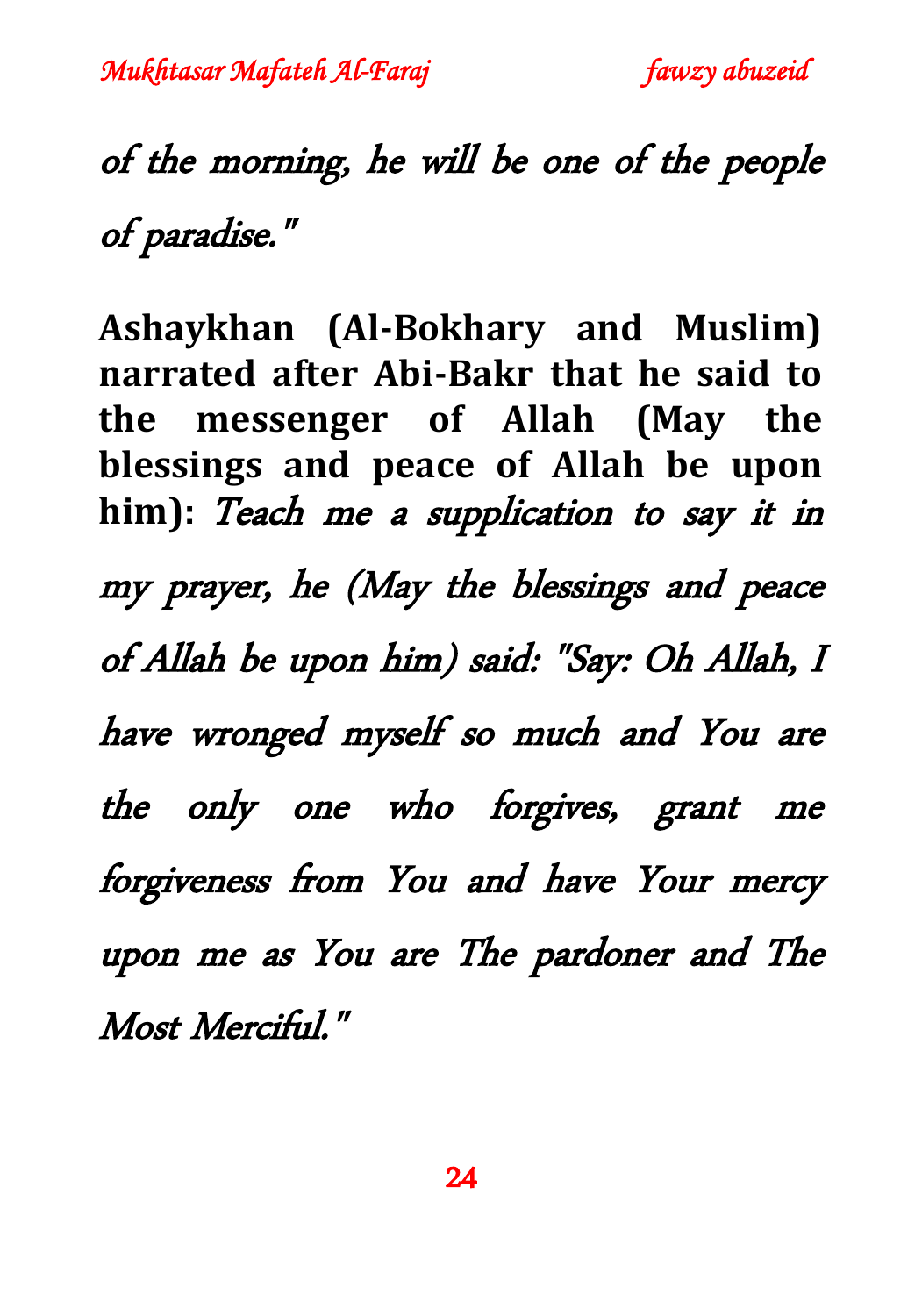*Mukhtasar Mafateh Al-Faraj fawzy abuzeid* 

**Attermedhy narrated after Ibn-Masood, he said he heard the prophet (May the blessings and peace of Allah be upon him) saying:** "Whoever says: I ask forgiveness from Allah who is The One, The Ever Living and The Self-Existent and I repent to Him, Allah would forgive him even if he ran away from the battle field." In the narration of Abi-Said: "Even if his sins are the same number as the stars, or like the foam of the sea, or same number as the days of life, or same number as the leaves of trees, or same number as the sand of Aalej."

**It was also narrated after Abi-Abdullah Al-Korashey:**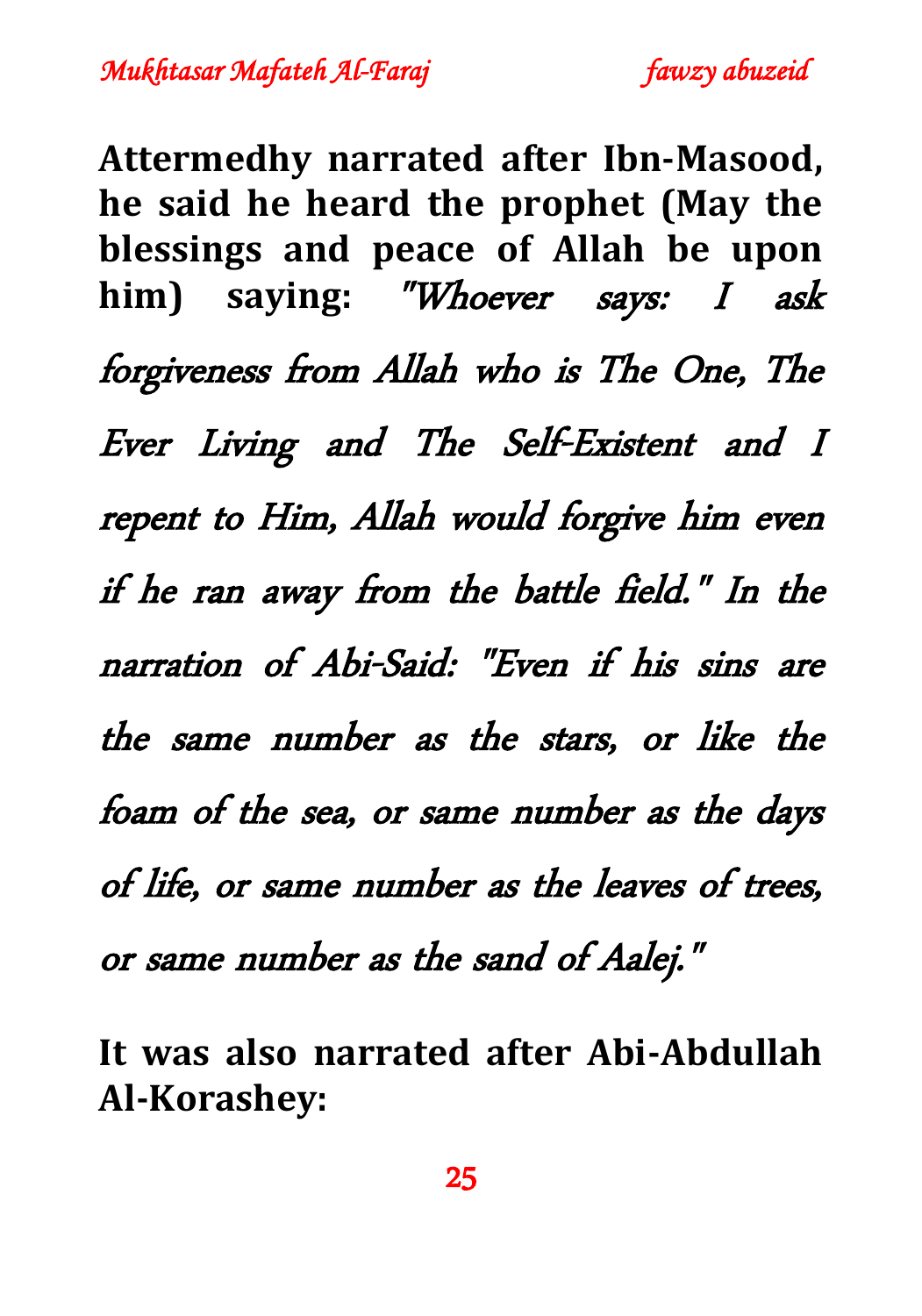"Oh Allah, we ask You for forgiveness from every sin we did either it is on purpose or by accident, and we ask You for forgiveness from every sin we repent from it and did it again, and we ask You for forgiveness from all the sins that no one knows except You and only Your mercy can contain them, and we ask You for forgiveness from all that our selves made us do thinking that it is legal and we got confused and it is illegal to You, and we ask You for forgiveness from every deed we did for Your sake but it was mixed with things not for Your satisfaction, there is no God but You Oh You are the most merciful of all those who have mercy."

**Imam Al-Yafey also narrated:**

"I ask forgiveness from Allah who is The One, The Ever Living, The Self-Existent and The Creator of the heavens, the earth and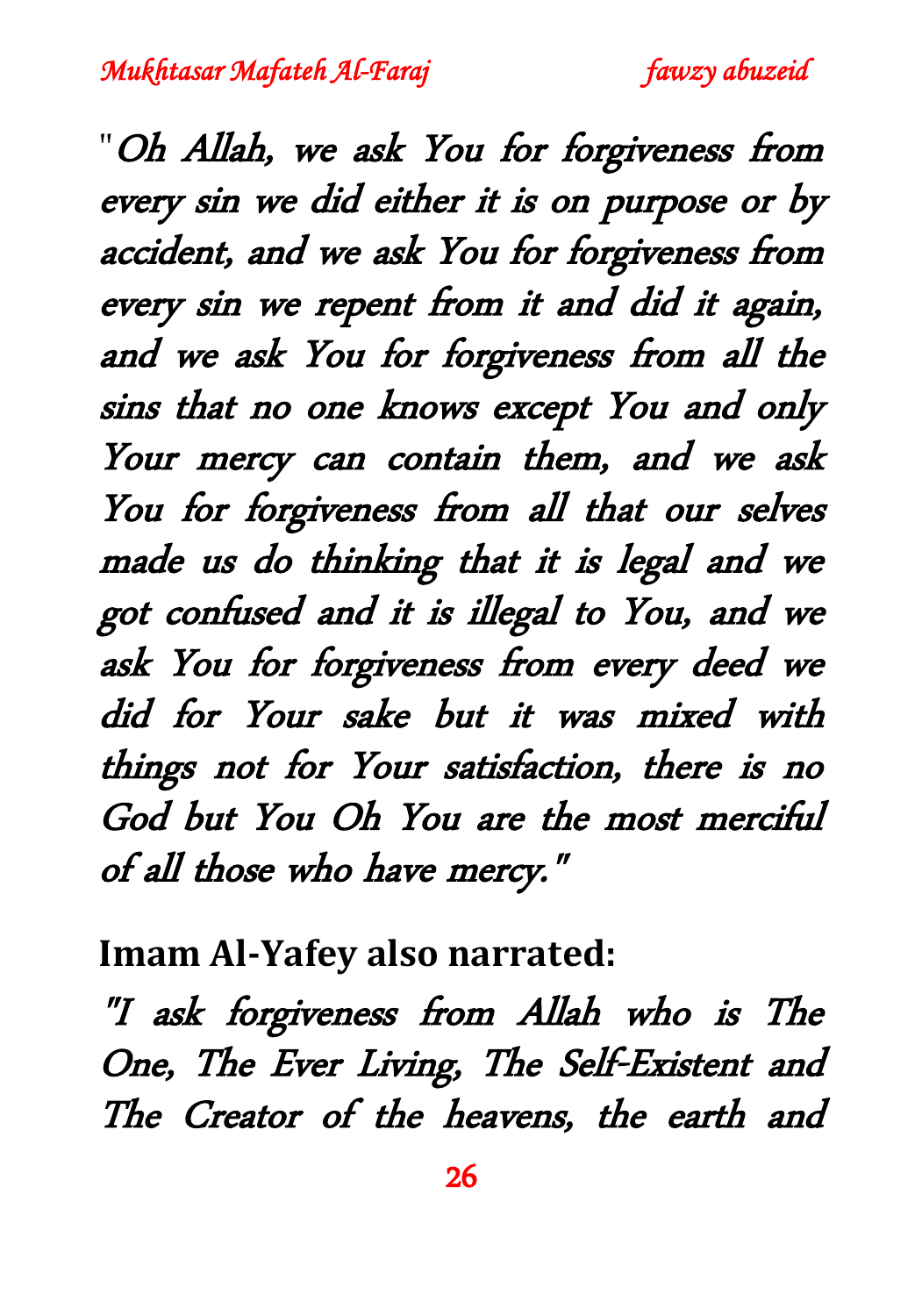what is between them from all my crimes and my oppression and from what I wronged myself and I repent to Him, Oh Allah, Oh The One, Oh The Unequalled, Oh The Generous, Oh The All-Perfect Oh The Extender, Oh The Benevolent, Oh The Granter, Oh The All-Powerful Oh The Self-Sufficient, Oh The Supplier of means to others, Oh The Giver of Decisions, Oh The All-Provider, Oh The Ever Living, Oh The Self-Subsisting, Oh The Most Gracious, Oh The Most Merciful, Oh The Deviser of the Heavens and the Earth, Oh The Majestic and The Benevolent, Oh The Beneficent and The Bounteous, grant me from You good gifts that make me not want anything from others, "If ye prayed for victory and judgment, now hath the judgment come to you." "Verily We have granted thee a manifest Victory:" "Help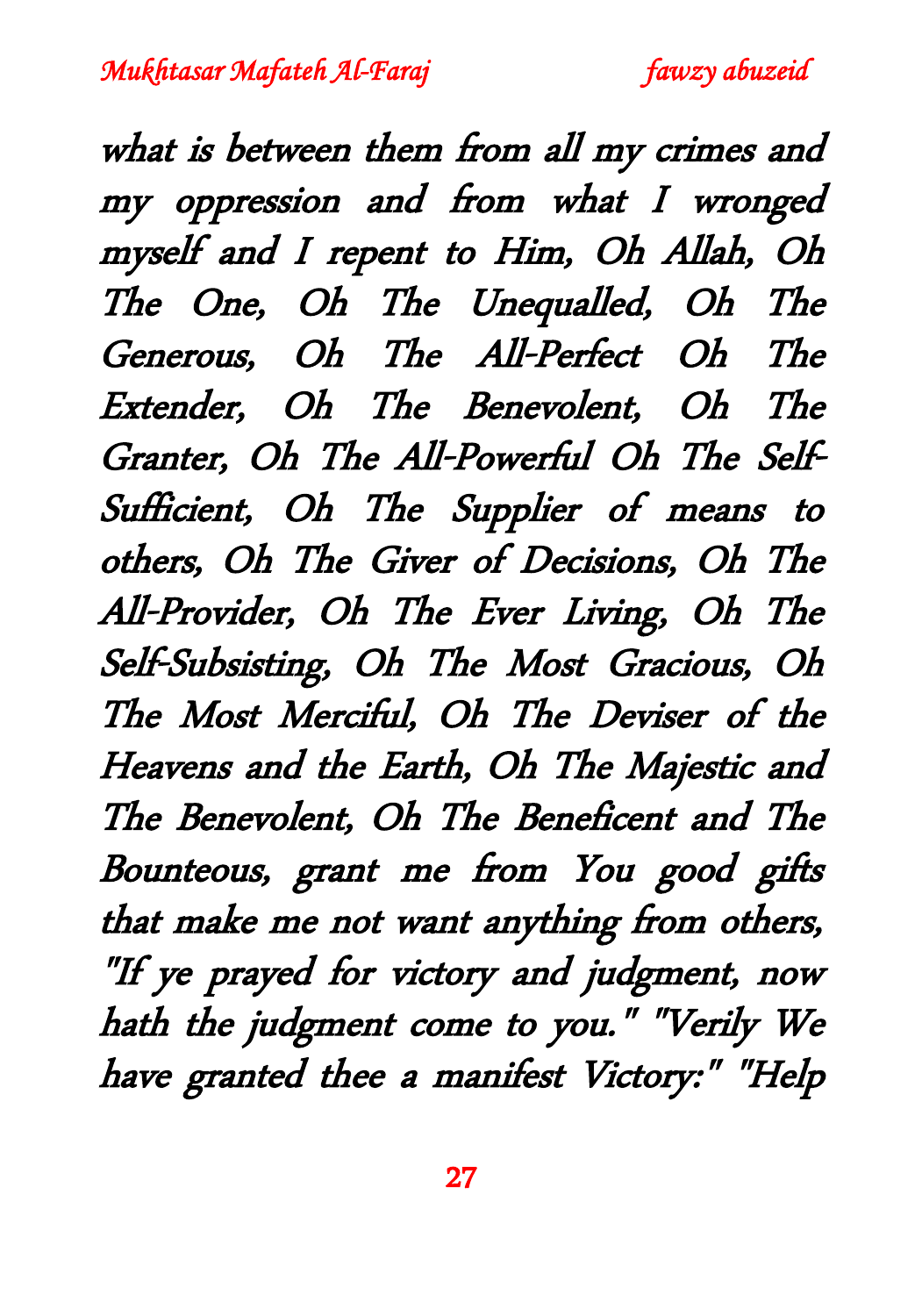from Allah and a speedy victory." Oh The Self-Sufficient, Oh The Supplier of means to others, Oh The Praiseworthy, Oh the most Venerable, Oh The Originator, Oh The Recreator, Oh The Most Merciful, Oh The Most Loving, Oh The Lord of the Throne of Glory, Oh The Doer (without let) of all that He intends, Suffice me by Your legal so as not to need the illegal and enrich me by Your bounty so as not to need others as You are able to do everything."

**Abu-Abdullah Al-Warrak narrated raised that the asking for forgiveness of Al-Khedr (peace be upon him) is:**

"Oh Allah I ask You for forgiveness from every sin I repent from it and did it again, I ask You for forgiveness from everything my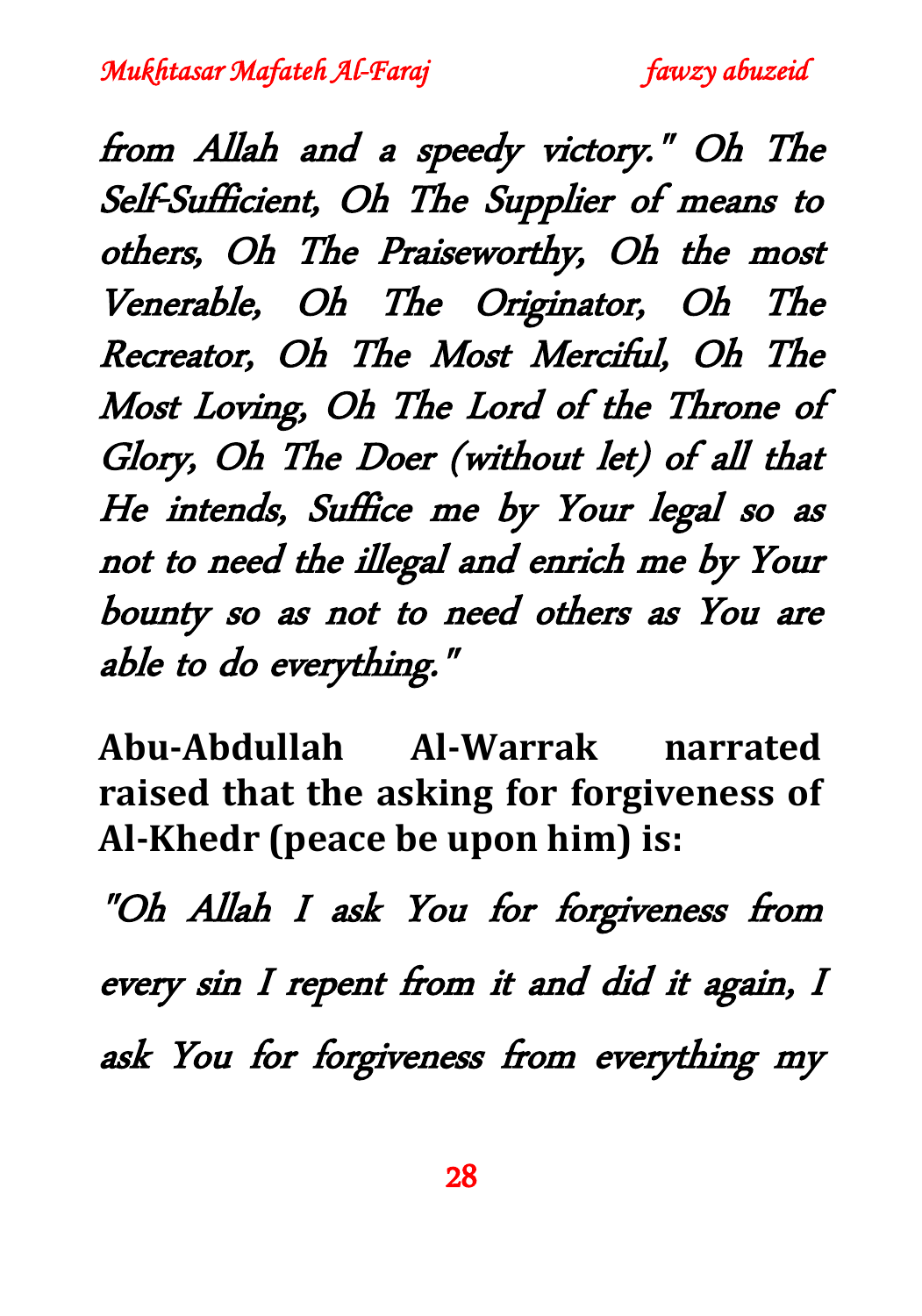self pledged to do but I didn't keep to it, I ask You for forgiveness from every deed I did it for Your sake but it mixed with others, I ask You for forgiveness Oh You who knows the hidden and the known from every sin I did during day light or dark night, in front of people or alone, secretly or in public, Oh The Clement." **He also said:** "Oh my Lord, I ask you for forgiveness and repent to You from many complaints I owe to your servants, anyone I oppressed him in his body, his wealth or his honor and he is absent or dead and I cant give it back to him or ask his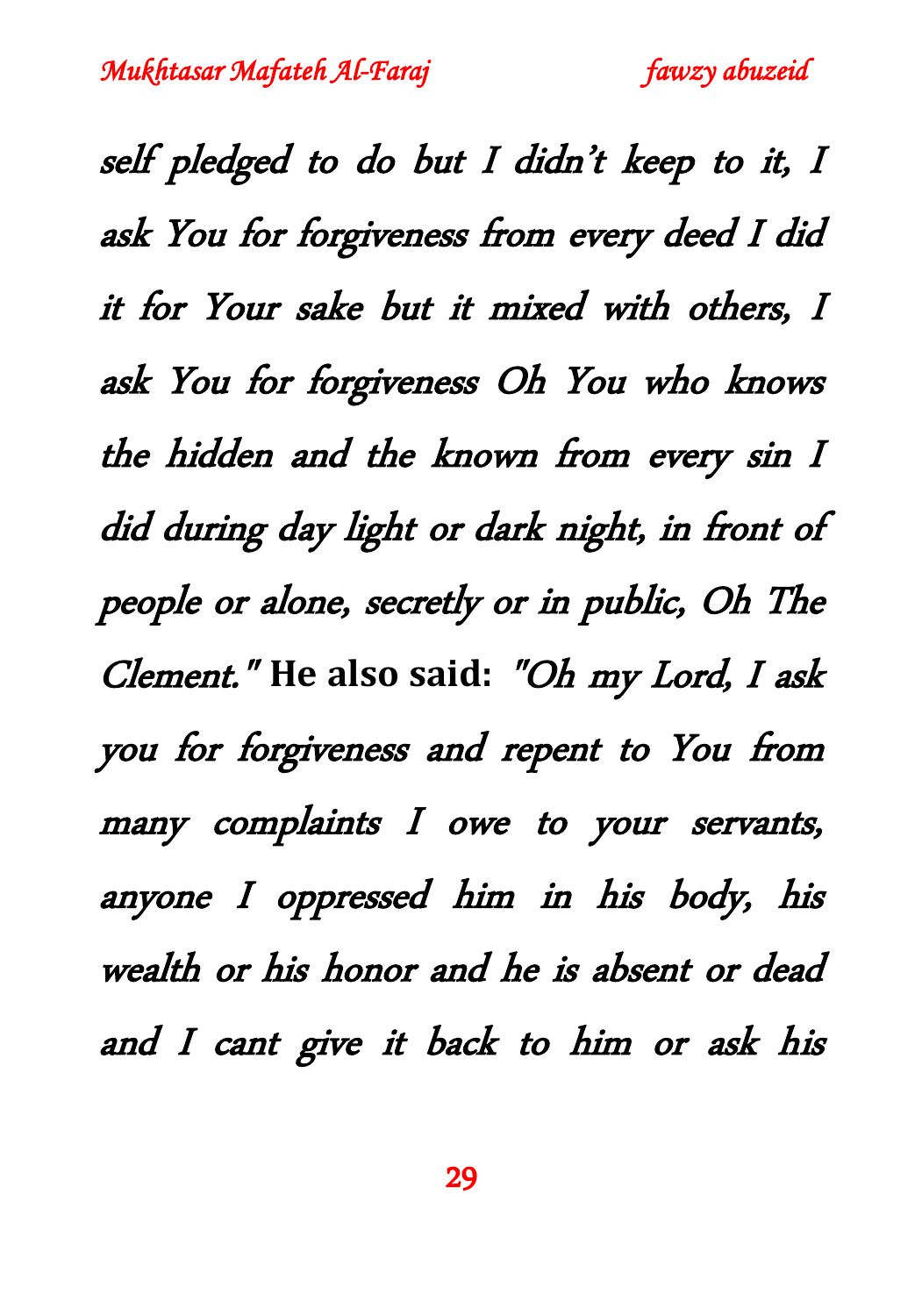forgiveness, I ask You to gratify him by anything and grant this to me as You can do all this. Oh my Lord, what You do by punishing me while Your mercy can contain everything. Oh my Lord, honor me by Your mercy and not demean me by my sins. What decreases You if You do what I ask You and You are the founder of every good, I ask You for forgiveness from every oath I broke either I know or not to the Day of Judgment. Oh Allah, I ask You for forgiveness for what I did or will do, what I did secretly or openly and what I did wrong and what You know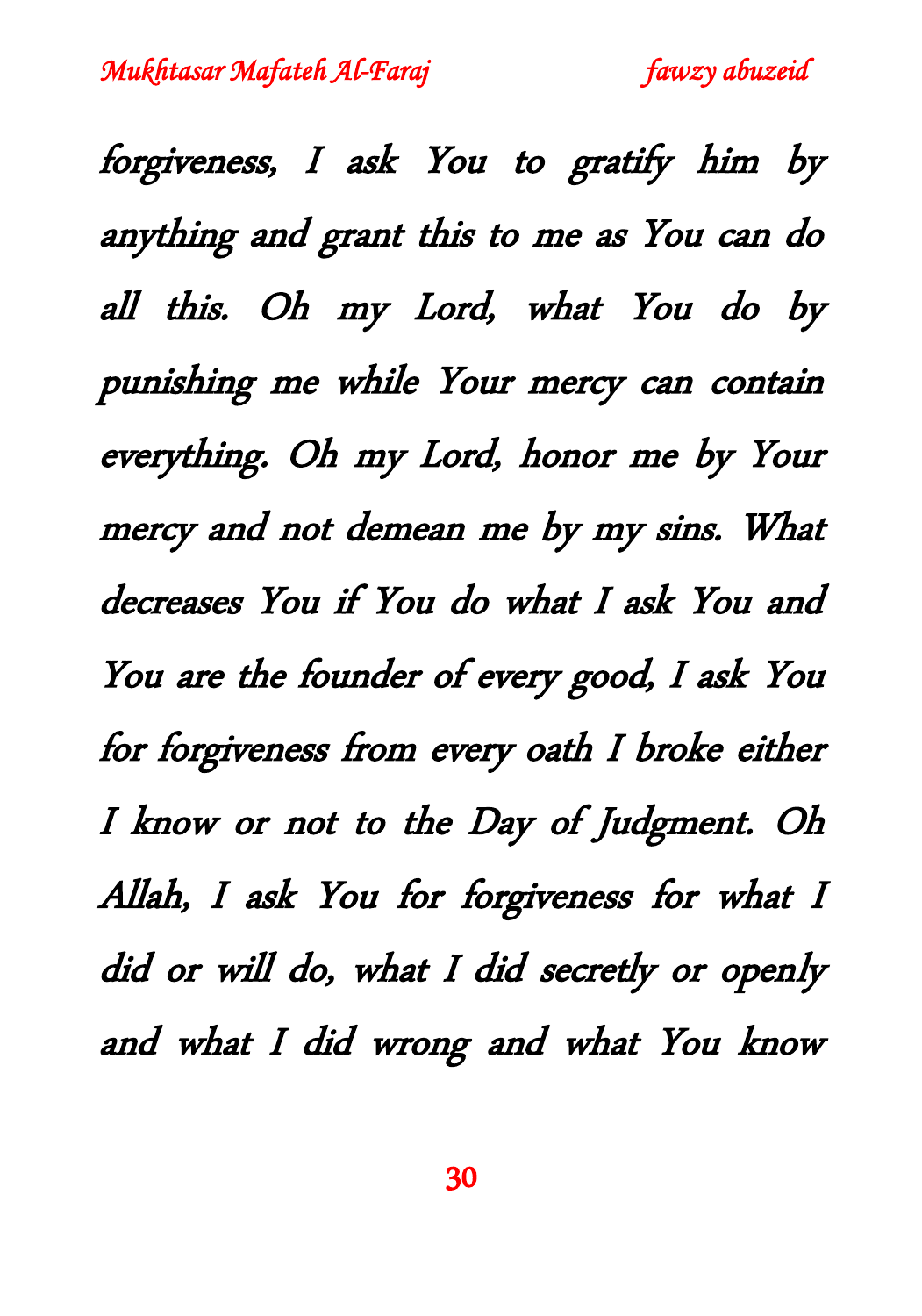more than me to the Day of Judgment, there is no God but You The Lord of the seven heavens and the Lord of honored throne."

**This is asking for forgiveness by imam Abi-Ishak Asheerazy:**

I ask Allah for forgiveness from an eye that looks at shameful scenes and it was the beginning of my trouble. I ask Allah for forgiveness from a sin I did alone at night by myself or with others. I ask Allah for forgiveness from sustenance I used to do sins for Allah The One and The Free from want. I ask Allah for forgiveness from knowledge I used for this life and I didn't do my best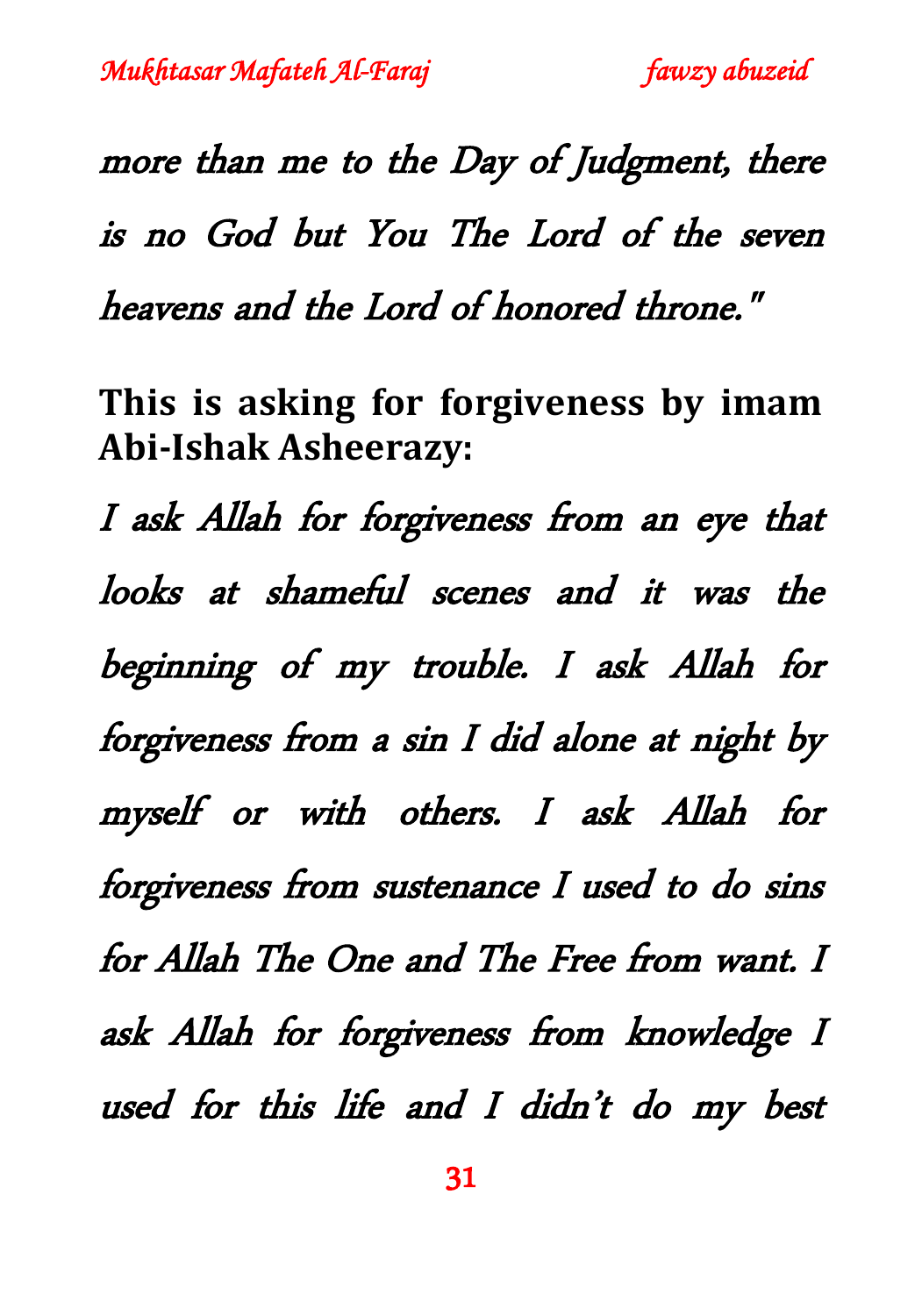doing good deeds. I ask Allah for forgiveness from what I said during anger, in contentment, in glee or in sorrow. I ask Allah for forgiveness as He is The Pardoner of sins for what I did on purpose or by accident. I ask Allah for forgiveness from a deed that is mixed with things not to satisfy my Lord all over time. I ask Allah for forgiveness from my ignorance, my greediness, my bad affairs, my sins and my crookedness. I ask Allah for forgiveness from what I mentioned from all species including the heedless and the hardworking. I ask Allah for forgiveness from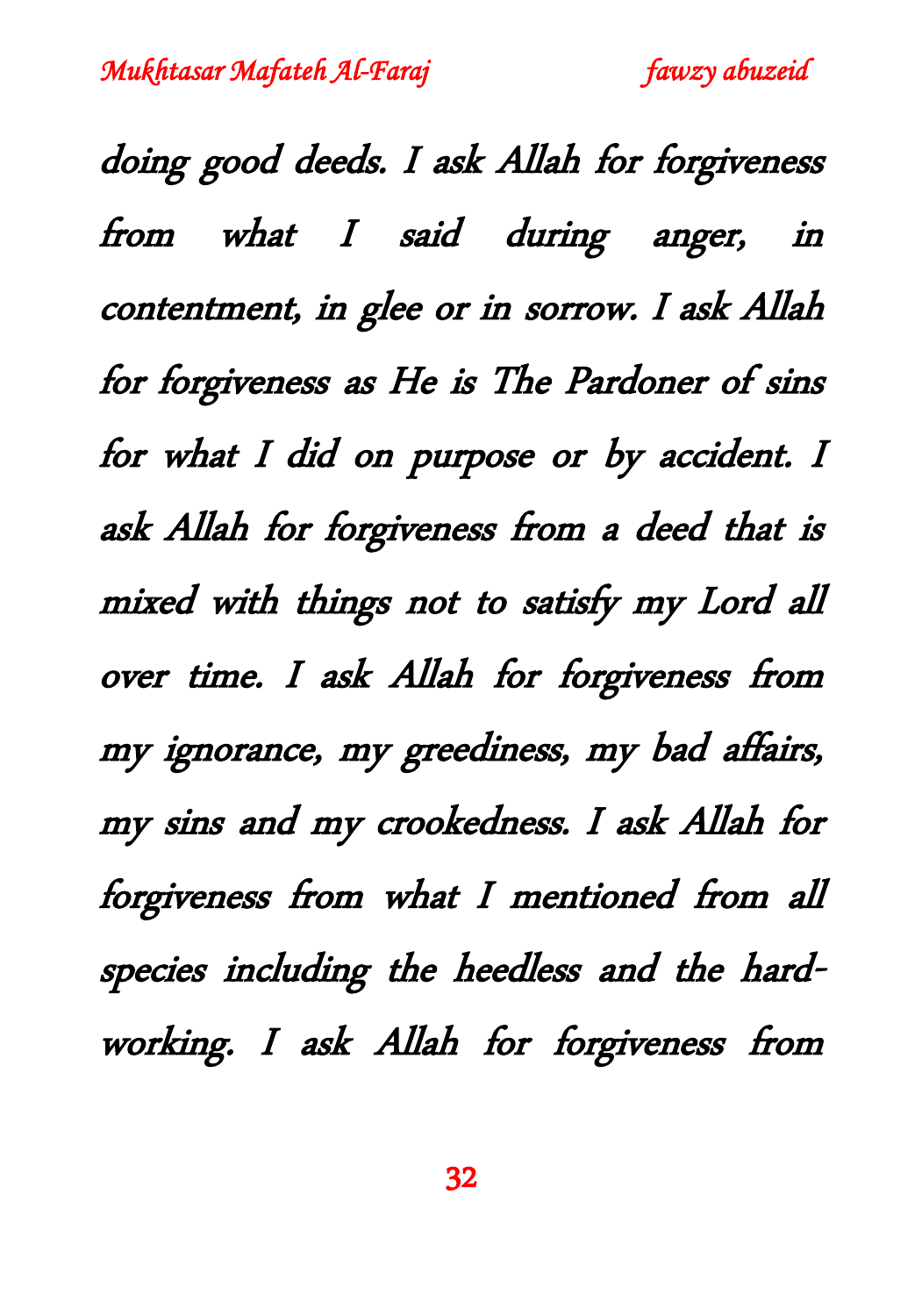what I can't remember and what I remember, glory to that who is The All-Knowing.

**Imam Abul-Aza'em also said:**

I ask Allah for forgiveness from my knowledge and my deeds, I ask Allah for forgiveness from my greediness and my wishes. I ask Allah for forgiveness from my crimes and my oppression on my early life. I ask Allah for forgiveness from what is hidden, what is known and the deeds that I confess. I ask Allah for forgiveness from my envy, my faults, my self-conceit, my strength and my artifices. I ask Allah for forgiveness from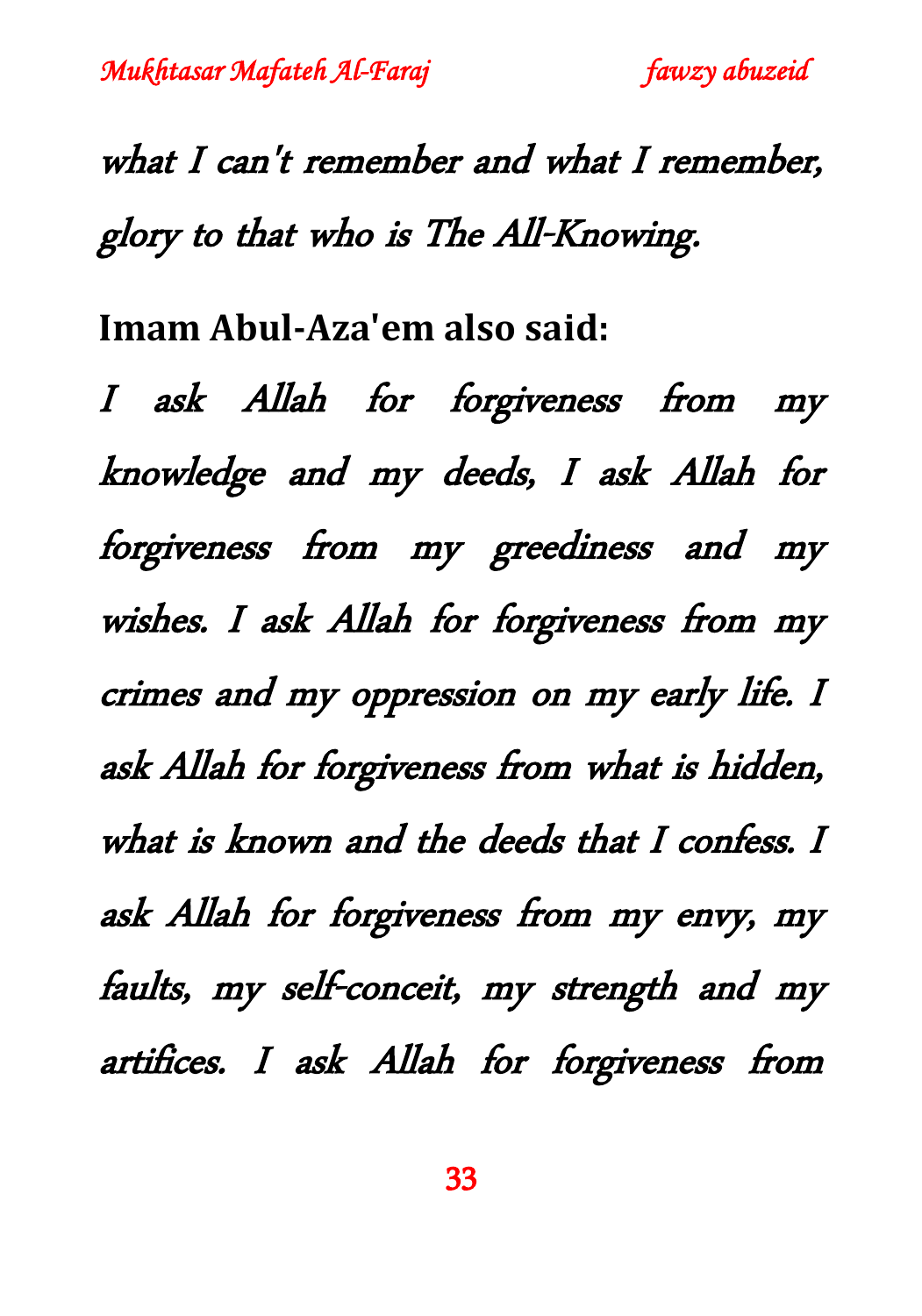polytheism that I don't recognize my debauchery, my crimes and my faults. I ask Allah for forgiveness from my illusion, my temptation and from self-intrigue that I imagine. I ask Allah for forgiveness from fasting that I admire and from prayers that gets me in fear. I ask Allah for forgiveness from denying the bounty of that who led me to the good, the grants and the bounties.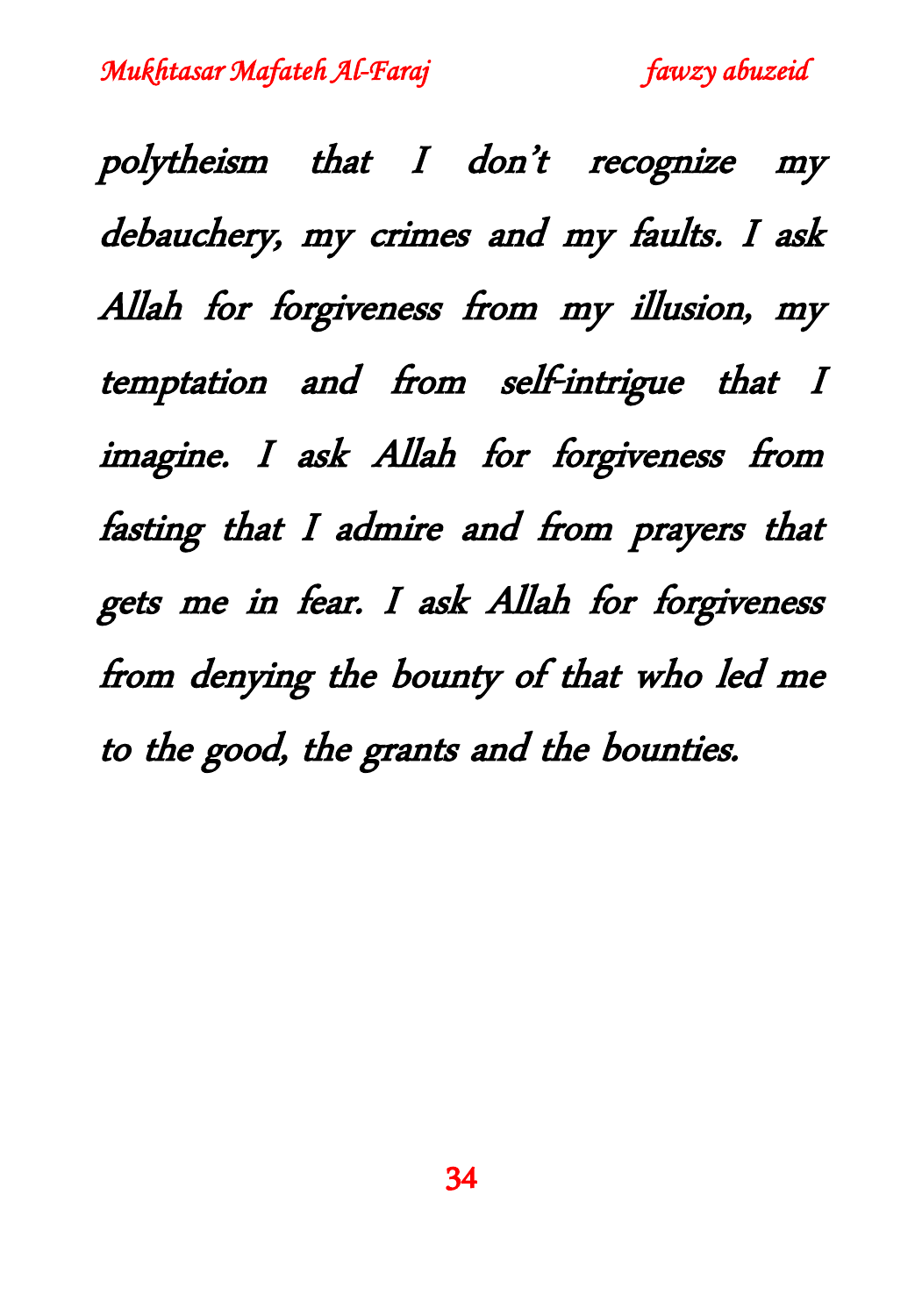### **Directions of good ancestors in appeals and supplication**

**The righteous man Sheikh Ahmed Zarook said in the introduction of his explaining to part of the sea (Hezb Al-Bahr) of my sir Abil-Hassan Ashadhely:** "Know that Allah makes us benefits from all orders of religion; righteous people have more benefits, whoever collects both benefits of legislation and righteous people then he has both guidance and following. Whoever becomes satisfied by one of them, then he lacks what he misses, lacking guidance keeps away the benefit, and lacking the following may not harm as it is only for more strength and doing this by abandoning the orders of Sharia causes harms in life and the hereafter.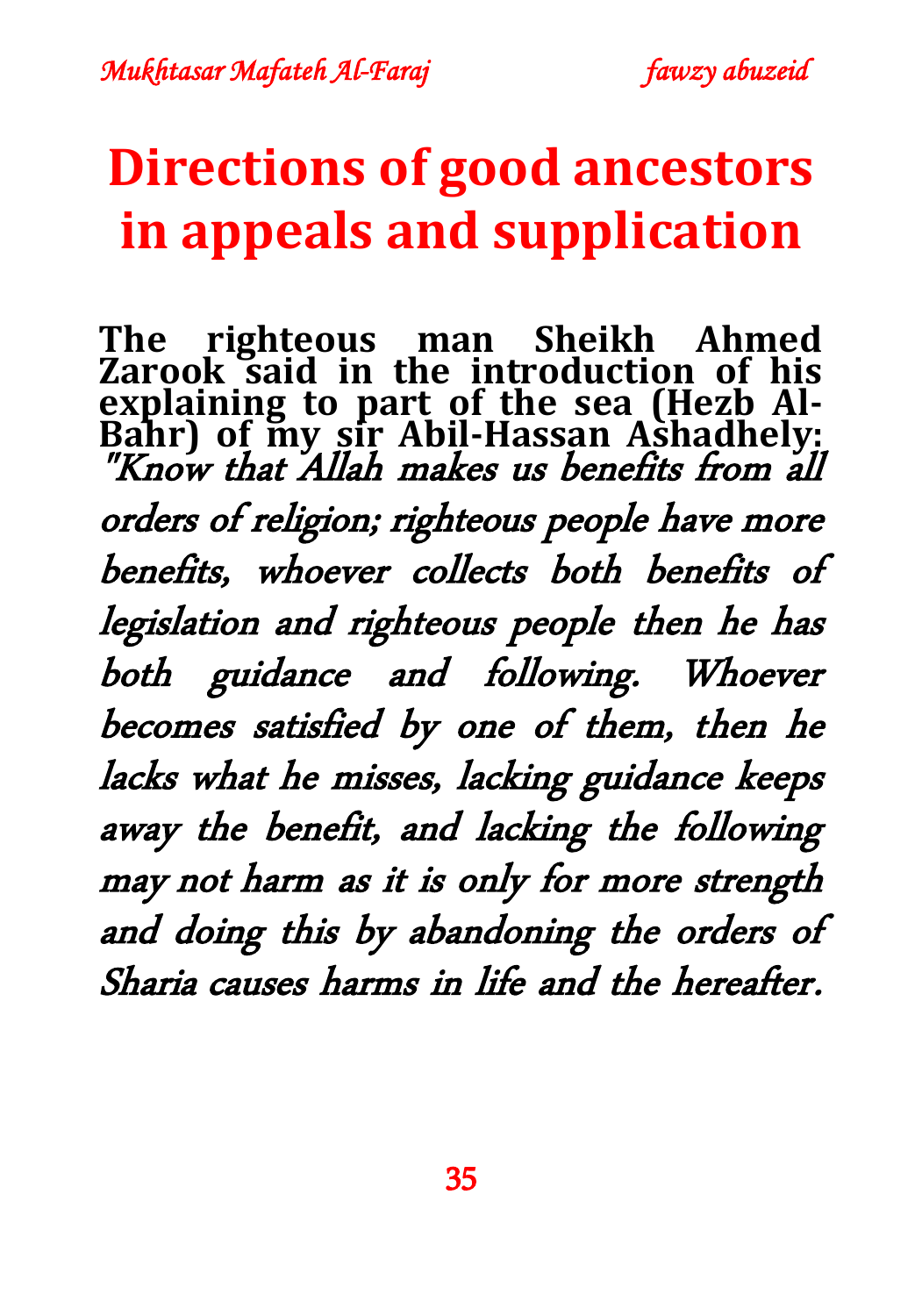#### **I will mention you seven examples about this:**

**The first: If you want to use the part of the sea (Hezb Al-Bahr) to be safe from its trouble, before going on board, you should say:** 

"In the name of Allah, whether it move or be at rest! For my Lord is, be sure, Oft-Forgiving, Most Merciful." "No just estimate have they made of Allah, such as is due to Him: On the Day of Judgment the whole of the earth will be but His handful, and the heavens will be rolled up in His right hand: Glory to Him! High is He above the Partners they attribute to Him."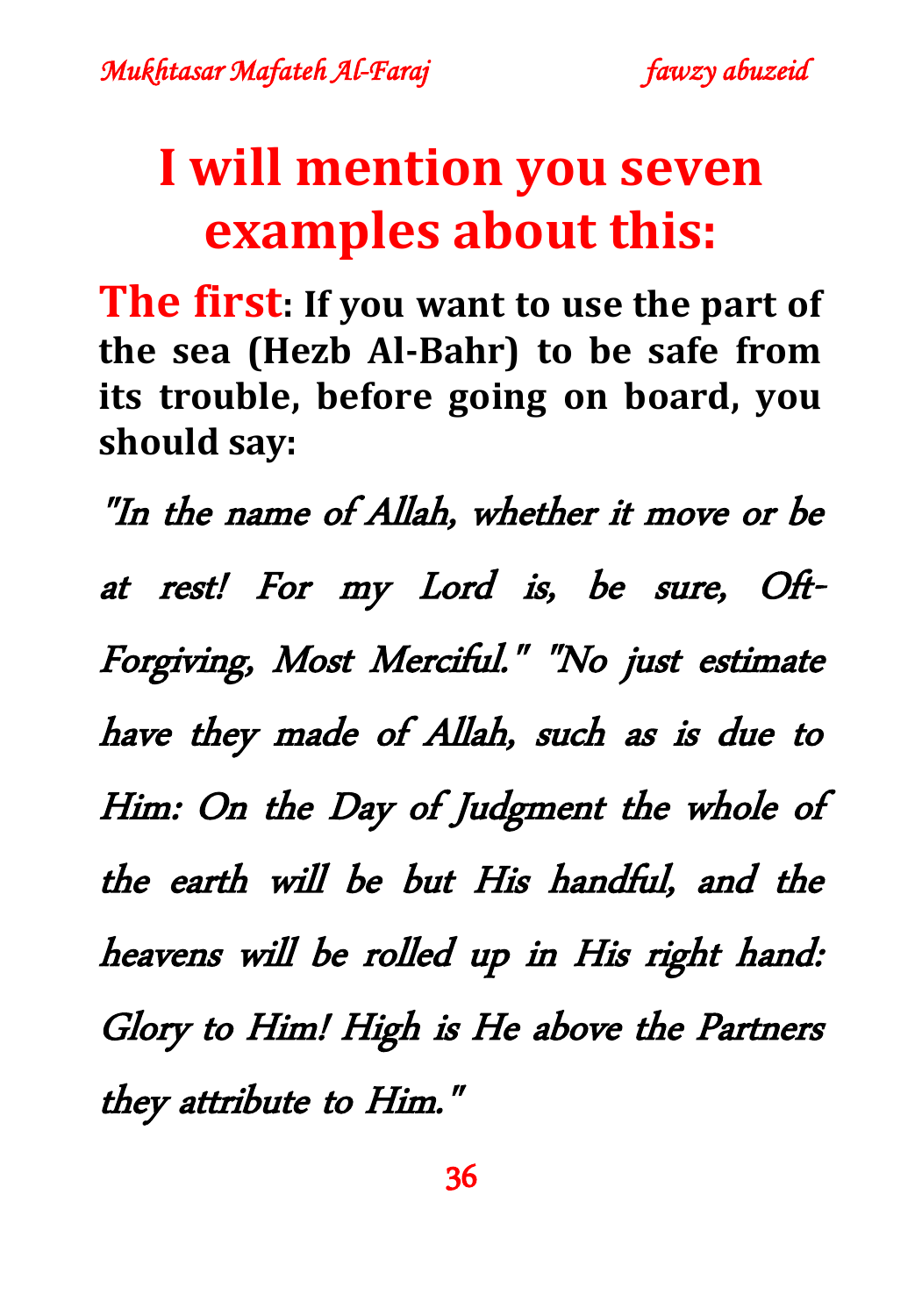*Mukhtasar Mafateh Al-Faraj fawzy abuzeid* 

**It was narrated in the Hadeeth that this causes safety from drowning.**

**The second: If you want to go out of distress to relieve, say what Sheikh used to teach his companions for this:** 

"Oh The Lenient, Oh The All Knowing, Oh The Owner of Great Bounty, You are my Lord, Your knowledge is enough for me, if You will a distress to touch me, no one can send it away except You, if You will good favor for me, no one can stop Your bounty, You send it to whomever You will among Your servants and You are The Pardoner and The Most Merciful."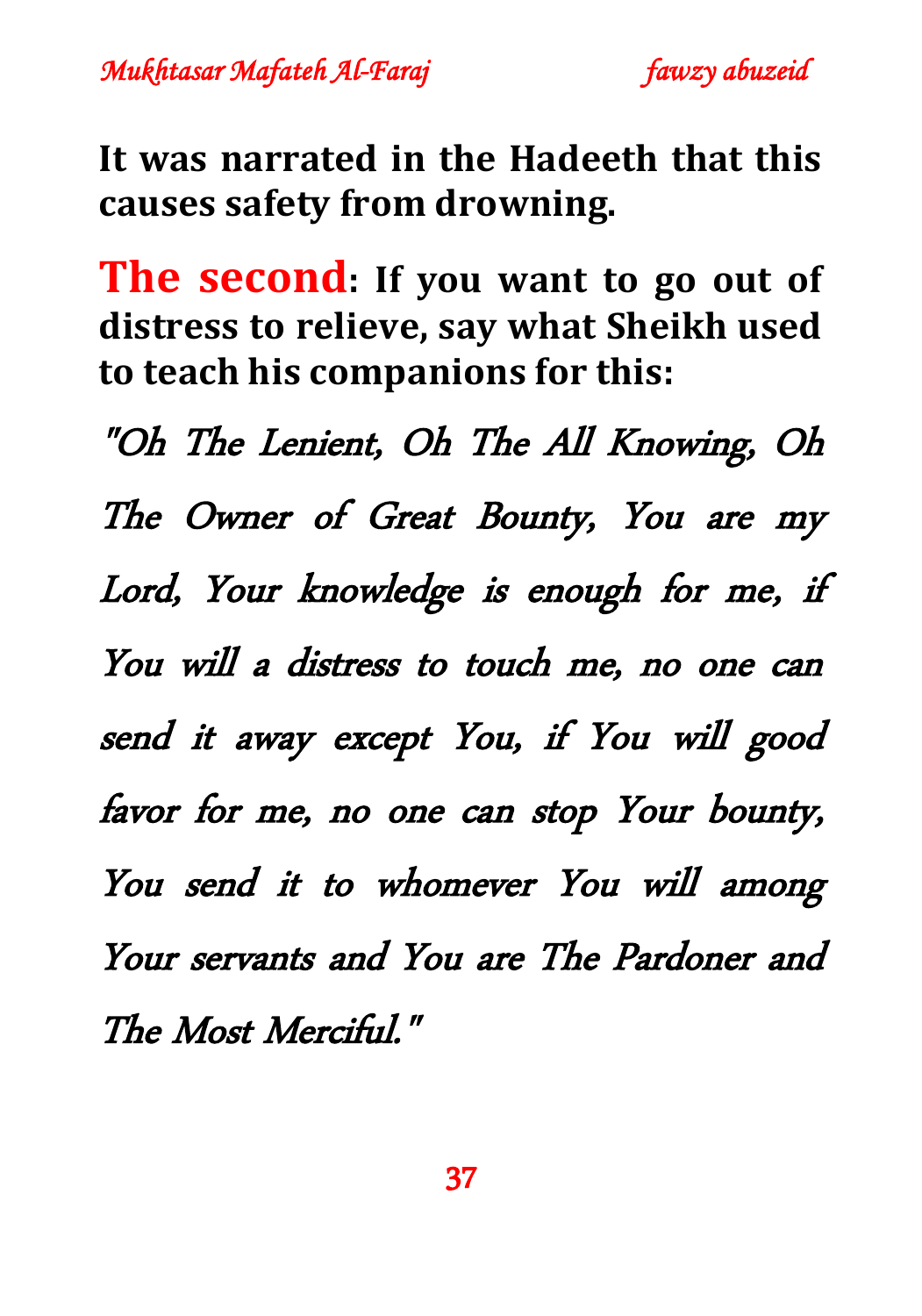*Mukhtasar Mafateh Al-Faraj fawzy abuzeid* 

**Start by keeping to asking for forgiveness, as it was narrated in the Hadeeth that Allah grants to that who keeps to asking for forgiveness dispelling from any grieve, a way out of every distress and endow him subsistence from where he never expects.**

**Use the supplication of suffering narrated in Saheeh Al-Bokhary:** 

"There is no God except Allah The Great, The Clement, There is no God except Allah The Lord of the great throne, There is no God except Allah The Lord of the heavens, The Lord of the earth and The Lord of the noble throne."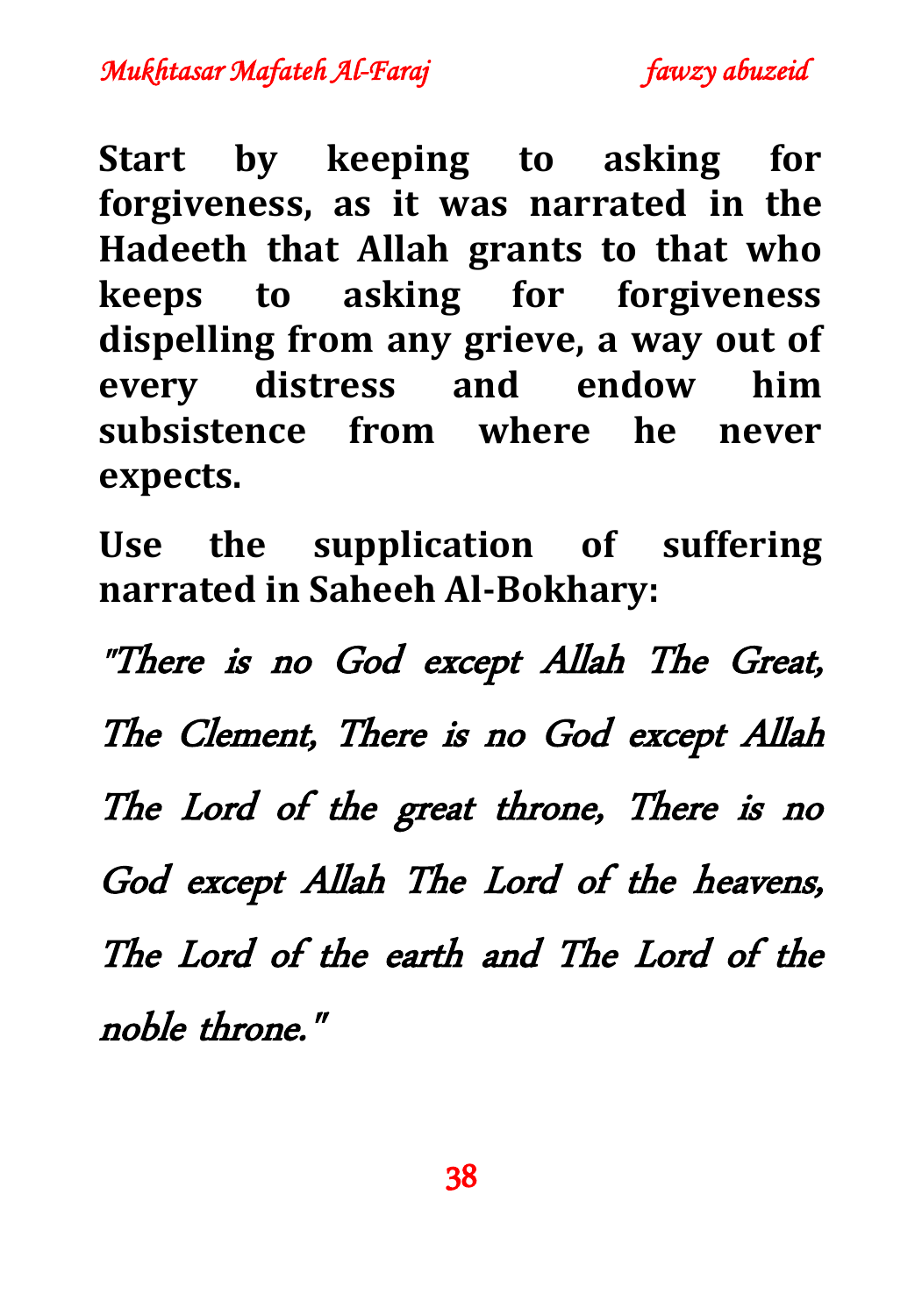

**It was narrated in Sonan Abi-Dawood from the Hadith of Abi-Omamah about that who complained from distresses and debts so the messenger of Allah (May the blessings and peace of Allah be upon him) taught him:**

"Oh Allah, I seek refuge with You from distress and sadness, I seek refuge with You from incapability and laziness, I seek refuge with You from cowardliness and miserliness, and I seek refuge with You from being in debt and men's overpower."

**He told him to say it after the prayers of morning and sunset.**

**The third: If you want to conquer enemies by using what Sheikh used to teach his companions, he said: By the**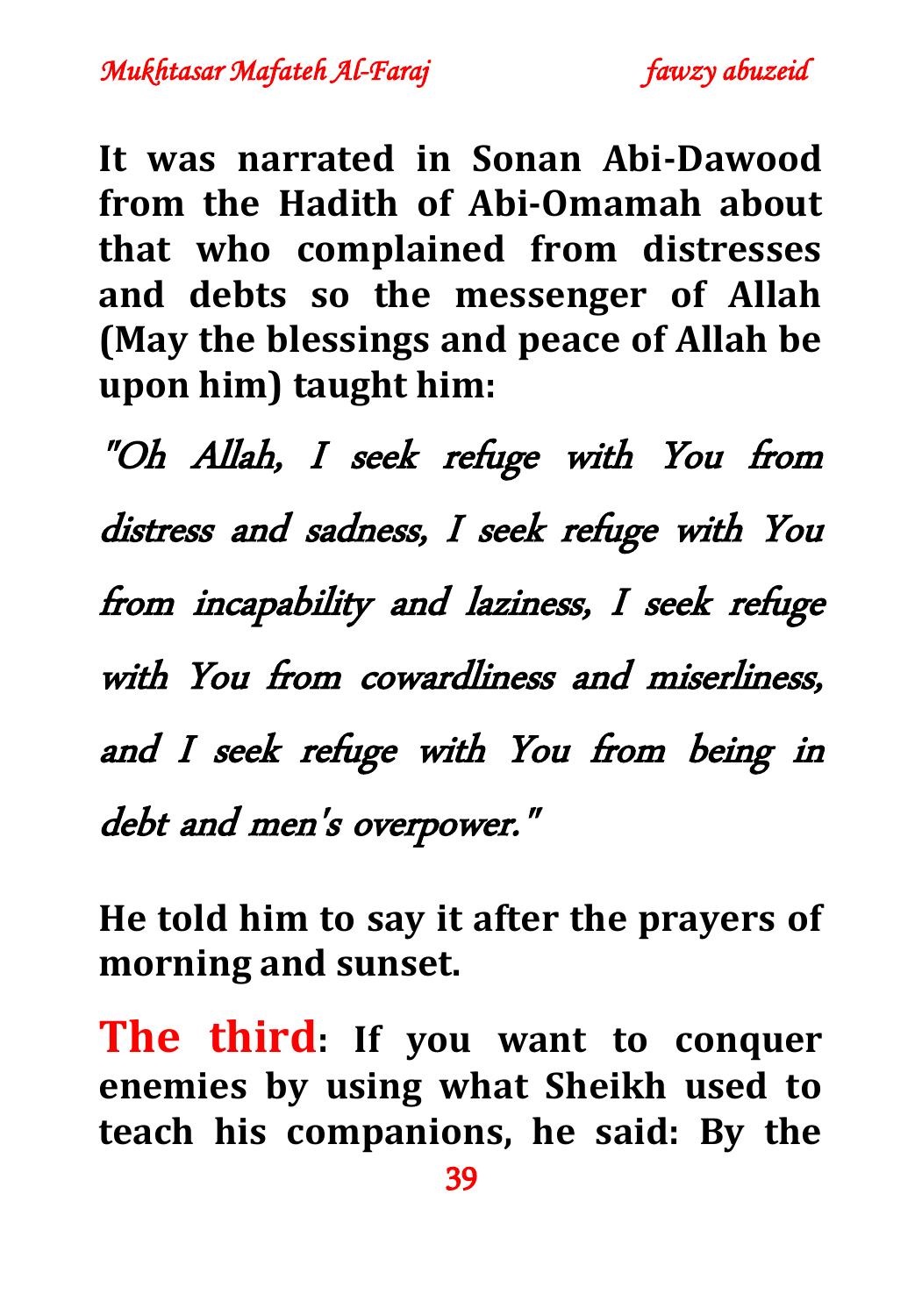*Mukhtasar Mafateh Al-Faraj fawzy abuzeid* 

**name of Allah, by Allah and upon Allah believers should depend, Oh Allah, make their deceit into their chests and suffice us their evils, I only rely on Allah and He suffices me, Allah hears that who supplicates, there is nothing behind Allah, Allah suffice us and He is the best deputy. He said: it should be said seven times after each prayer.**

**We already mentioned what the messenger of Allah (May the blessings and peace of Allah be upon him) said when you fear some people that was narrated by Ahmed after Abi-Bordah: "Oh Allah we make You into their chests and we seek refuge with You from their evils." He also used to say if he feared an enemy as narrated by Ahmed in his Mosnad after Al-Barraa, he said:**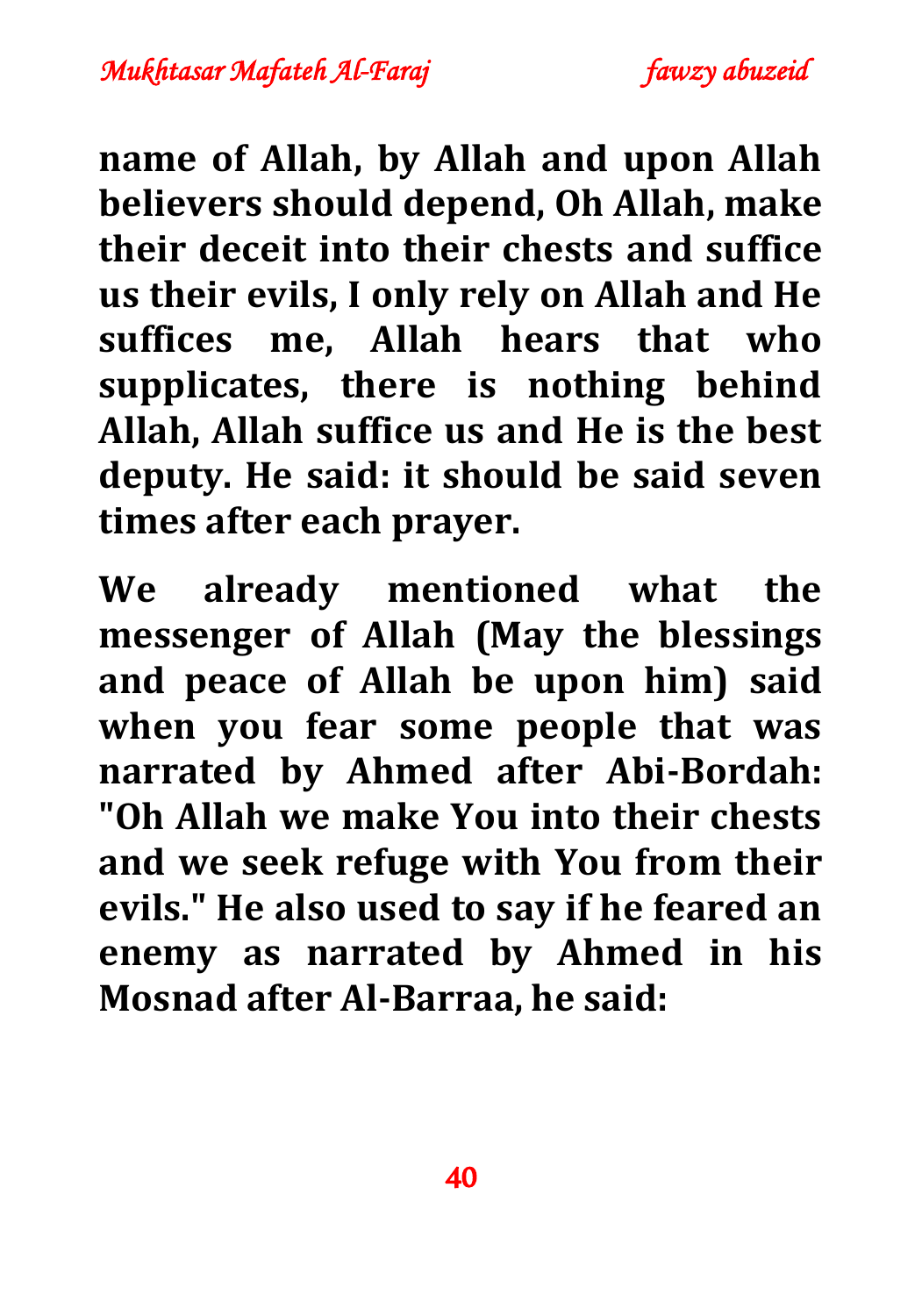"Oh Allah, suffice us from him by the way You want."

**The fourth: If you want to be safe from a tyrant, go to him using what Sheikh mentioned from what Allah says in the Koran:** 

"Moses said: I have indeed called upon my Lord and your Lord (for protection) from every arrogant one who believes not in the Day of Account"

**Start with what was narrated in the Hadeeth after Ibn-Abbas for that who fears a sultan or a tyrant, he should say:**

"Allah is the Great, Allah is the Great, Allah is more mighty than all his creatures, Allah is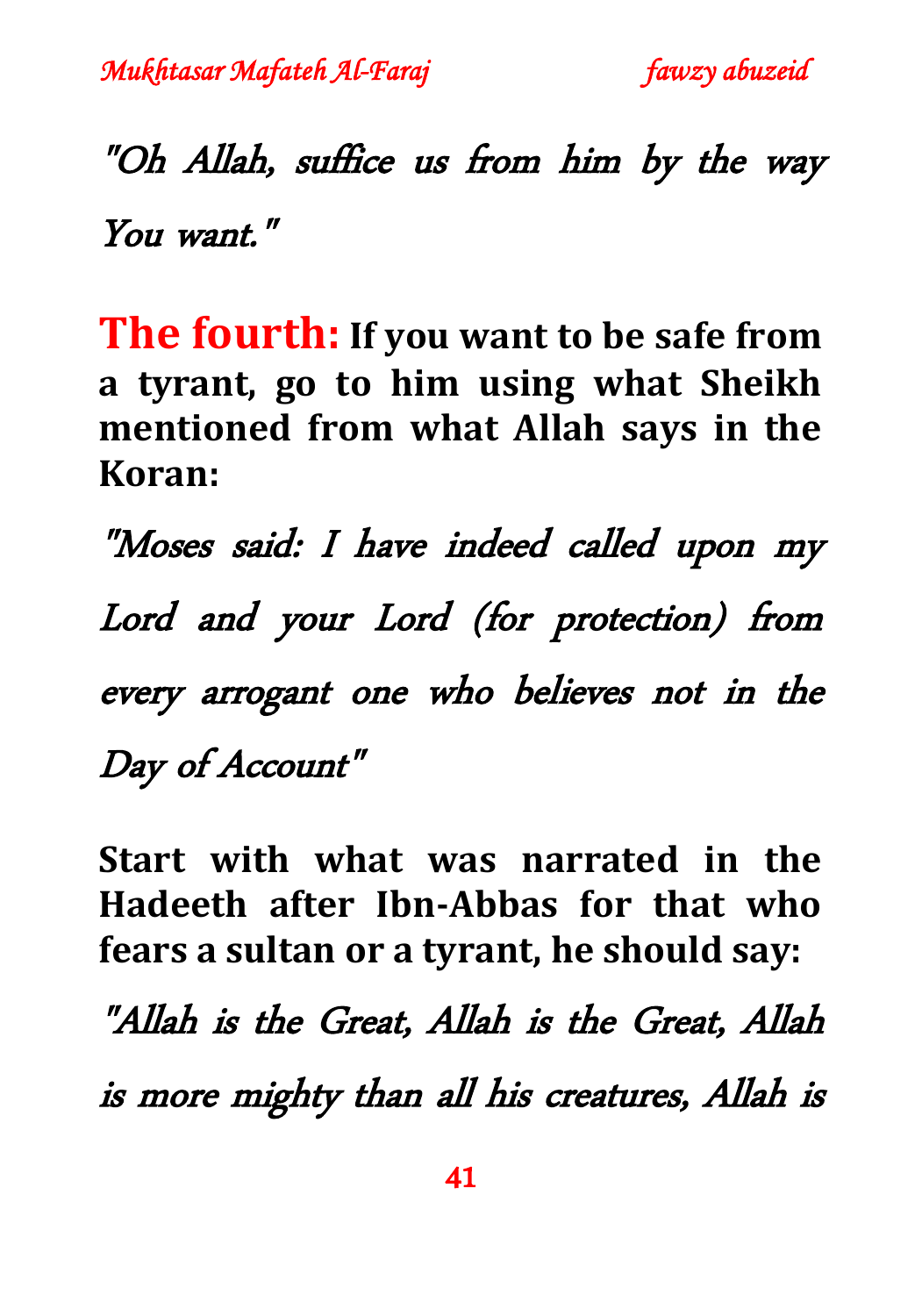more mighty than what I fear or beware, I seek refuge with Allah, there is no God but Him, He holds the seven heavens so as not to fall on the earth unless it is His will, from the evil of Your servant so and so, his soldiers, his followers and his lovers either they are people or Jens. Oh Allah be my neighbor against them, Your praise is dignified, Your neighbor is honored, Your name is blessed and there is no God but You." **He should say this three times, narrated by Attabarany and others.**

**The fifth: Sheikh said: If you want your heart not to rust, not to have worry or**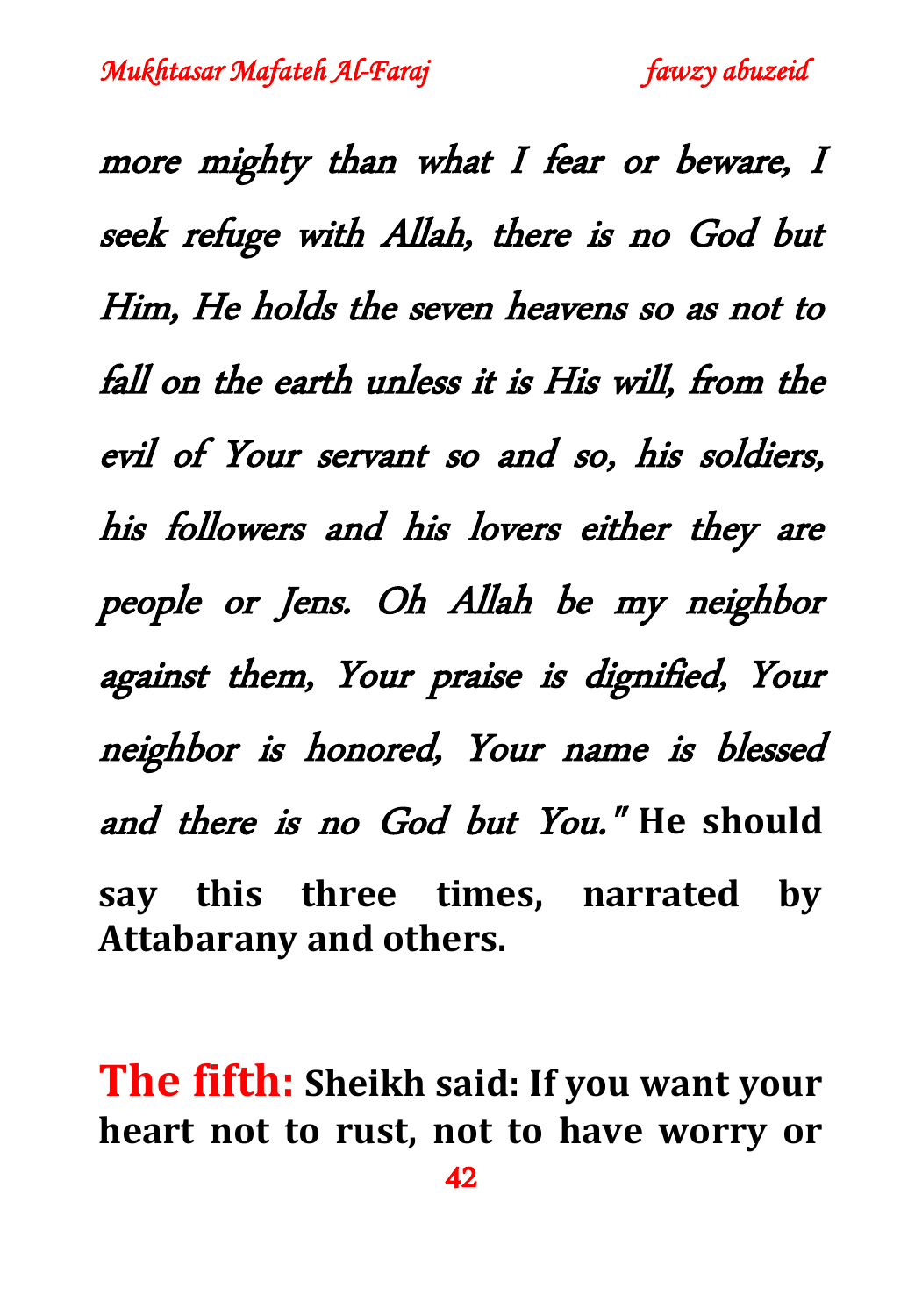**distress not to have sins, you should say this as much as you can:**

"Glory and Praise be to Allah, there is no God but Allah." And also: "Mohammed is the messenger of Allah (May the blessings and peace of Allah be upon him)." "Oh Allah, make its knowledge deep-rooted in my heart, pardon my sin and pardon all male and female believers, praise be to Allah and peace be upon those whom He chose."

**Whoever wants it, he should use this one too:**

"Oh Allah, I am Your servant, son of Your servant, son of Your bondwoman, my life is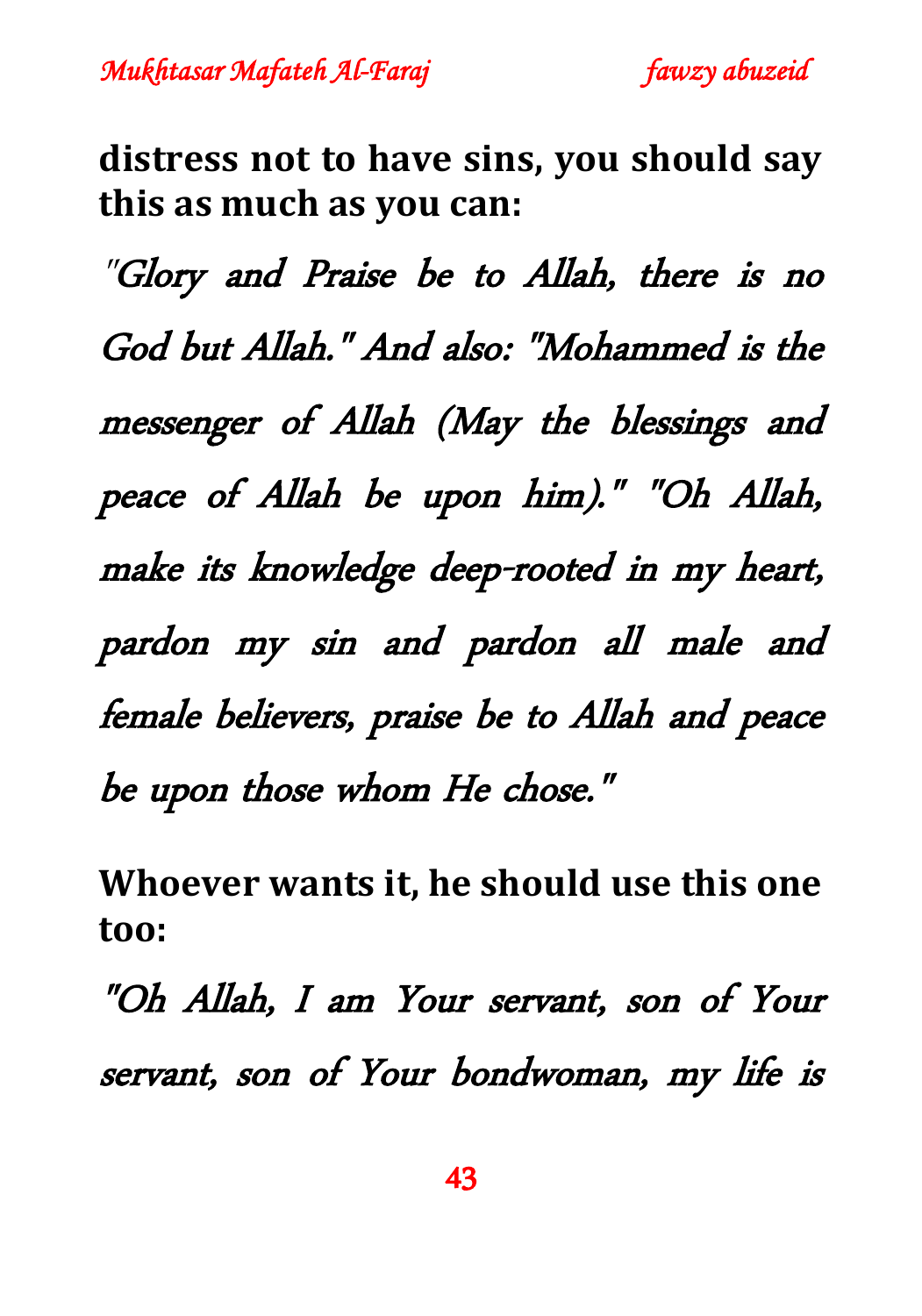#### in Your hand…etc." **to the end of the**

**supplication narrated for dispelling grieves, anyone who says it, Allah would send away his grieve and change his sadness by happiness as it was narrated in the noble Hadeeth.**

**The sixth: The part of the sea (Hezb Al-Bahr) and the preserver which starts:**  "By the name of The Overpowering and The

self-Glorious Lord." **Use both of them for** 

**bringing forward and sending away.**

**It was mentioned in the Hadeeth that was narrated by Imam Muslim after Khawlah Bent Hakeem Asalmyah:**

"I seek refuge with Allah's perfect words from the evil of his creatures." **(Three times).**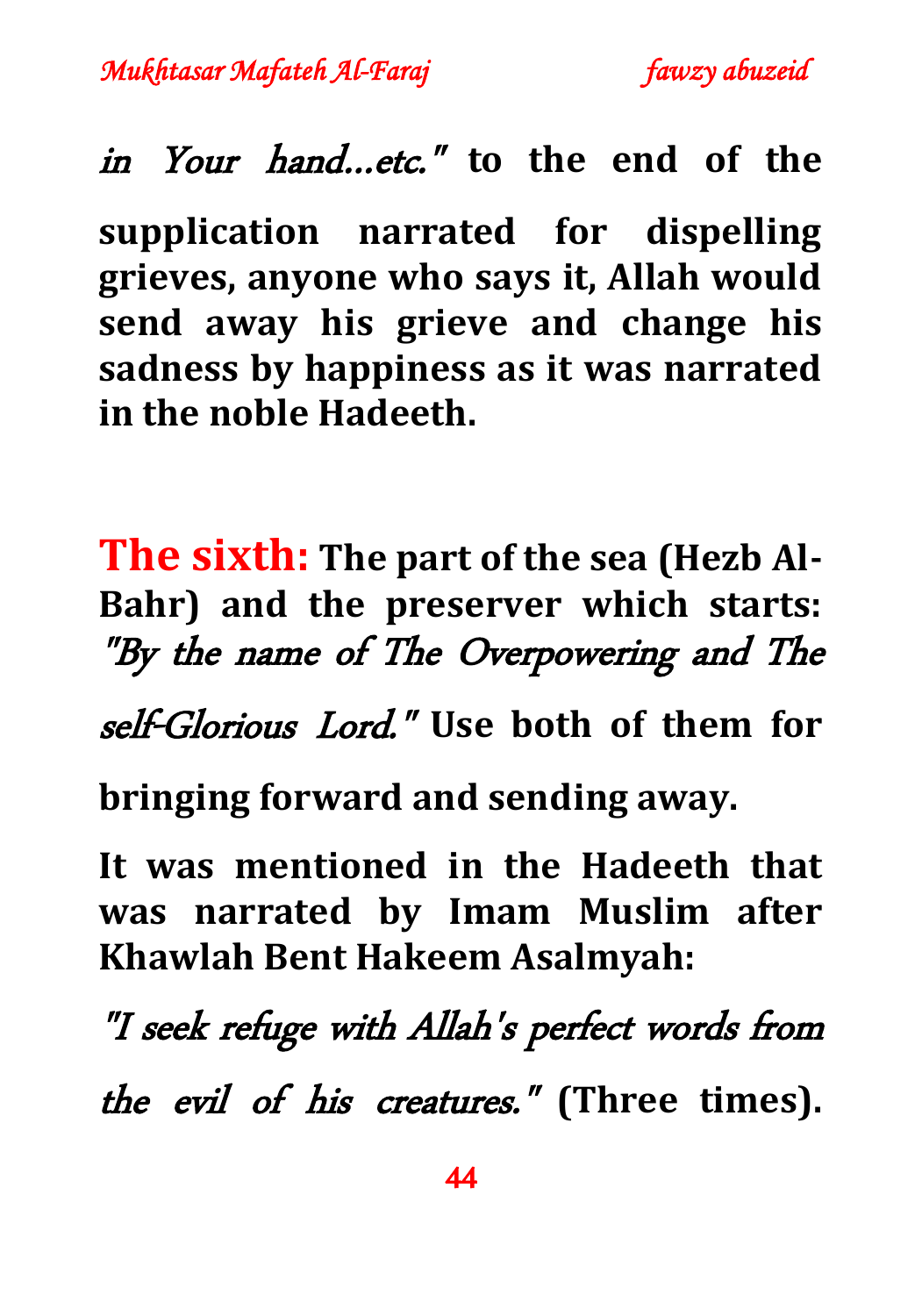*Mukhtasar Mafateh Al-Faraj fawzy abuzeid* 

**When camping at a place during traveling, so that it would be a safe place until leaving.**

**It was also narrated that reciting** "For the covenants (of security and safeguard enjoyed) by the Quraish," **sends away fear of the place of camping. It was also narrated that reciting Al-Ikhlas** "Say: He is Allah, the One and Only." **and Al-Maoothatayn**  "Say: I seek refuge with the Lord of the Dawn." **And** "Say: I seek refuge with the Lord and Cherisher of Mankind." **three times in the morning and the evening would preserve you from everything.**

**It was also narrated by Imam Ahmed and Ibn-Hebban after Othman:**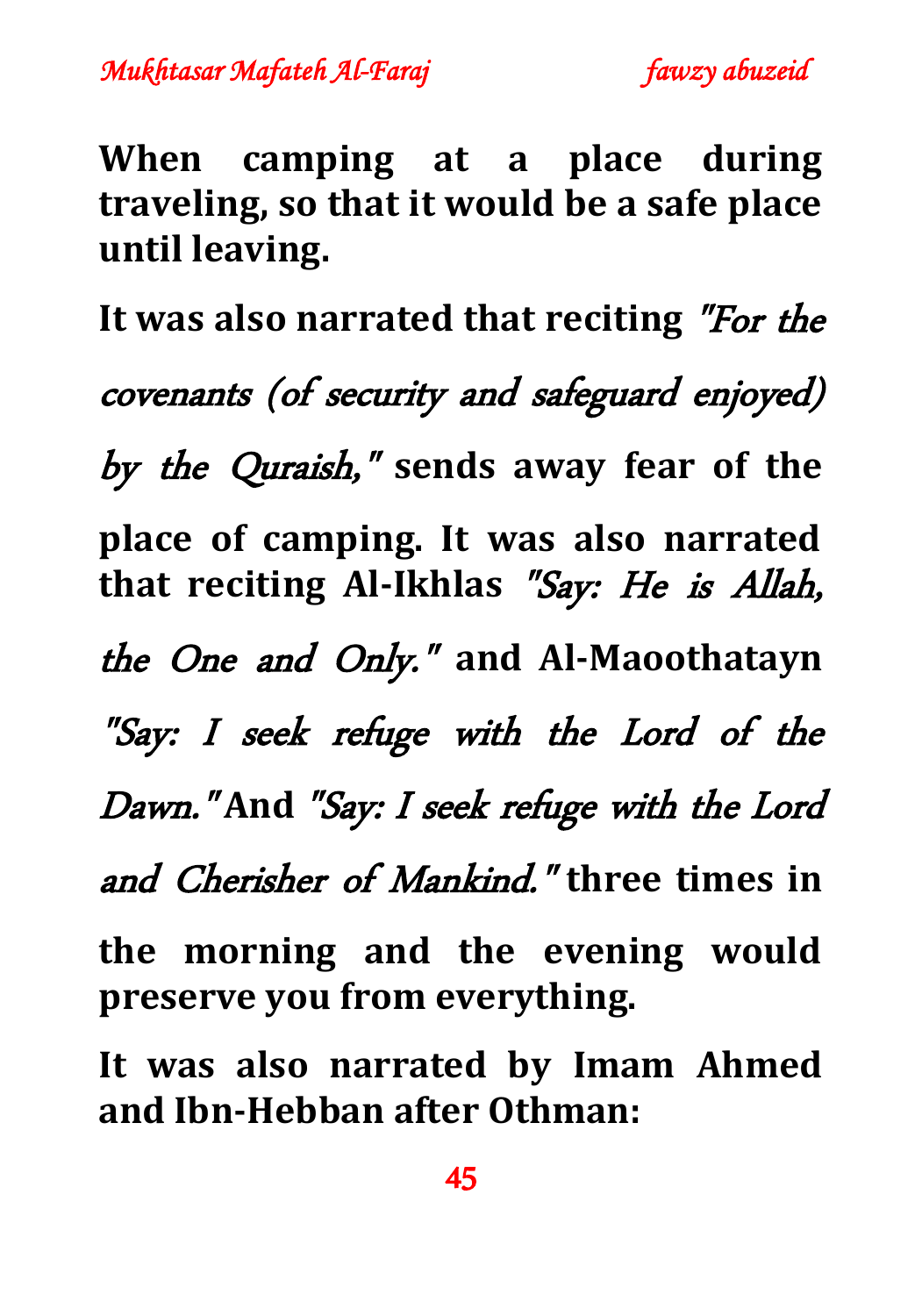"By the name of Allah, with His name nothing on earth or in heavens can cause harm and He is the one who hears all things and The All-Knowing."

**Whoever says it three times in the morning, no affliction would come suddenly to him until the evening and if he says it in the evening it is the same until the morning.**

**The seventh: Sheikhs mentioned many ways and remembrances for seeking richness, e.g. to say between dawn and morning:**

"Glory be to Allah The Great, glory be to that who bestows favor and no one bestows favor on Him, glory be to that who supports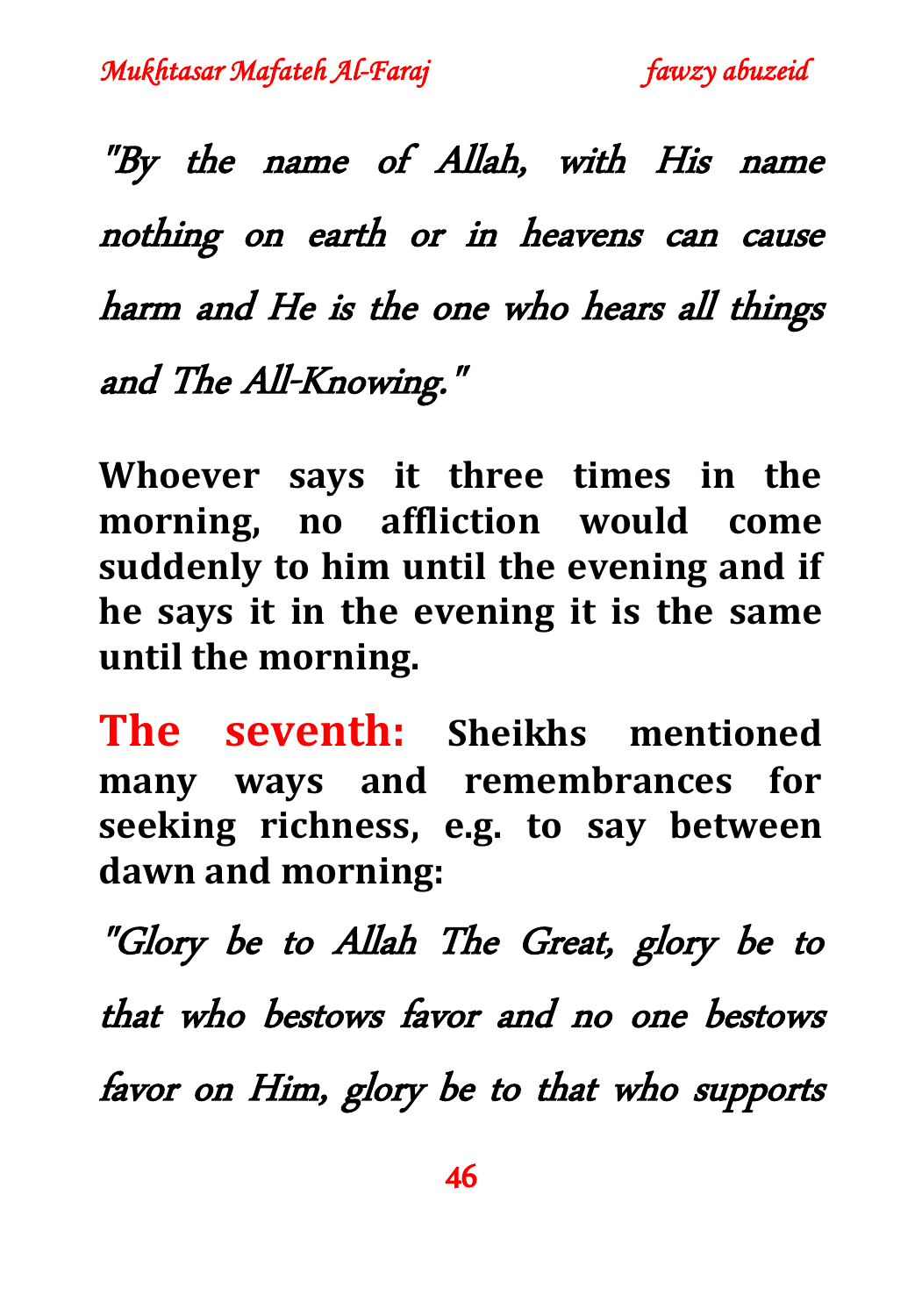people but no one supports Him, glory be to whom people go with no strength and no will, glory be to that who grants glorifying to people who rely on Him, glory be to whom everything glorify by His praise, glory be to You, there is no God but You, Oh You who is glorified by all, help me by Your forgiveness as I am impatient."

**Then he ask Allah for forgiveness one hundred times, then in less than forty days all delights of life will come to him, this is tested for usefulness.**

**The effect of secrets is restricted to the secret of Sharia, whoever wants to achieve his aims; he should start by**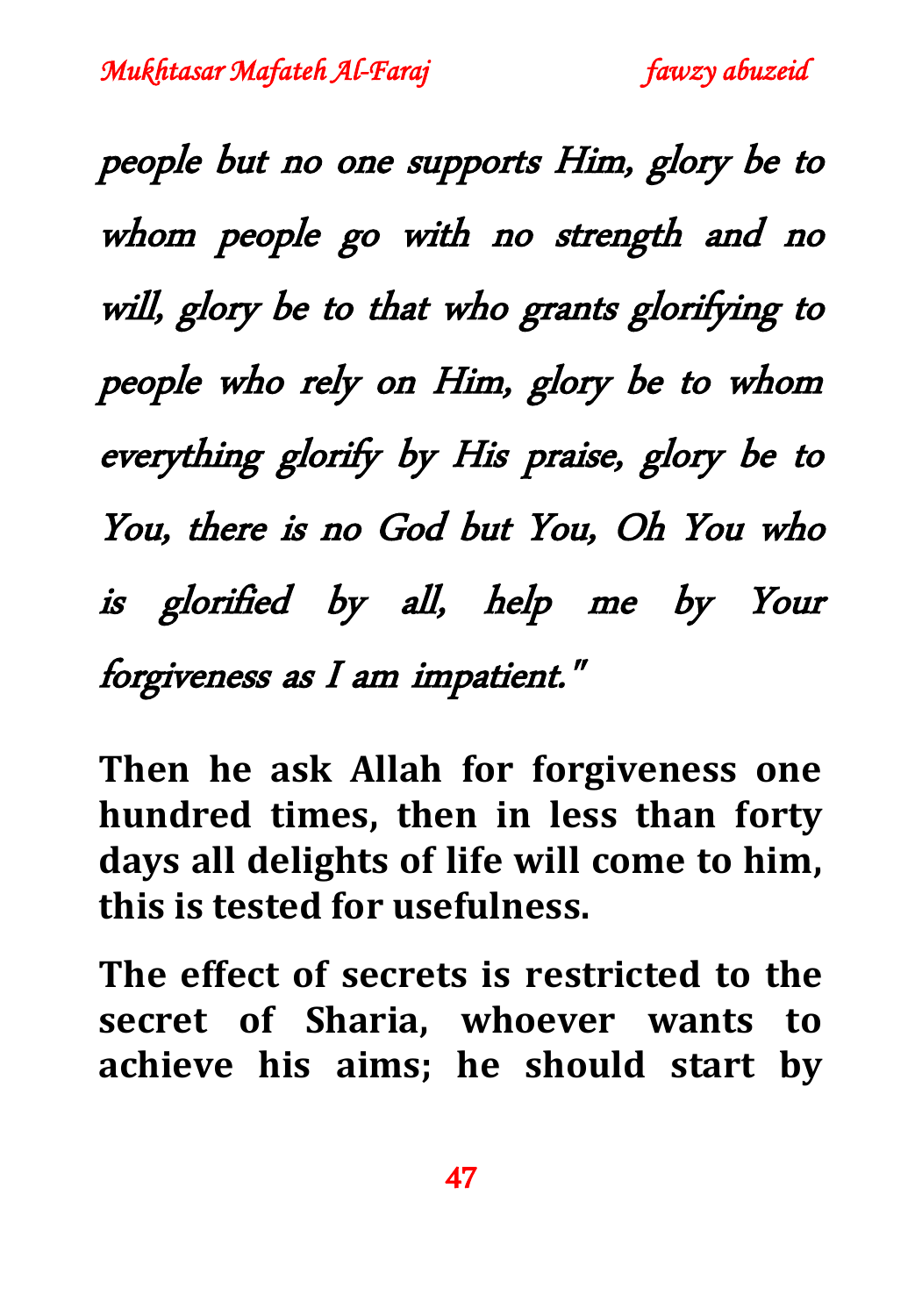*Mukhtasar Mafateh Al-Faraj fawzy abuzeid* 

**orders of Sharia then follow them by things of their types.**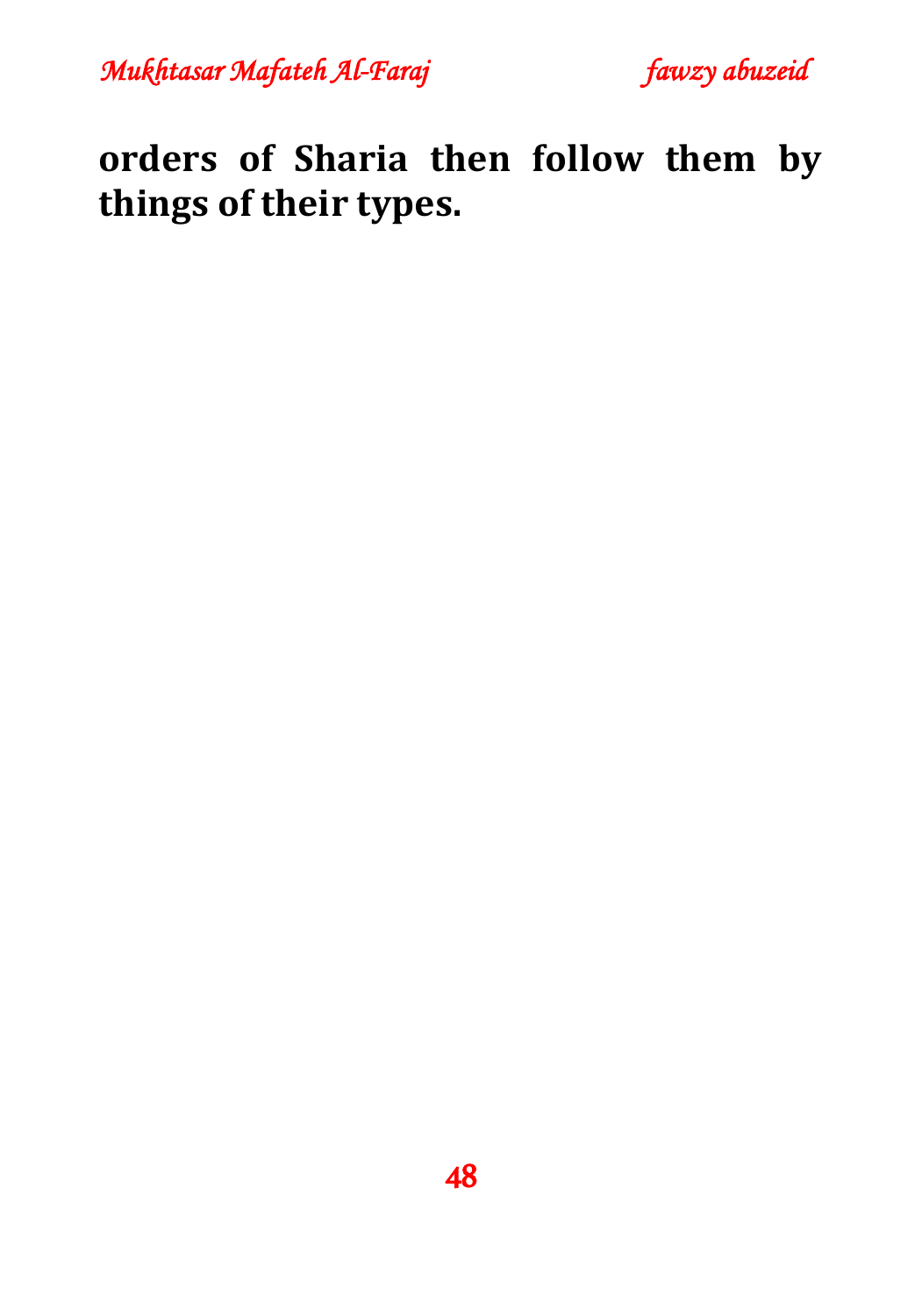



**Chapter two**

# *The doors of dispelling grieve*

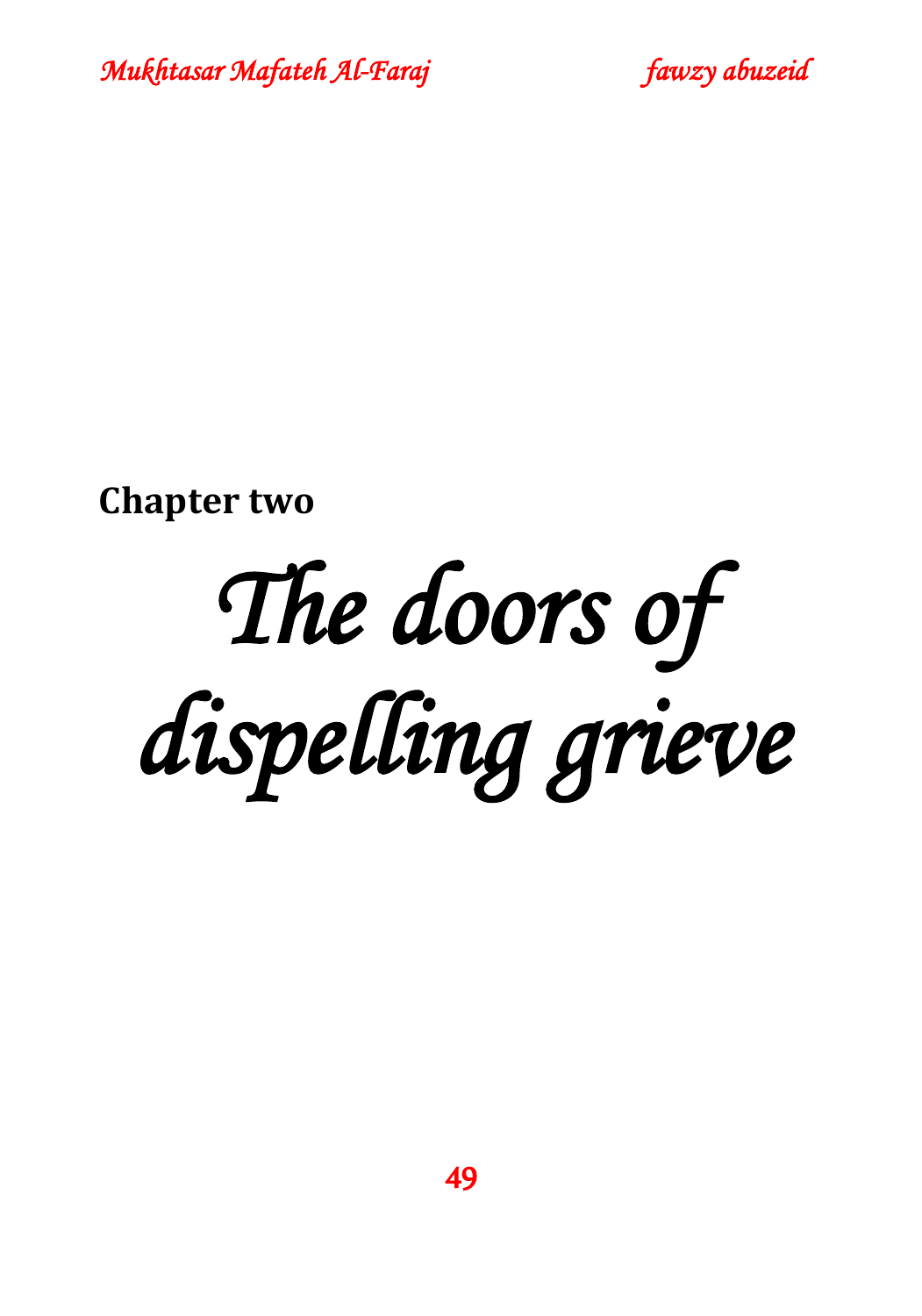**They are the doors opened by Allah for His servants so that they stand by them and do same deeds as the deeds of their people, then Allah grants them and descends to them and dispel their grieves, responds their supplications, facilitates their hardships and sends away their difficulties.**

**They are doors of good deeds, acts of worship, openings of remembrances, supplications and appeals for aid done by man with truthful hearts, submission of bodies and invocation by tongues.**

**These doors were mentioned by Allah in His book, the prophet (May the blessings and peace of Allah be upon him) showed them by his deeds and his sayings and good ancestors followed them and got their great effects. These are the doors**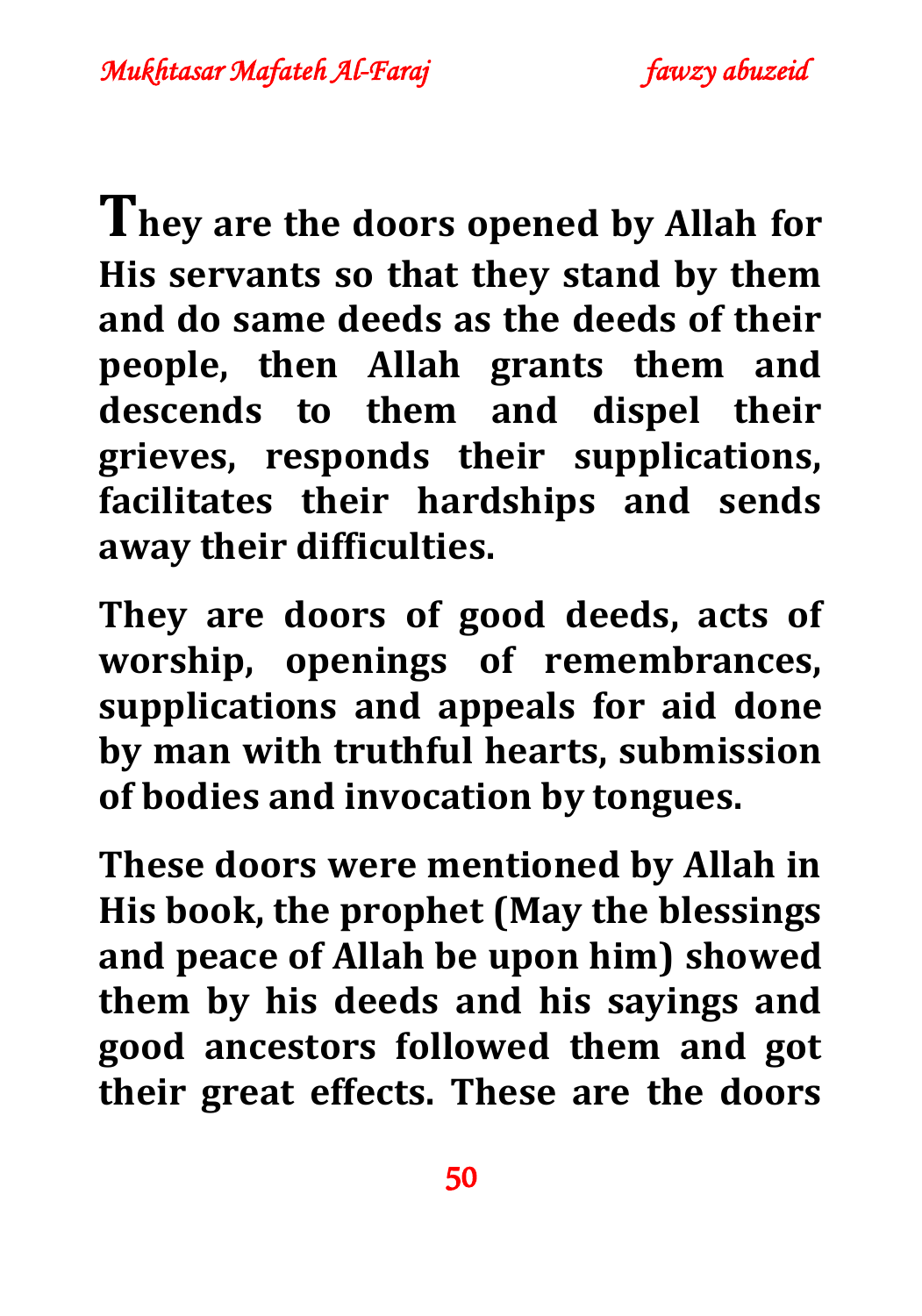



**of succor and the secrets of appealing for help:**

# **Firstly: Need Prayer and Supplications of Dispelling Grieves**

**1- Imam Attermedhy in his Sonan and Ibn-Majah narrated after Abdullah Ibn-Abi-Awfa Al-Aslamy, he said: The messenger of Allah came out to us and said:**

 "Whoever needs something from Allah or from anyone else, he should do ablution, perform two prostrations and say: There is no God but Allah The Clement and The Beneficent, glory be to Allah The Lord of The Great Throne, praise be to Allah The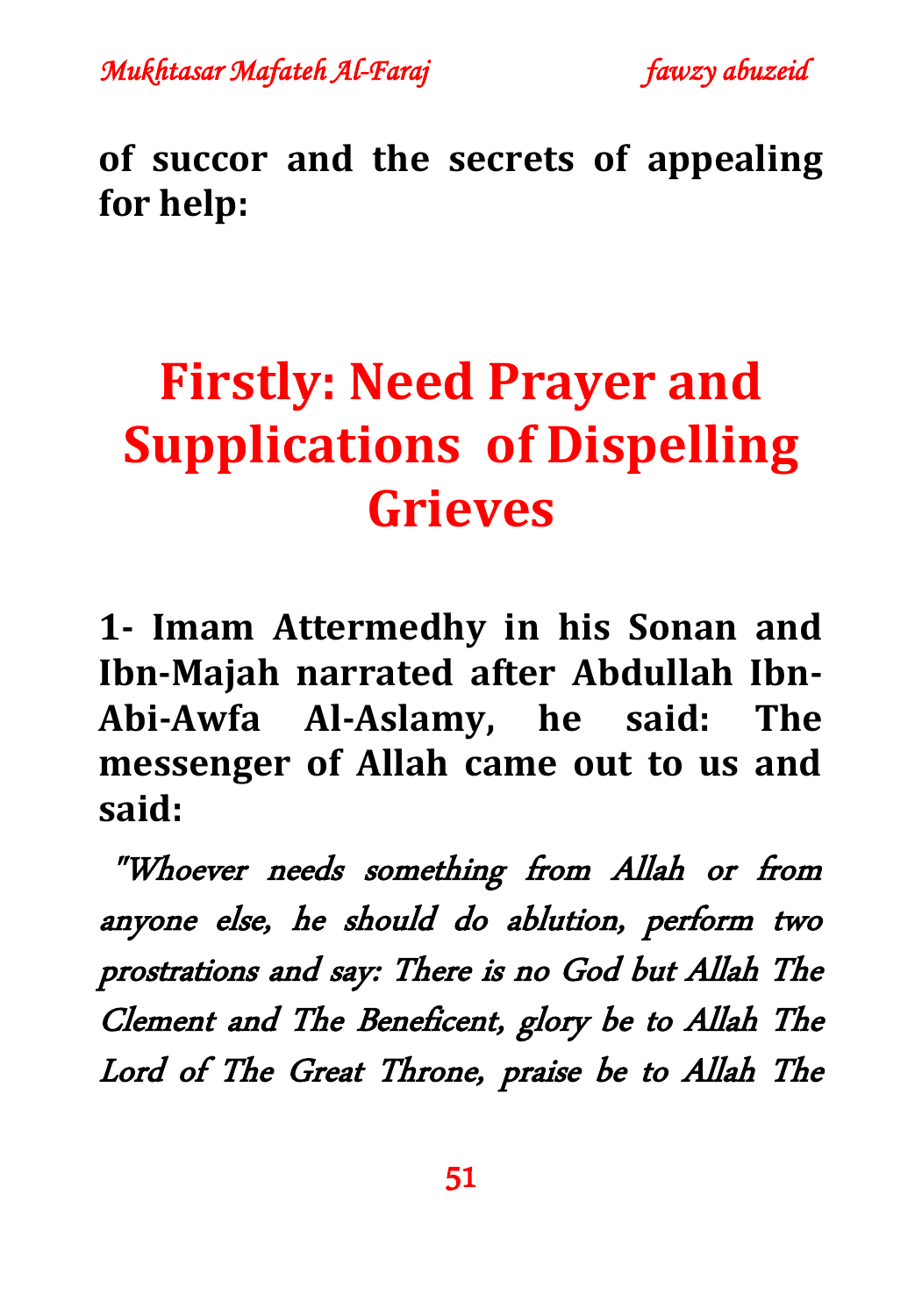Lord of all creatures, Oh Allah I ask You for what makes me deserve Your mercy and what gets me Your forgiveness, getting benefits from every good deed, safety from every sin, I ask You to forgive all my sins, dispel all my distresses and do me everything can get me Your satisfaction. Then ask Allah for anything in life or the hereafter and it will be predestinated."

**2- Addaylamy narrated in Mosnad Al-Ferdaws after Anas Ibn-Malek (May Allah be pleased with him) that he (May the blessings and peace of Allah be upon him) said:**

"Whoever needs something from Allah, he should do ablution perfectly, perform two prostrations reading Al-Fatehah and Ayat Al-Korsey (verse 255 Surat Al-Bakarah) in the first and Al-Fatehah and Amana Arrasool (verses 285 and 286 Surat Al-Bakarah) in the second then do tashahod (taheyyat) and salam (finish them) and then supplicates by this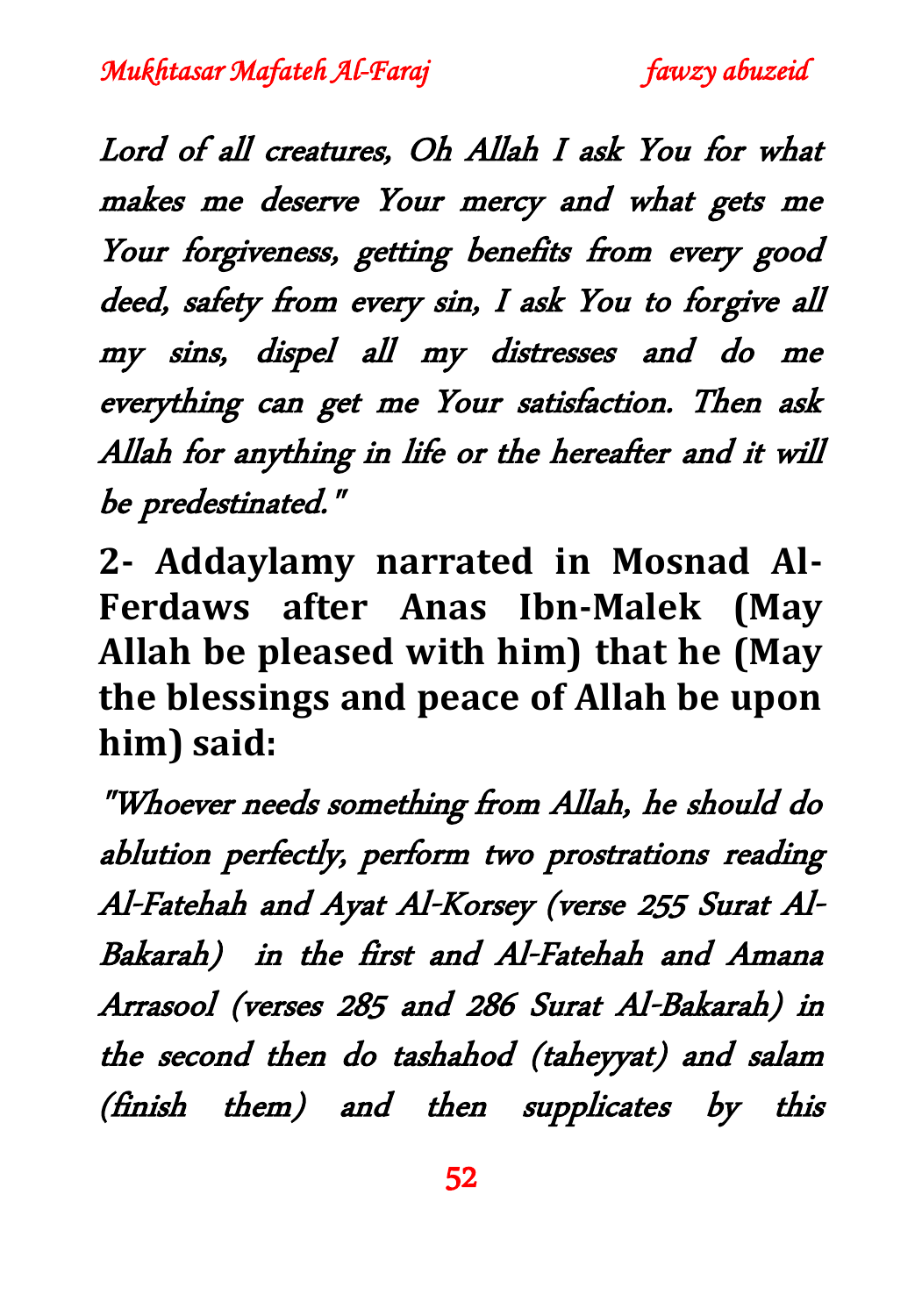supplication: (Oh Allah, oh You are the entertainer of every lonely person, oh You are the companion of every sole, oh You are near not far, oh You are the conqueror not to be conquered, oh The Everlasting and The Sustainer of Life, oh The Majestic and The Benevolent, oh The Deviser of the heavens and the earth, I ask You by Your name The Most Gracious The Most Merciful, The Everlasting and The Sustainer of life, oh You to whom all faces and all sounds shall be humbled before Him and hearts fear Him, I ask You to bless upon Mohammed and his family and to do so and so for me.) Then his needs will be done."

**3- Al-Asbahany narrated in Attargheeb Wattarheeb after Ibn-Abbas that the messenger of Allah (May the blessings and peace of Allah be upon him) said:**

"Gabriel brought me supplications, he said: If you find any troubles in your life, start by them then ask what you need, they are: Oh The Deviser of the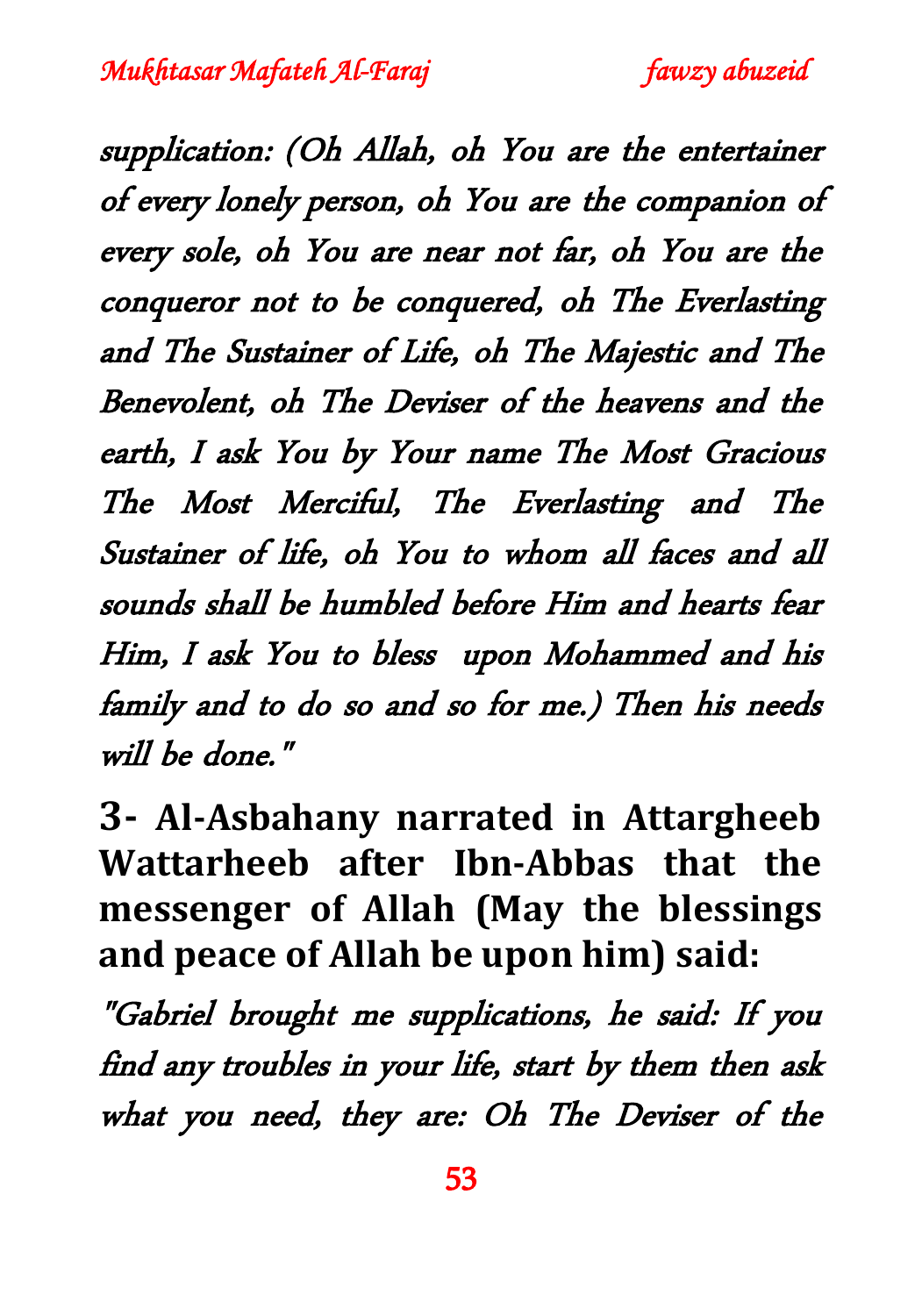heavens and the earth, Oh The Majestic and The Benevolent, Oh You the helper of those who call for help, Oh You the supporter of those who appeal for aid, Oh You who dispel affliction, Oh You who is the most merciful of those who have mercy, Oh You who respond the supplication of the needy and You are The God of all creatures, I ask You my need and You know it more than me and I beg You to do it." **4- Abi-Omamah Sahl Ibn-Haneef said: A man came to Othman Ibn-Affan (the caliph) (May Allah be pleased with him) asking him for something but Othman didn't care for him or respond to what he wants, he met Othman Ibn-Haneef and complained to him, he said to him: Go to the place of ablution and do ablution, then go to the mosque and perform two prostrations, then say:**

Oh Allah, I ask and tend to You by Your prophet Mohammed (May the blessings and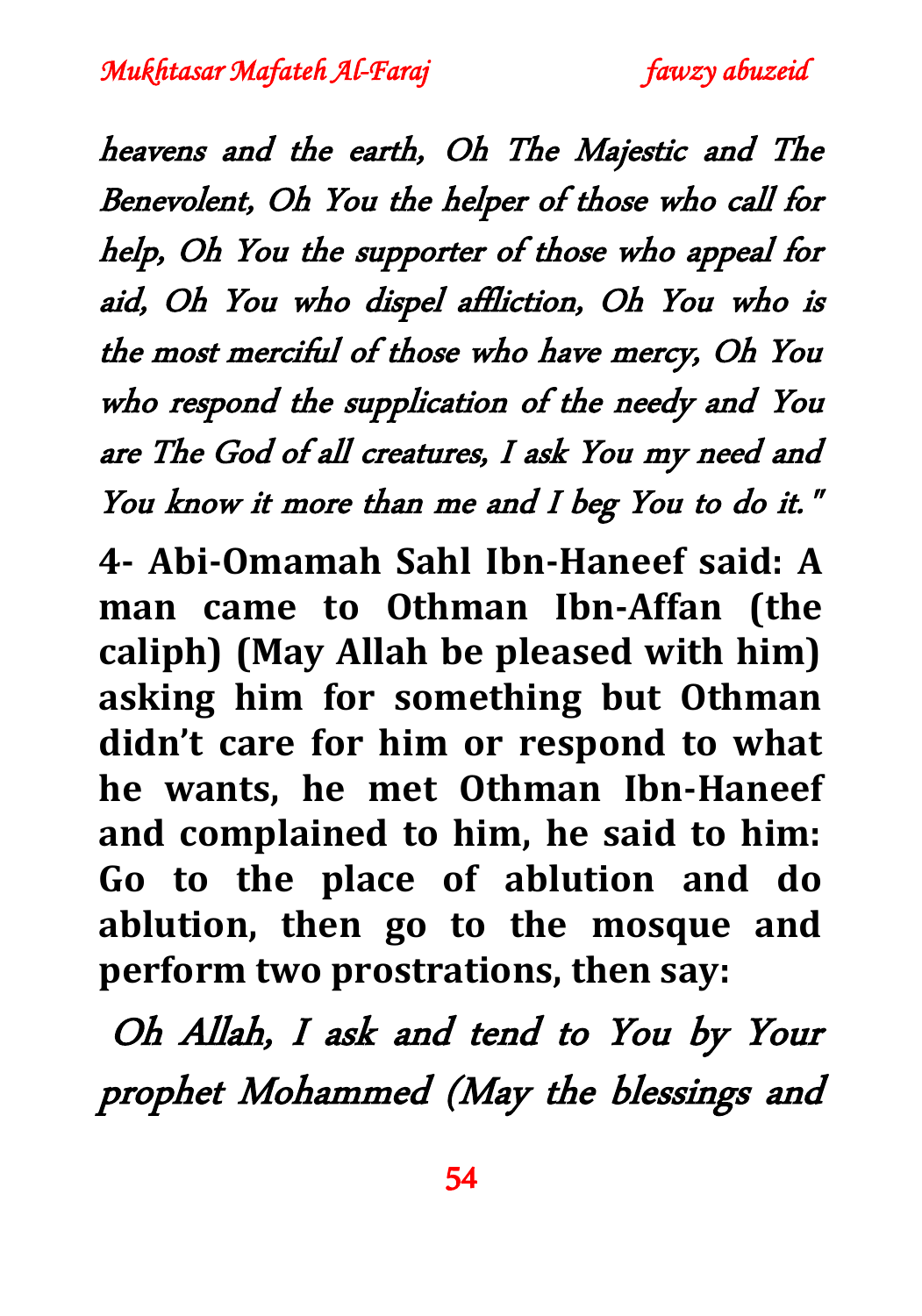#### peace of Allah be upon him) the prophet of mercy, oh Mohammed, I ask my Lord by you so that my need is responded, and mention your need.

**Then he went out and did what he was told, then he came to the door of Othman Ibn-Affan, the doorman came to him and took his hand and went in to Othman, he asked him to sit with him and said: Ask me what you want, he asked his need and Othman responded to him, then Othman said: I only remembered your need just now and you can ask anything you want. The man went out and met Othman Ibn-Haneef and said to him: May Allah grants you favor Othman Ibn-Affan wouldn't have listened to me or responded to me unless you talked to him about it. Othman Ibn-Haneef said to him: I didn't talk to him and he didn't talk to me but I saw the messenger of**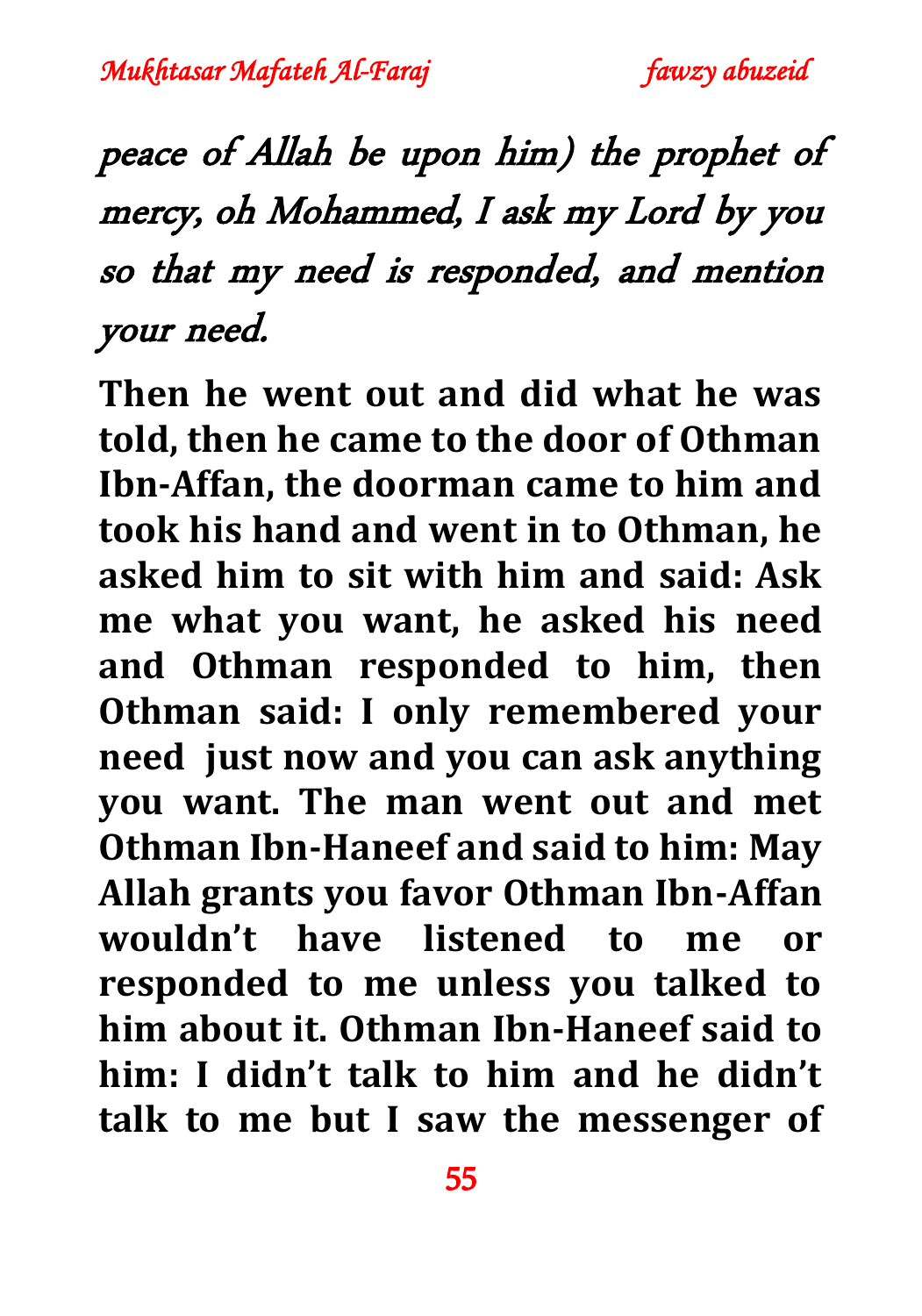

**Allah (May the blessings and peace of Allah be upon him):**

"A blind man came to him and complained to him that he couldn't see, he told him to do perfect ablution and say this supplication: ((Oh Allah, I ask and tend to You by Your prophet Mohammed the prophet of mercy, oh Mohammed, I ask my Lord by you so that my eyesight comes back to me, oh Allah make him my intercessor to You and make me intercede for myself.)) Othman said: By Allah, we no sooner go away and talked for sometime than the man came to us as if he had never been blind before. **Narrated by Al-Bayhaky and Attermedhy.**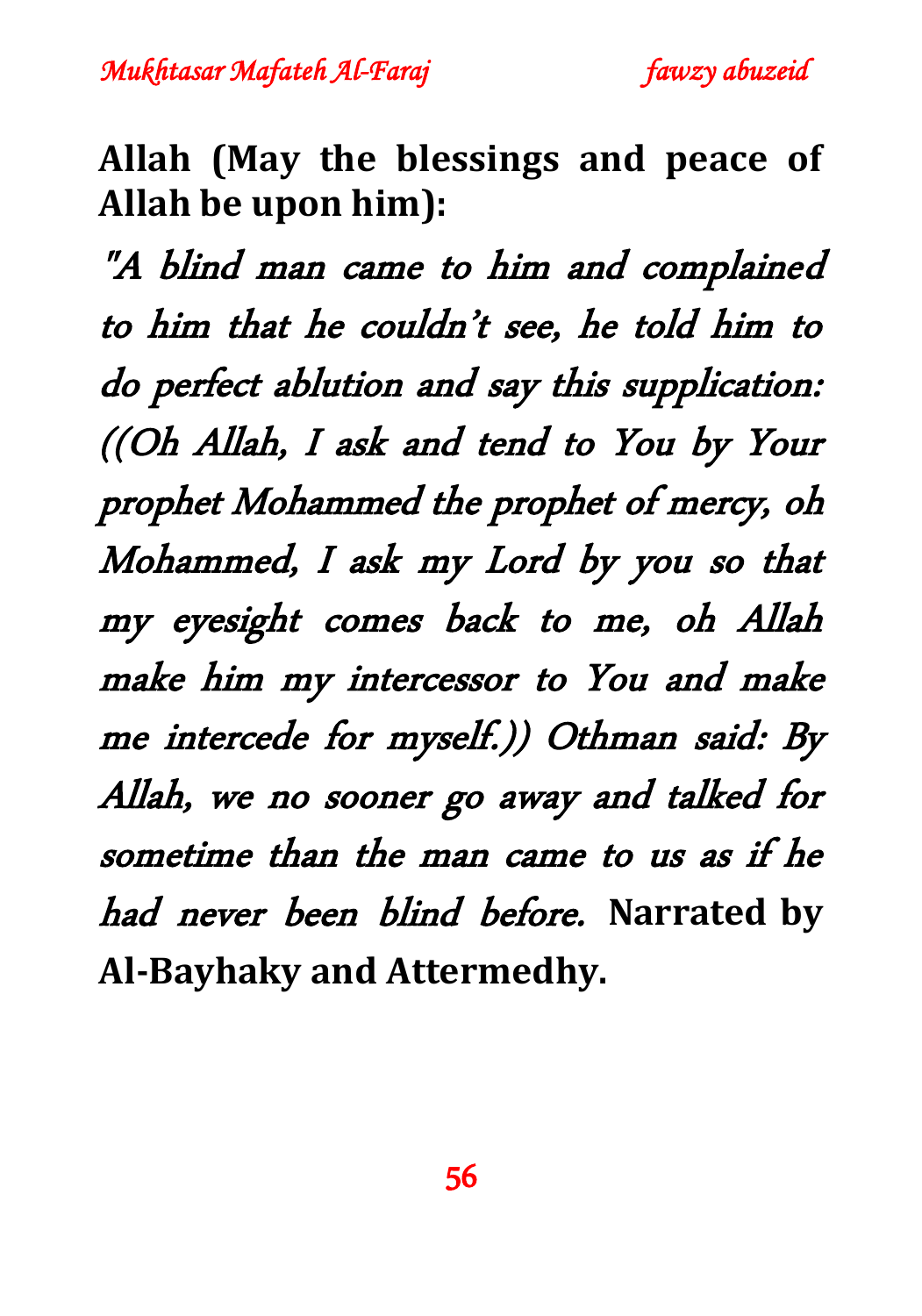#### **Repentance Prayer**

**Imam Ali Ibn-Abi-Taleb (May Allah be pleased with him) narrated after Abi-Bakr (May Allah be pleased with him) that the messenger of Allah (May the blessings and peace of Allah be upon him) said:**

"Anyone who does a sin then he purifies (does ablution) then he performs prayers then asks Allah for forgiveness, Allah will forgive him."

#### **Lost Prayer**

**(**One should perform two prostrations, after them he says: Oh Allah You who sends lost things back and the guide of lost things, You guide from going stray, send me my lost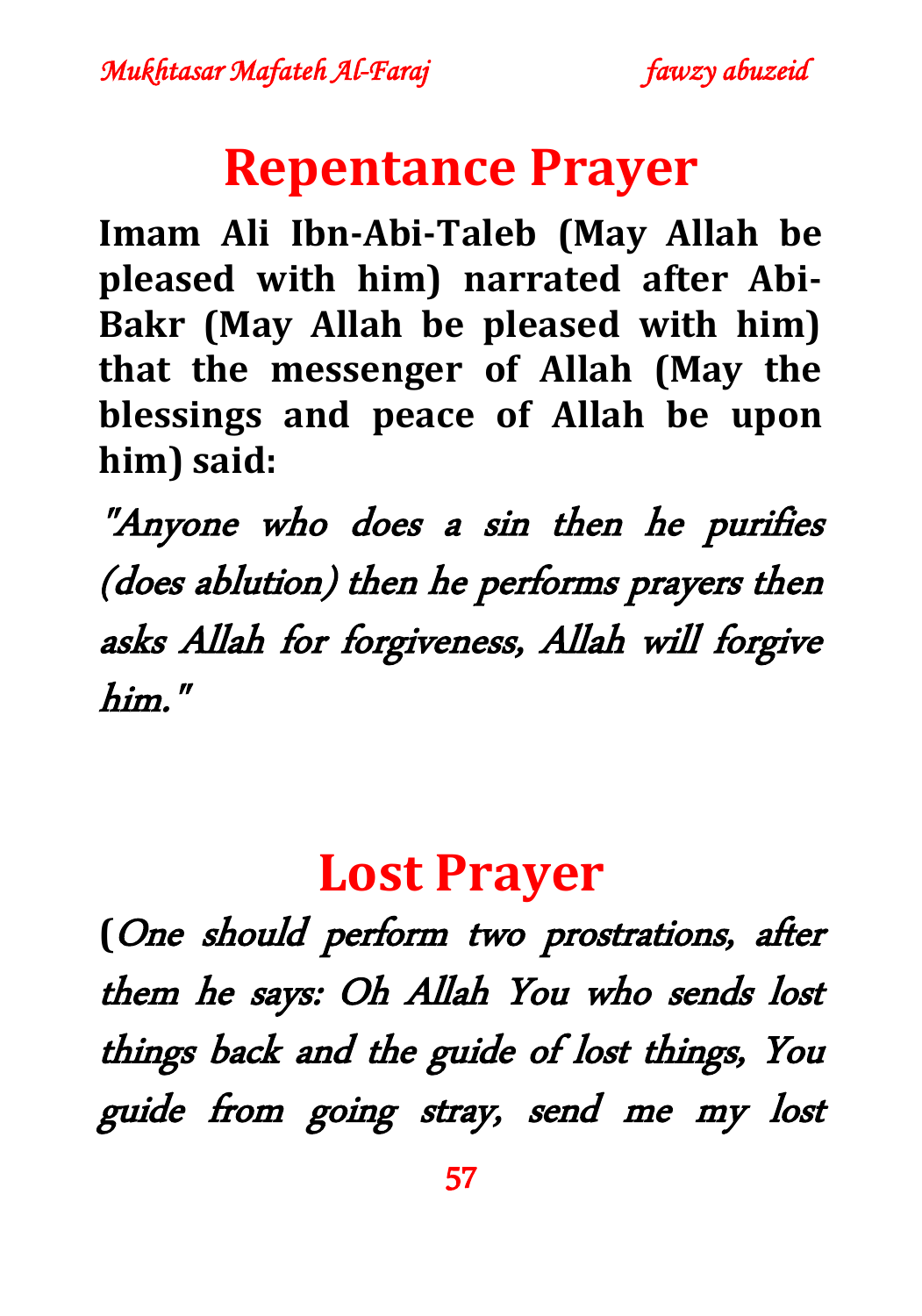thing back by Your power and Your strength as it is from Your bounty and Your favor and then read Surat Yaseen.) **narrated by Attabarany in the three after Ibn-Omar.**

#### **Prayer for memorizing**

#### **the Koran**

**Ibn-Abbas said:** "While we were with the messenger of Allah, Ali Ibn-Abi-Taleb came to him and said: I redeem you by my father and mother, this Koran vanishes from my chest and I can't manage it. The messenger of Allah said to him: Oh Abal-Hassan, I'll teach you some words will be useful for you, for anyone you teach them and they will settle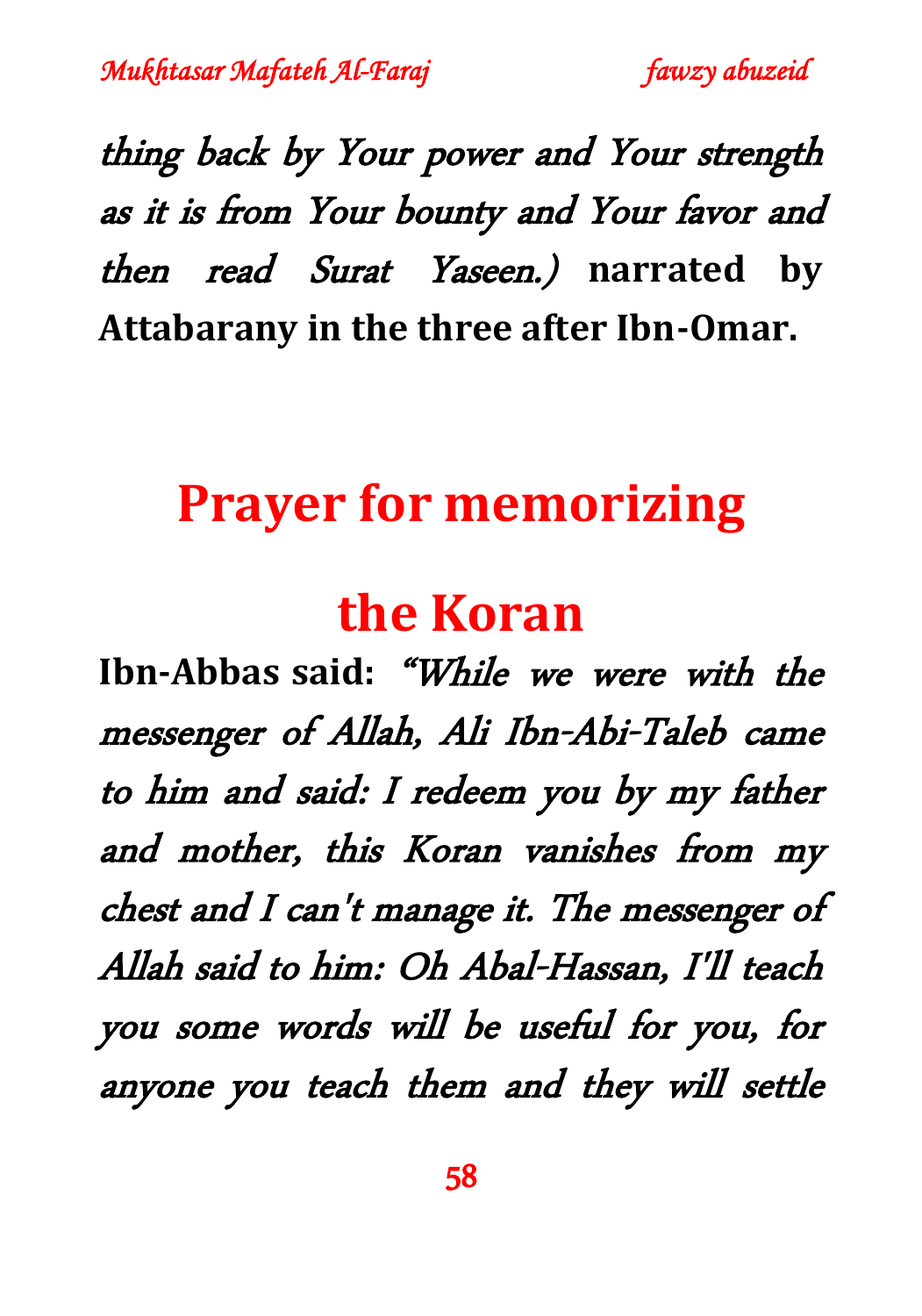what you learn in your heart, he said: Yes oh messenger of Allah, he taught me and said: If it is the night of Friday and you can stay up the last third of night, it is the time of observation and supplication in it is responded, my brother Jacob said to his sons: (I will ask my Lord to forgive you.) he said until the night of Friday comes, if you can't, you can stay up in the middle of that night, if you can't, you can stay at the beginning of it, you should perform four prostrations reading Al-Fatehah and Surat Yaseen in the first prostration, Al-Fatehah and Hameem Adokhan in the second, Al-Fatehah and Alef Lam Meem Tanzeel Assajdah in the third and Al-Fatehah and Tabarak Al-mofassal (Al-Molk) in the fourth, when you finish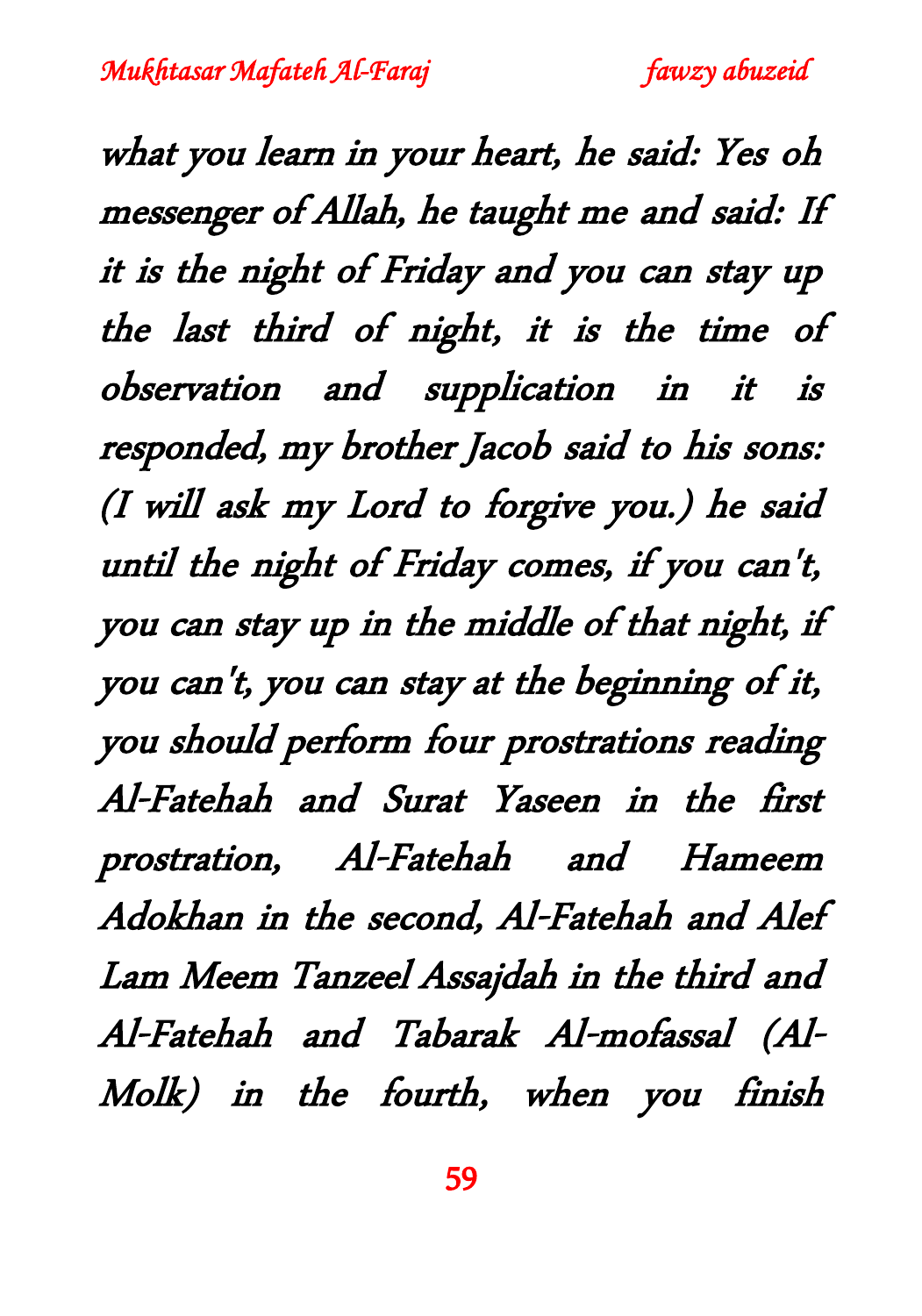Tashahod, praise Allah and say due compliment for Allah, bless upon me and all prophets, ask forgiveness for male and female believers and for your pro-brothers in belief then say after this: Oh Allah bestow Your mercy upon me by making me leave sins as long as I am alive, bestow Your mercy upon me so as not to bear what not belong to me, grant me good occupation in what makes You satisfied with me, Oh Allah The Deviser of the heavens and the earth, The Majestic and The Benevolent, Your dignity never to be demanded, I beg You Oh Allah Oh The Most Gracious by Your Majesty and the light of Your Face to keep my heart to memorize Your book as You taught me and granted me reciting it in the way that contents You. Oh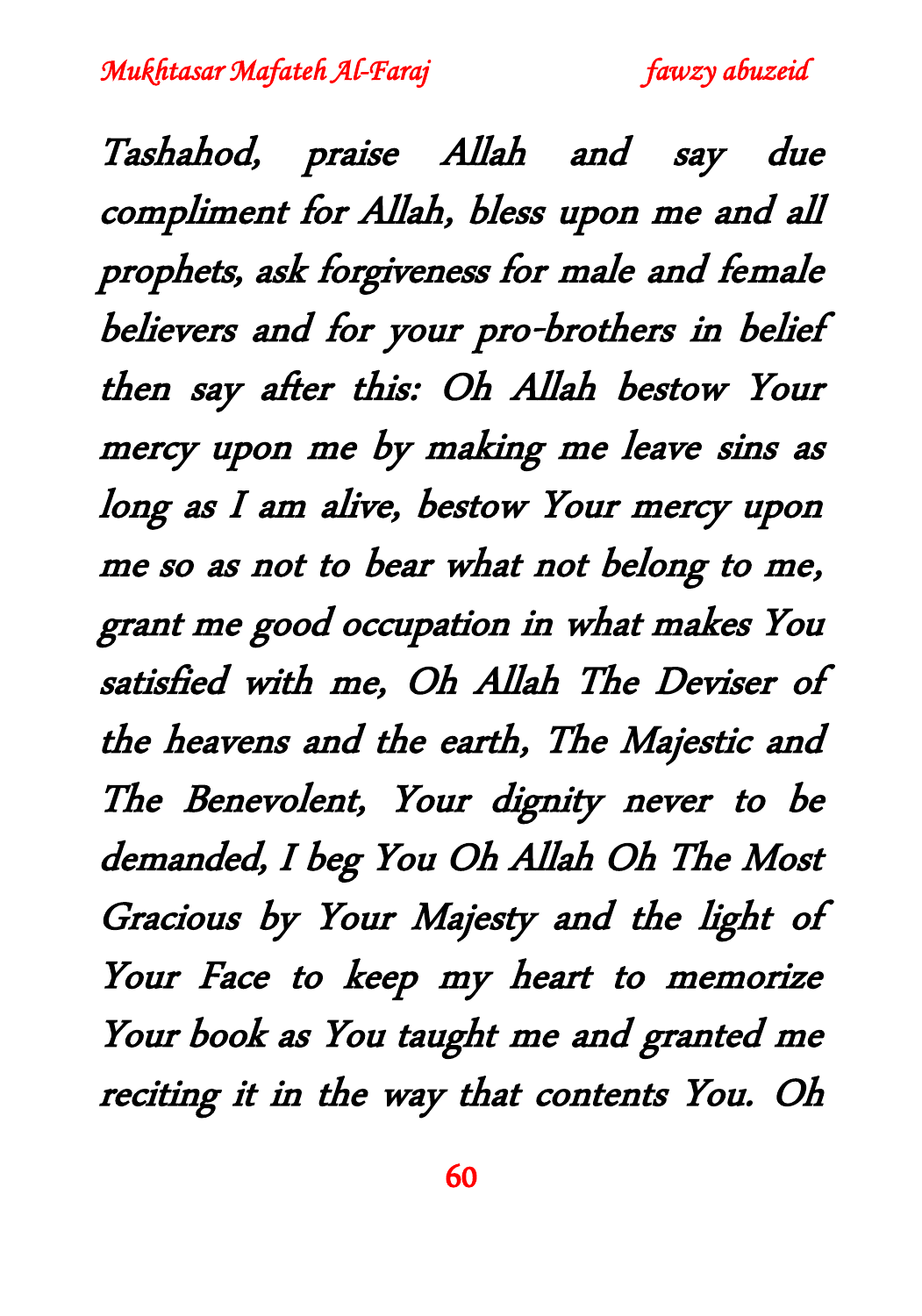Allah The Deviser of the heavens and the earth, The Majestic and The Benevolent, Your dignity never to be demanded, I beg You Oh Allah Oh The Most Gracious by Your Majesty and the light of Your Face to lighten my sight by Your book, to make my tongue fluent by it, to relieve my heart by it, to comfort my chest by it, to wash my body by it, as no one but You can support me on the right way and no one but You can grant it and La Hawla Wala Kowata Illa Bellah Al-Aley Al-Azeem (there is no strength can prevent from doing sins or help to do good unless Allah grants this as He is The Most High and The Great.) Oh Abal-Hassan you do this three Fridays or five or seven and you will be responded by Allah's permission, by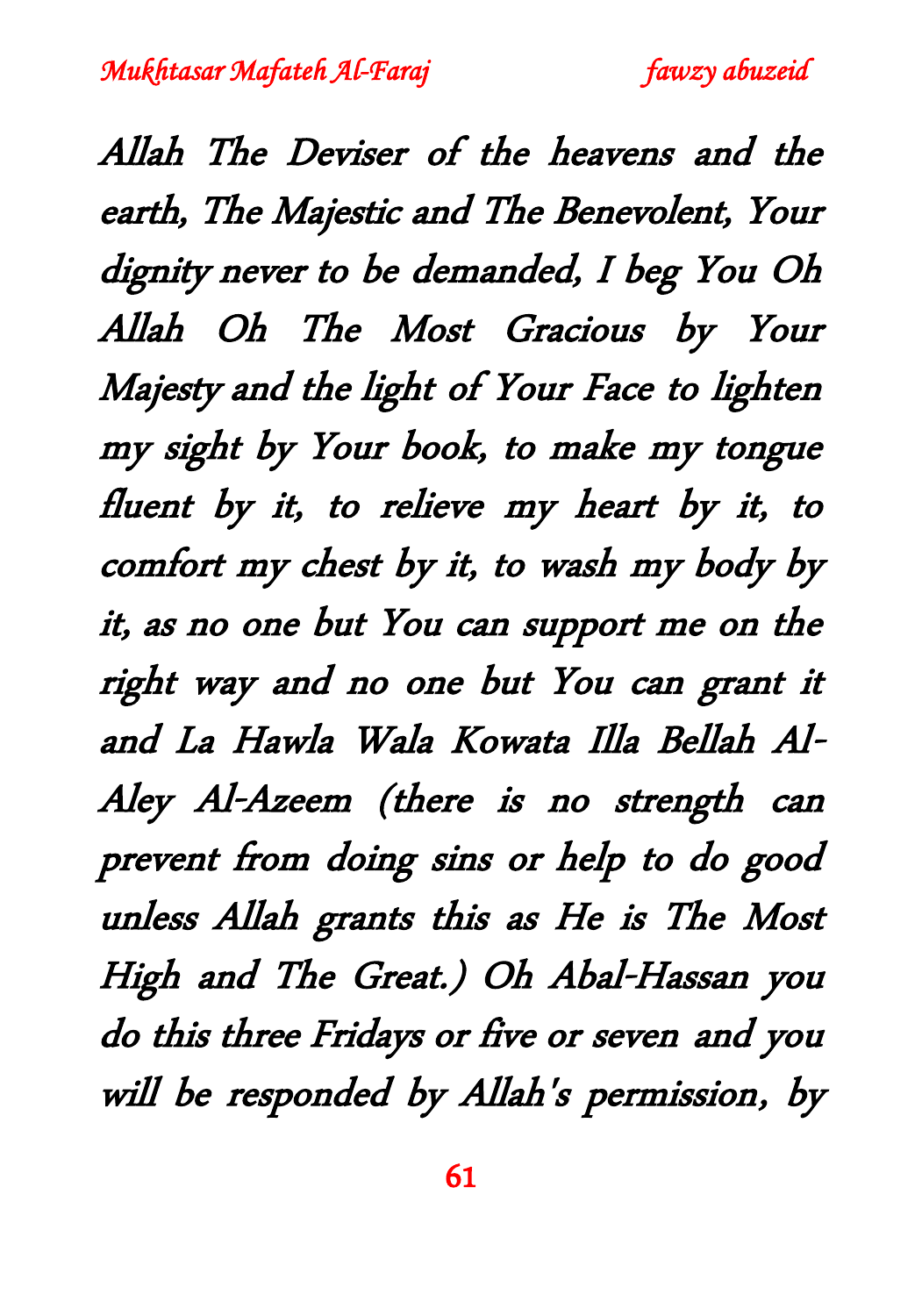#### Allah who sent me with the right no believer fail this.}

**Abdullah Ibn-Abbas (May Allah be pleased with him) said:**

 By Allah Ali (May Allah be pleased with him) just came back to the messenger of Allah (May the blessings and peace of Allah be upon him) after five or seven while the same people were sitting and said: Oh messenger of Allah I used to memorize only about four verses and they used to go away from me but today I memorize about forty verses and if I read them it is as if the book of Allah is in front of my eyes and I used to listen to the Hadeeth and I couldn't repeat it correctly, but now I listen to different Hadeeths and when I repeat them I never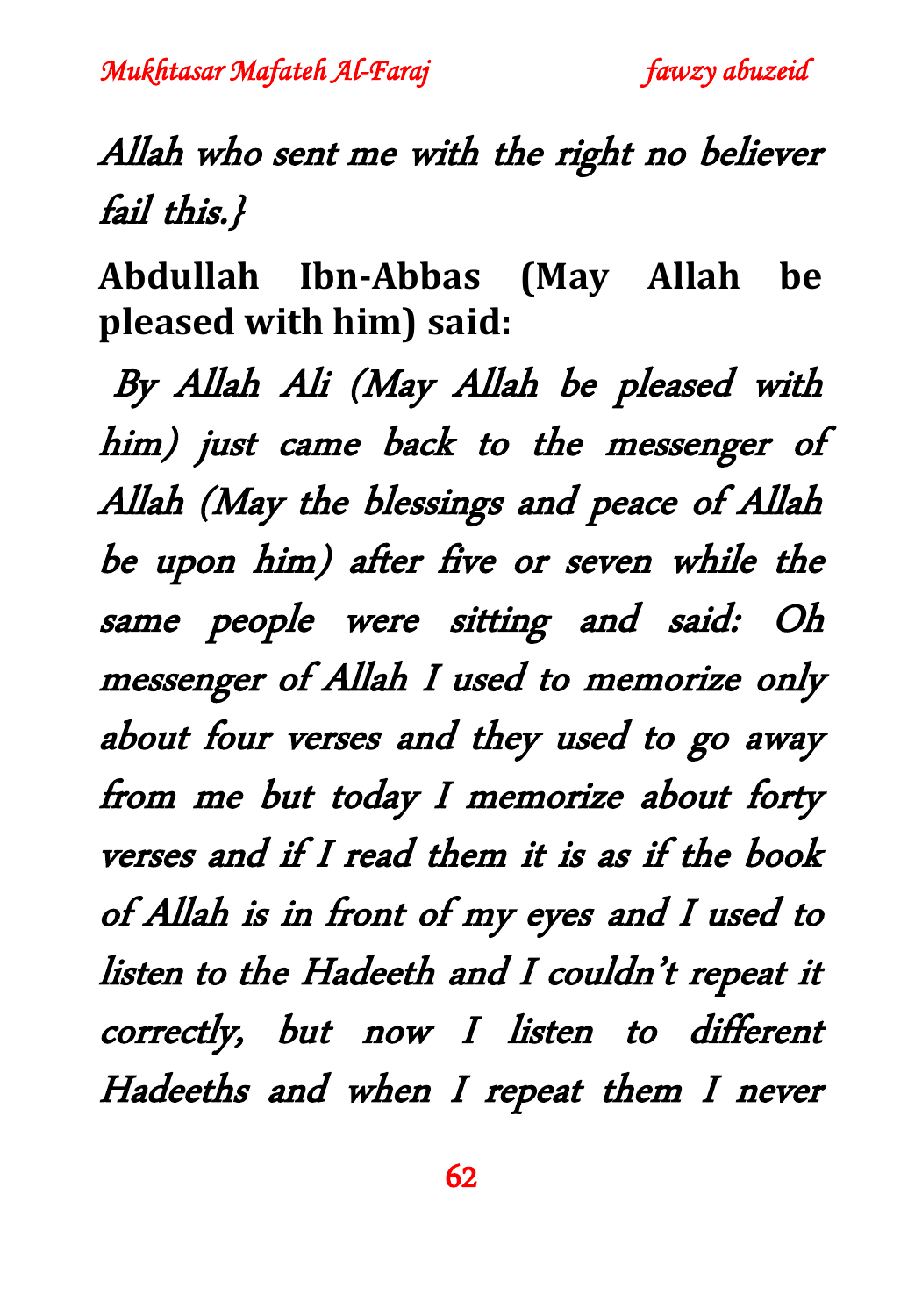#### forget a litter, then the messenger of Allah said to him: (You are a true believer by The Lord of Ka'bah Oh Abal-Hassan.)

**Narrated by Attermedhy in his Jamea, Attabarany and others. Al-Monthery said: The ways of attributing this Hadeeth are good, its words are (Ghareeb) so extraordinary and so said Ibn-Katheer.**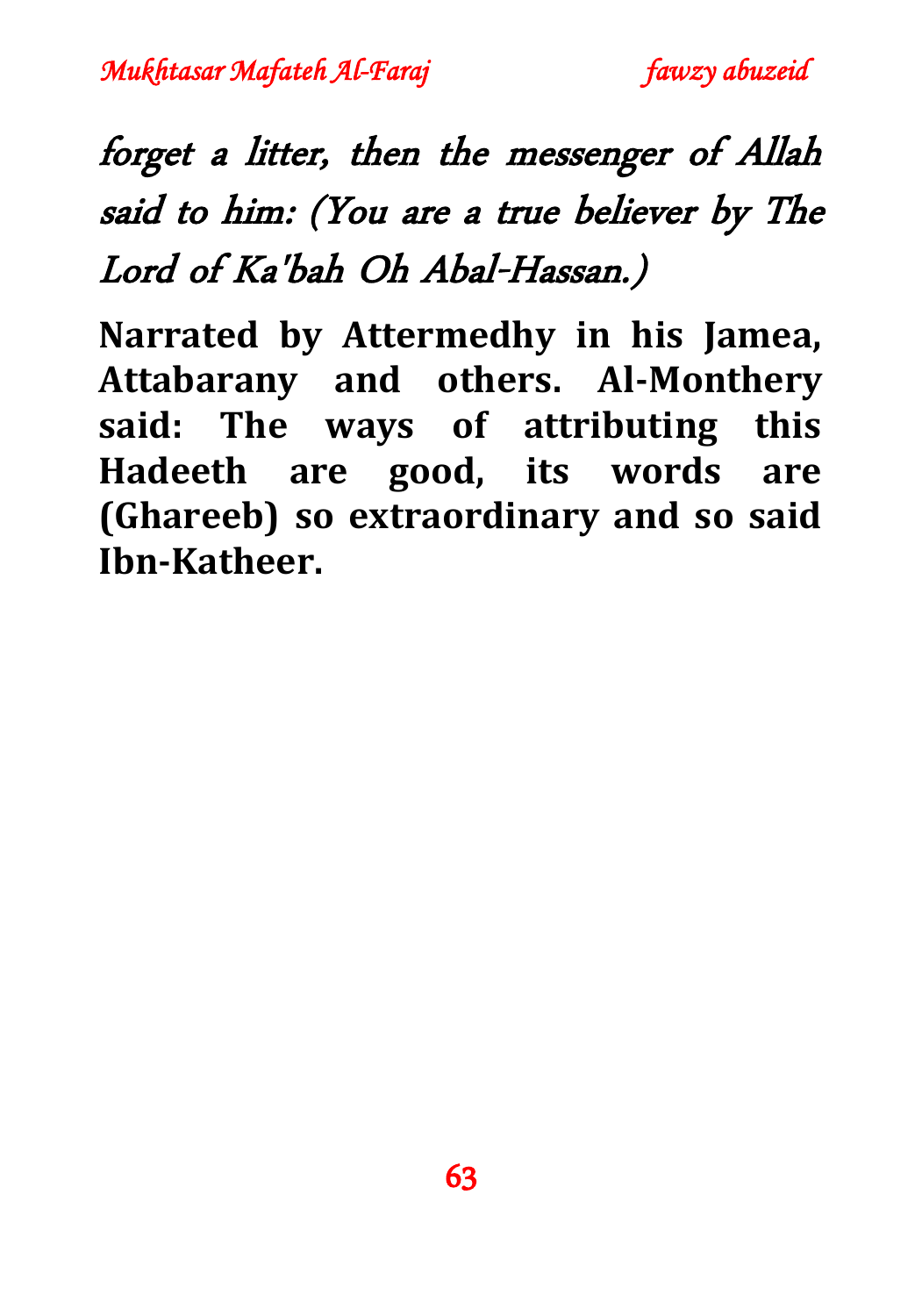### **Secondly: Remembrances of Affliction in Noble Sunna**

#### **What is said when one expects disaster?**

**Abu-Dawood narrated in his Sonan after Awf Ibn-Malek (May Allah be pleased with him) that:**

{The prophet (May the blessings and peace of Allah be upon him) decreed between two men, the condemned one said after leaving: Hasbeya Allah Waneamal Wakeel (For me Allah suffices, and He is the best disposer of affairs.) The prophet (May the blessings and peace of Allah be upon him) said: Allah rebuke about incapability, but you should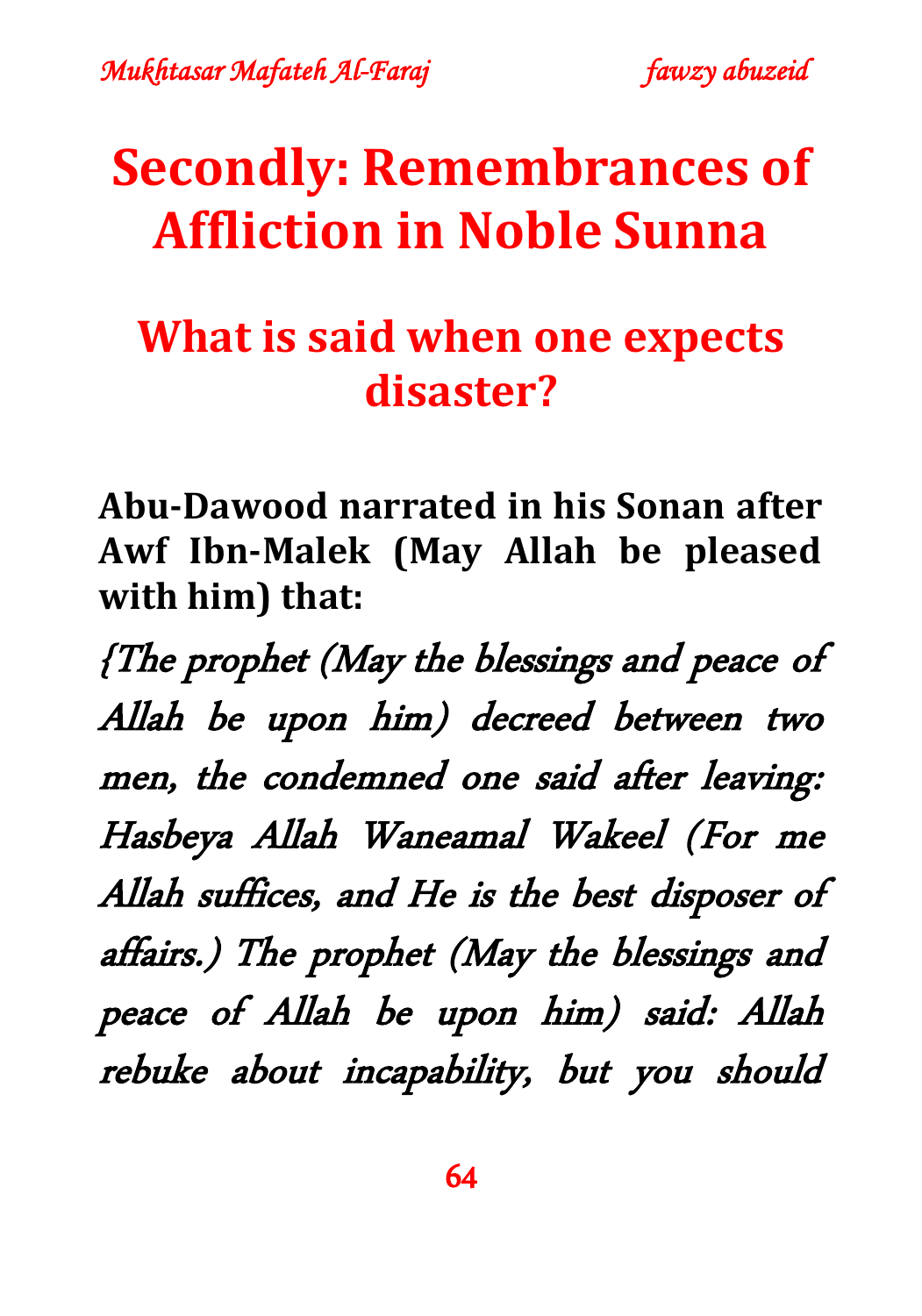keep to intelligence and if someone beat you, say: Hasbeya Allah Waneamal Wakeel (For me Allah suffices, and He is the best disposer of affairs.}

#### **Remembrances of Affliction**

**Ashaykhan (Al-Bokhary and Muslim) narrated after Ibn-Abbas (May Allah be pleased with him) that the messenger of Allah (May the blessings and peace of Allah be upon him) used to supplicate at times of suffering saying:**

{There is no God except Allah, The Great, The Patient, there is no God except Allah, The Lord of the great throne, there is no God except Allah, The Lord of the seven heavens, the earth and The Lord of the noble throne.}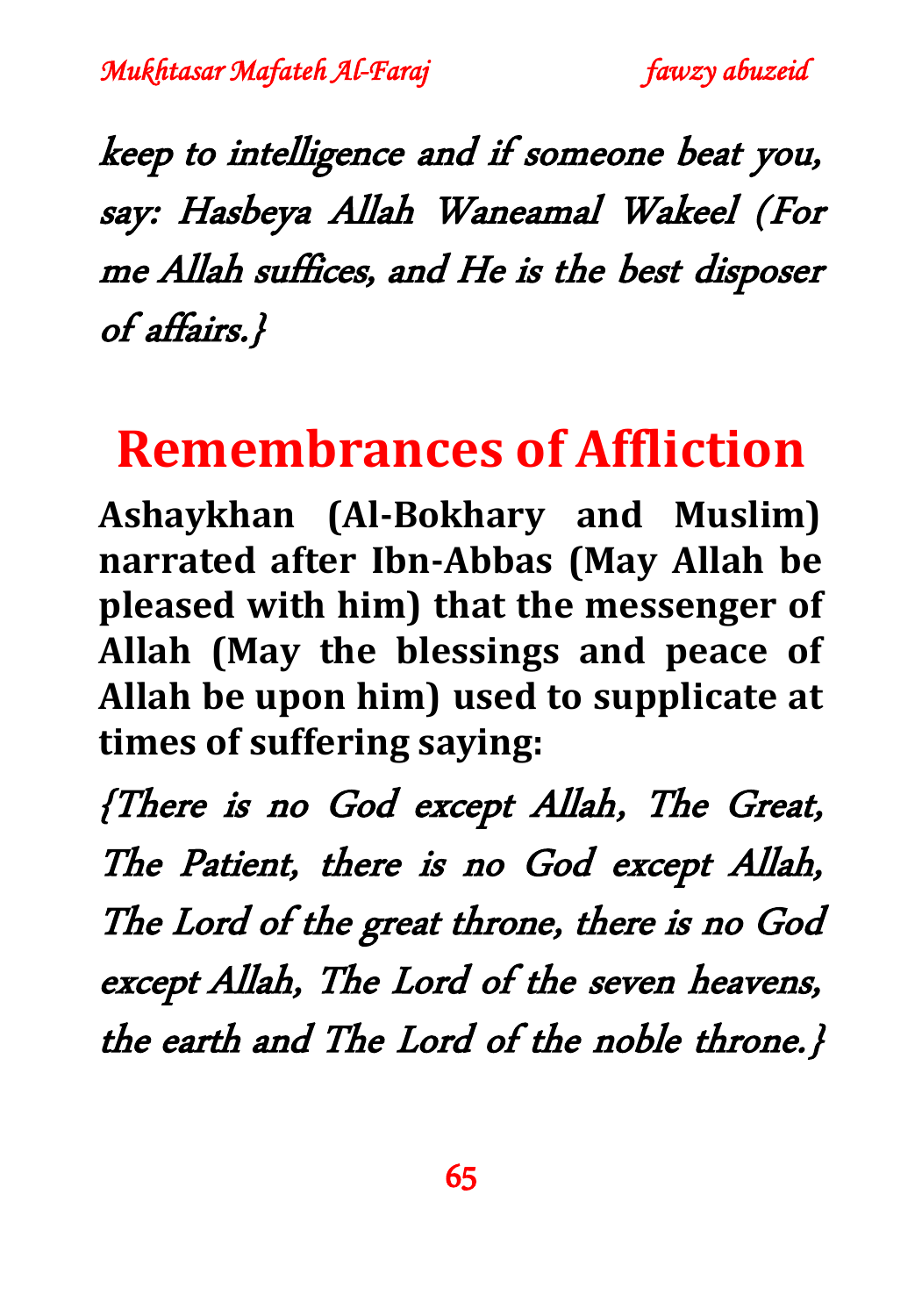*Mukhtasar Mafateh Al-Faraj fawzy abuzeid* 

**Attermedhy narrated after Anas (May Allah be pleased with him) that when the prophet (May the blessings and peace of Allah be upon him) was in affliction he used to say:**

#### **{**Oh The Everlasting, The Sustainer of life, I

#### appeal for Your mercy.}

**Al-Hakem said that this is a trusted Hadeeth.**

#### **The supplication of scare**

**Abu-Dawood and Attermedhy narrated after Amr Ibn-Shoayb after his father after his grandfather (May Allah be pleased with him) that the messenger of Allah (May the blessings and peace of Allah be upon him) used to teach them these words when they were scared:**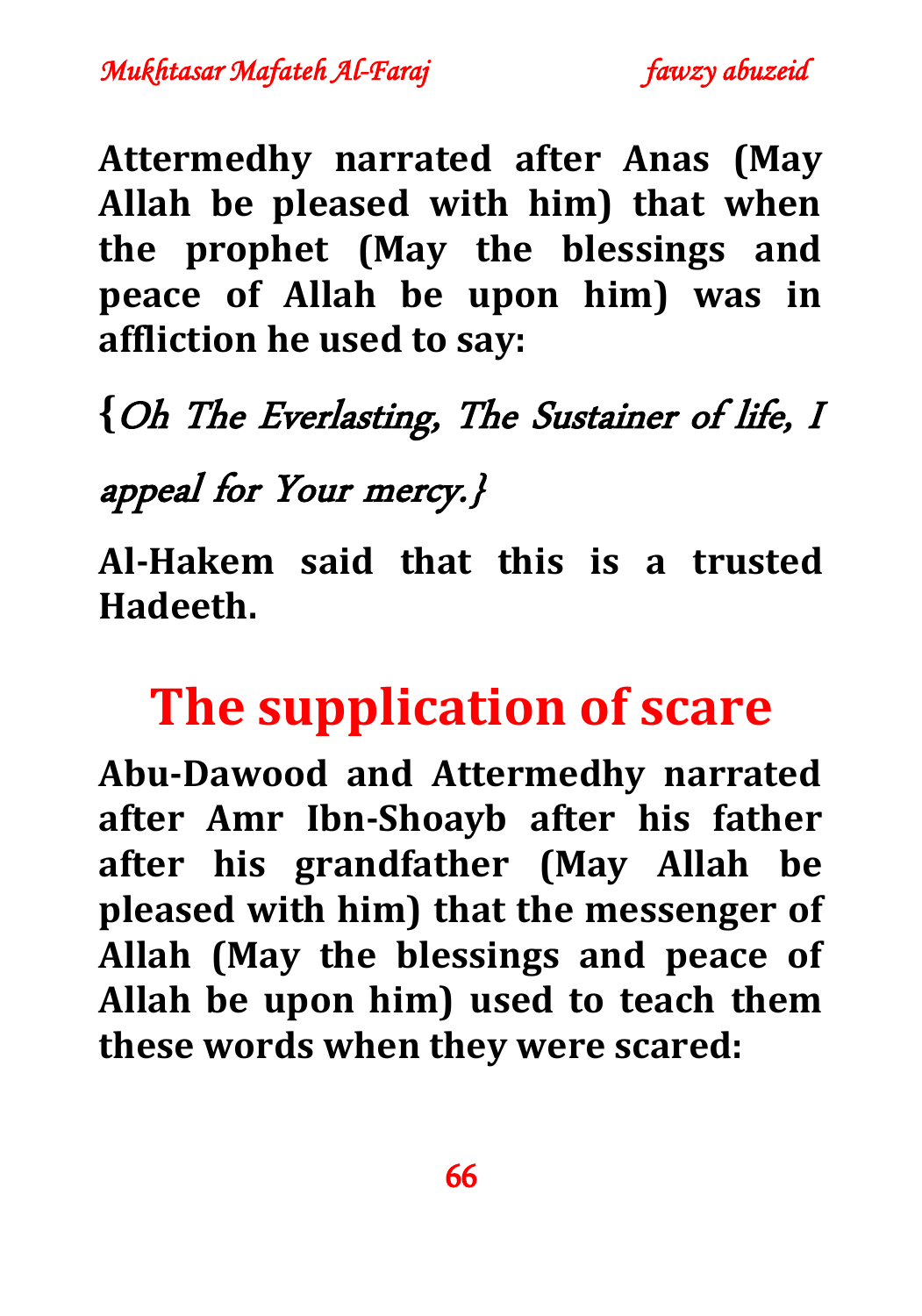{I seek refuge with the perfect words of Allah from His anger, His punishment, the evil of His people, the whispers of the devils lest they come near me. Then they won't cause any harm to him.} **He also said:**

{Abdullah Ibn-Omar used to teach them to his grown children and that who was not grown he wrote it on something and hanged it in his neck.}

# **The supplication of worry and sadness**

**Ibn-Assonny narrated after Abi-Mosa (May Allah be pleased with him) that the**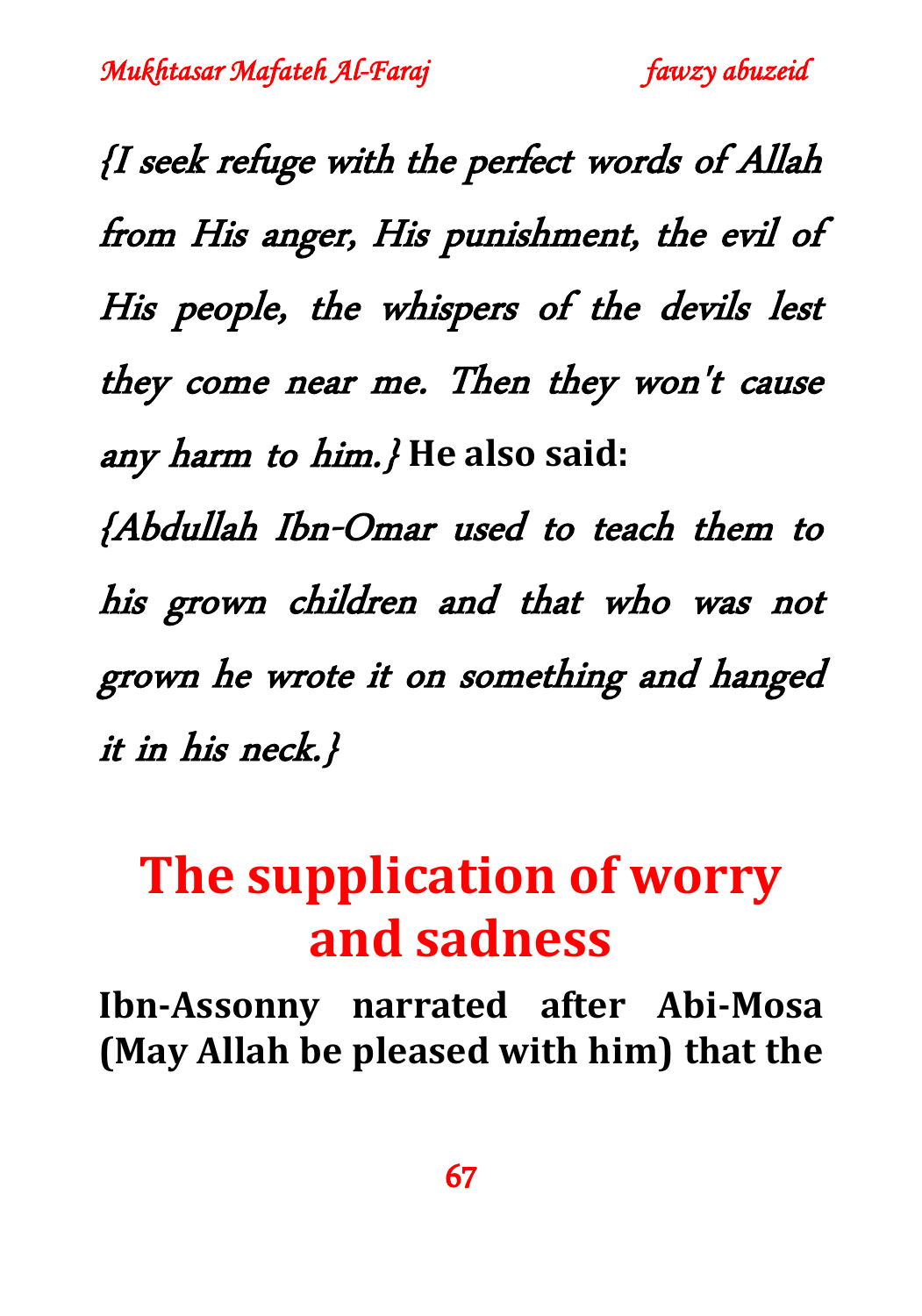*Mukhtasar Mafateh Al-Faraj fawzy abuzeid* 

**prophet (May the blessings and peace of Allah be upon him) said:** {Whoever has worry or sadness, he should supplicate by these words: Oh Allah, I am Your servant, son of Your servant, son of Your bondwoman, I am in Your hold, my life is in Your hand, Your decree passes on me and Your judgment for me is fair, I ask You by all the names You have and call Yourself by them, or revealed in Your book or taught to any of Your creatures or kept as a secret in Your invisible knowledge, I beg You to make the Koran the joy of my heart, the light of my eyes, the departure of my grieve and the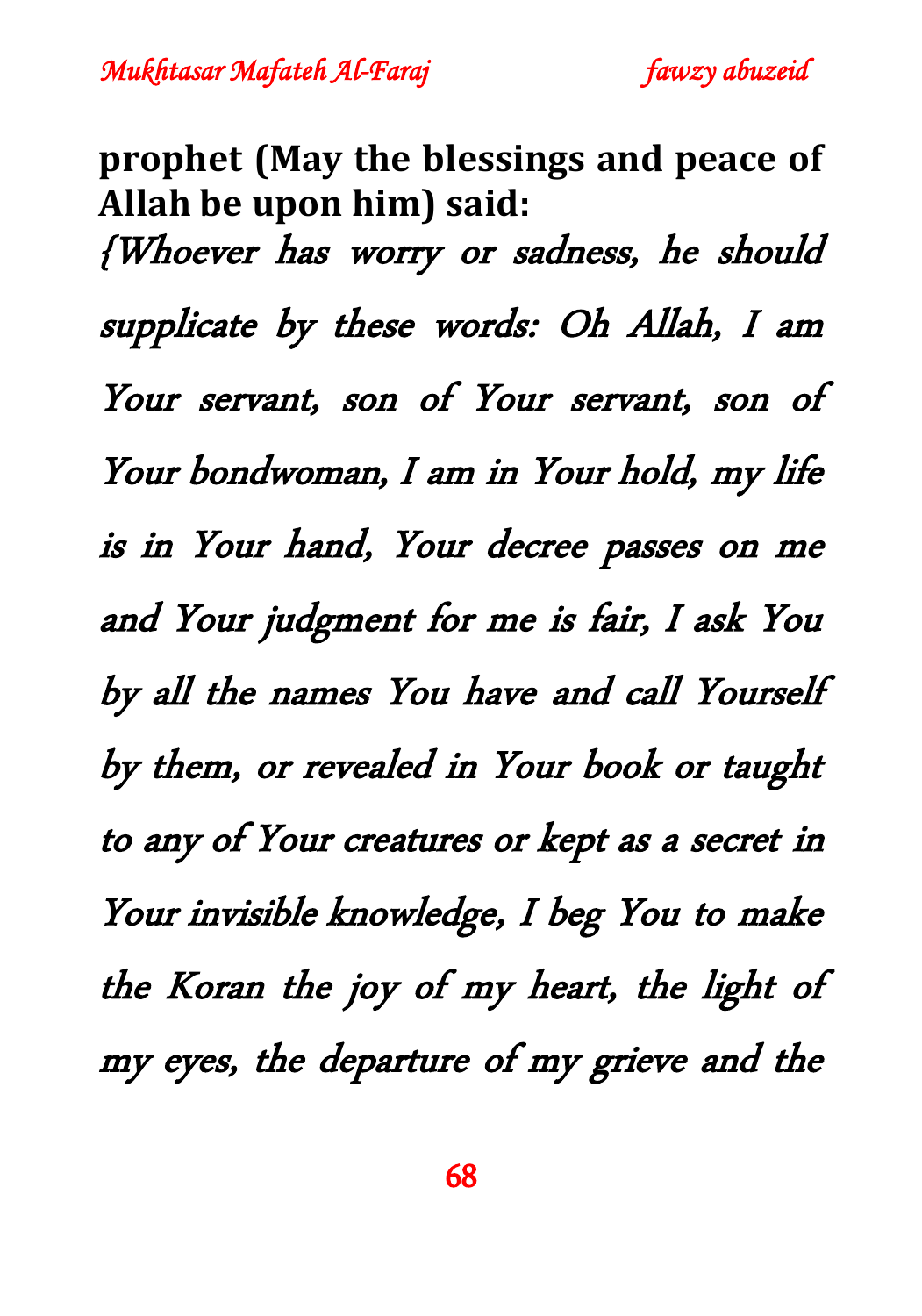withdrawal of my distress. Someone said: Oh messenger of Allah, the tricked one is that who ignores these words, he said: Yes, say them and teach them, that who learn them and teach them seeking their blessing, Allah will send away his grieve and make his happiness long.}

# **The supplication of getting out of trouble (ruin)**

**Ibn-Assony narrated in the deeds of day and night after Imam Ali Ibn-Abi-Taleb (May Allah be pleased with him), he said:**

{The messenger of Allah (May the blessings

and peace of Allah be upon him) said: Oh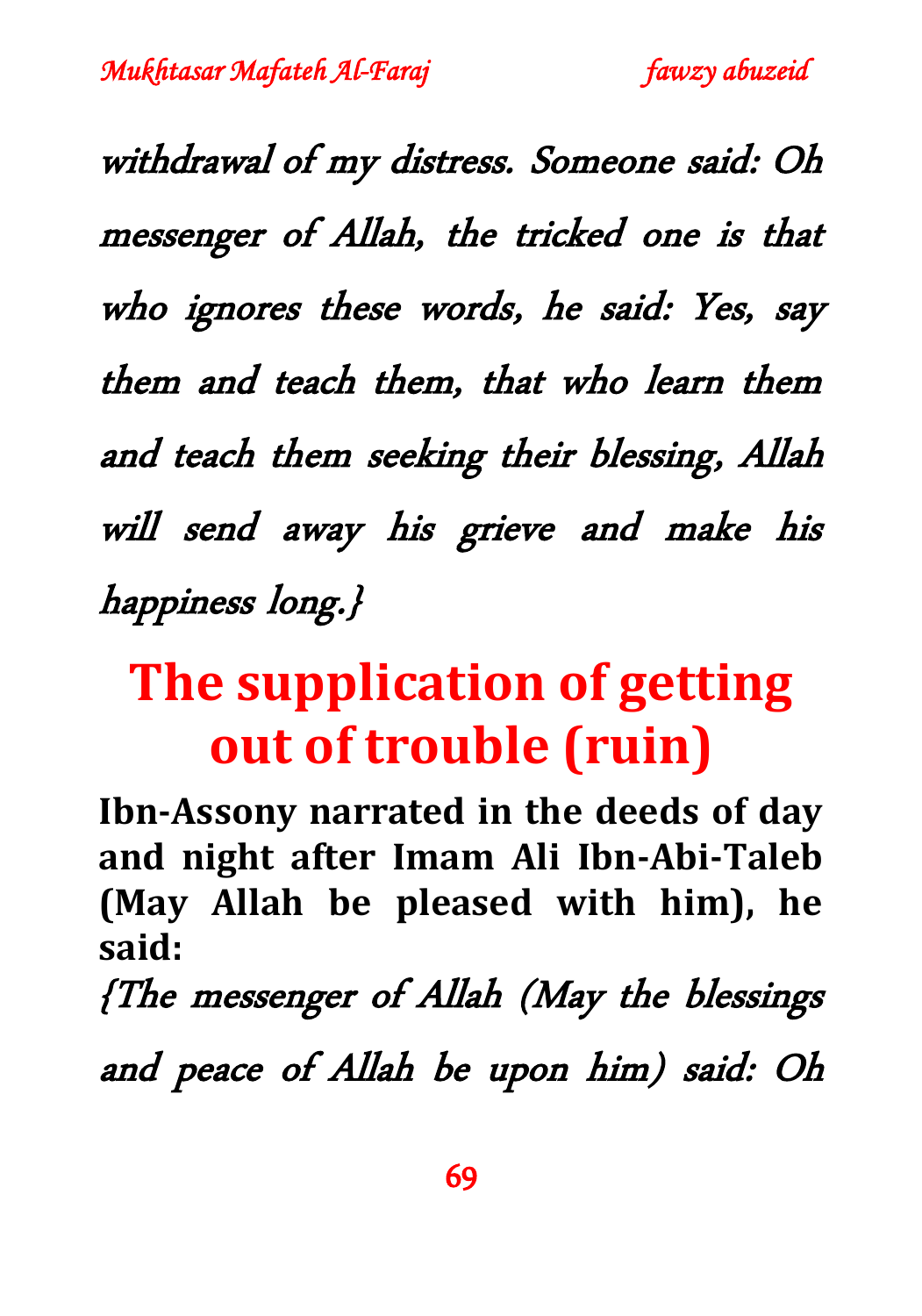Ali, shall I teach you some words to say them if you are in trouble? I said: Yes, may Allah make me ransom for you. The prophet (May the blessings and peace of Allah be upon him) said: If you are in trouble, say: In the name of Allah The Most Gracious The Most Merciful, La Hawla Wala Kowata Illa Bellah Al-Aley Al-Azeem (there is no strength can prevent from doing sins or help to do good unless Allah grants this as He is The Most High and The Great.) as Allah sends away with this what he wills from types of affliction.}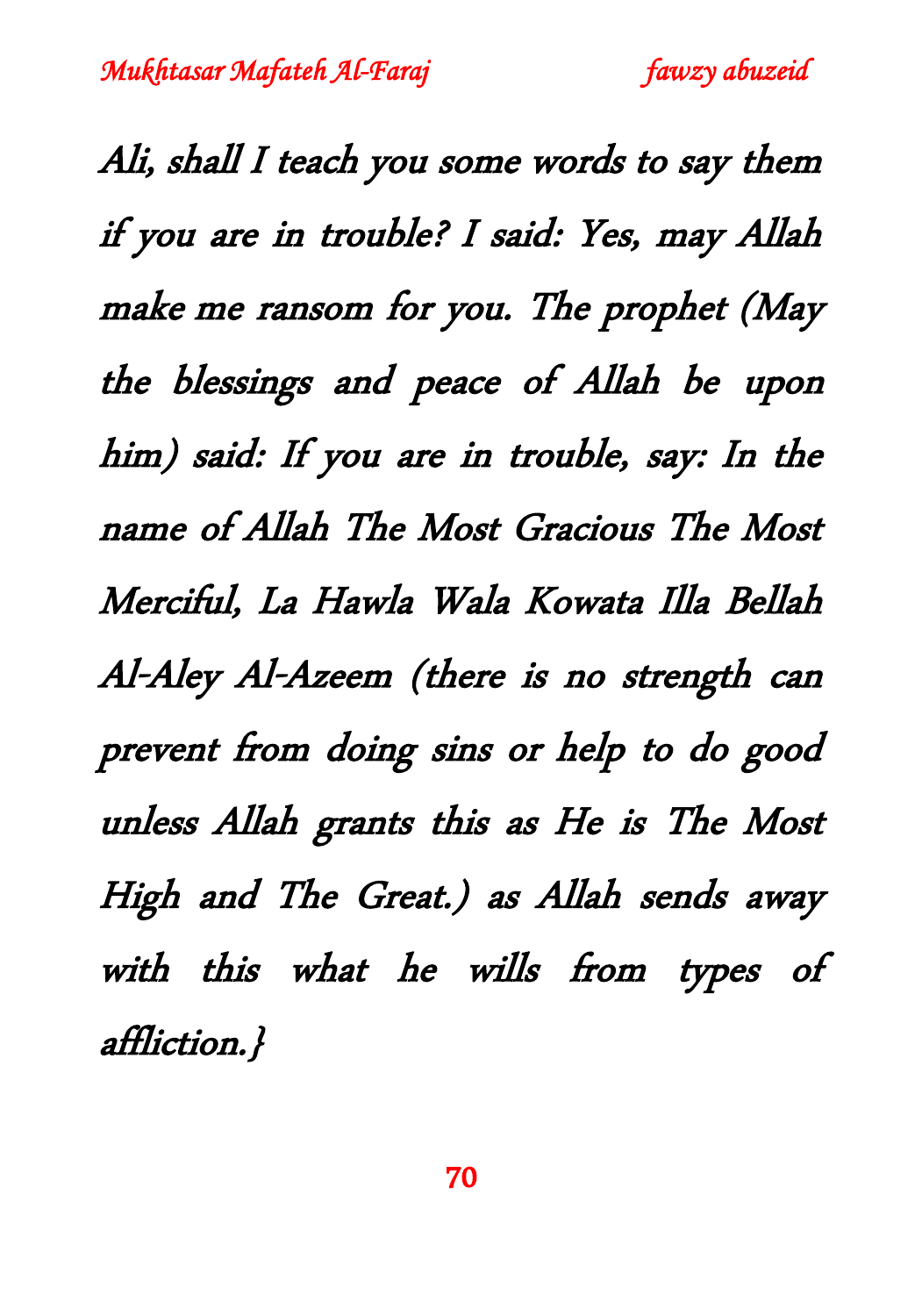### **The supplication of fearing an enemy**

**Abu-Dawood and Annessaey narrated after Abi-Bordah Ibn-Abdullah that his father (May Allah be pleased with him) told him:**

{That the prophet (May the blessings and

peace of Allah be upon him) used to say

when he fears an enemy: Oh Allah, we put

You in their chests and we seek refuge with

You from their evils.}

# **The supplication of fearing a sultan**

**Ibn-Assonny narrated after Ibn-Omar (May Allah be pleased with him) that the prophet (May the blessings and peace of Allah be upon him) said:**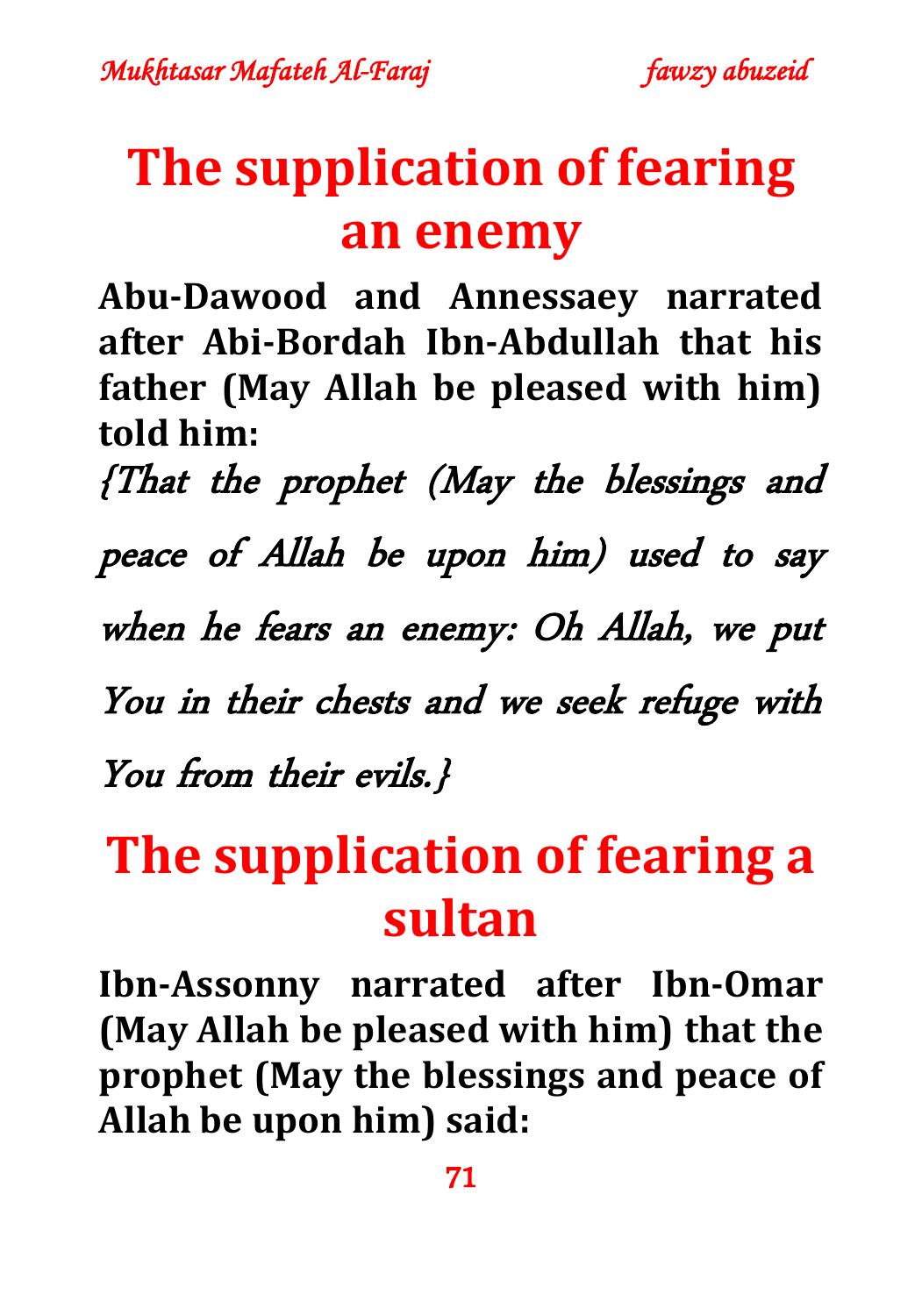{If you fear a sultan or anyone else, say: There is no God but Allah The Clement and The Beneficent, glory be to Allah, The Lord of the seven heavens and The Lord of The Great Throne, there is no God except You, Your neighbor is honored and Your praise is dignified.} **It is preferable that he says the previous supplication too.**

# **The supplication of facilitating matters**

**Ibn-Assonny narrated after Anas (May Allah be pleased with him) that the messenger of Allah (May the blessings and peace of Allah be upon him) said:**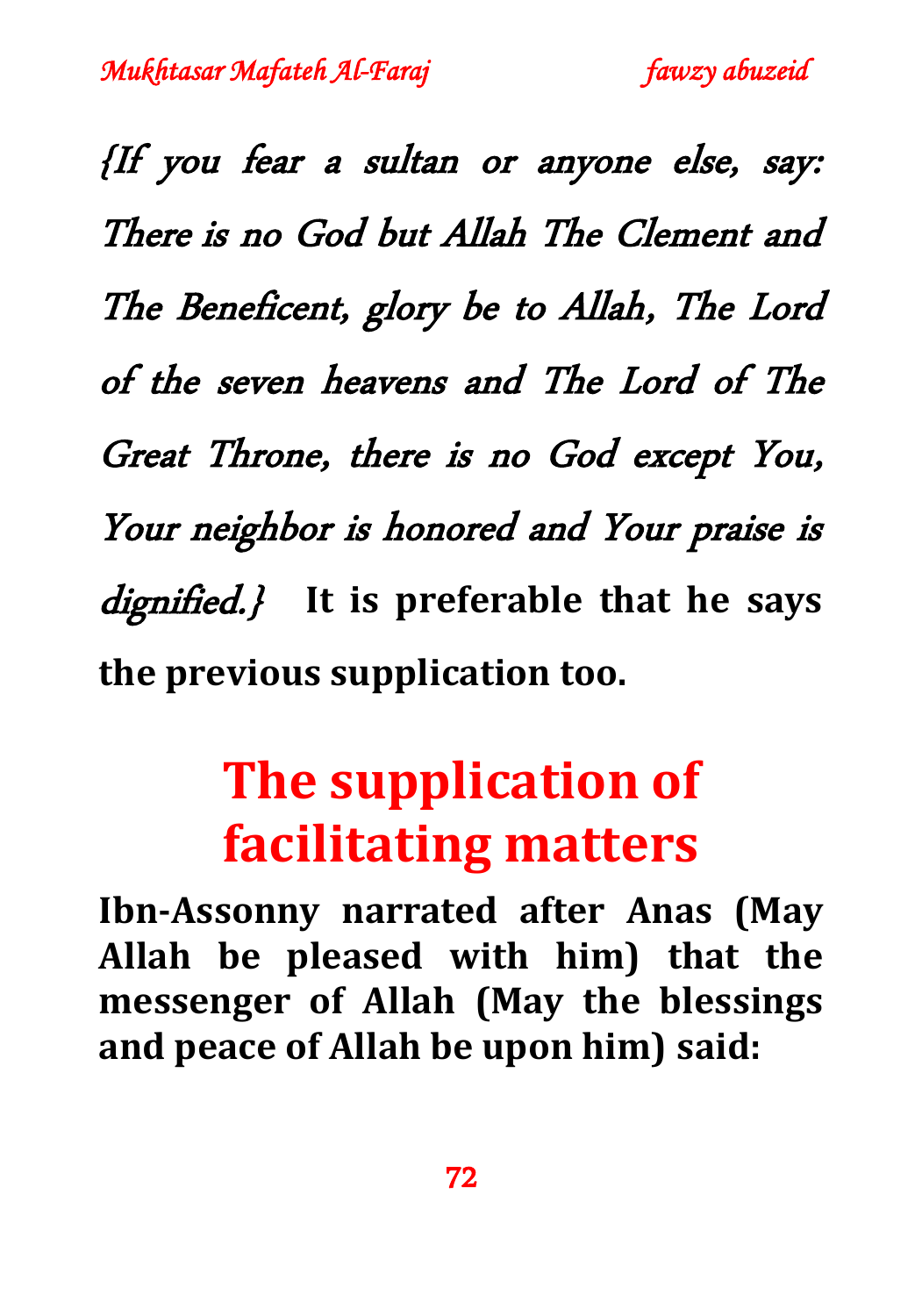{Oh Allah, nothing is easy unless You make it easy and only You can make the hard easy if You will.  $\ell$  (The hard: rough land)

# **The supplication of pushing away blights**

**Ibn-Assonny narrated after Anas that the messenger of Allah (May the blessings and peace of Allah be upon him) said:** {If Allah grants a servant a gift in wife, wealth or children and he said: Ma Shaaa Allah La Kowata Illa BEllah (what Allah wills will be and there is no power except by Allah.) he won't see a blight in it except for death.}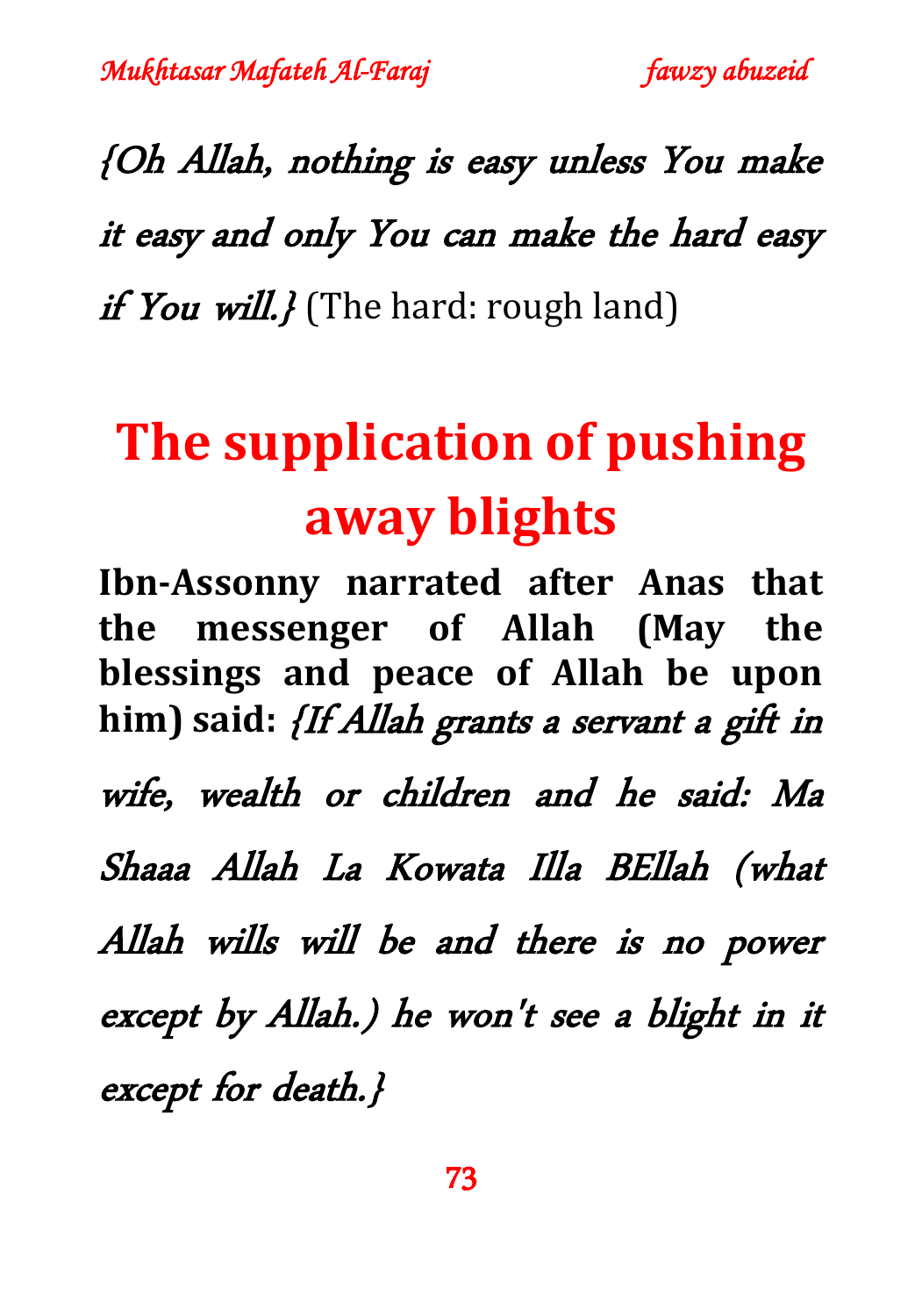# **The supplication of having sustenance difficulties**

**Ibn-Assonny narrated after Ibn-Omar (May Allah be pleased with him) that the prophet (May the blessings and peace of Allah be upon him) said:**

{If anyone of you has difficulties in getting their living, he should say when going out of his house: In the name of Allah upon myself, my wealth and my religion, oh Allah, make me satisfied by Your decree and bless what You predestinated for me so that I don't like to hasten what You delayed or to delay what You hastened.}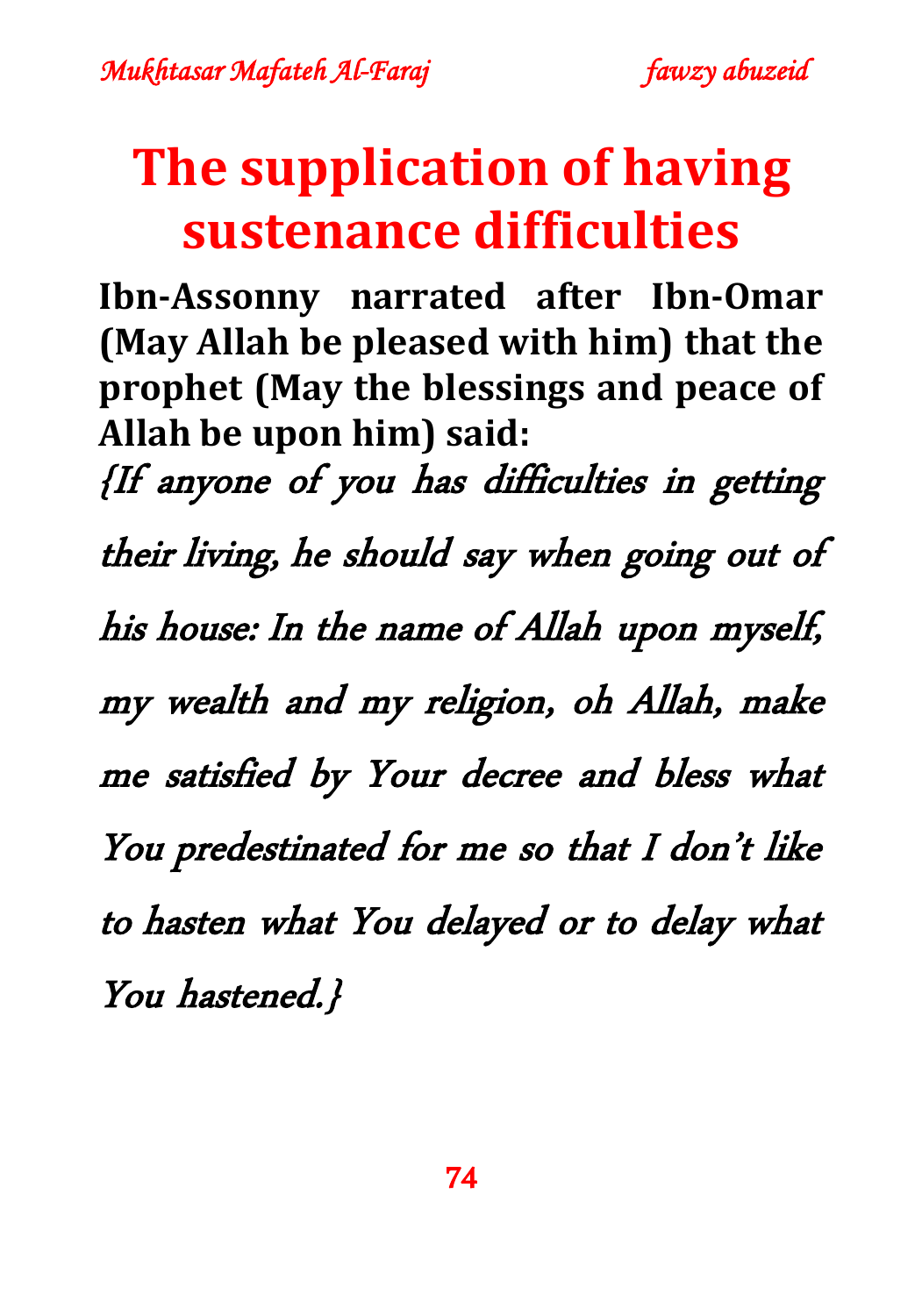## **The supplication of that who has disaster**

**Ibn-Assonny narrated after Abi-Horayrah (May Allah be pleased with him) that the messenger of Allah (May the blessings and peace of Allah be upon him) said:**

{Anyone of you should say: Enna Lellah Waenna Ilayhe Rageoon (we are for Allah and

we will go back to Him) for everything even

if he loses his shoelace.}

**Al-Akeely narrated after Abi-Horayrah that the prophet (May the blessings and peace of Allah be upon him) said:**

{Whoever says: La Hawla Wala Kowata Illa

Bellah, (there is no strength can prevent from

doing sins or help to do good unless Allah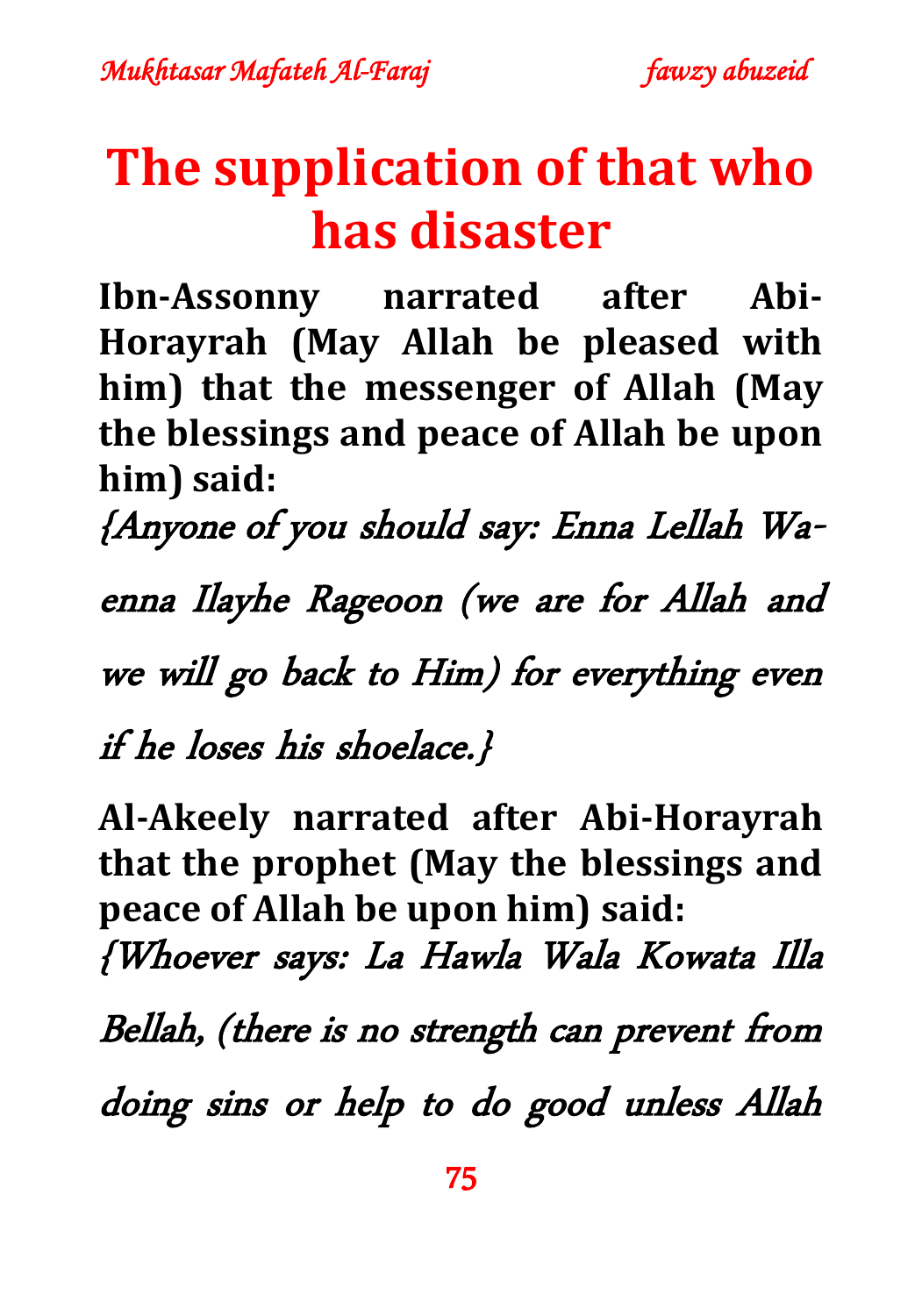grants this) it is cure from ninety nine diseases, the easiest one among them is affliction.}

# **The supplication of that who is in debt**

**Attabarany narrated in Al-Awsat after Abi-Horayrah (May Allah be pleased with him) that the messenger of Allah (May the blessings and peace of Allah be upon him) said:**

{Whoever has a bounty from Allah, he should

always say: Al-Hamdulellah (praise be to Allah), whoever has lots of sins, he should ask Allah for forgiveness, and whoever has difficulty in earning his living, he should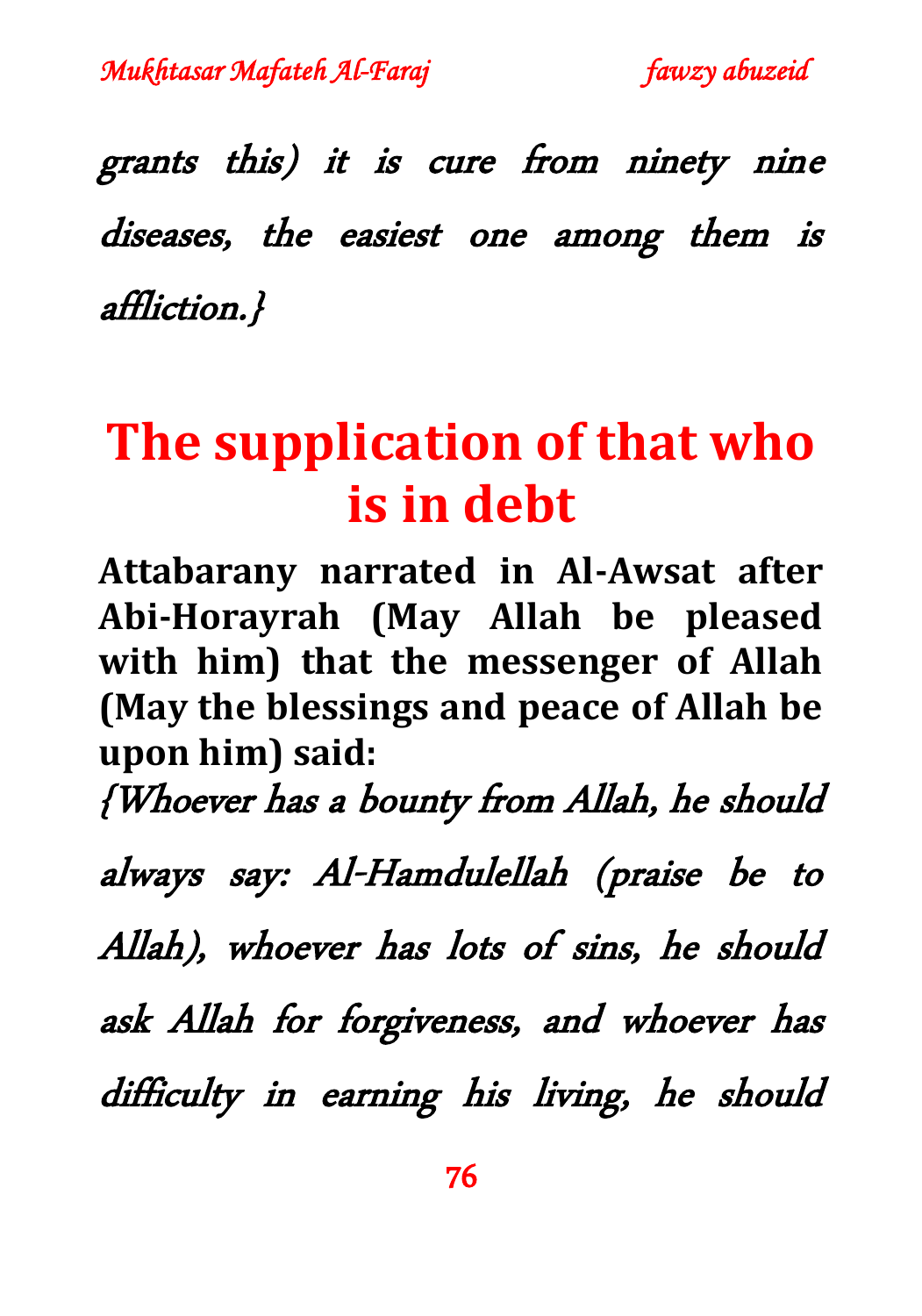always say: La Hawla Wala Kowata Illa Bellah, (there is no strength can prevent from doing sins or help to do good unless Allah grants this).}

**Attermedhy narrated after Imam Ali (May Allah be pleased with him):** {A slave who owe sum of money to his master to be set free, came to him and said: Help me as I can't fulfill what I owe, he said: I'll teach you some words I was taught by the messenger of Allah, if you have a debt like a mountain Allah will pay it for you. He said: Say: Oh Allah, suffice me by Your halal (legal) away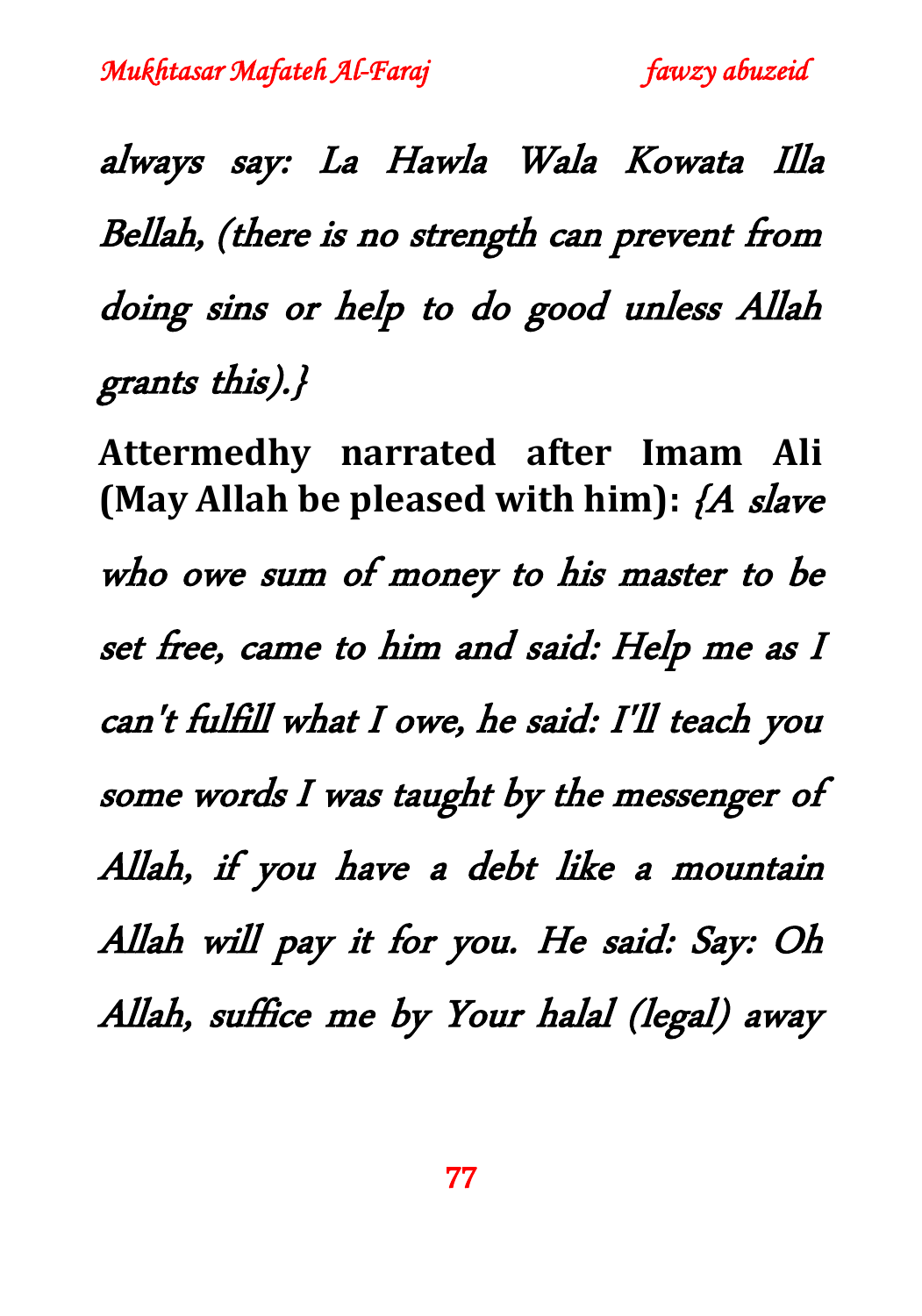

# from the illegal and enrich me by Your bounty away from others.}

### **The supplication of insomnia**

**Ibn-Jareer narrated in Jamea Al-Ahadeeth after Boraydah (May Allah be pleased with him) that he said:**

{Khalid Ibn-Al-Waleed (May Allah be pleased with him) complained to the messenger of Allah of insomnia, he said: Oh messenger of Allah, I never sleep by night. The messenger of Allah (May the blessings and peace of Allah be upon him) said: If you go to bed, say: Oh Allah, Lord of the seven heavens and what they overshadow, Lord of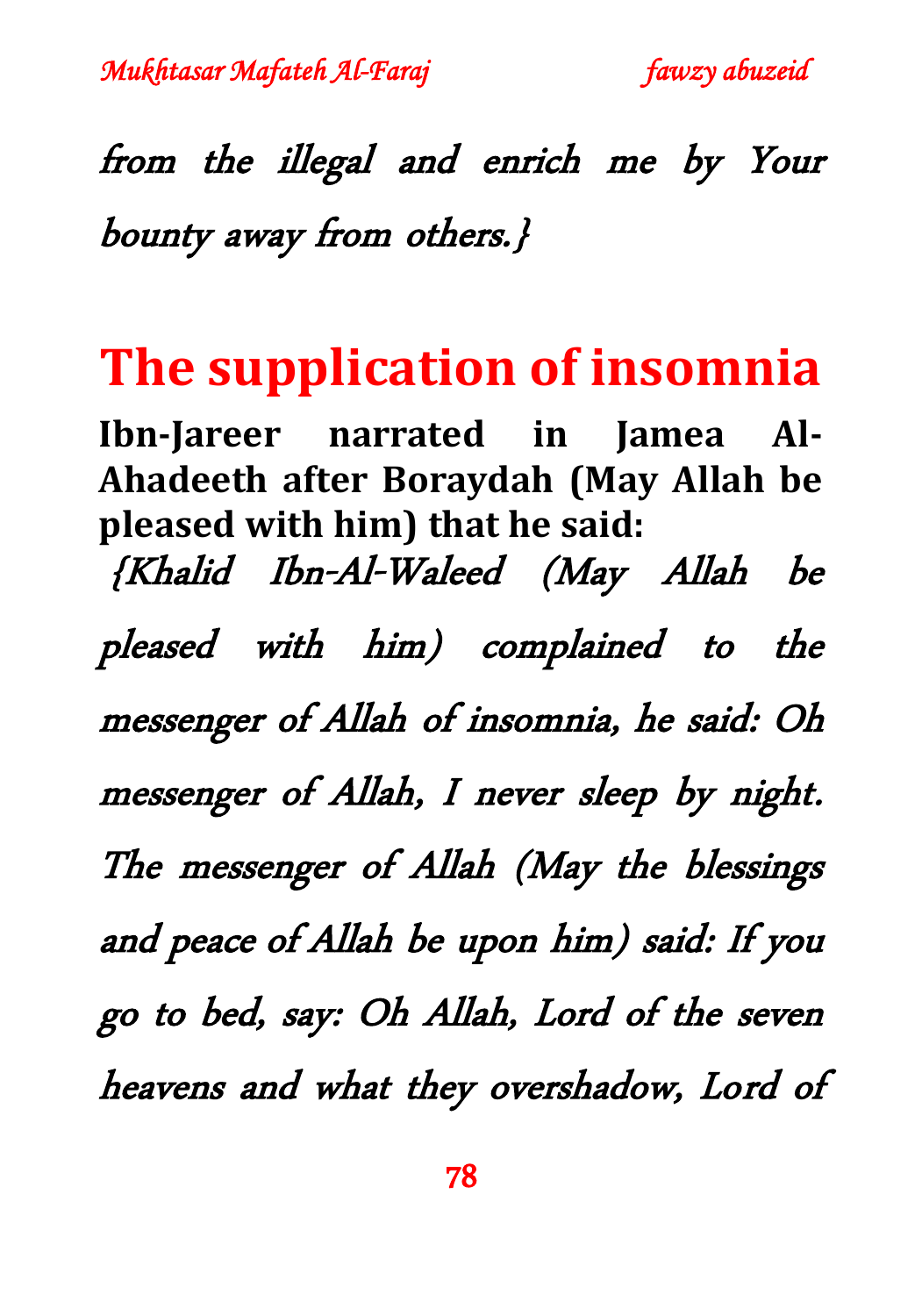the seven earths and what they carry, Lord of devils and what they astray, be my guard from all Your creatures lest anyone of them oppress me, Your neighbor is honored and there is no God except You.}

**When he said them he slept.**

# **The supplication of whisper**

**Abu-Dawood narrated after Ibn-Abbas (May Allah be pleased with him), that he said:**

{If you feel anything in your chest (i.e. whisper), say: He is the First and the Last, the Evident and the Immanent: and He has full knowledge of all things.}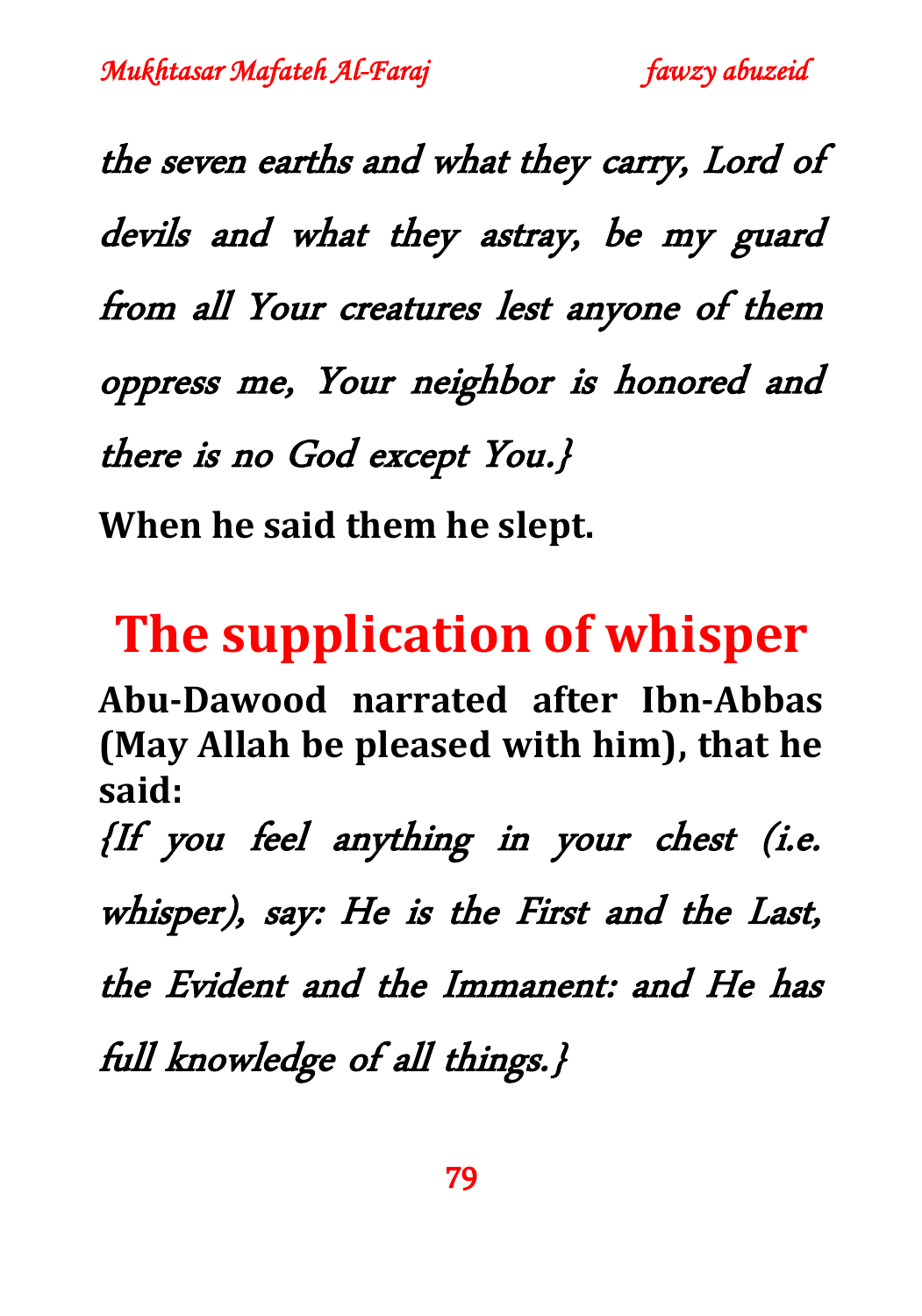# **The incantation**

**Imams Abu-Dawood, Annesaey, Ibn-Hebban and Al-Hakem narrated after Ibn-Masood (May Allah be pleased with him):**

**{**That the prophet (May the blessings and peace of Allah be upon him) hated incantation except by Al-Moawezat (Surat Al-Falak and Surat Annas).}

**It was narrated in Saheehayn (Saheeh Al-Bokhary and Saheeh muslim) after A'esha that the prophet (May the blessings and peace of Allah be upon him) used to charm some of his family by rubbing him by his right hand and saying:**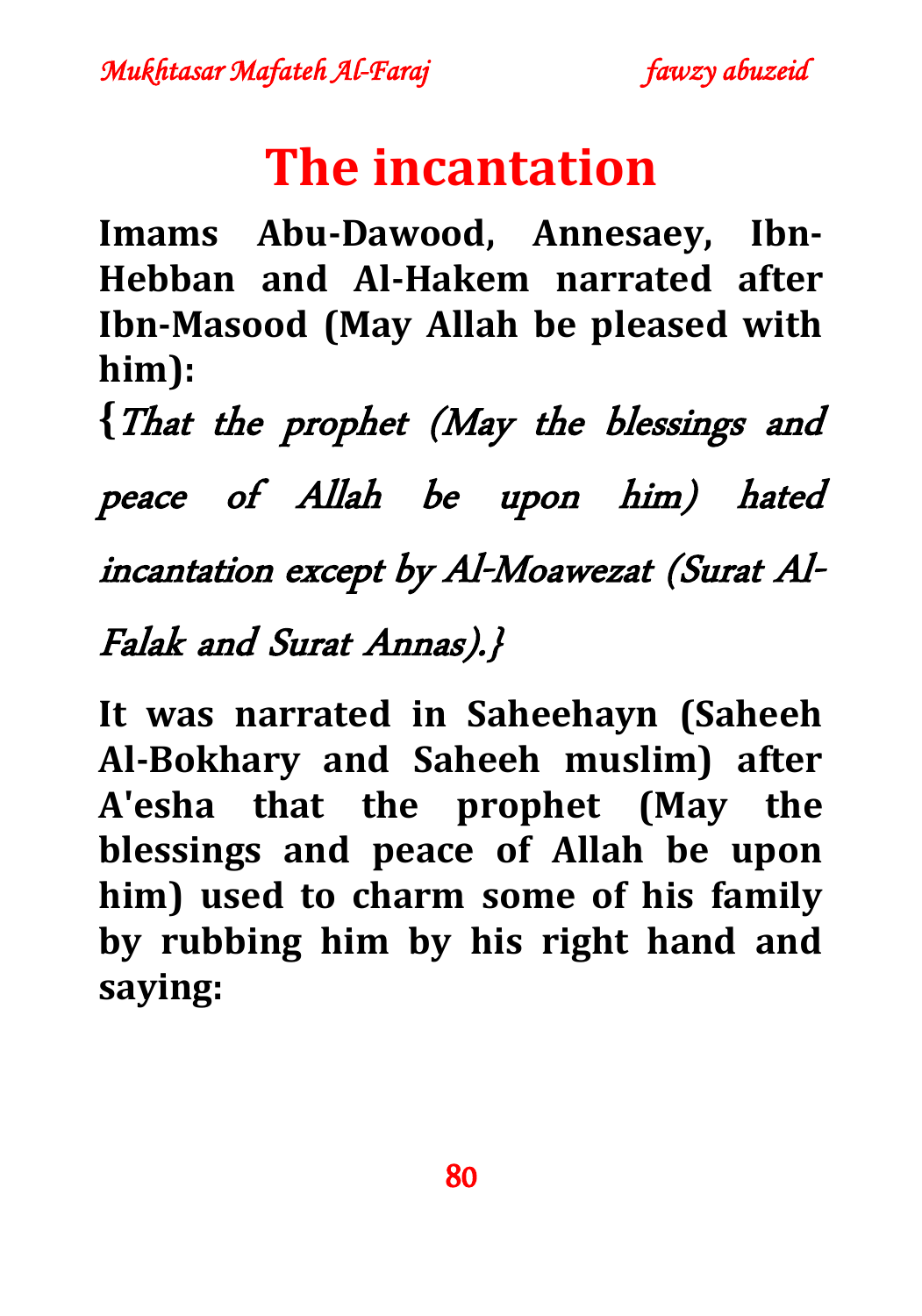{Oh Lord of people, send away the illness and cure as You are the curer, there is no cure except yours, Your cure does not leave any disease.}

## **The supplication of fever**

**Al-Bayhaky narrated after Anas that the prophet (May the blessings and peace of Allah be upon him) went to A'esha while she was ill and insulting fever, he said:** {Don't insult it, it has its orders, but if you want I can teach you some words, if you said them, Allah will send it away from you. She said: Ok teach me. He said: (Say: Oh Allah, have mercy upon my delicate skin and my thin bones from the fire, Oh Om-Maldam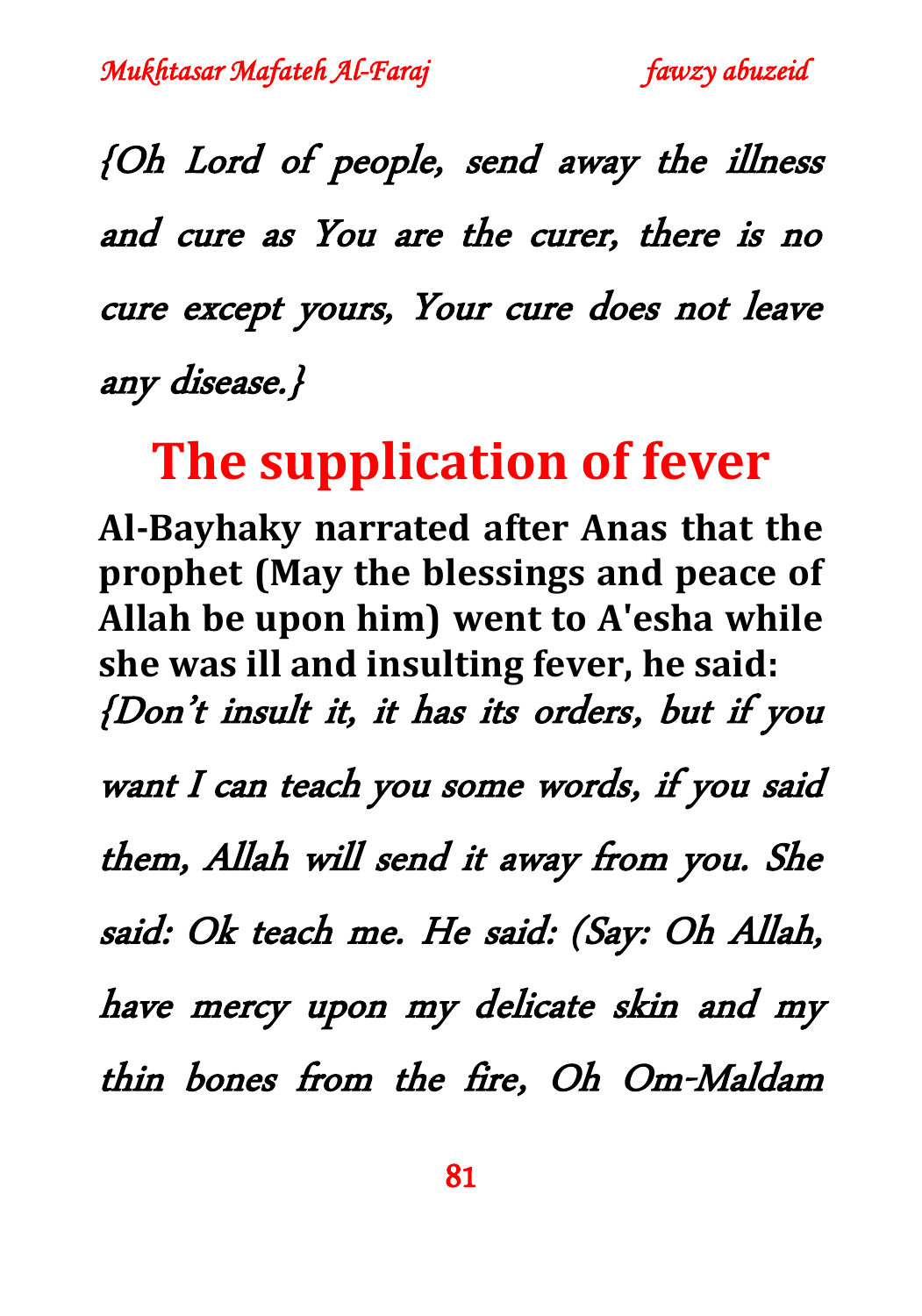(fever) if I believe in Allah The Great, don't get headache to my head, don't get stench to my mouth, don't eat the flesh, don't drink the blood and leave me and go to the atheists.) He said: she said them and it went away from her.}

#### **The medication of envy**

**Imams Attermedhy and Annesaey narrated that Abi-Said (May Allah be pleased with him) said:** {The messenger of Allah used to incant from Jinn and the eyes of people until Al-Maoozatan (Surat Al-Falak and Surat Annas) were revealed, when they were revealed, he

charmed by them and left anything else.}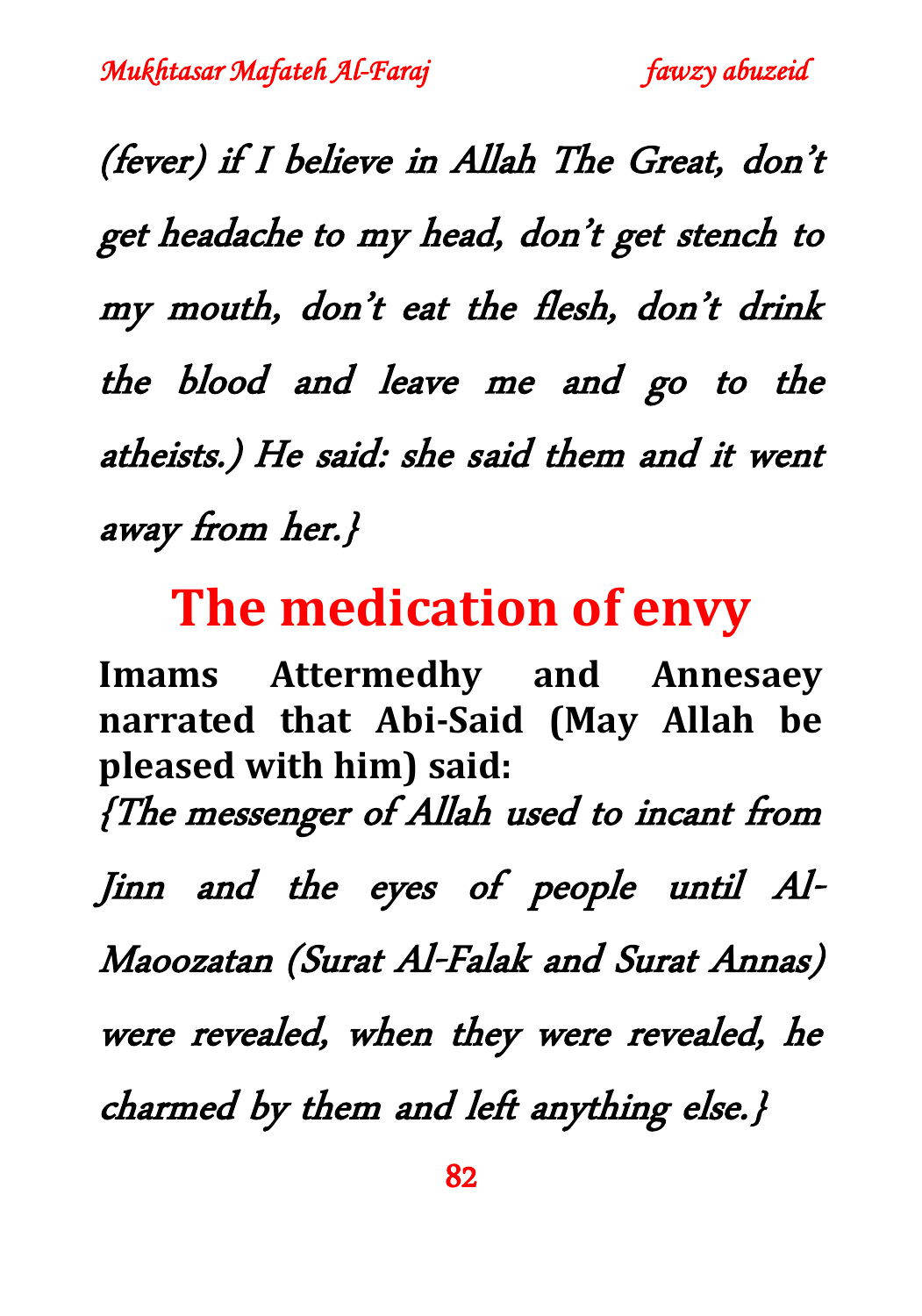# **Thirdly: The Koran is a guide and a medication**

**Ibn-Maja narrated in his Sonan after Ali Ibn-Abi-Taleb (May Allah be pleased with him) that the messenger of Allah (May the blessings and peace of Allah be upon him) said:**

{The Koran is the best medication.}

**Sheikh Abul-Kasem Al-Koshairy narrated that his son was very ill. He said: I was despaired and it was so hard to me, I saw the prophet in my dream, I complained to him what my son suffers, he said to me: Where are you from the verses of medication? I woke up and thought about them and found them in six places in the book of Allah, they are:** "And cool the chests of the believers," (Surat

Attawbah, verse 14)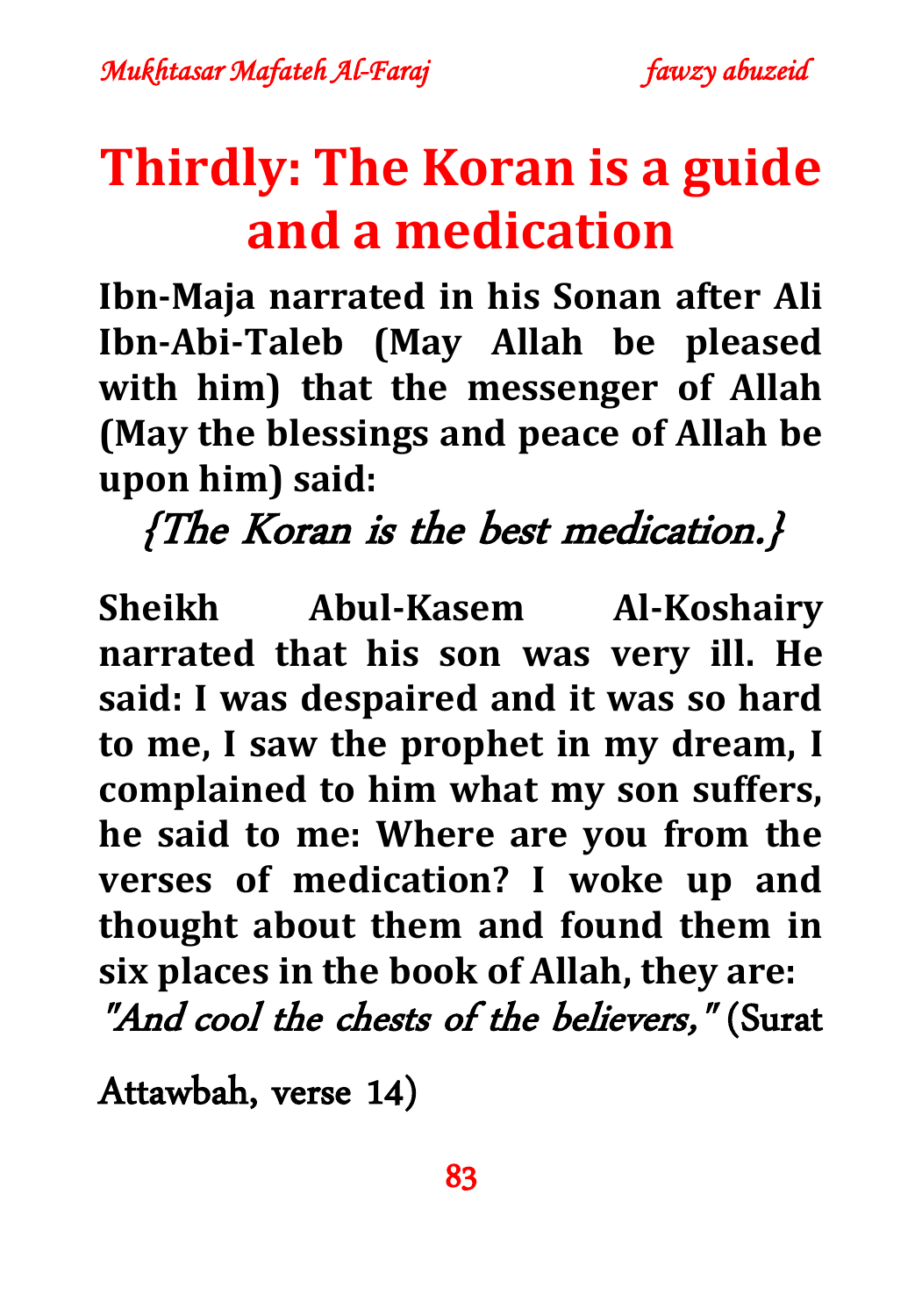"And healing for anything that troubles your hearts," (Surat Yunos, verse 57) "From their bellies comes a drink of different colors, wherein there is healing for the people," (Surat Annahl, verse 69) "We send down in the Quran healing and mercy for the believers." (Surat Al-Israa, verse 82) "And when I get sick, He heals me." (Surat Ashoaraa, verse 80) "Say, "For those who believe, it is a guide and healing," (Surat Fosselat, verse 44)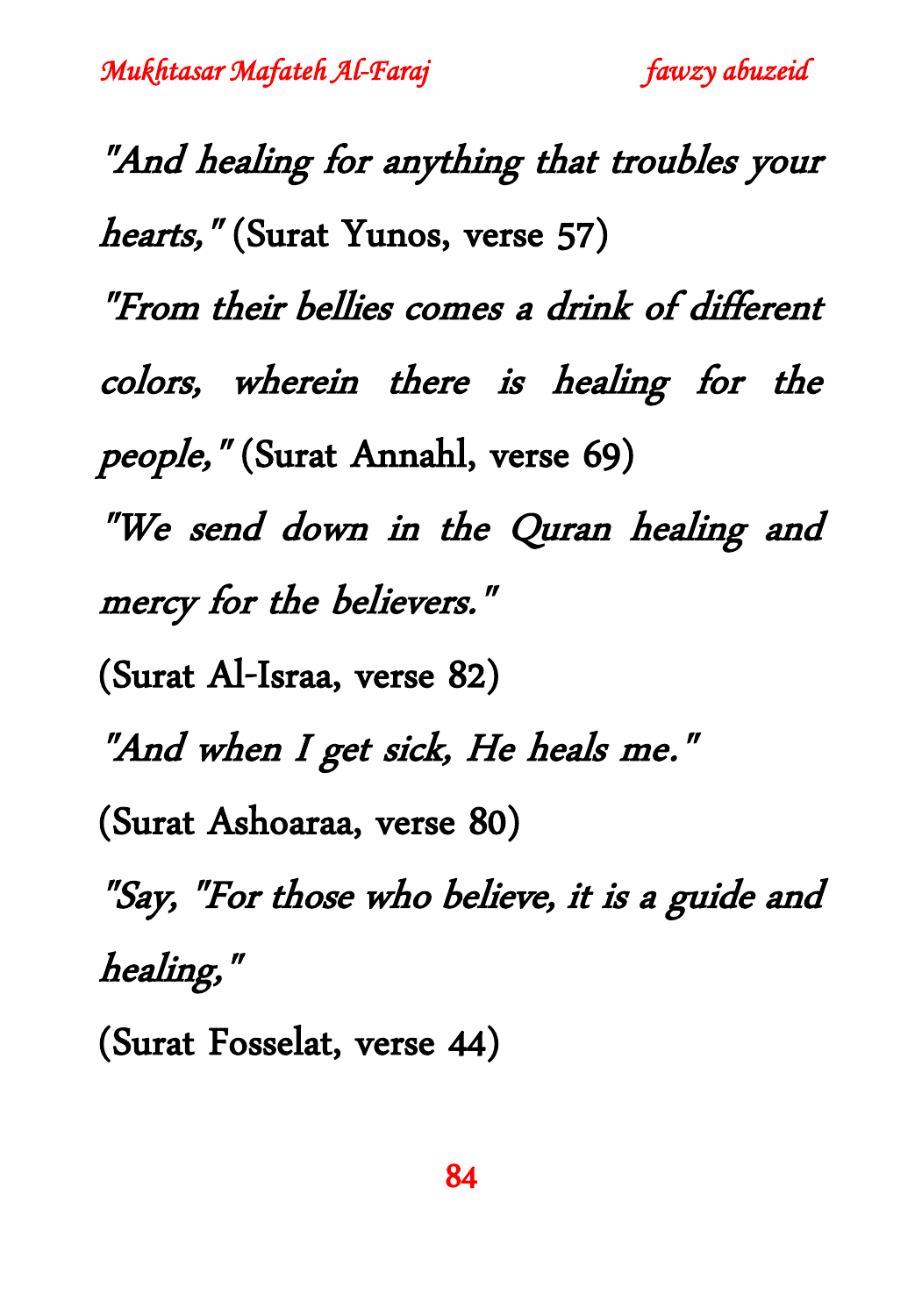

**He said: I wrote them in a paper and resolved it in water and he drank it, soon he got up very active as if he wasn't ill.**

# **The Koran medicates difficulties**

**Al-Bayhaky narrated after Ibn-Abbas (May Allah be pleased with him):** {The messenger of Allah (May the blessings and peace of Allah be upon him) said about this verse from the book of Allah "Say, Call Him GOD, or call Him the Most Gracious; whichever name you use, to Him belongs the best names." (Surat Al-Israa, verse 110) that it is safety from theft.}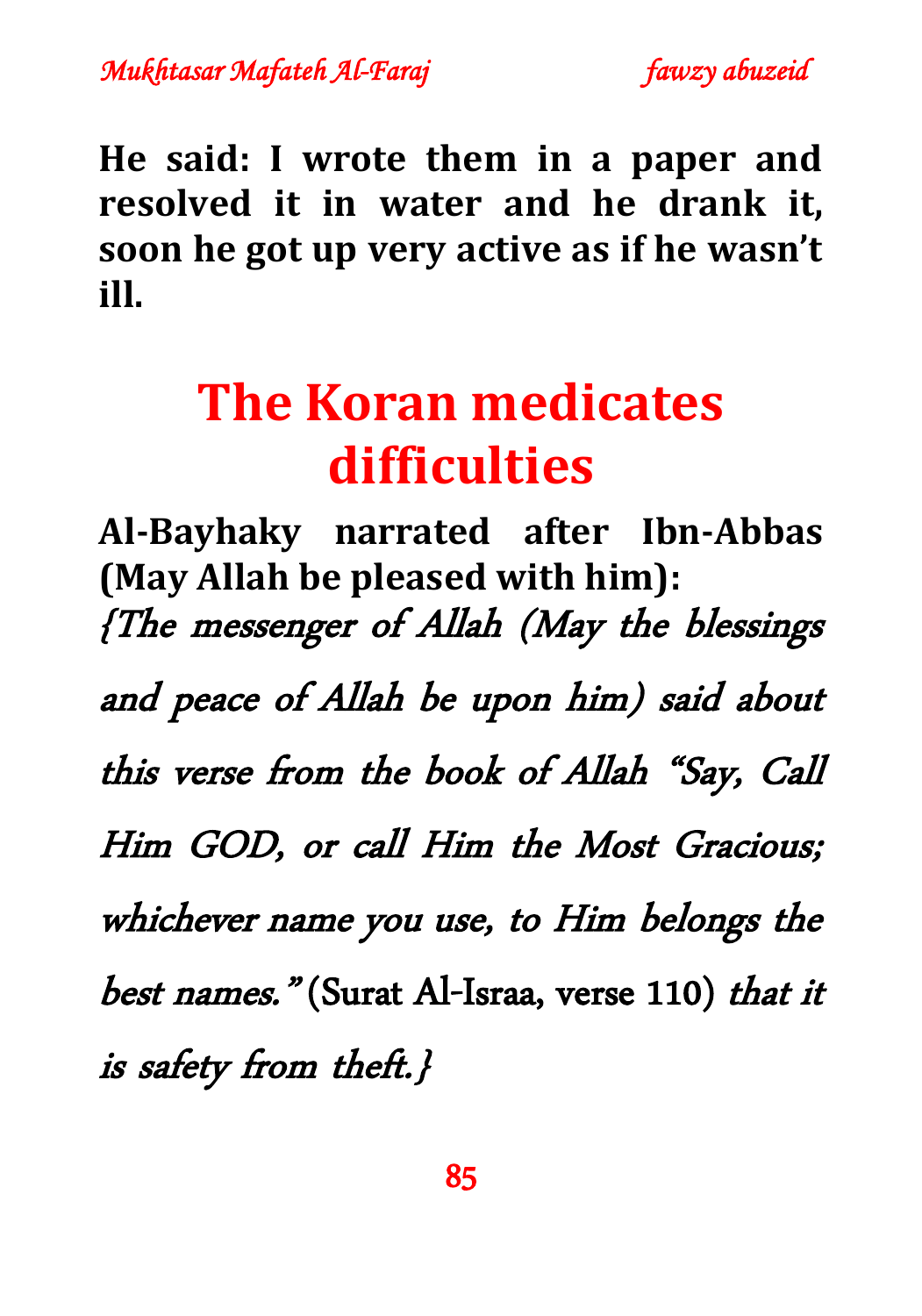# **The Koran medicates less subsistence**

**Attabarany narrated after Moaz that the prophet (May the blessings and peace of Allah be upon him) said:** {Oh Moaz, I will teach you a supplication to supplicate if you have debt like a mountain, Allah will pay it for you. Supplicate Allah oh Moaz and say: Our God: possessor of all sovereignty. You grant sovereignty to whomever You choose, You remove sovereignty from whomever You choose. You grant dignity to whomever You choose, and commit to humiliation whomever You choose.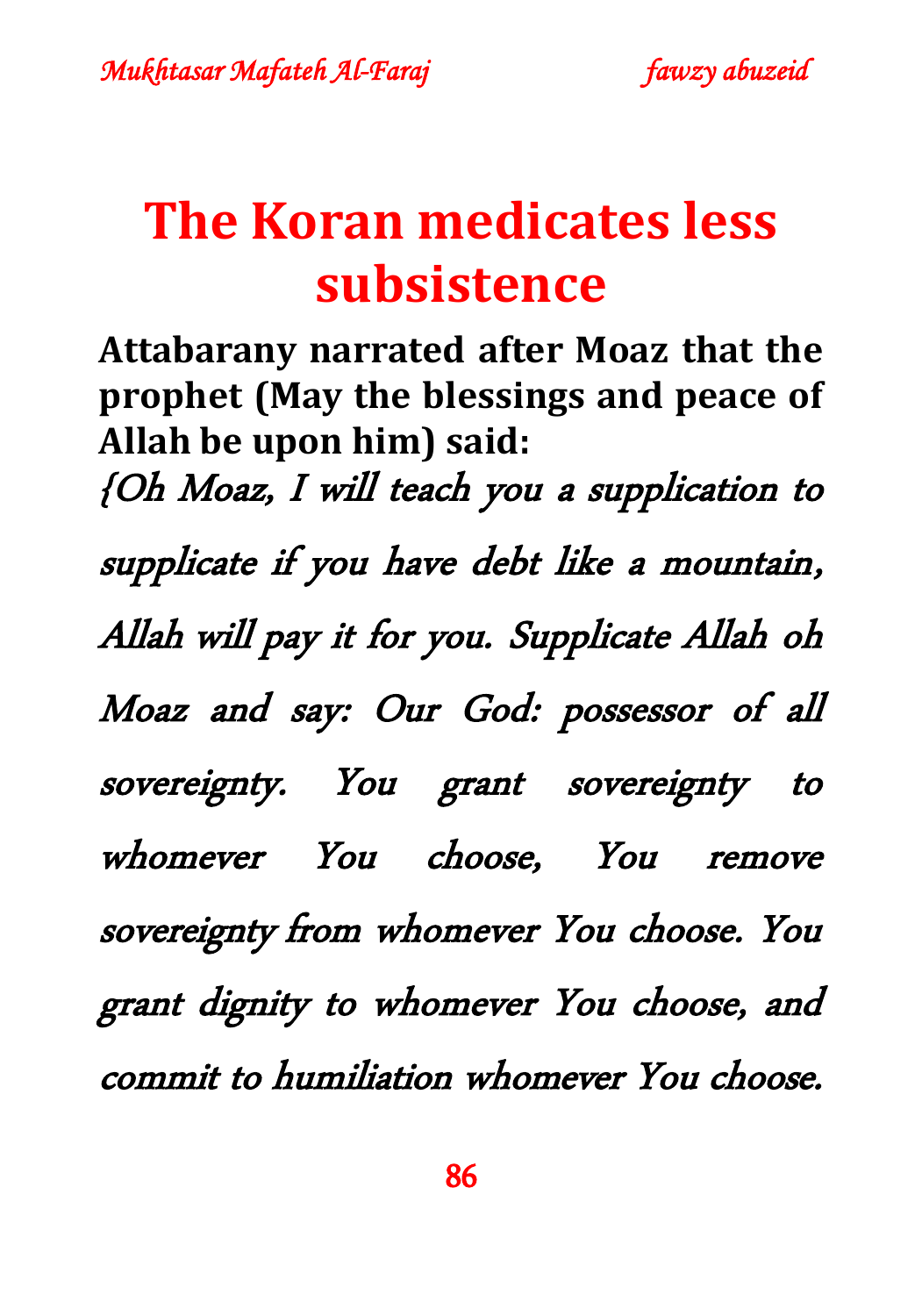In Your hand are all provisions. You are Omnipotent. You merge the night into the day, and merge the day into the night. You produce the living from the dead, and produce the dead from the living, and You provide for whomever You choose, without limits. You are The Most Gracious of this life and the hereafter and You are The Most Merciful of them. You grant whomever You choose from them and prevent whomever You choose, have mercy upon me so that I never need mercy from anyone else.}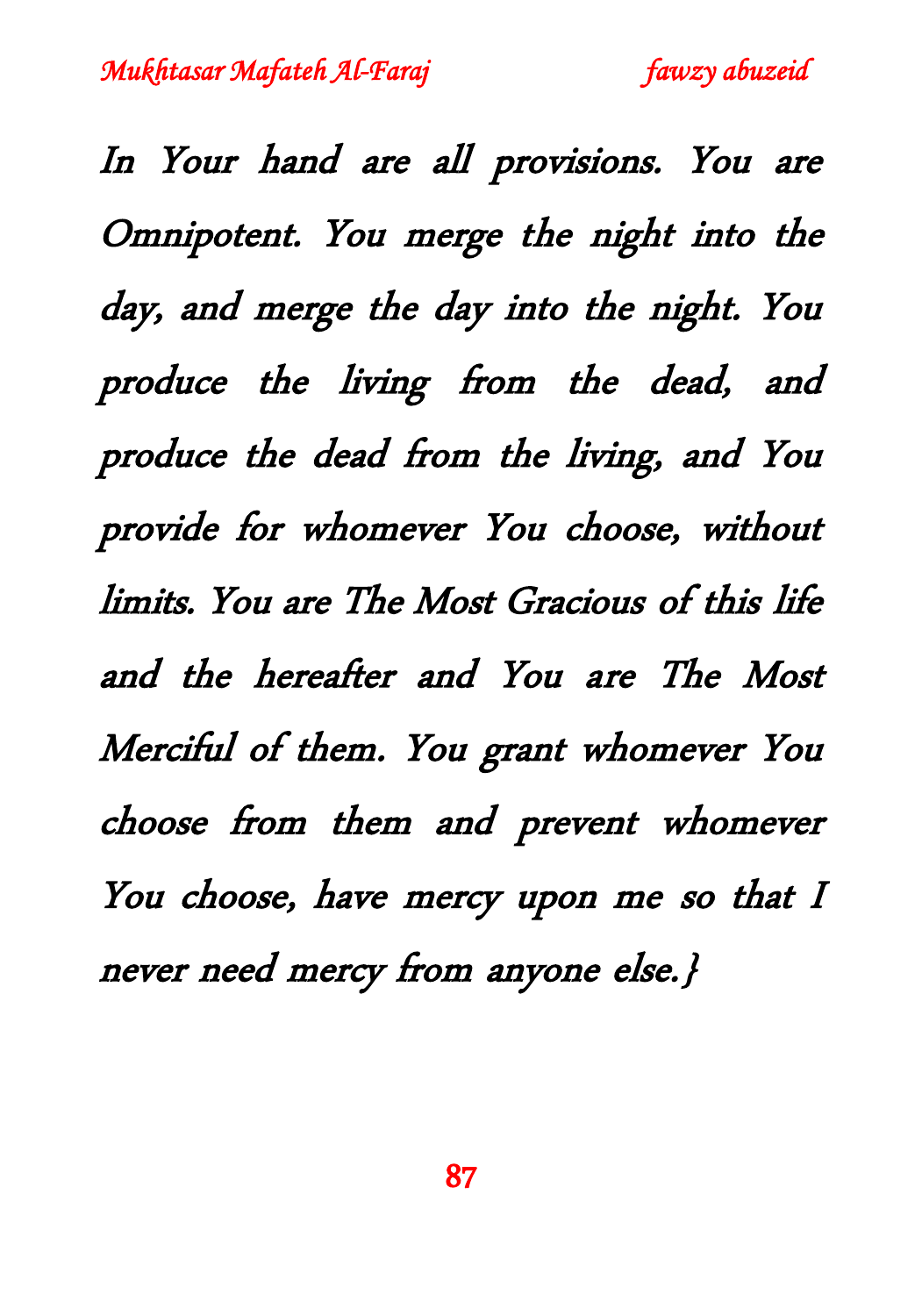# **Fulfilling needs**

**Al-Mahamely narrated in his Amaly after Abdullah Ibn-Azobayr (May Allah be pleased with him) (Assiuty said that there is a proof for it narrated by Adaramy) that the prophet (May the blessings and peace of Allah be upon him) said:** 

{Whoever read Surat Yaseen before asking for

#### something, it will be done for him.}

**Imam Abul-Aza'em (May Allah be pleased with him) said: He should read from the beginning to:** "Yes indeed; He is

the Creator, the Omniscient" **then he** 

**supplicates anything he wants, after the supplication he should repeat:** "All He

needs to do to carry out any command is to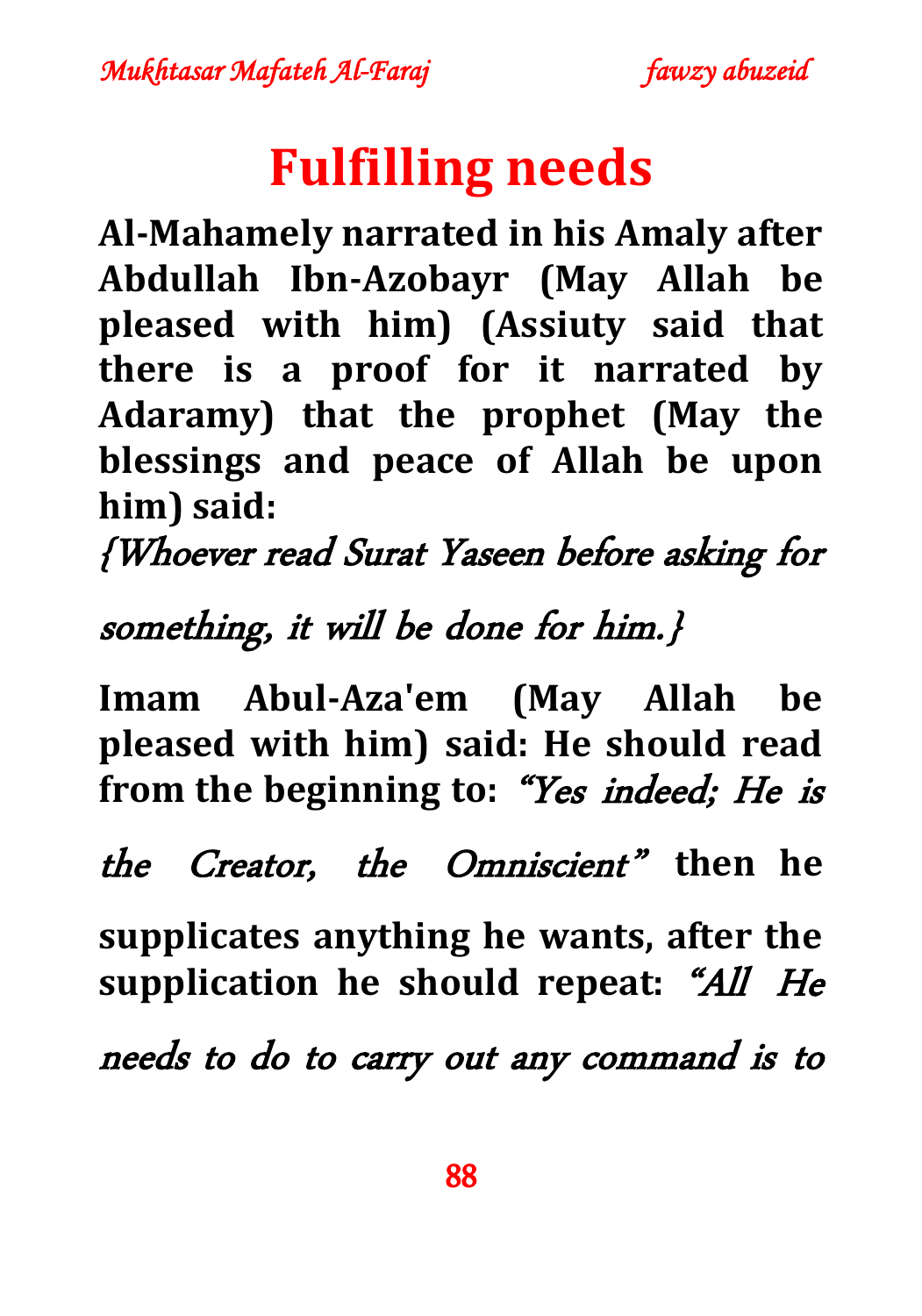say to it, "Be," and it is" **forty one times**

**and then finish the Surat. This method is examined for fulfilling needs.**

# **Among the secrets of Al - Fatehah**

**It was narrated after Abdel-Malek Ibn-Omayr Morsalan as narrated by Al-Bayhaky that the prophet (May the blessings and peace of Allah be upon him) said:**

{Fatehat Al-Ketab (first Surat of the Koran) is

healing from all diseases.}

### **Protection from Jinn**

**Muslim narrated after Abi-Horayrah (May Allah be pleased with him) that the prophet (May the blessings and peace of Allah be upon him) said:**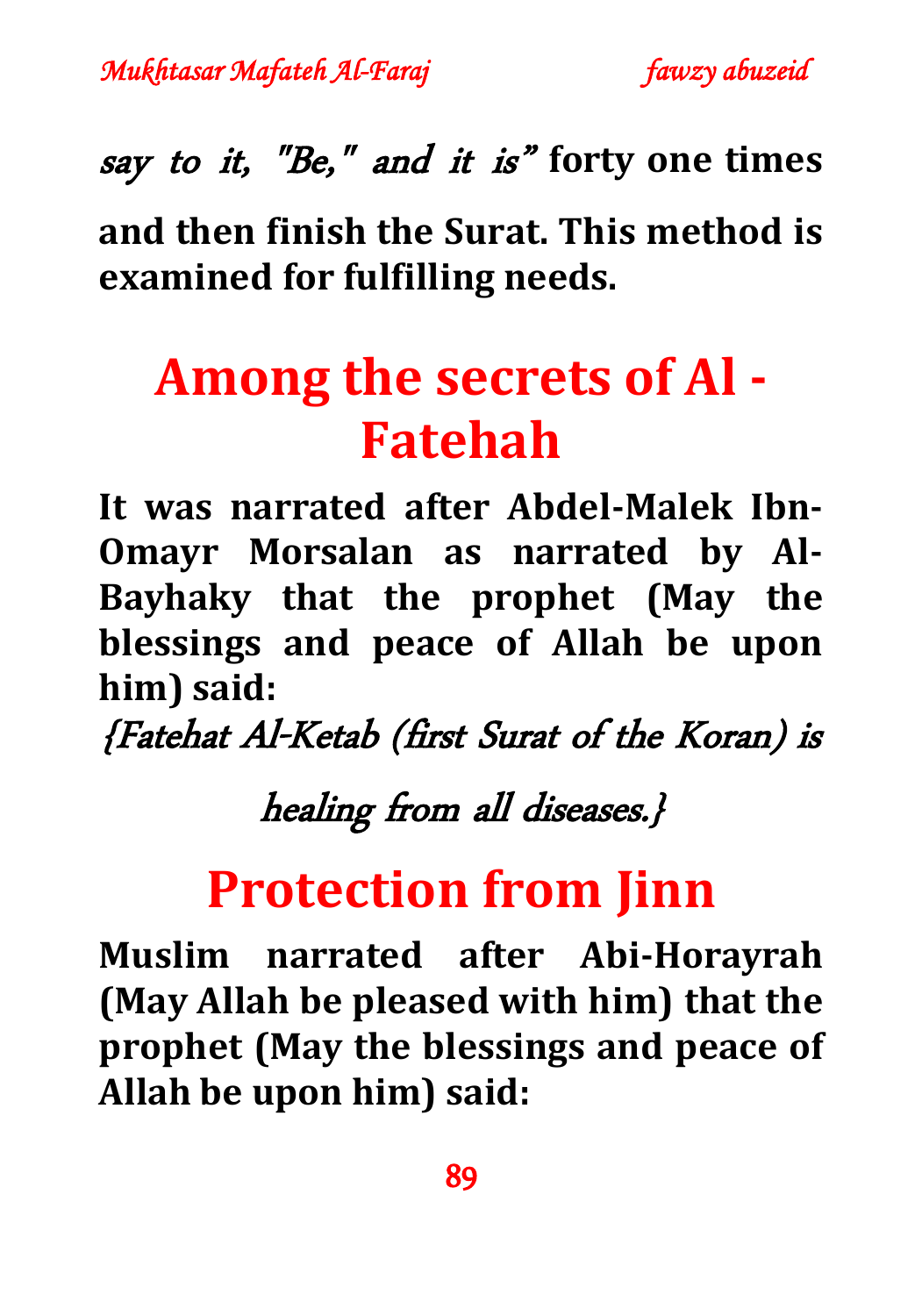# {The house where Surat Al-Bakarah is read not be entered by Satan.}

**Al-Bokhary narrated after Abi-Horayrah (May Allah be pleased with him) in the story of charity: {**That the Jinn said to me: If you go to bed, read the verse of Al-Korsey "GOD: there is no other god besides Him, the Living, the Eternal. Never a moment of unawareness or slumber overtakes Him. To Him belongs everything in the heavens and everything on earth. Who could intercede with Him, except in accordance with His will? He knows their past, and their future. No one attains any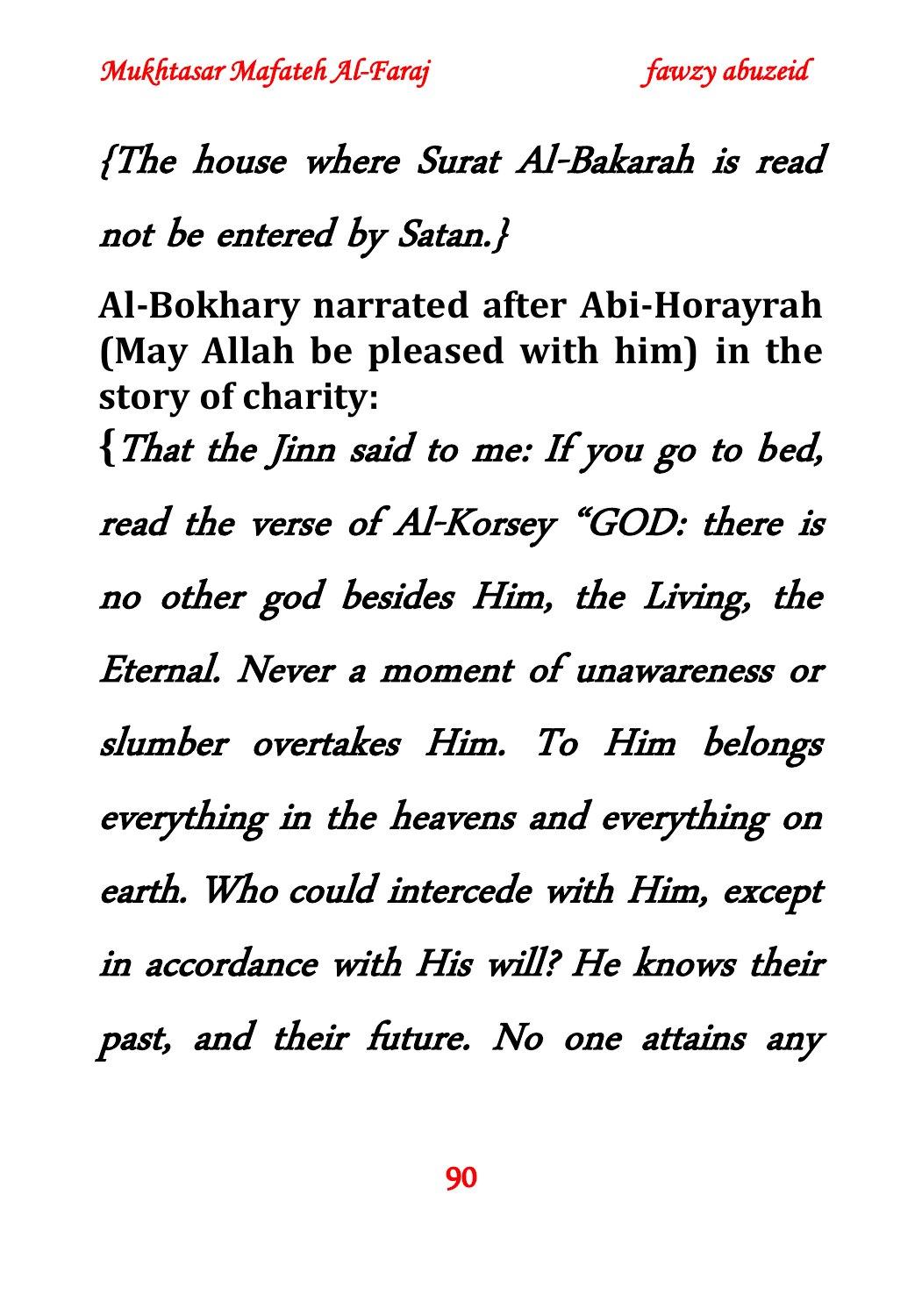knowledge, except as He wills. His dominion encompasses the heavens and the earth, and ruling them never burdens Him. He is the Most High, the Great." (Surat Al-Bakarah, verse 255) and he said there will be a guardian from Allah with you and no devil come near you until morning. Then the prophet said: He told you the truth though he is a liar.}

**The verses of protection** (And ruling them never burdens Him. He is the Most High, the Great.)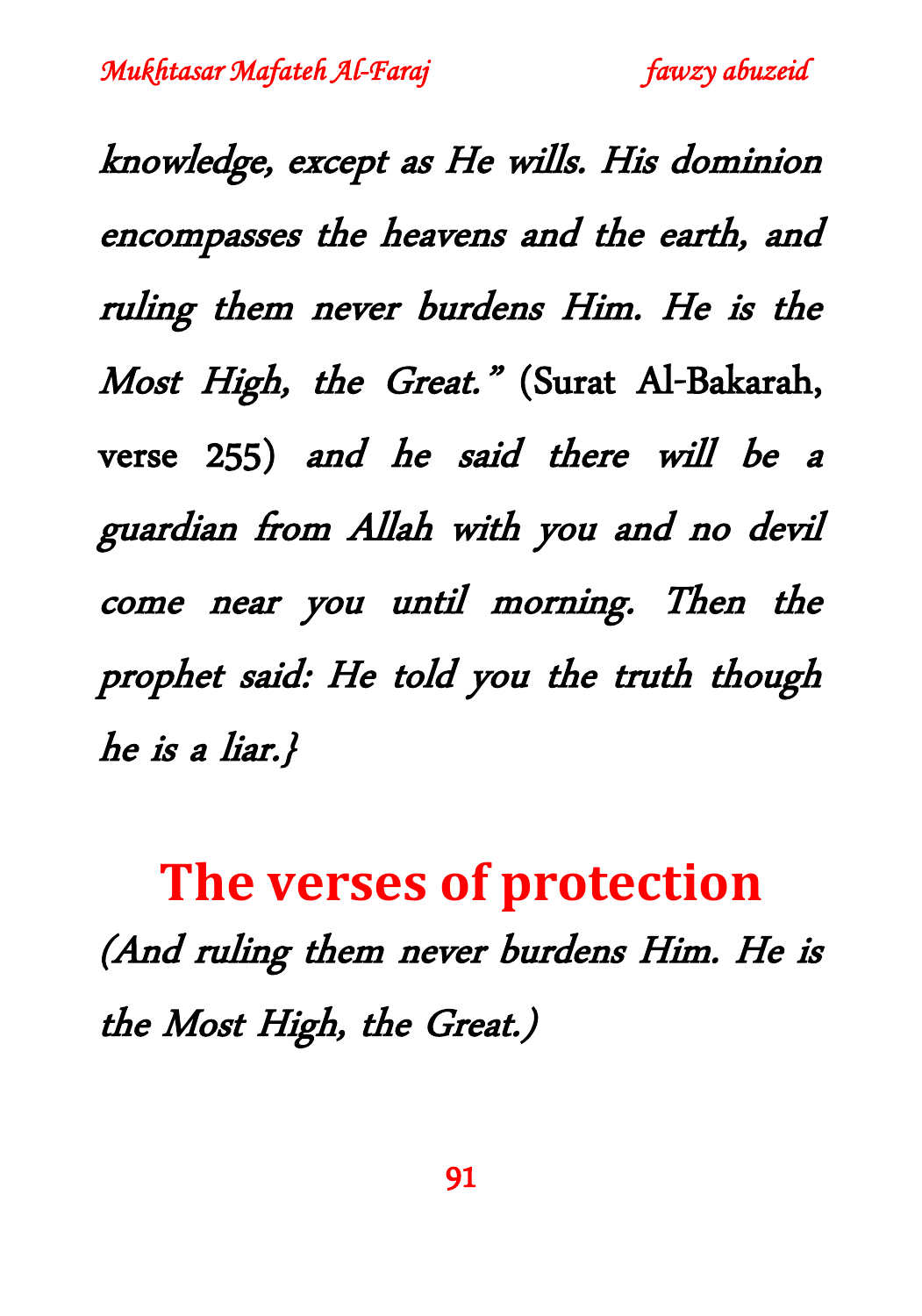(But Allah is the best to take care (of him), and He is the Most Merciful of those who show mercy)

(For each (such person) there are (angels) in succession, before and behind him: They guard him by command of Allah) (And thy Lord doth watch over all things.) (And for guard against all obstinate rebellious evil spirits,) (Allah doth watch over them) (And (provided it) with guard. Such is the Decree of (Him) the Exalted in Might, Full of

Knowledge)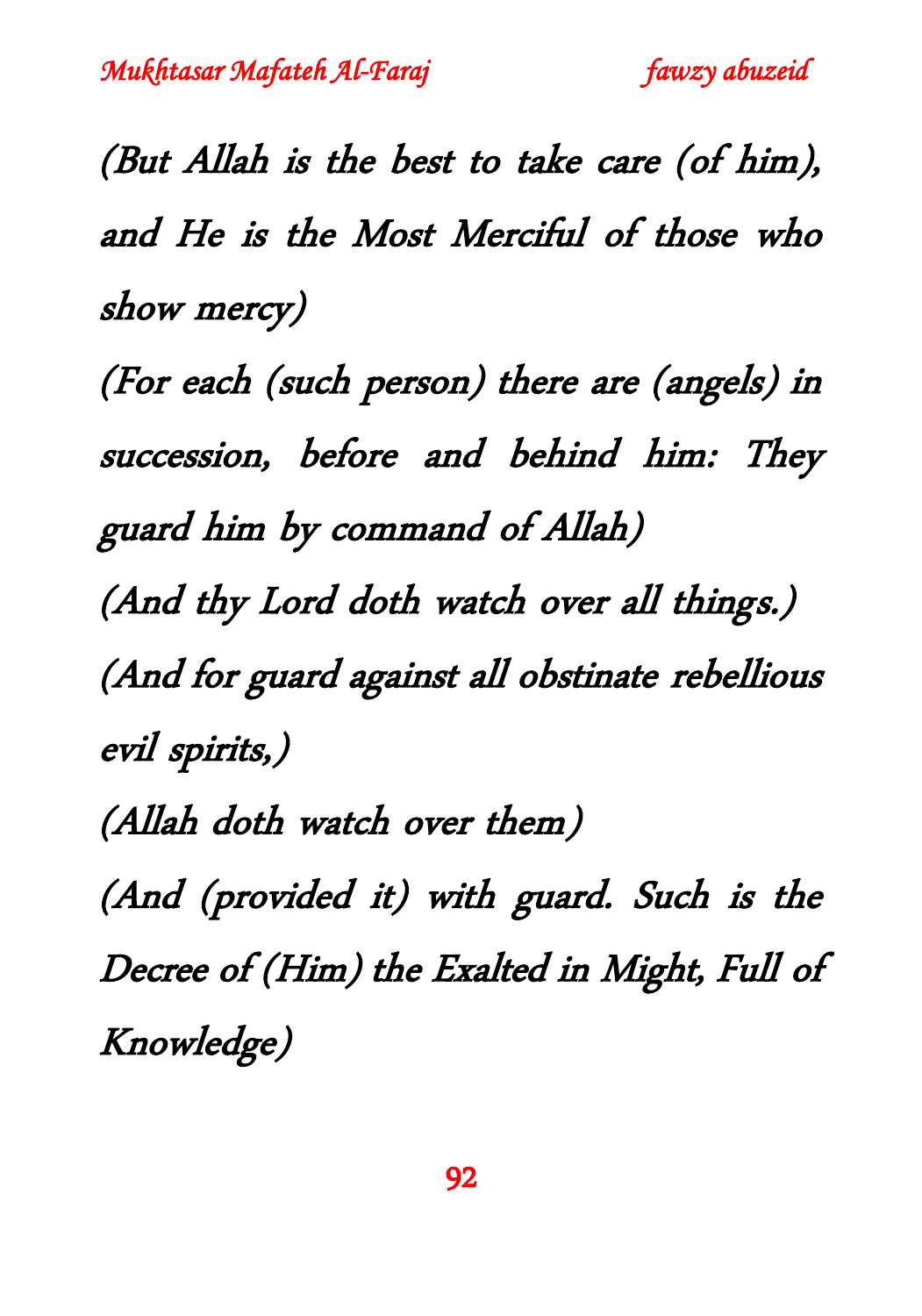(Oblivious to the fact that there are (invisible) keepers around you. They are honest recorders.)

(Absolutely, everyone is well guarded.) (Indeed, it is a glorious Quran. It is in a preserved master tablet.)

(And we guarded it against every rejected devil.)

(He is Supreme over His creatures, and He appoints guards to protect you.) (For my Lord hath care and watch over all

things)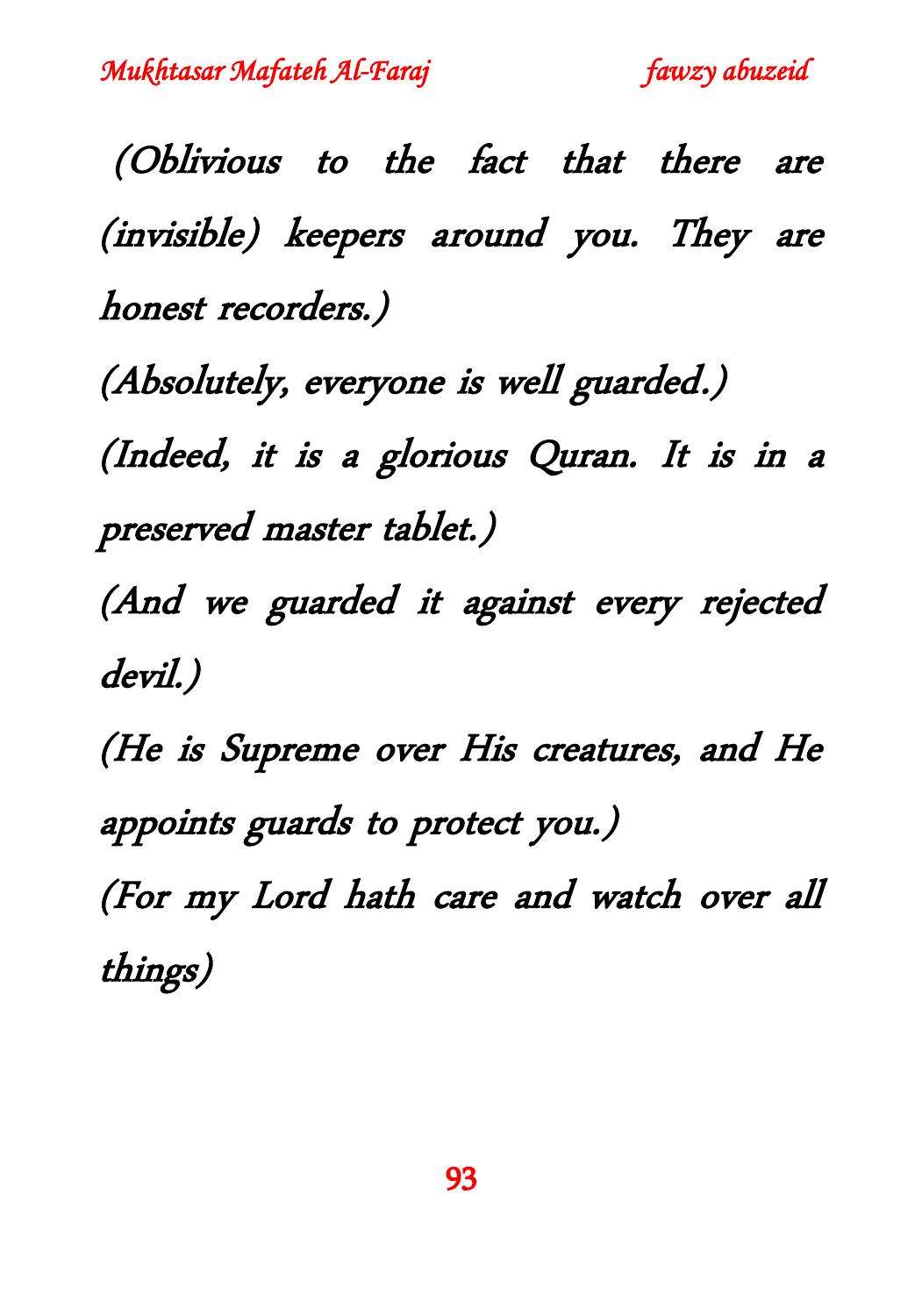(Absolutely, we have revealed the reminder (The Koran), and, absolutely, we will preserve it.)

(We committed them in his service.) (With Us is a record guarding (the full account)

#### **Verses of sufficiency**

(Allah will suffice thee as against them, and He is the All-Hearing, the All-Knowing.) (It may be that Allah will restrain the fury of the Unbelievers; for Allah is the strongest in might and in punishment.)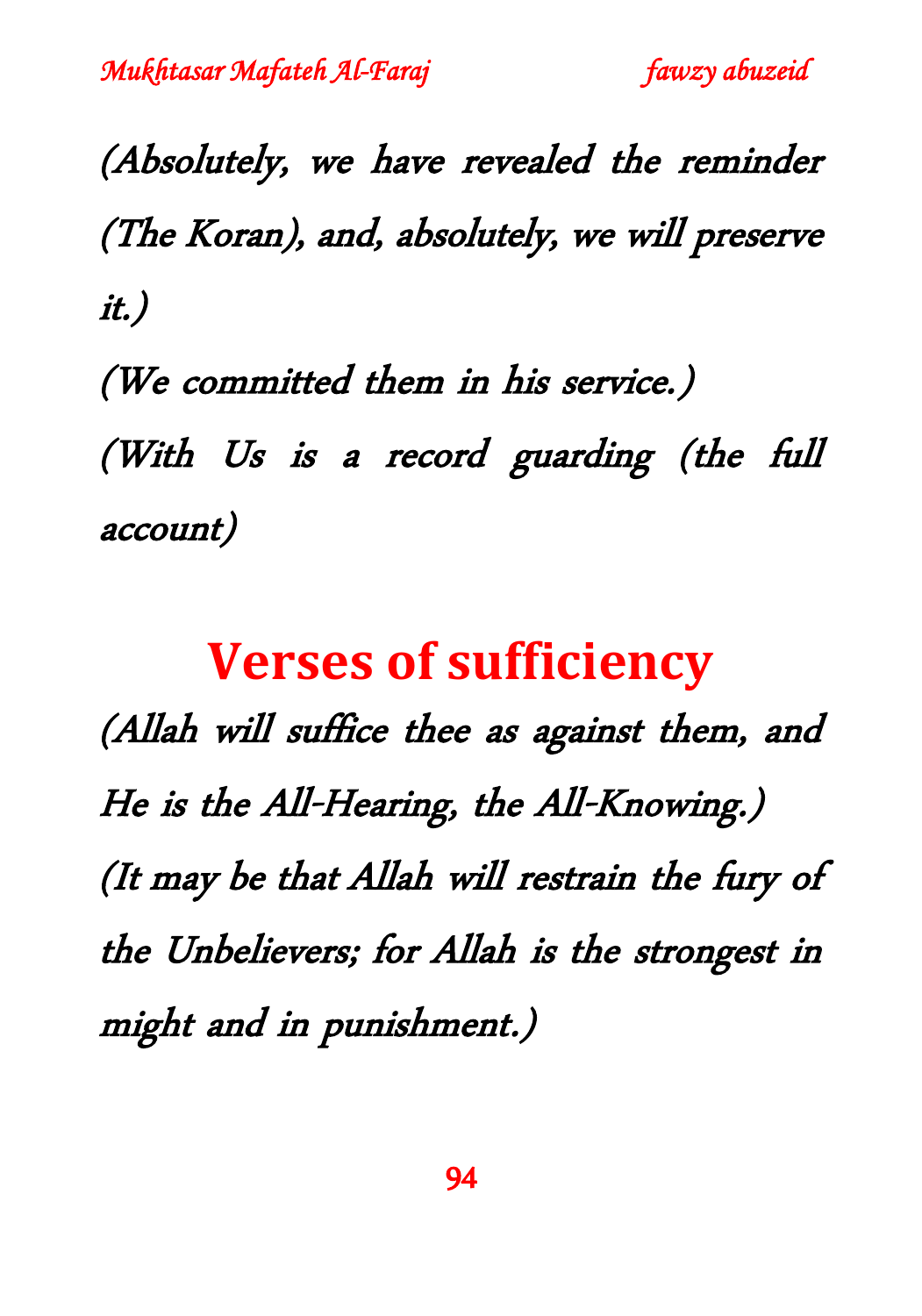(O ye who believe! Call in remembrance the favor of Allah unto you when certain men formed the design to stretch out their hands against you, but ((Allah)) held back their hands from you: so fear Allah. And on Allah let believers put (all) their trust.) (If they withdraw not from you nor give you (guarantees) of peace besides restraining their hands, seize them and slay them wherever ye get them: In their case We have provided you with a clear argument against them.) (And Allah turned back the Unbelievers for (all) their fury: no advantage did they gain;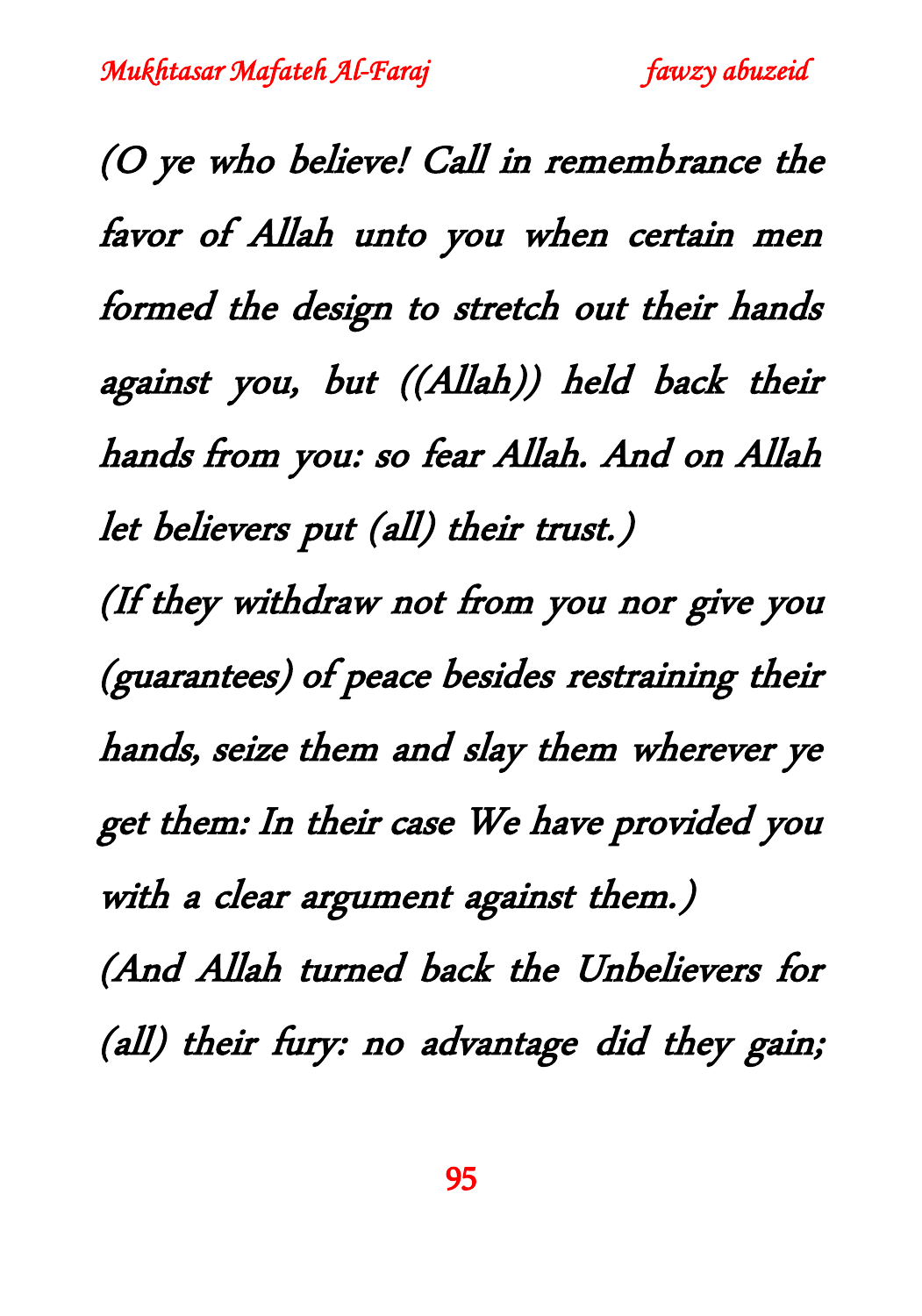and enough is Allah for the believers in their fight. And Allah is full of Strength, able to enforce His Will.)

(Is GOD not sufficient for His servant?) (Allah has promised you many gains that ye shall acquire, and He has given you these beforehand; and He has restrained the hands of men from you.)

(And it is He Who has restrained their hands from you and your hands from them in the midst of Mecca, after that He gave you the victory over them.)

**Oh Allah, by Kaf Ha Ya Ayyn Sad, suffice me, by Ha Meem Ayyn Seen Kaf, protect me, Oh Sufficient. (Eleven times)**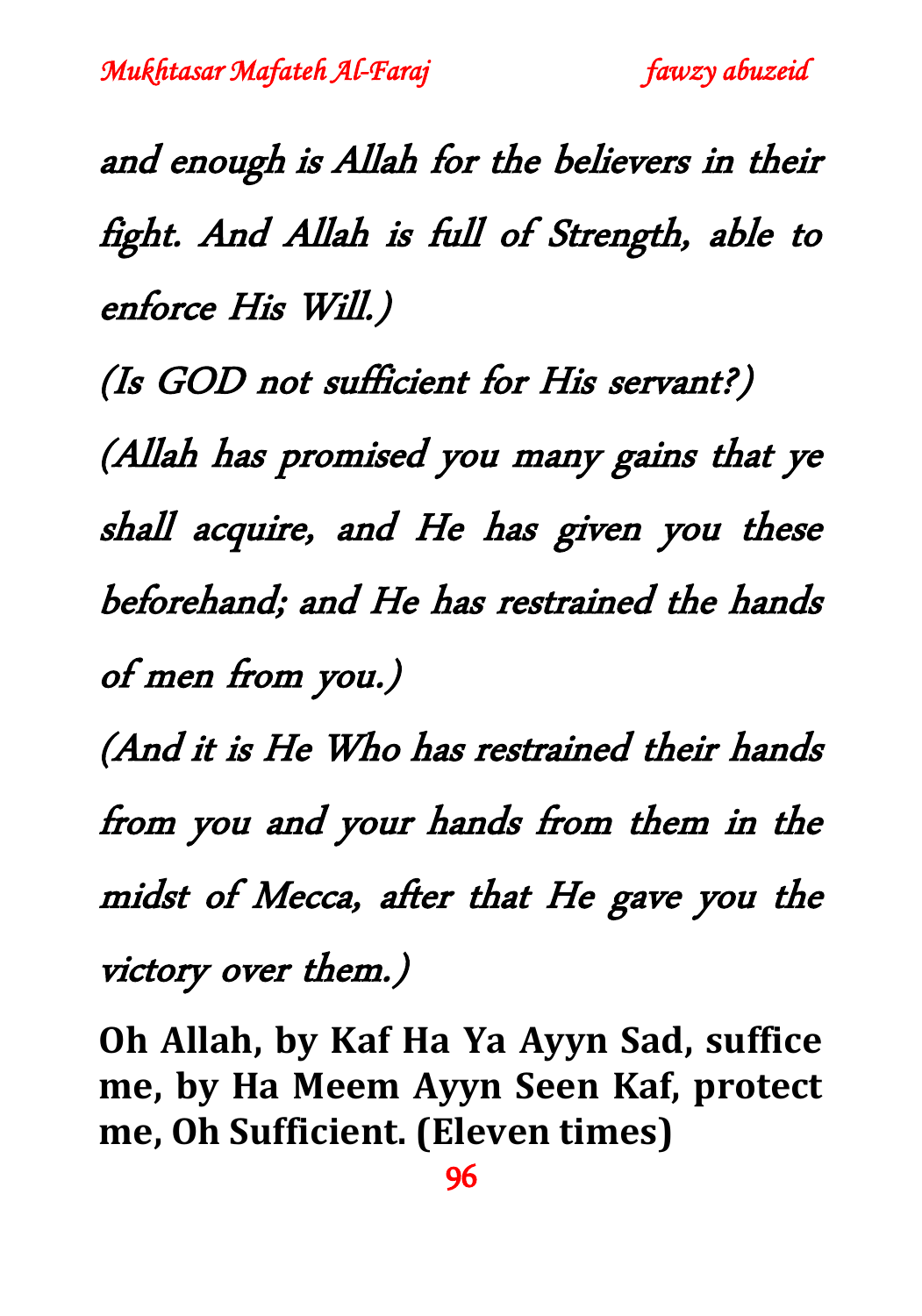# **The verses of utterance in the Koran**

**One should read in the mouth of a child before he talks or to that who suddenly becomes silent:**

(What is the matter with you that ye speak not?)

((It will be said to him:) "Read your (own) record: Sufficient is your soul this day to make out an account against you.") (Read, in the name of your Lord, who

created. He created man from an embryo. Read, and your Lord, Most Exalted. Teaches by means of the pen. He teaches man what he never knew.)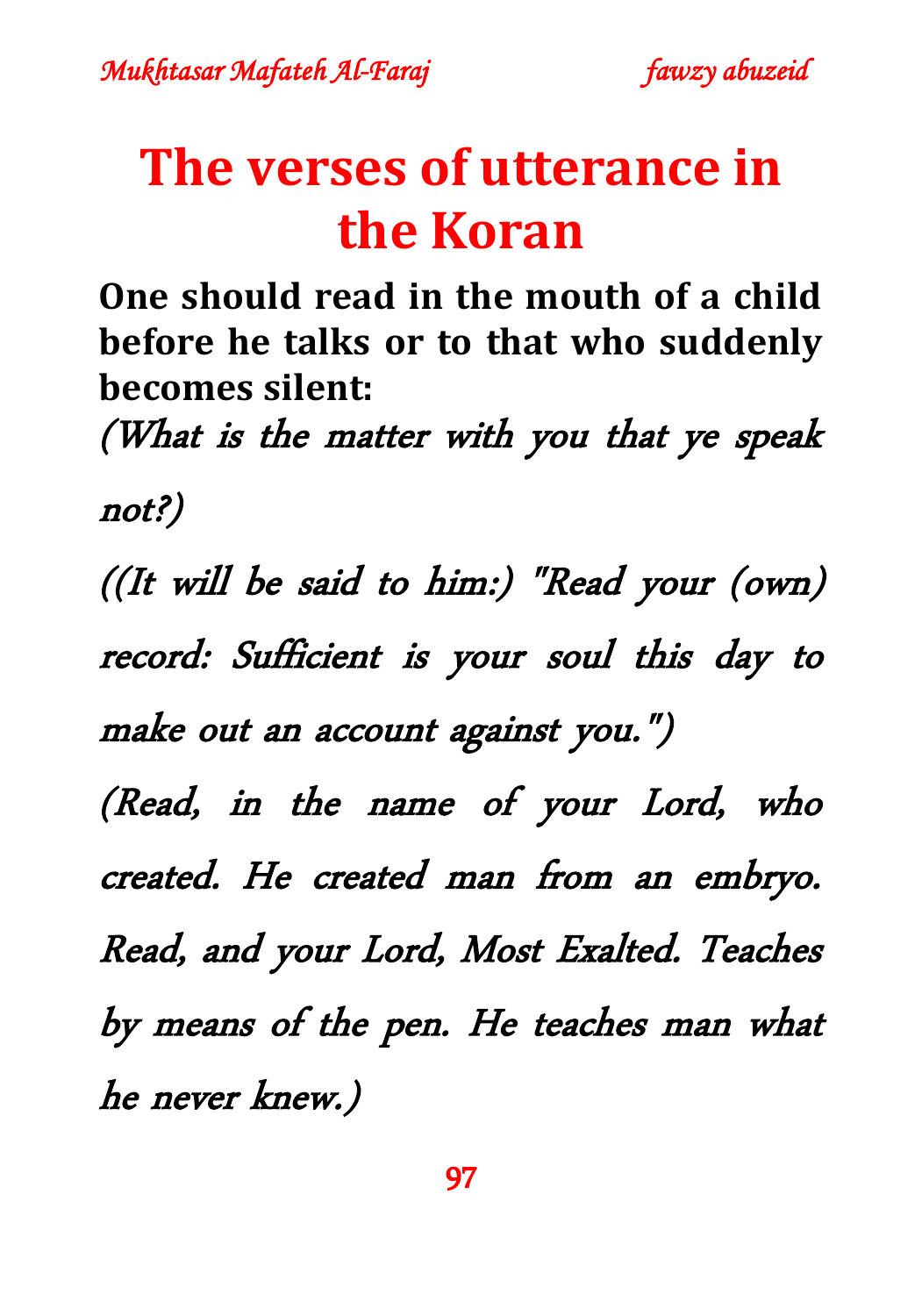(Except those permitted by the Most Gracious, and they will utter only what is right.)

(Such is the inevitable day.)

(He has given me the scripture, and has appointed me a prophet. He made me blessed wherever I go, and enjoined me to observe the Contact Prayers (Salat) and the obligatory charity (Zakat) for as long as I live.) (Against these, we give you a clear authorization.)

(They will reply, "GOD made us speak up; He is the One who causes everything to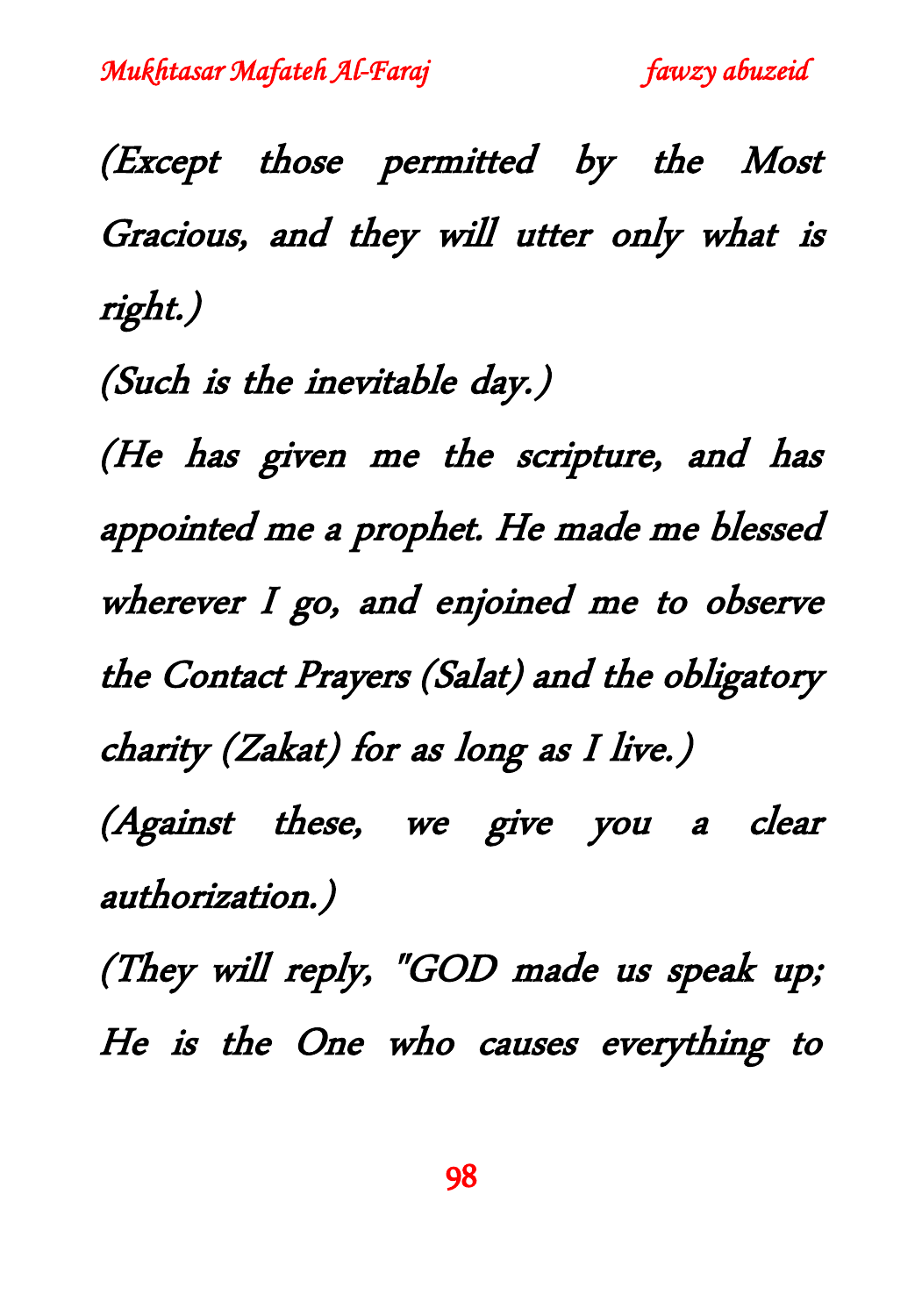speak. He is the One who created you the first time,)

(We granted Solomon the correct understanding, though we endowed both of them with wisdom and knowledge.)

### **Facilitating birth**

**Ibn-Assonny narrated after Fatimah that when she was about to give birth, the messenger of Allah asked Om-Salamah and Zainab Bent-Jahsh to go to her and read:** {Ayat Al-Korsey (Surat Al-Bakarah verse 255), (Your Lord is the one GOD, who created the heavens and the earth in six days, then assumed all authority. The night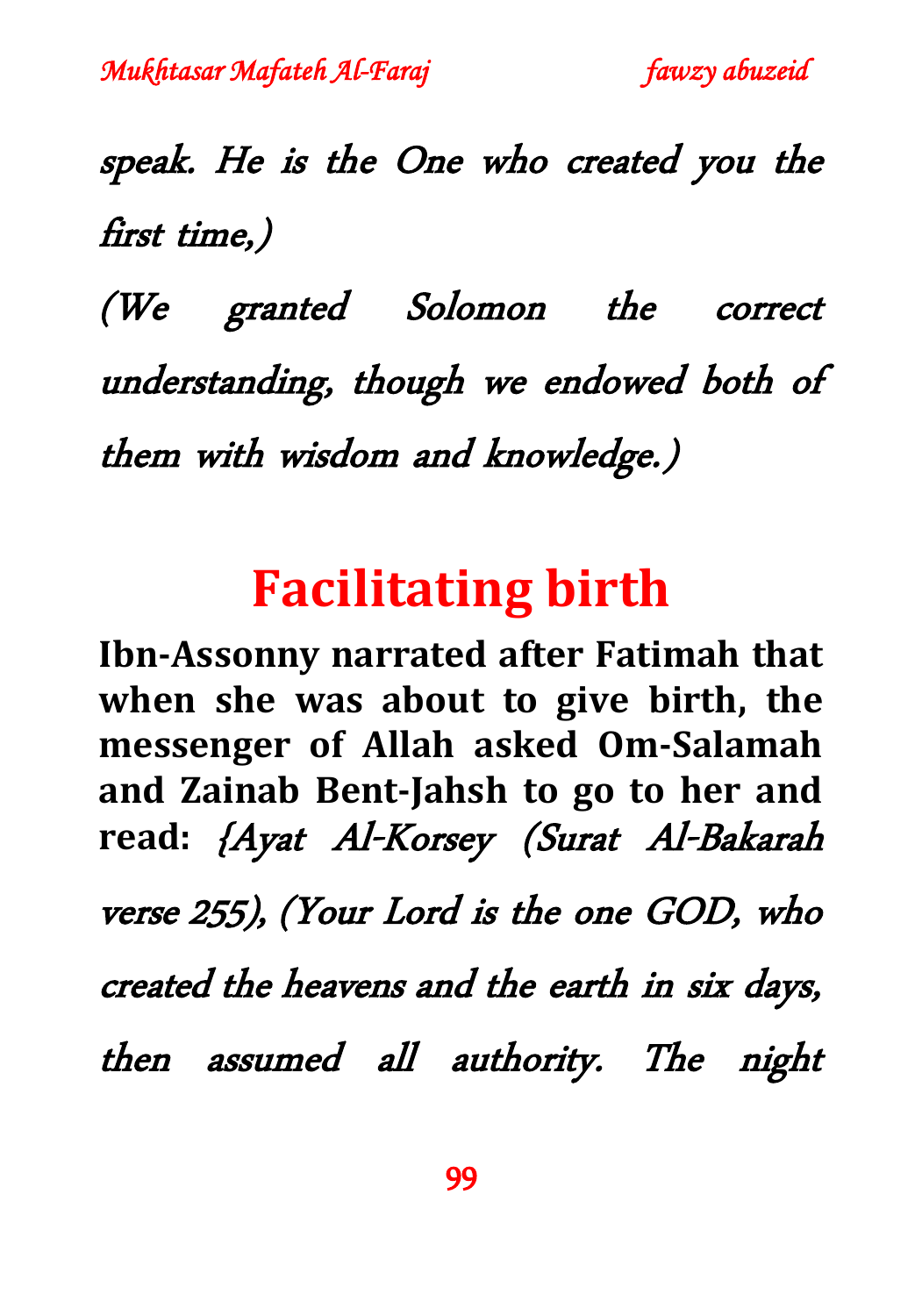overtakes the day, as it pursues it persistently, and the sun, the moon, and the stars are committed to serve by His command. Absolutely, He controls all creation and all commands. Most Exalted is GOD, Lord of the universe.) (Surat Al-A'raf, verse 54) and charm her by Al-Moawezatayn (Surat Al-Falak and Surat Annas).}

# **Miscellaneous benefits:** A book for nosebleed

**Sheikh Al-Islam Ibn-Taymeya used to write on his forehead:**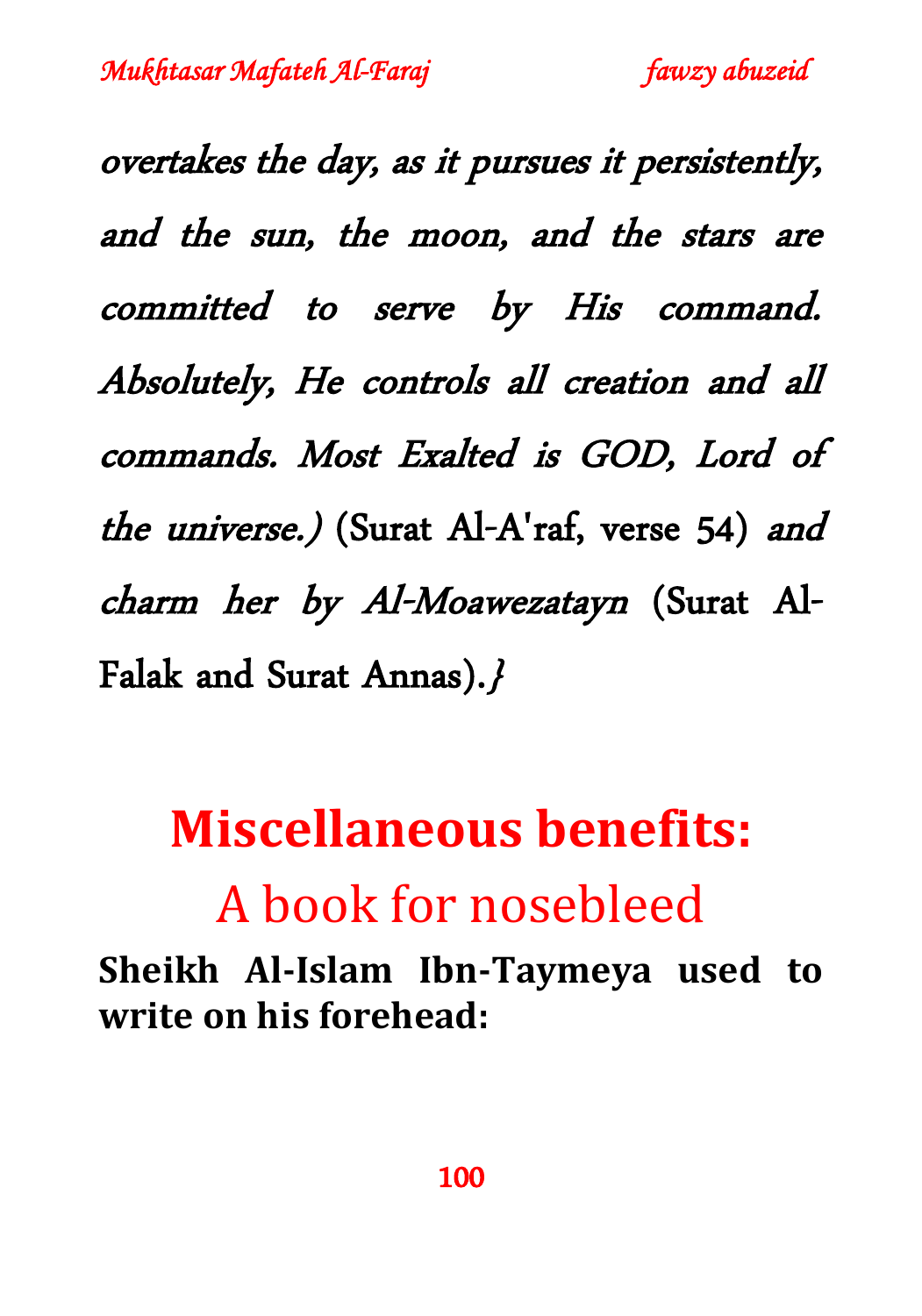(It was proclaimed: "O earth, swallow your water," and "O sky, cease." The water then subsided; the judgment was fulfilled.)

#### A book for fever

{He should write on three fine papers: In the name of Allah it fled, in the name of Allah it passed, in the name of Allah it lessened, everyday he takes one paper, put it in his mouth and swallow it by water.}

#### A book for sciatica

{In the name of Allah The Most Gracious The Most Merciful, Oh Allah, Lord of everything, owner of everything and creator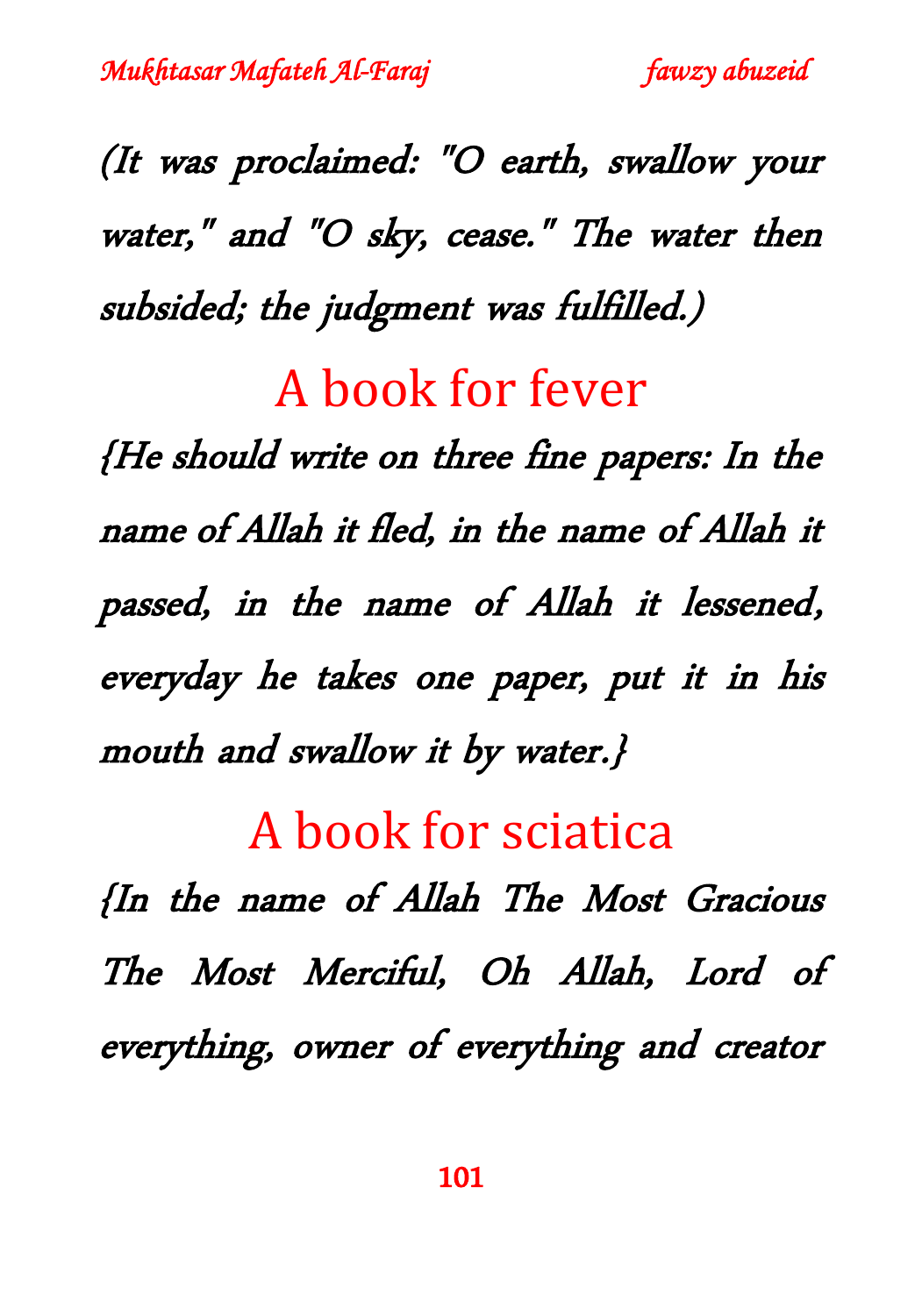of everything, You created me and created sciatica in me, don't let it control my body and don't get me to cut it, heal me so that no sickness is left as no one heals except You.}

A book for hitting vein

**Ibn-Majah and Attermedhy narrated after Ibn-Abbas:** {The prophet used to teach them for fever and all illnesses to say: In the name of Allah The Biggest, I seek refuge by Allah The Great from the devil of every active vein and from the heat of fire.}

#### A book for painful tooth

**He should write on the cheek next to the painful tooth:**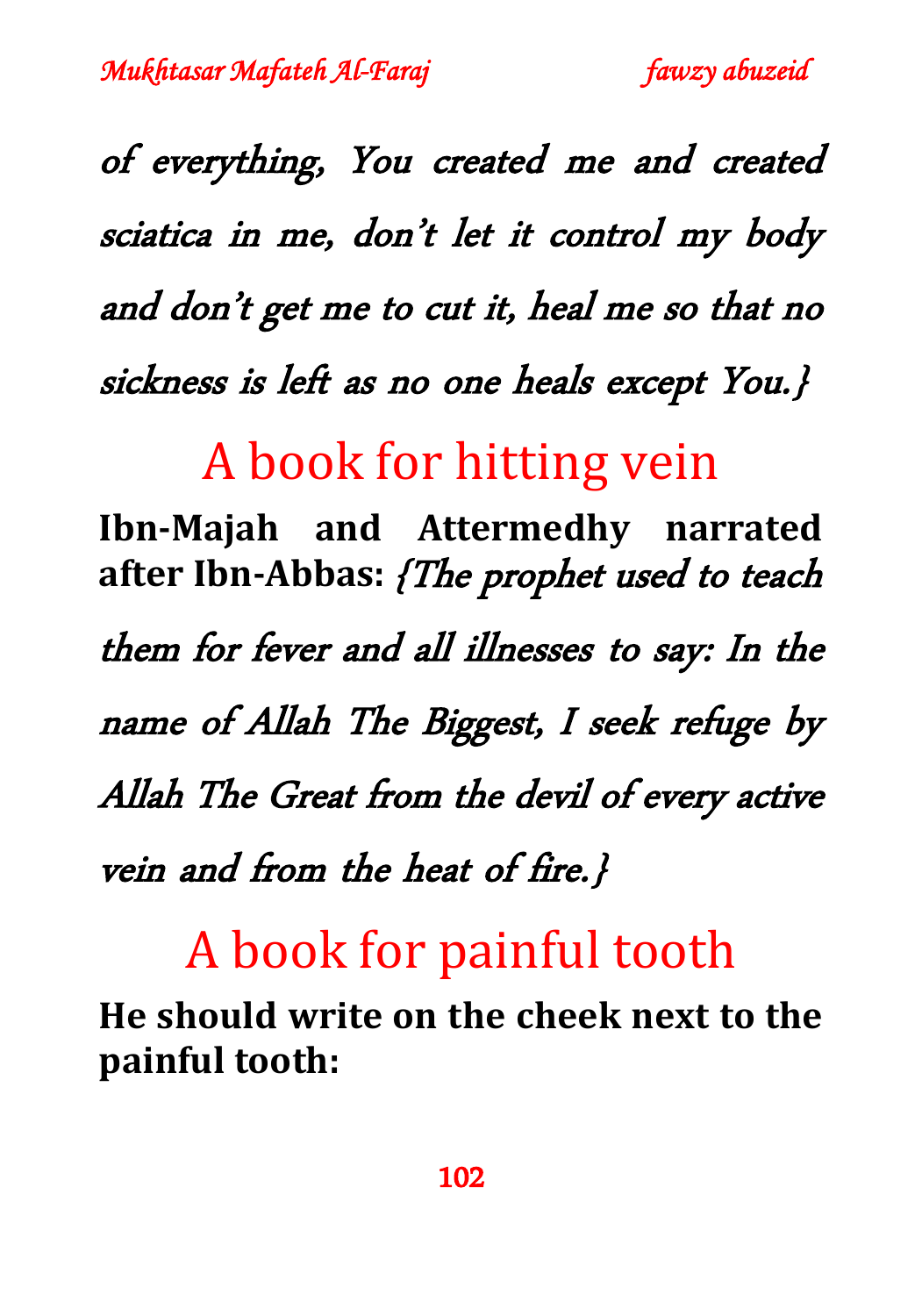{In the name of Allah The Most Gracious The Most Merciful (Say: He is the One who initiated you, and granted you the hearing, the eyes, and the brains. Rarely are you appreciative.) He can also write: (To Him belongs everything that dwells in the night and the day. He is the Hearer, the Knower.)}

# A book for the abscess or the furuncle

**He should write on it:** (They ask you about the mountains. Say, "My Lord will wipe them out. He will leave them like a barren, flat land.)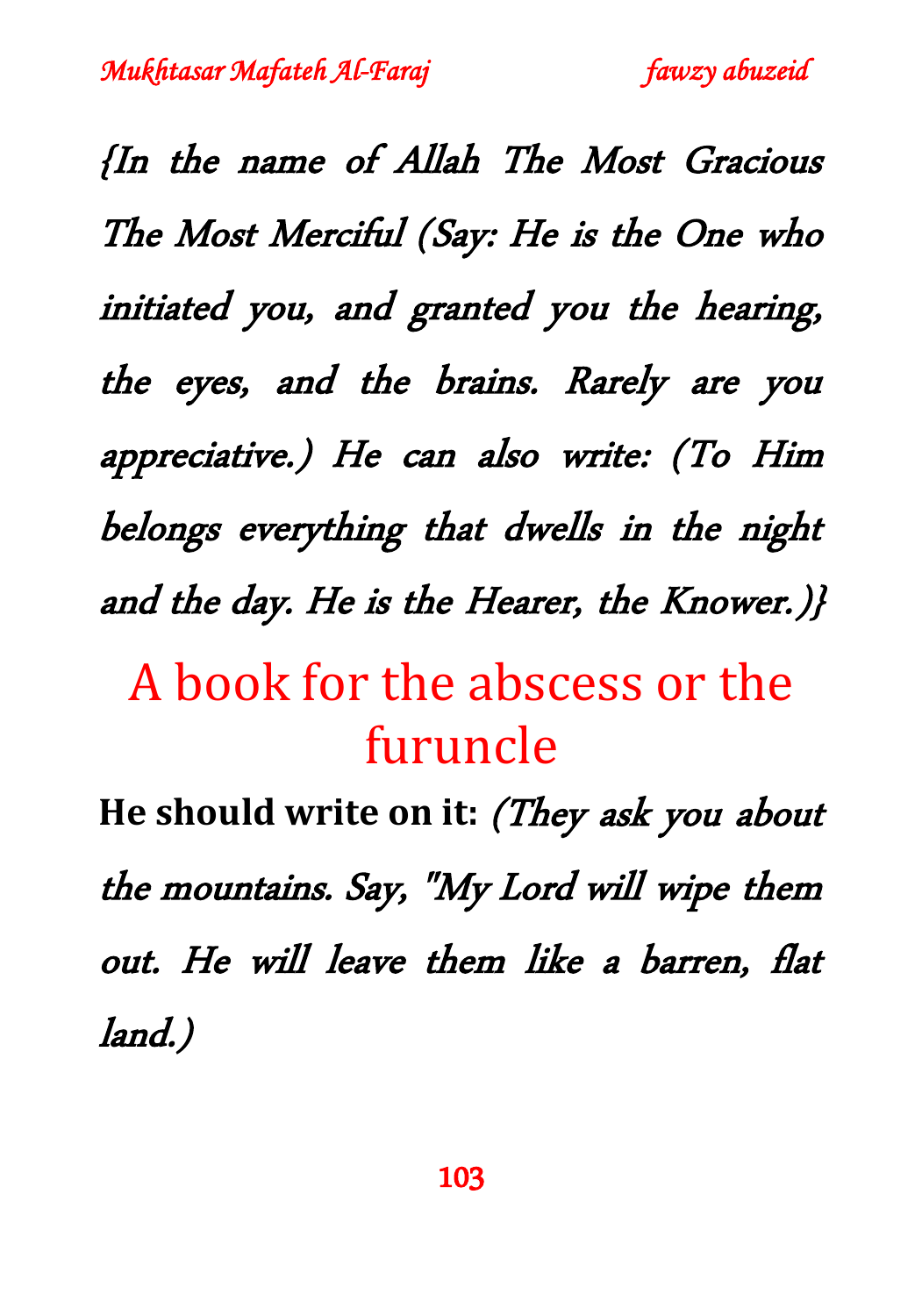**The healing of headache** (In the name of Allah The Most Gracious The Most Merciful This is an alleviation from your Lord and mercy.) (In the name of Allah The Most Gracious

The Most Merciful GOD wishes to lighten your burden, for the human being is created weak.)

(In the name of Allah The Most Gracious The Most Merciful When My servants ask you about Me, I am always near. I answer their prayers when they pray to Me.)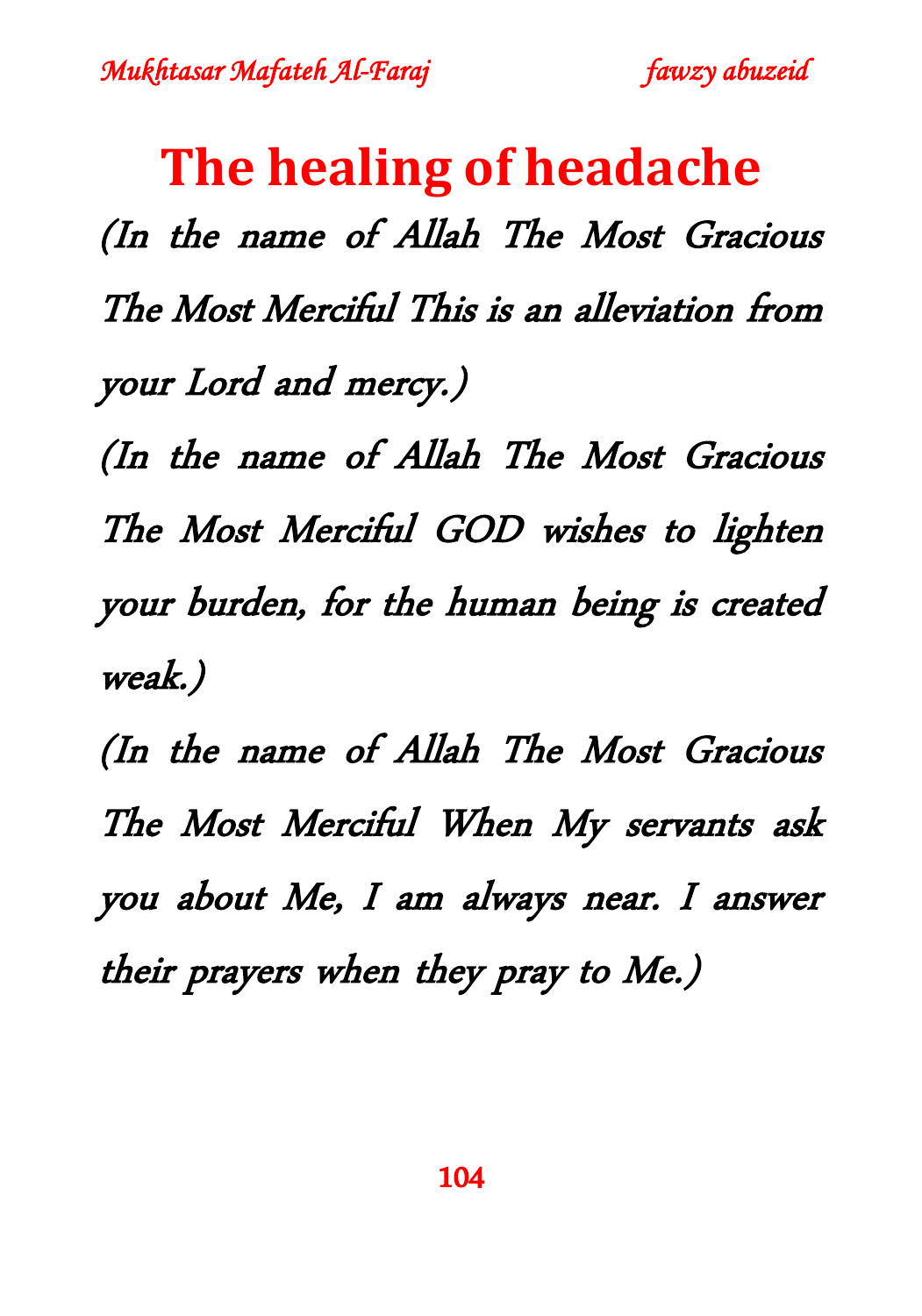(In the name of Allah The Most Gracious The Most Merciful Have you not seen how your Lord designed the shadow? If He willed, He could have made it fixed,)

(In the name of Allah The Most Gracious The Most Merciful To Him belongs everything that dwells in the night and the day. He is the Hearer, the Knower.)

## **The healing of epileptic**

**Al-Bayhaky, Ibn-Assonny and Abu-Obayd narrated after Ibn-Masood (May Allah be pleased with all of them) that he read in the ear of an epileptic and he recovered, the messenger of Allah (May the blessings and peace of Allah be upon**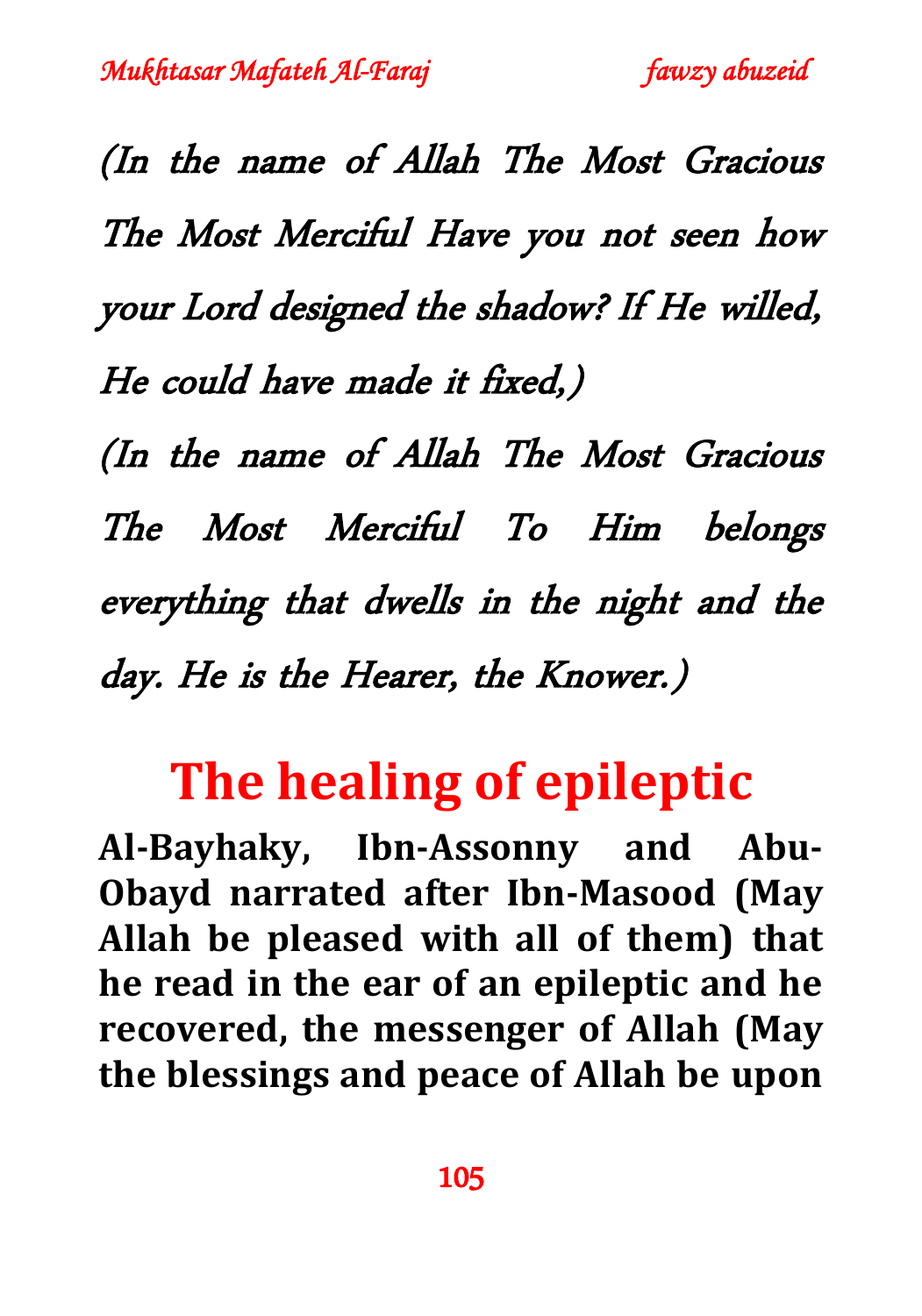**him) said:** {What you read in his ear? He said: (Did you think that we created you in vain; that you were not to be returned to us? Most exalted is GOD, the true Sovereign. There is no other god beside Him; the Most Honorable Lord, possessor of all authority. Anyone who idolizes beside GOD any other god, and without any kind of proof, his reckoning rests with his Lord. The disbelievers never succeed. Say, "My Lord, shower us with forgiveness and mercy. Of all the merciful ones, You are the Most Merciful.) (The last verses of Surat Al-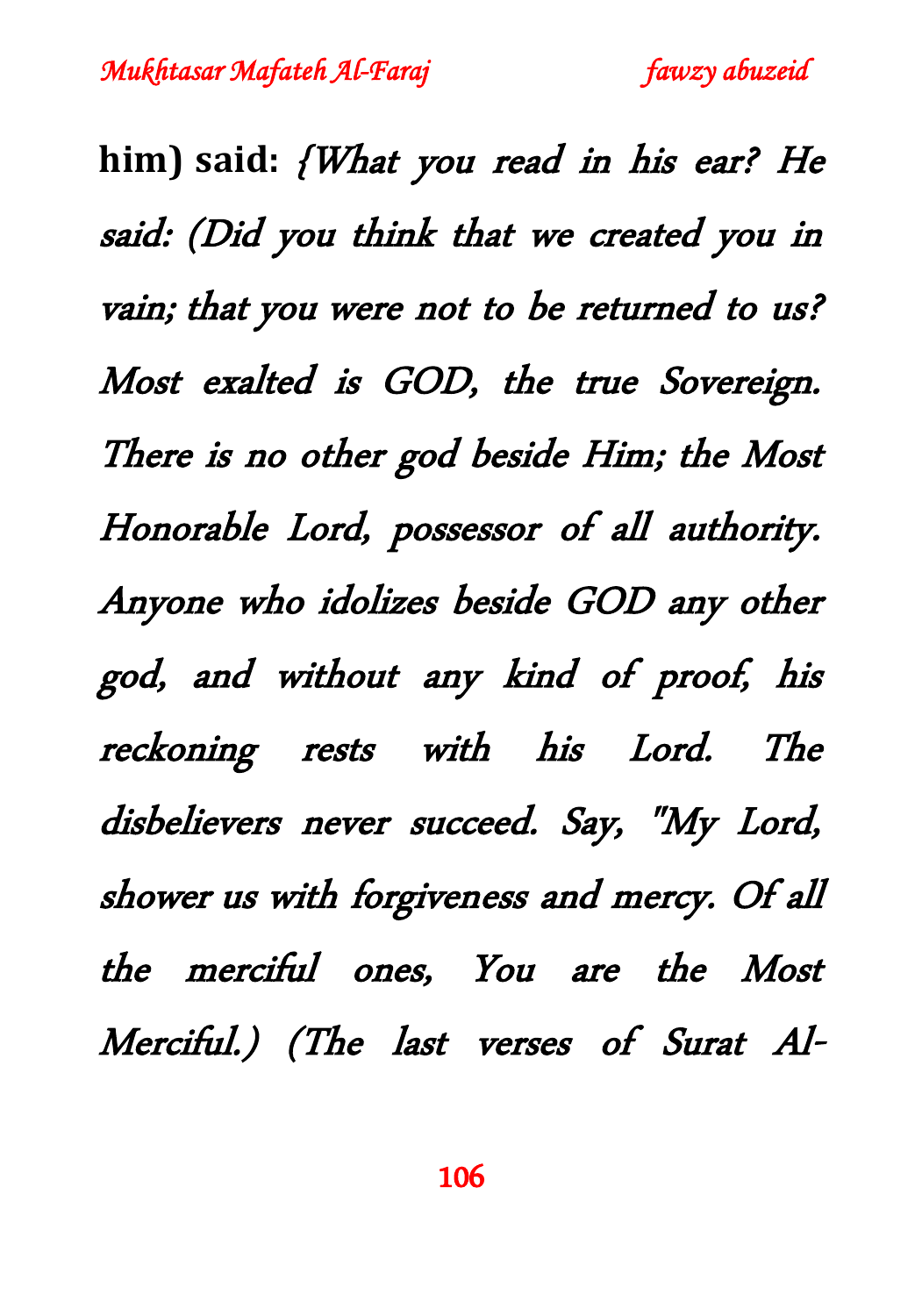Mo'menoon) The messenger of Allah (May the blessings and peace of Allah be upon him) said: If a man of certainty read them to remove a mountain, it will be removed.}

# **Healing from magic**

**Ibn-Abi-Hatem narrated after Layth that he said: It reached me that these verses are healing from magic, they are read on a pot of water and then poured on the head of the epileptic,**

{(When they threw, Moses said, "What you

have produced is magic, and GOD will make

it fail. GOD does not support the transgressors' work. GOD establishes the truth with His words, despite the criminals.)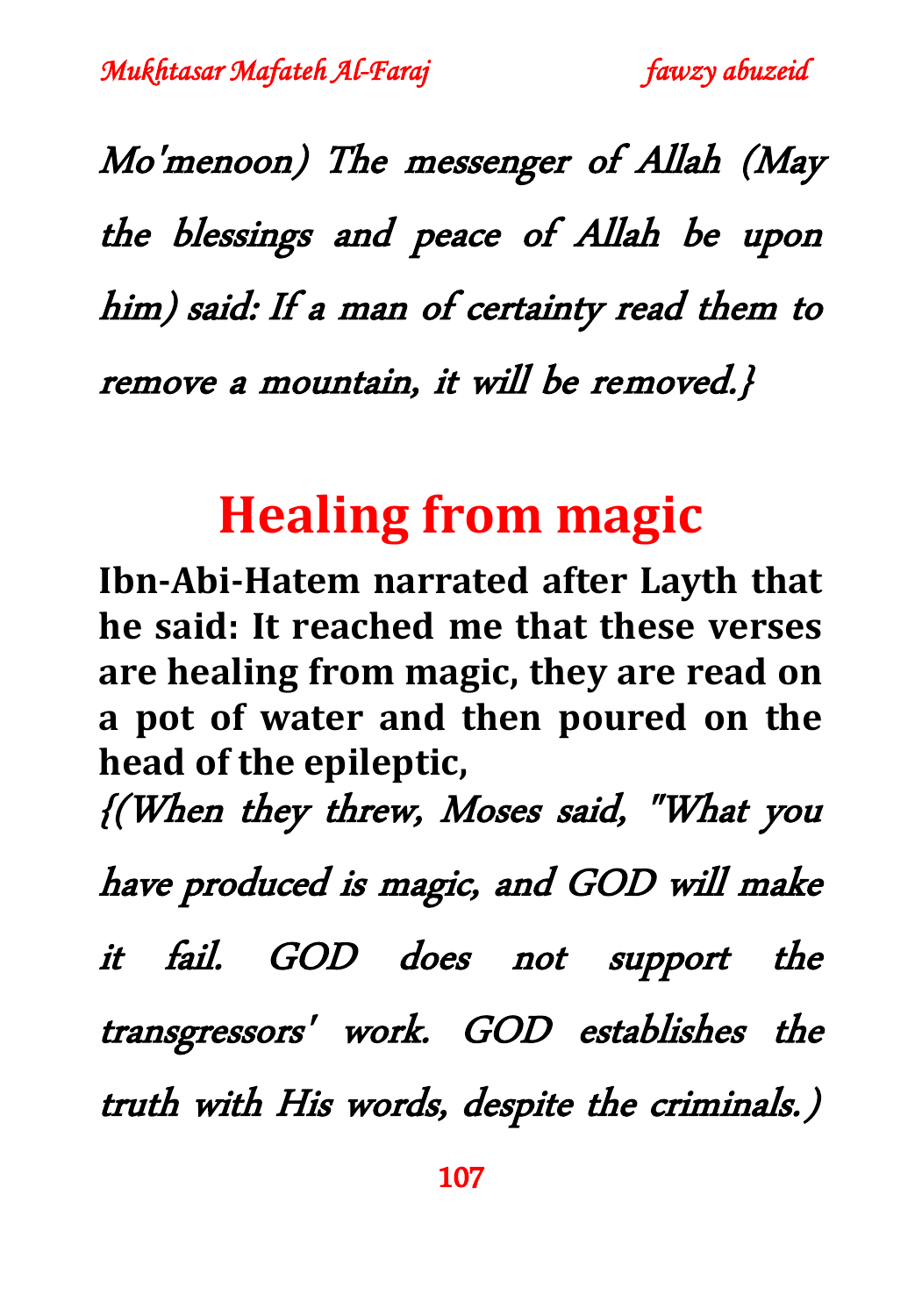*(*Thus, the truth prevailed, and what they did was nullified. They were defeated then and there; they were humiliated. The magicians fell prostrate. They said, "We believe in the Lord of the universe. The Lord of Moses and Aaron.)

(What they fabricated is no more than the scheming of a magician. The magician's work will not succeed. The magicians fell prostrate, saying, "We believe in the Lord of Aaron and Moses.)}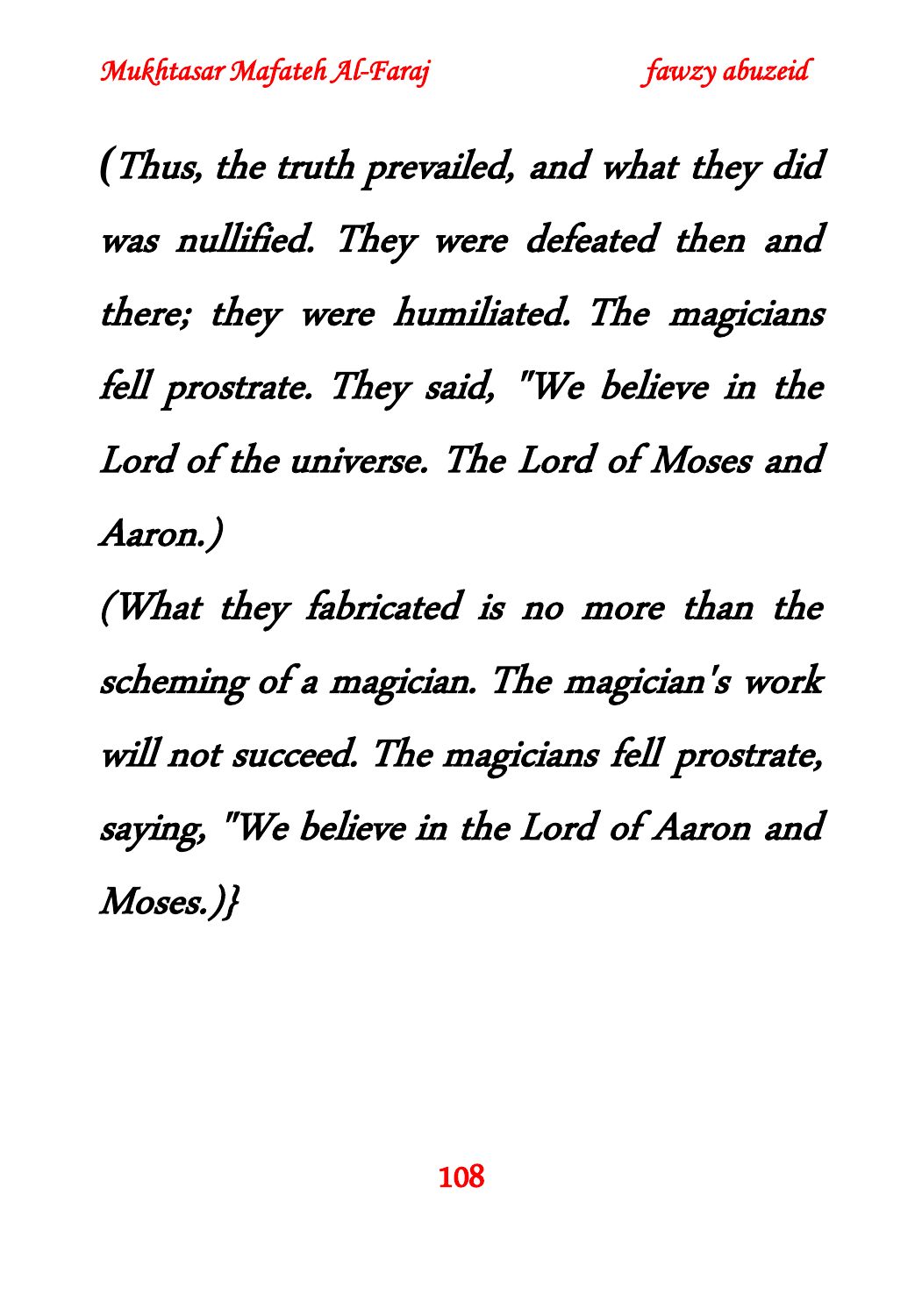### **Protection from snakes and scorpions**

**Ibn-Abdel-Barr also mentioned in Attamheed after Said Ibn-Al-Mosayab (May Allah be pleased with him) that he said:** {It reached me that whoever said in the

evening: (Peace be upon Noah among the peoples.), No scorpion stings him.}

# **Benefit for that who has bad manner**

**Al-Imam Attabarany narrated in his Mo'jam Al-Awsat that Anas Ibn-Malek (May Allah be pleased with him) said: I heard the messenger of Allah (May the blessings and peace of Allah be upon him) saying:**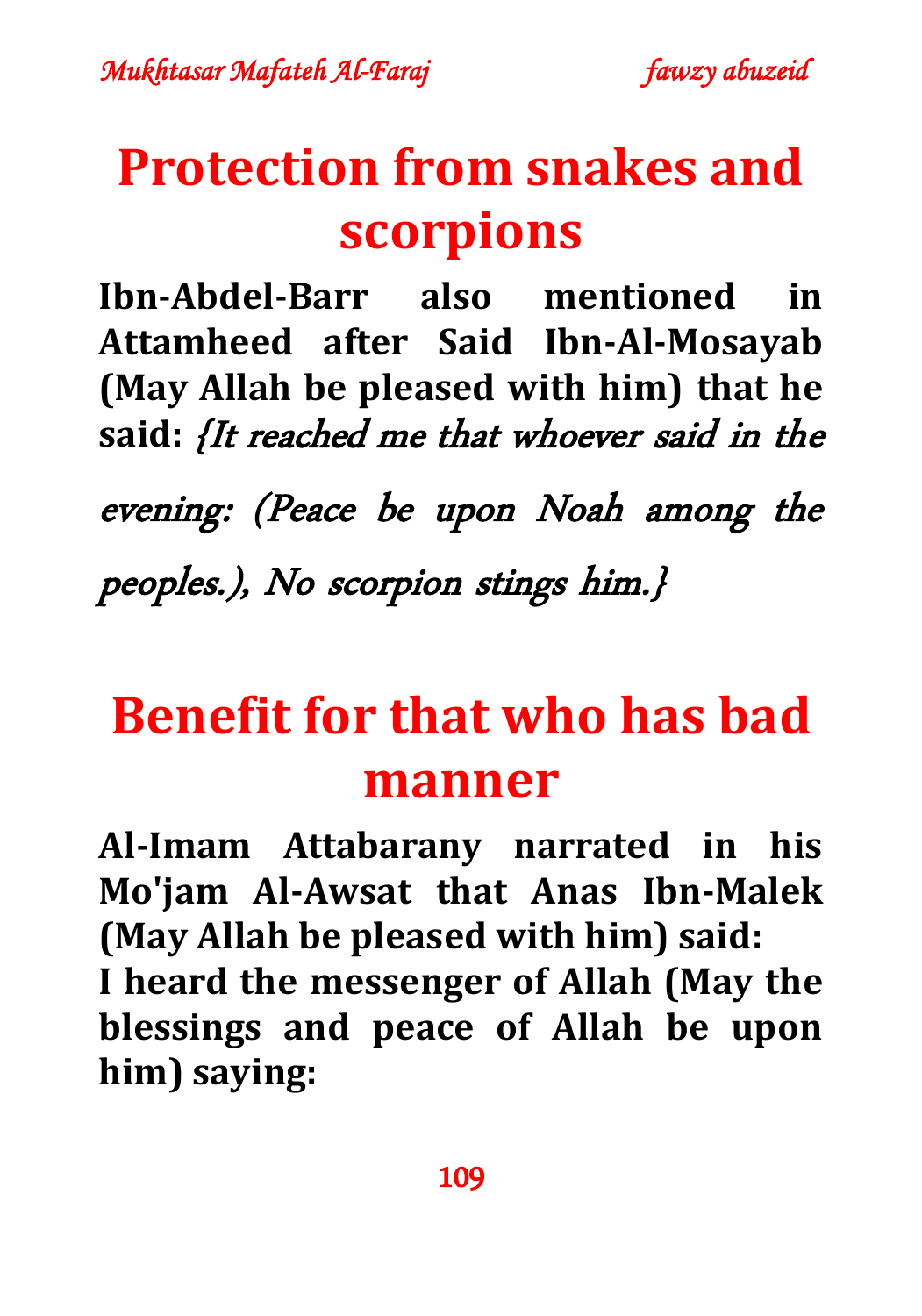{Whoever has bad manner among your slaves, animals or children, read in his ear: (Are they seeking other than God's religion, when everything in the heavens and the earth has submitted to Him, willingly and unwillingly, and to Him they will be returned?) (Surat Ala-Imran verse 83)}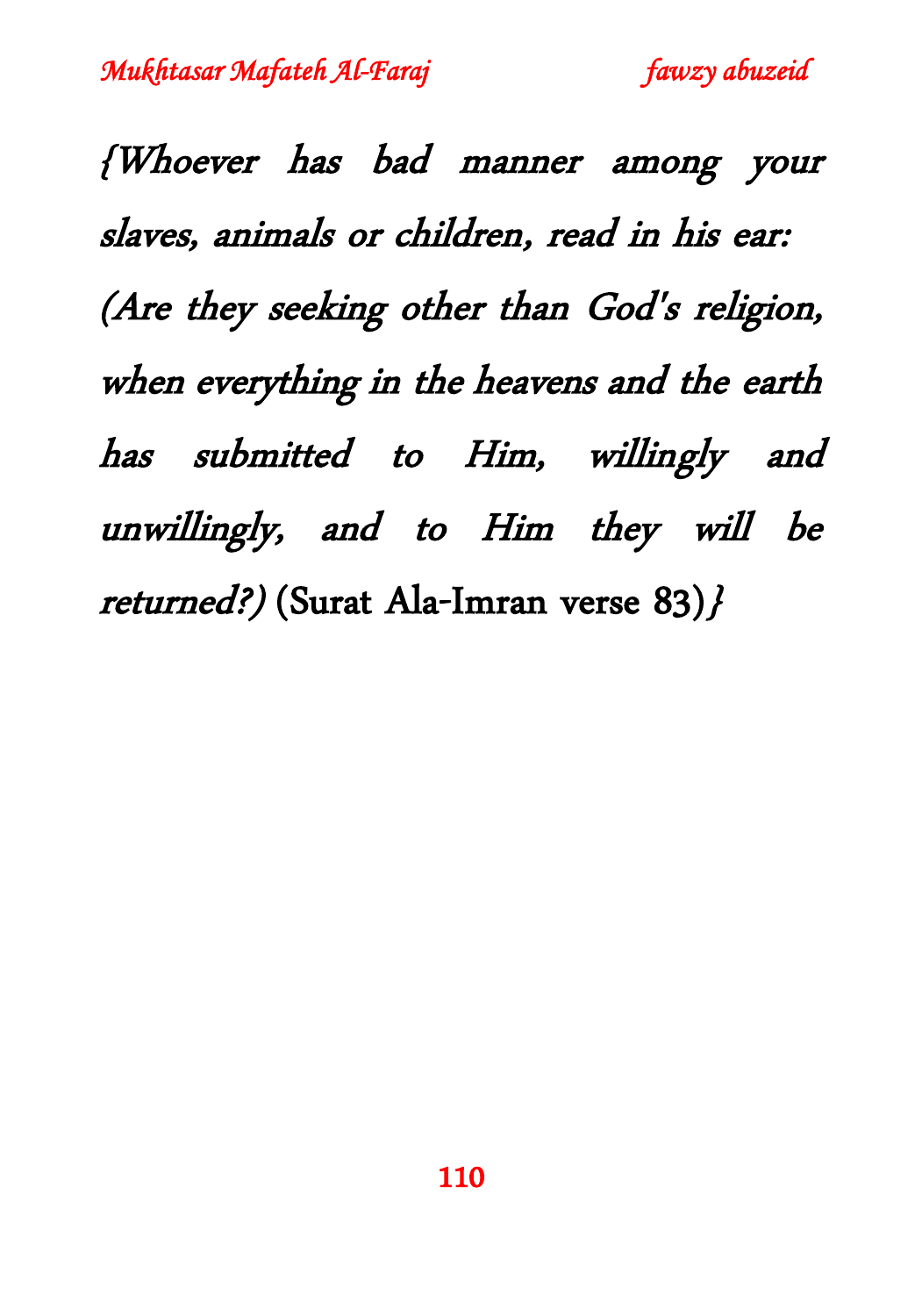### **Fourthly: The Best Names**

**The prophet (May the blessings and peace of Allah be upon him) directed us to the divine best names, he said:** Allah has ninety nine names, whoever learns them by heart, he will go to paradise. Howa Allah Allazy La Ilaha Illa Howa (He is Allah that there is no God except Him), Arrahman (The Most Gracious), Arraheem (The Most Merciful), Al-Malek (The Sovereign), Al-Koddoos (The Holy One), Assalam (The Source of Peace), Al-Mo'men (The Giver of security), Al-Mohaymen (The Dominant), Al-Azeez (The Mighty), Al-Jabbar (The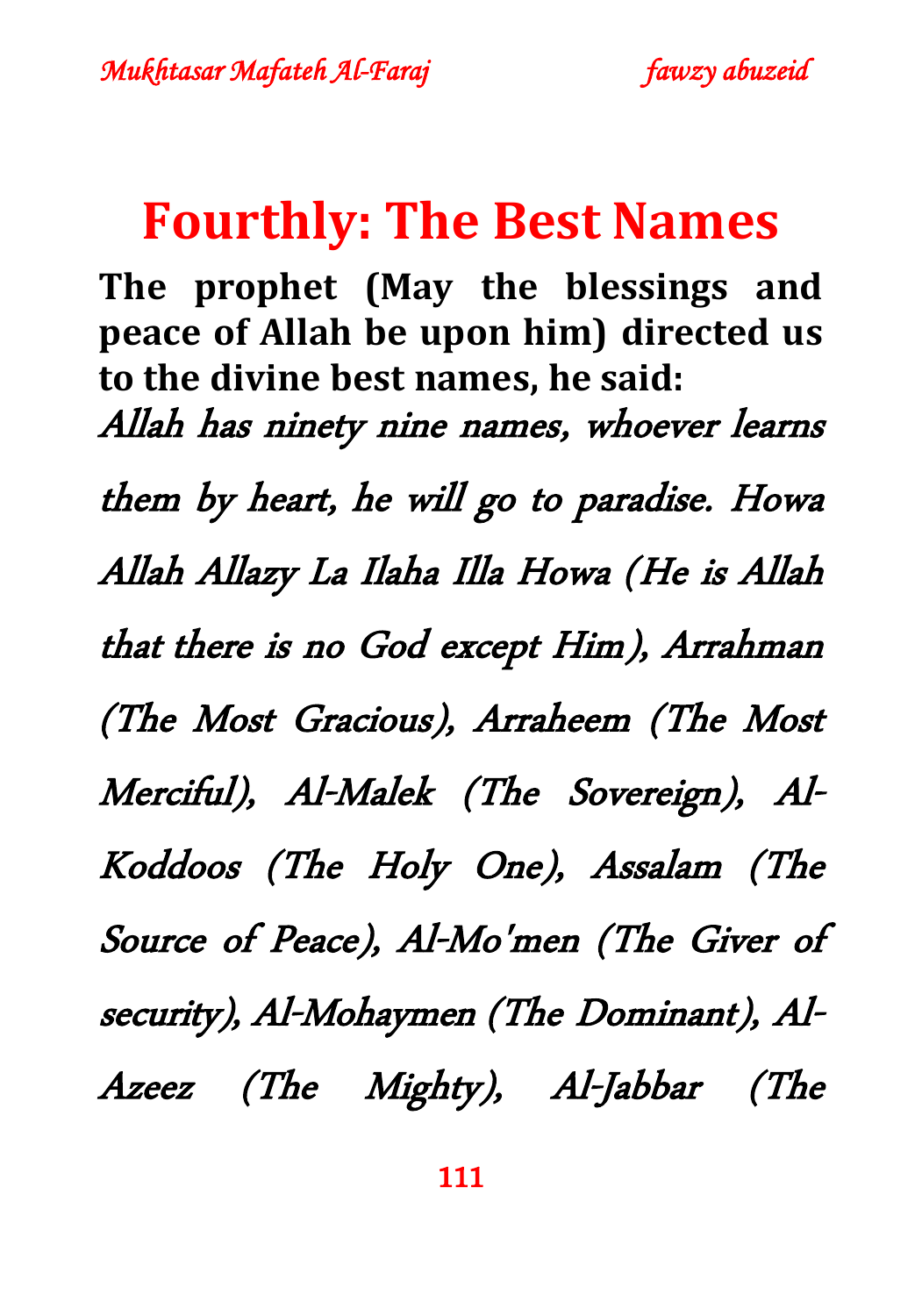Overpowering Lord), Al-Motakabber (The Self-Glorious), Al-Khalek (The Creator), Al-Bare' (The One who brings out things in a phenomenal way), Al-Mosawer (The Fashioner of shapes), Al-Ghaffar (The Exceedingly Forgiving), Al-Kahhar (The Almighty Lord), Al-Wahhab (The Generous Giver), Arrazzak (The Sustainer), Al-Fattah (The Greatest Judge), Al-Aleem (The All-Knowing), Al-Kabed (The Straitened), Al-Baset (The Extender), Al-Khafed (The Abaser), Arrafe' (The Exalter), Al-Mo'ezz (The Giver of Honor), Al-Mozell (The Giver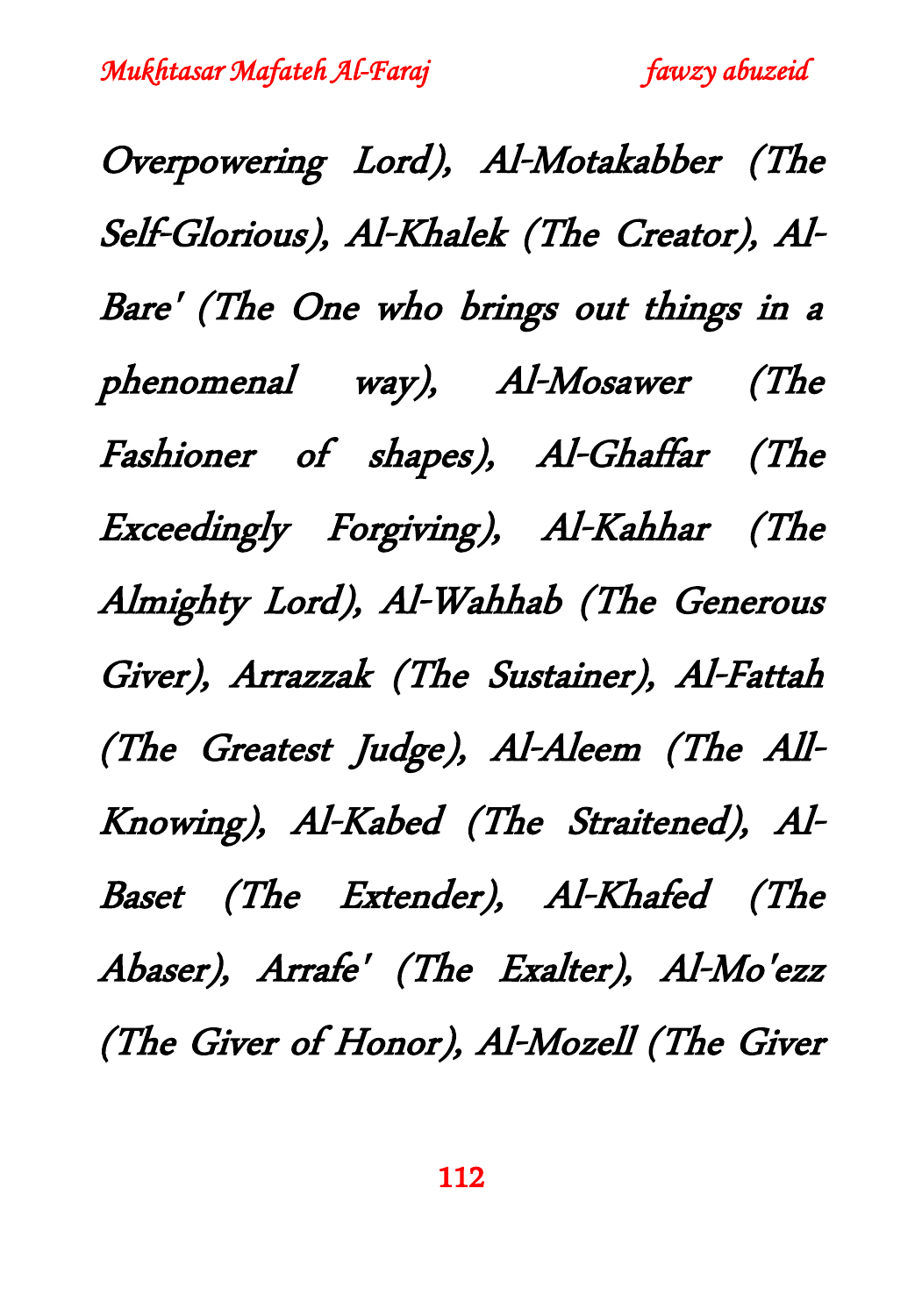of dishonor), Assamee'a (The All-Hearing), Al-Baseer (The All-Seeing), Al-Hakam (The Maker of Immutable Judgments), Al-Adl (The Source of balance and equality), Al-Lateef (The Benignant), Al-Khabeer (The All-Aware), Al-Haleem (The Clement), Al-Azeem (The Great), Al-Ghafoor (The Forgiving), Ashakoor (The Appreciator), Al-Aley (The Most High), Al-Kabeer (The Infinite), Al-Hafeez (The Protector), Al-Mokeet (The Distributer of due shares), Al-Haseeb (The Reckoner, Al-Jaleel (The Glorious), Al-Kareem (The Benevolent), Arrakeeb (The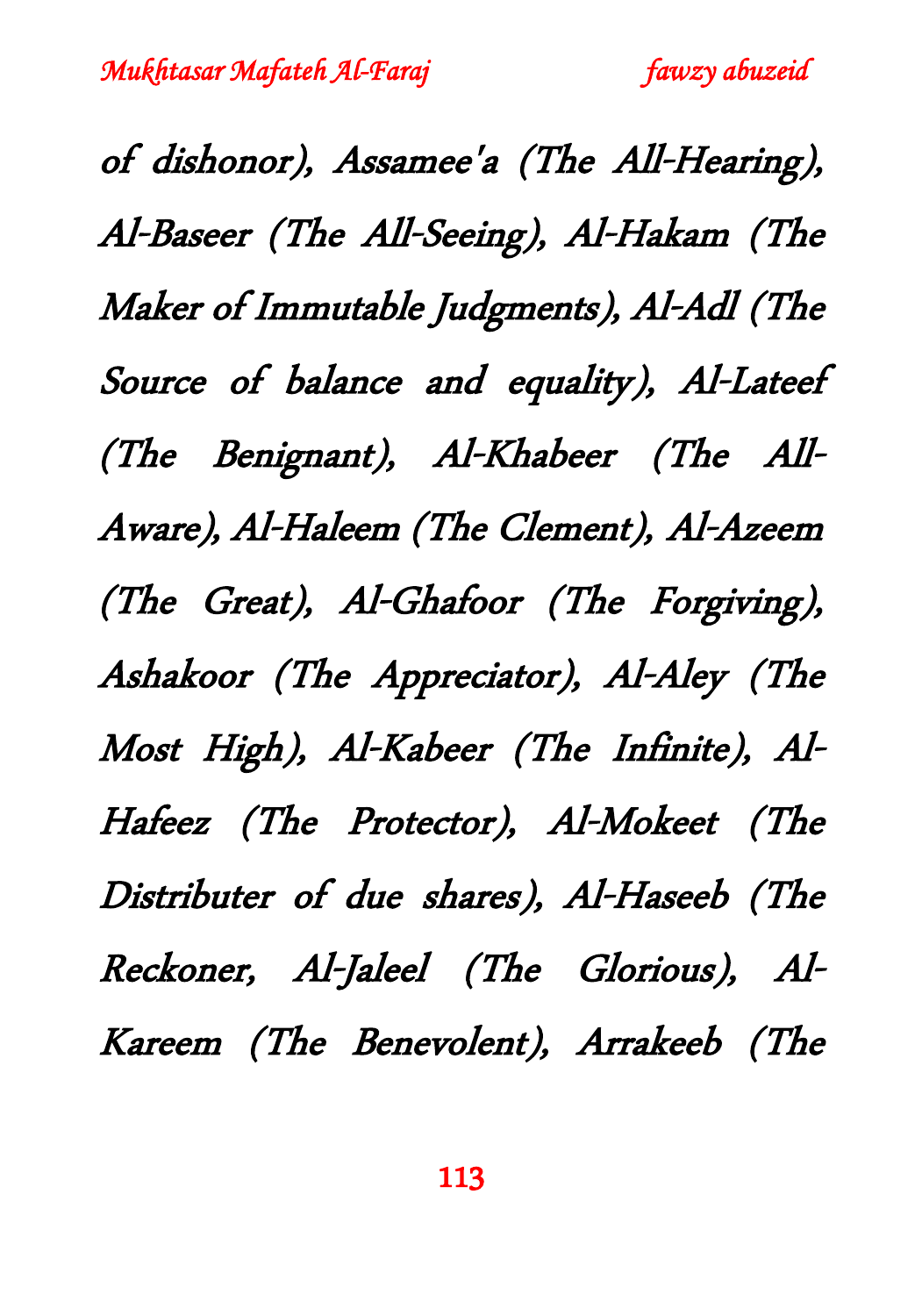Caretaker), Al-Mojeeb (The Answerer), Al-Wase' (The Lenient), Al-Hakeem (The Wise), Al-Wadood (The Most Loving), Al-Majeed (The Most Venerable), Al-Ba'eth (The Resurrecter of the dead), Ashaheed (The Omnipresent), Al-Hakk (The Truth), Al-Wakeel (The Provident), Al-Kawey (The Almighty), Al-Mateen (The Invincible), Al-Waley (The Patron), Al-Hameed (The Praiseworthy), Al-Mohsey (The Keeper of counts), Al-Mobde' (The Originator), Al-Mo'eed (The Re-Creator), Al-Moh'ye (The Giver of Life), Al-Momeet (The Giver of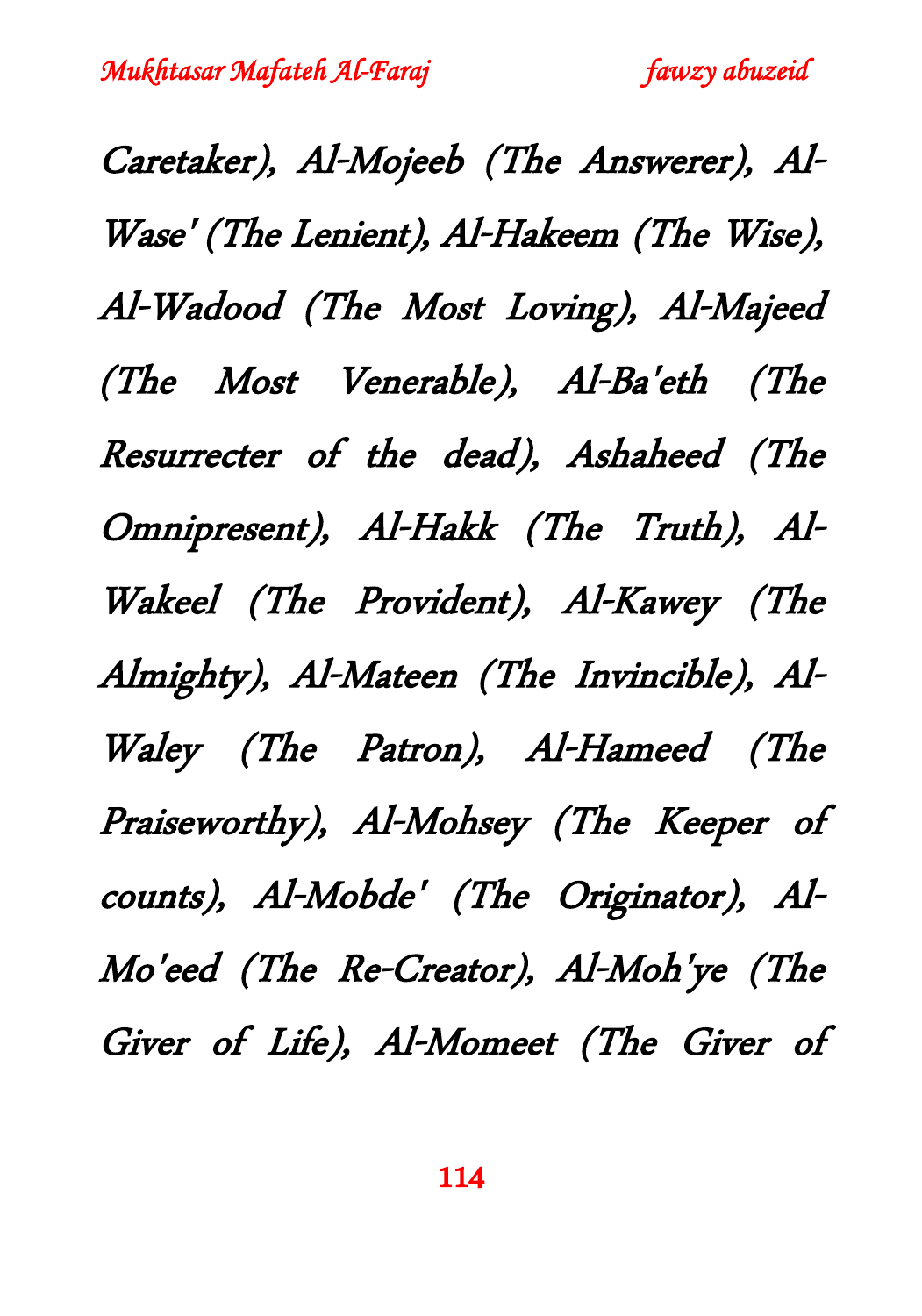death), Al-Hayy (The Everlasting), Al-Kayyoom (The Sustainer of life), Al-Wajed (The All-Perfect), Al-Majed (The All-Excellent), Al-Wahed (The One, The Unequalled), Assamad (The Free , from want), Al-Kader (The All-Powerful), Al-Moktader (The Omnipotent), Al-Mokadem (The One who causes advancement), Al-Mo'akher (The One who causes retardation), Al-Awwal (The First), Al-Akher (The Last), Azzaher (The Obvious), Al-Baten (The Latent), Al-Waly (The Exercising responsibility over all things), Al-Mota'aal (The Far above the attributes of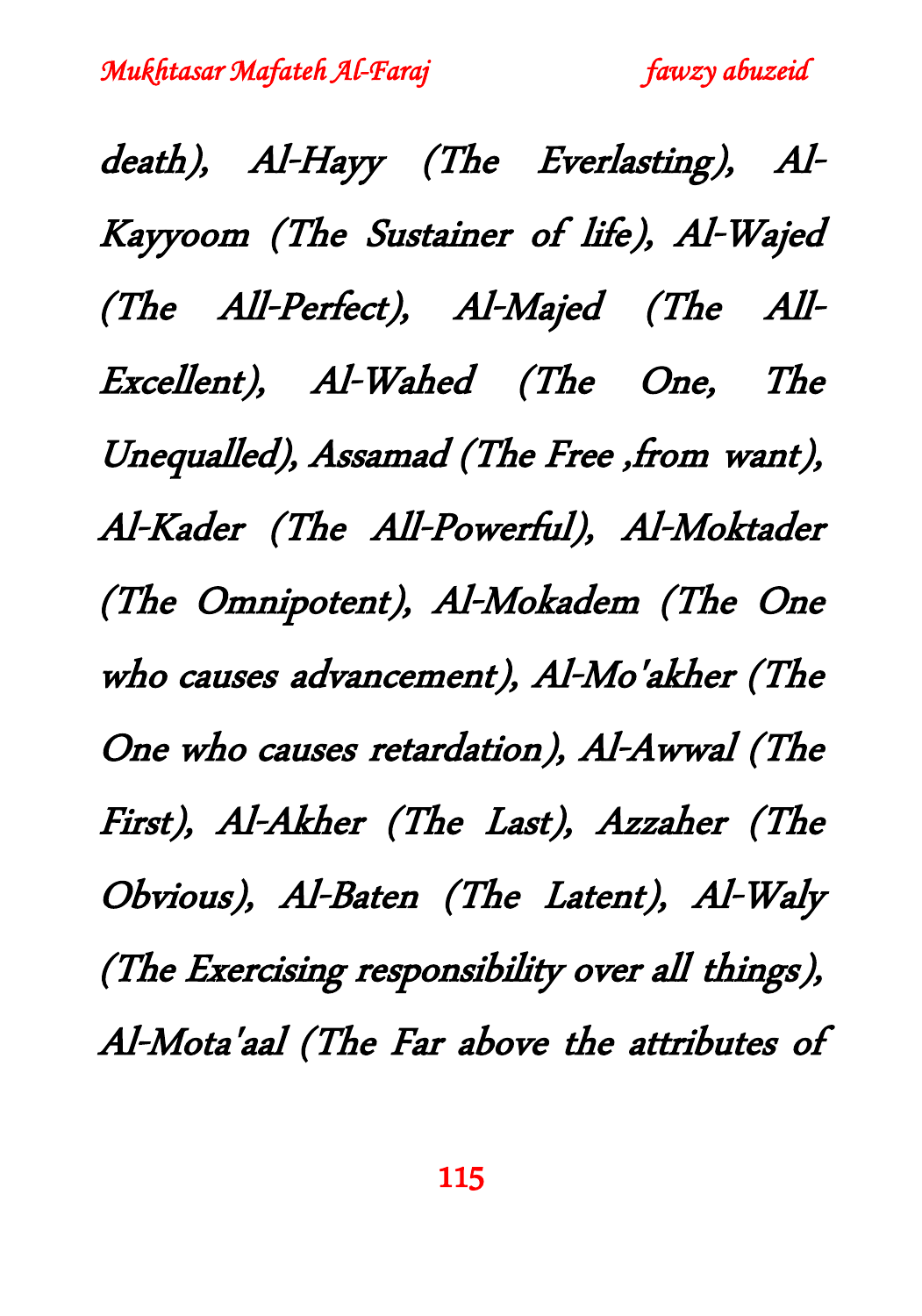all creation), Al-Barr (The Bountiful), Attawab (The Oft-Returning), , Al-Montakem (The Avenger), Al-Afoww (The Inclined to pardon sins), Arra'oof (The Kind), Malek Al-Molk (The Possessor of all sovereignty), Zul-Jalal Wal-Ikram (The Lord of Majesty and Bounty), Al-Mokset (The Just), Al-Jame'a (The Assembler), Al-Ghaney (The Free from need), Al-Moghney (The Supplier of means to others), Al-Mane'a (The Hinderer), Addarr (The One who can cause loss), Annafe'a (The One who confers benefits), Annoor (The Light), Al-Hady (The One who grants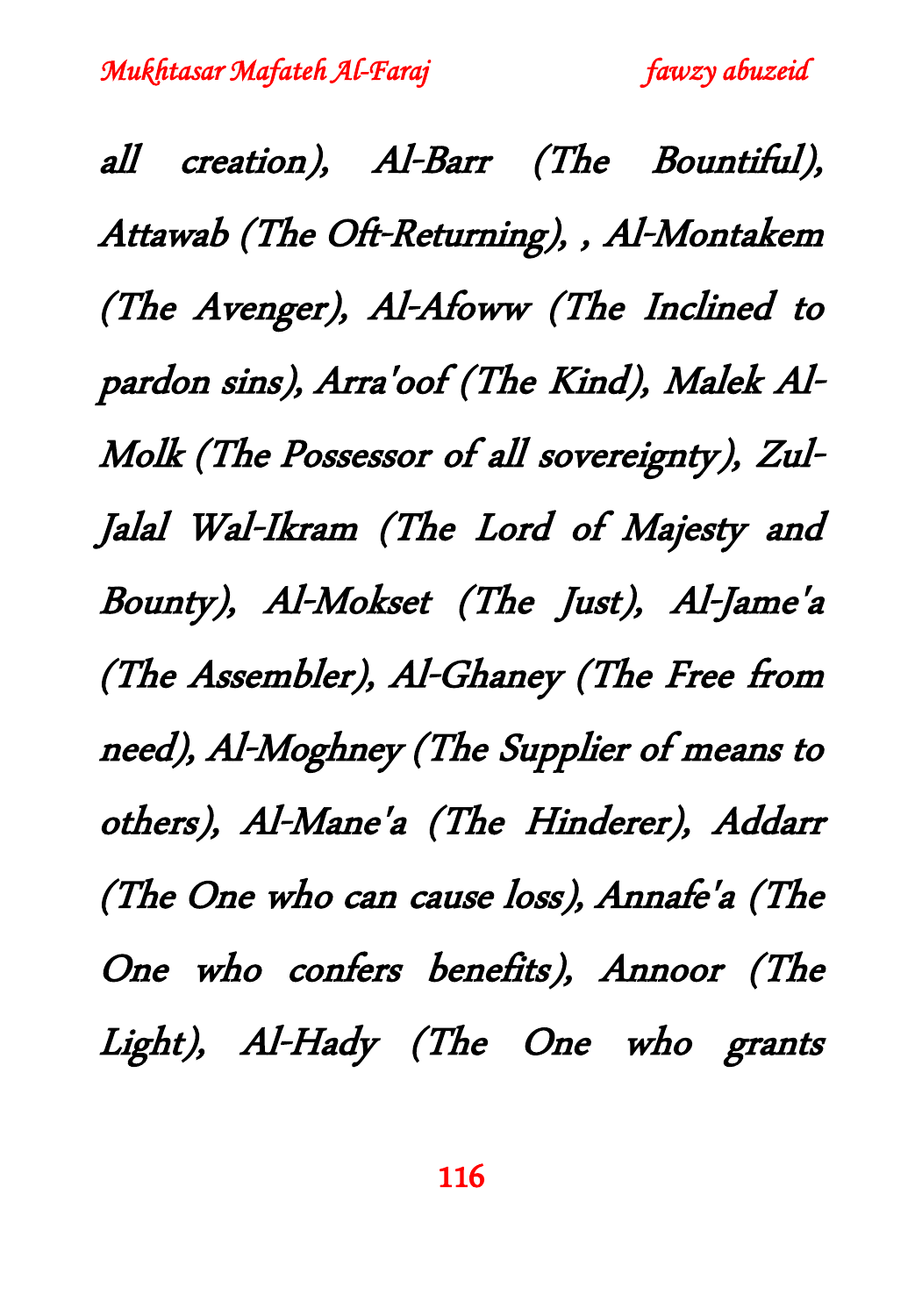guidance), Al-Badee' (The Deviser), Al-Baky (The Eternal), Al-Wareth (The Inheritor), Arrasheed (The One who guides into the path of virtue), Assaboor (The Most Forbearing).

**Narrated by Attermedhy after Imam Ali (May Allah honors his face) and also narrated after Abi-Horayrah (May Allah be pleased with him).**

### **Supplicating by the greatest name of Allah**

**Some righteous people think that it is: The Everlasting The Sustainer of life, because the prophet (May the blessings and peace of Allah be upon him) said as it was narrated by Ibn-Maja, Al-Hakem**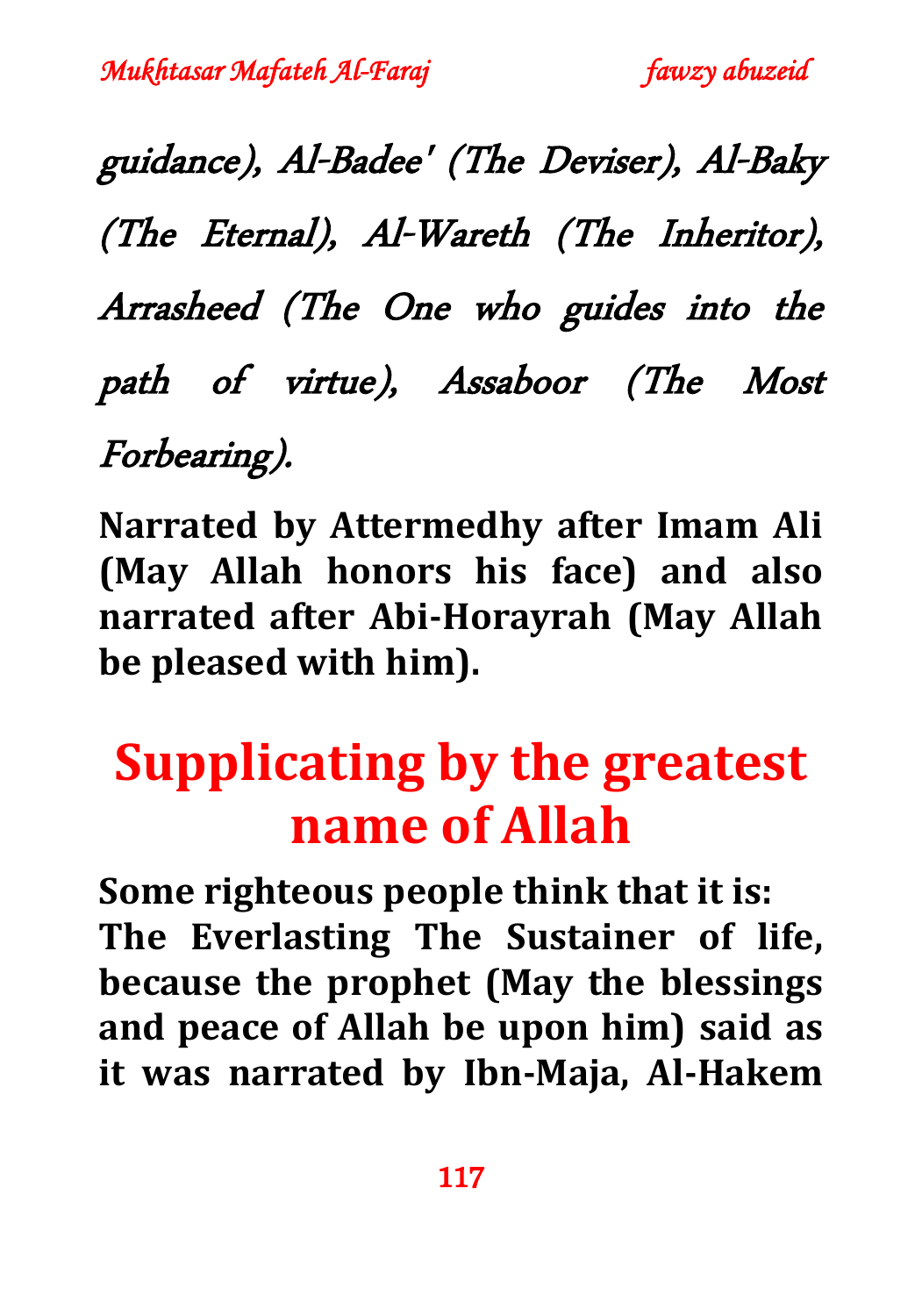**and Attabarany after Abi-Omama Al-Bahely (May Allah be pleased with him):** {The greatest name of Allah which when invoked surely leads to the acceptance of prayer is in three Surats in the Koran, Al-Bakarah, Ala-Imran and Taha.}

**Al-Kosheiry narrated after one of the righteous people that he said:** 

**The greatest name of Allah is that what you invoke when glorifying Him and when your heart is only remembering Him, if you invoke in such condition, you will be answered whatever of the names you use in your invocation, as Allah says:** (Or, Who listens to the (soul) distressed

when it calls on Him.) **It is not the matter** 

**of who knows the greatest name but who the greatest name himself is.**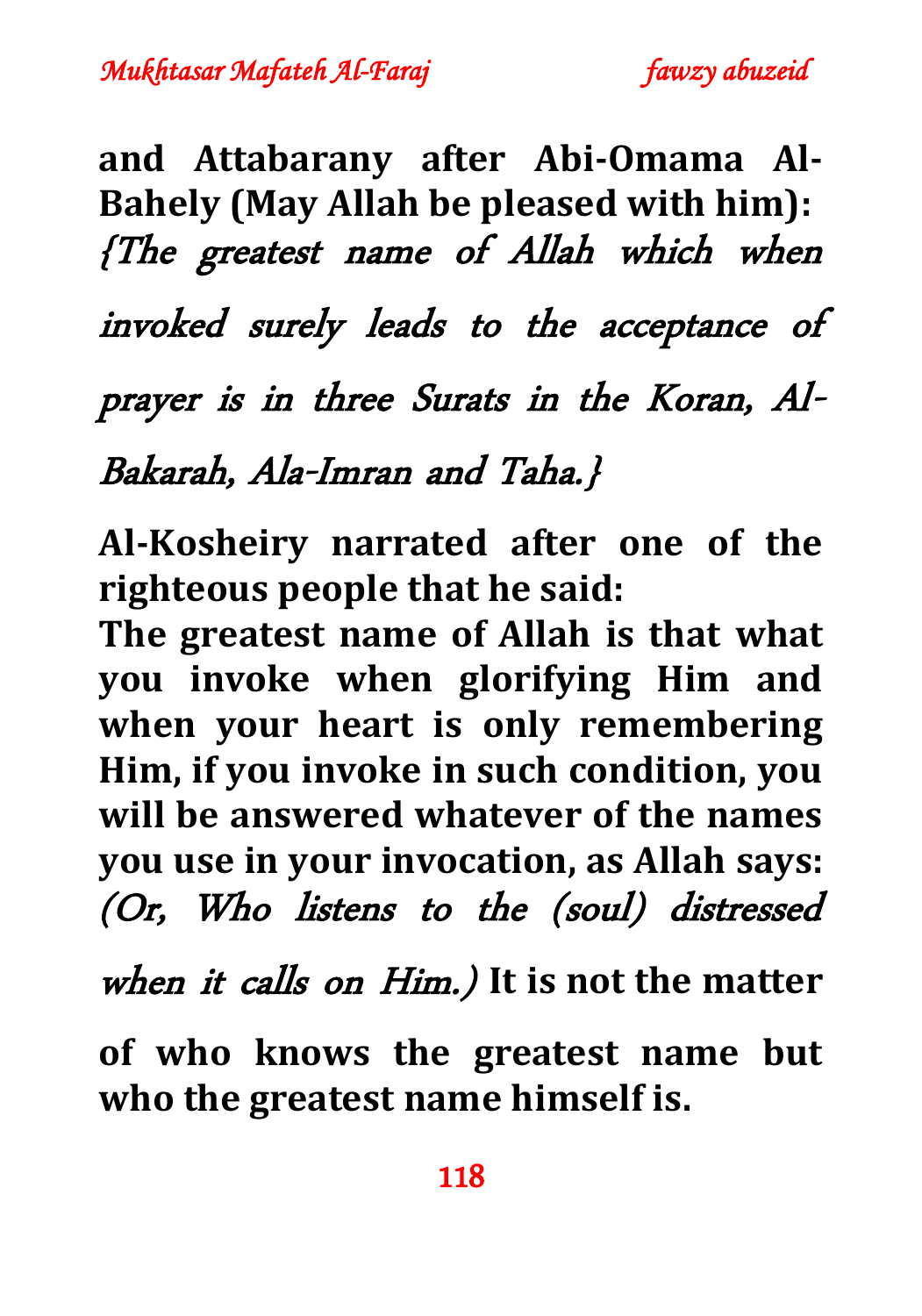# **His majesty name Al-Lateef (The Benignant)**

**Attabarany narrated in Al-Awsat after Abi-Horayrah (May Allah be pleased with him) that the messenger of Allah (May the blessings and peace of Allah be upon him) said when he told Ja'far Ibn-Abi-Taleb to go to Ethiopia, he saw him off and told him these words:** {Oh Allah,

have mercy upon me and facilitate every hardship, as facilitating hardships is easy for You, I beg You for easiness and tolerance in life and the hereafter.}

**It was said that before Anas entered to Al-Hajaj, he supplicated Allah by these words:**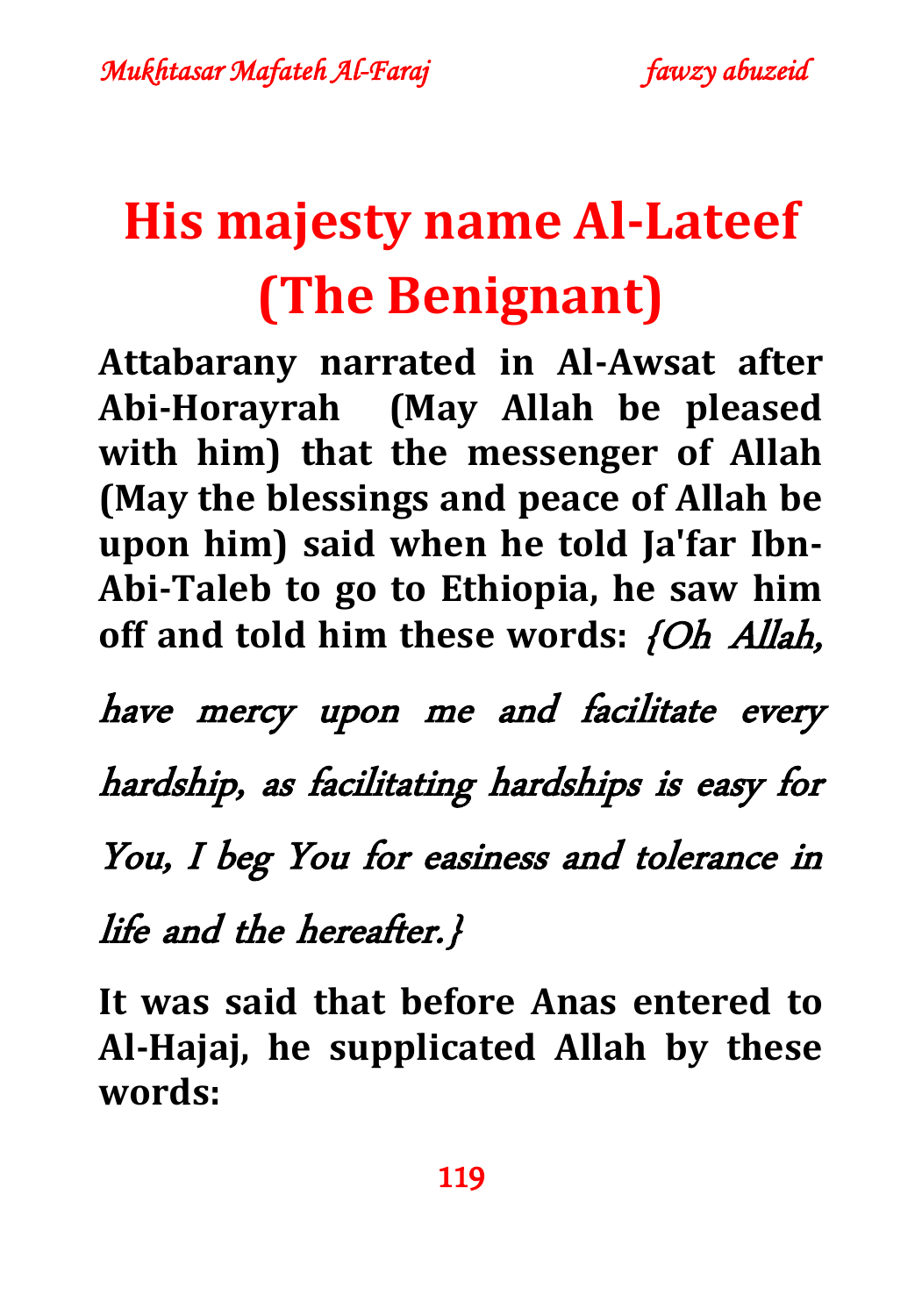

**I ask You Oh You The Benignant before every benignant, You are The Benignant after every benignant, Oh You are The Benignant in creating the heavens and the earth, I ask You by Your benignity in creating the heavens and the earth to bestow Your benignity over me in Your hidden benignity and from Your hidden benignity, You said and You always say the truth:** (God is fully aware of all His

creatures; He provides for whomever He

wills. He is the Powerful, the Almighty.) **You** 

**are The Benignant The Benignant (twenty times) When he said this when he was going to him, Al-Hajaj stood for him and respected him, he asked him to sit close and granted him after he had warned him and intended to kill him.**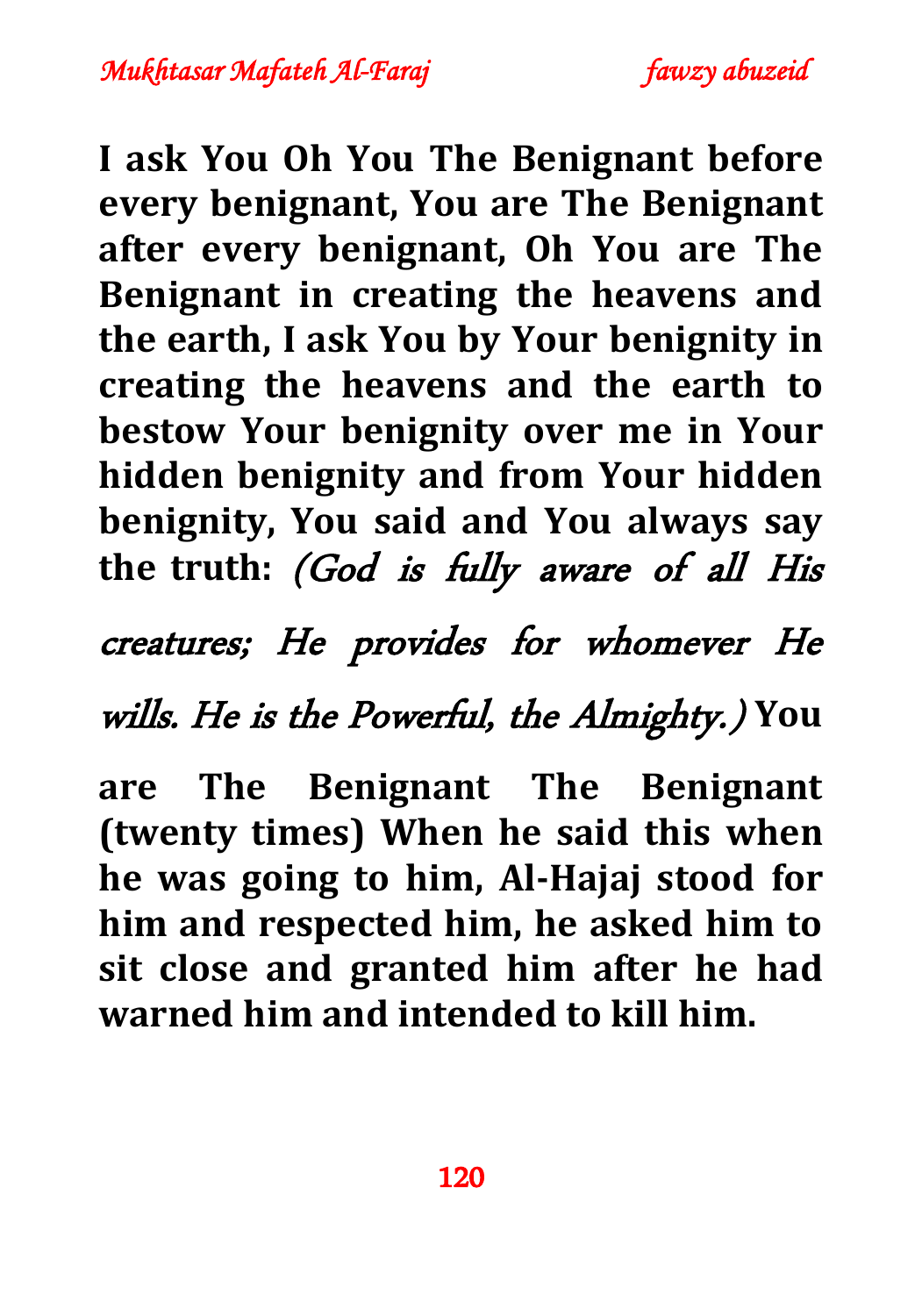# **Fifthly: Invocating Allah by him** (May the blessings and peace of Allah be upon him)

### **And by praying upon him**

**Scholar sir Taher Ibn-Mohammed Hashem Ba-Elwy mentioned in his book Majma' Al-Ahbab (the collection of lovers), when mentioning the biography of Imam Abi-Eesa Attermedhy the author of Assonan:**

{That he saw his Lord in his dream and asked Him what keeps his belief until his death, He said: He said to me: Say after the two prostrations of dawn and before the prayer of Sobh (morning):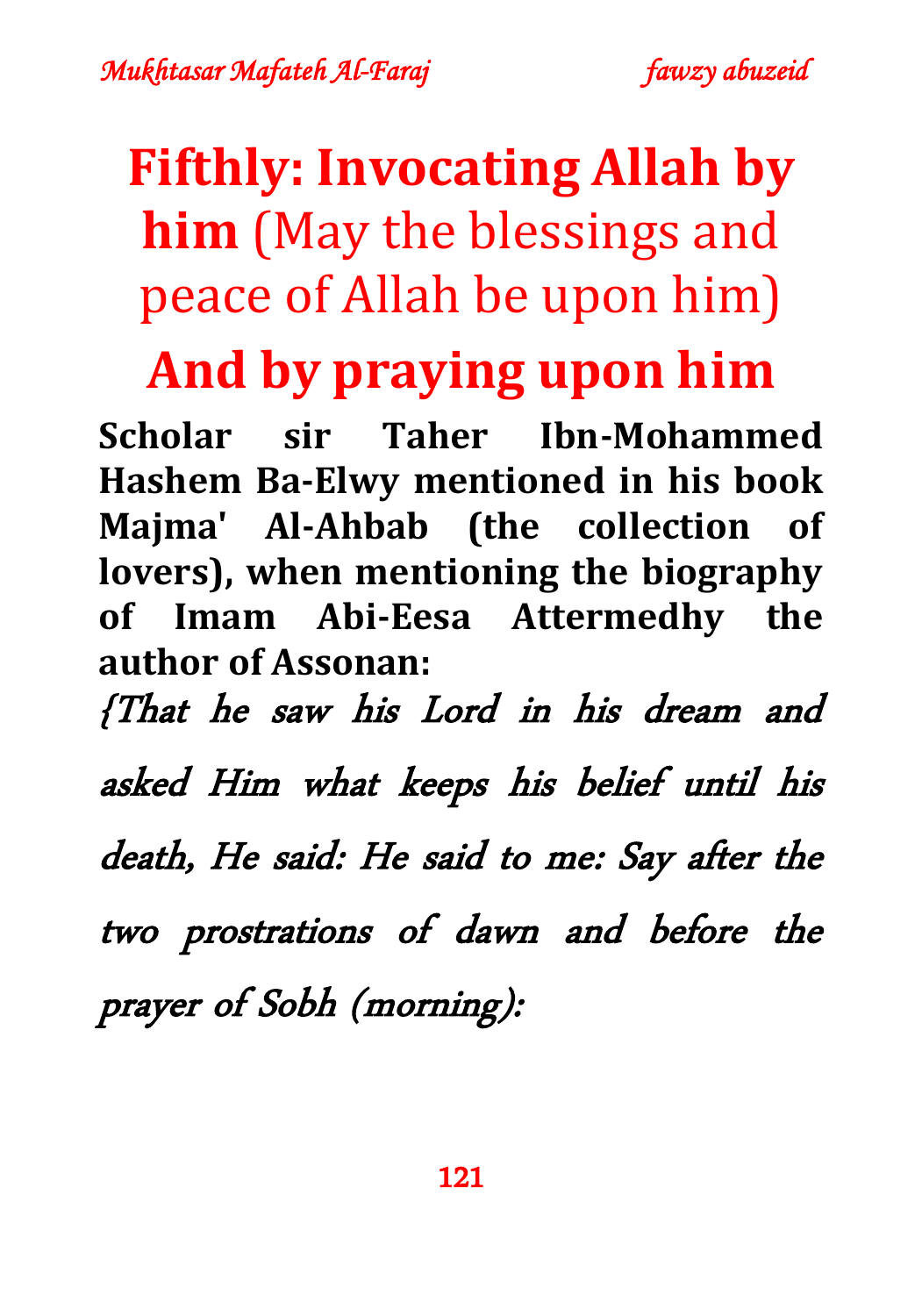Oh my God By the dignity of Al-Hassan and his brother, his grandfather and his children, his mother and his father, save me from my distress, Oh The Everlasting, The Sustainer of life, The Lord of Majesty and Bounty, I beg You to give life to my heart by the light of knowing You, Oh Allah, Oh Allah, Oh Allah, Oh The Most Merciful of all the merciful ones.}

**Sheikh Annabahany (May Allah be pleased with him) mentioned in his book Shawahed Al-Hakk (the evidences of truth) this supplication after one of the righteous people:**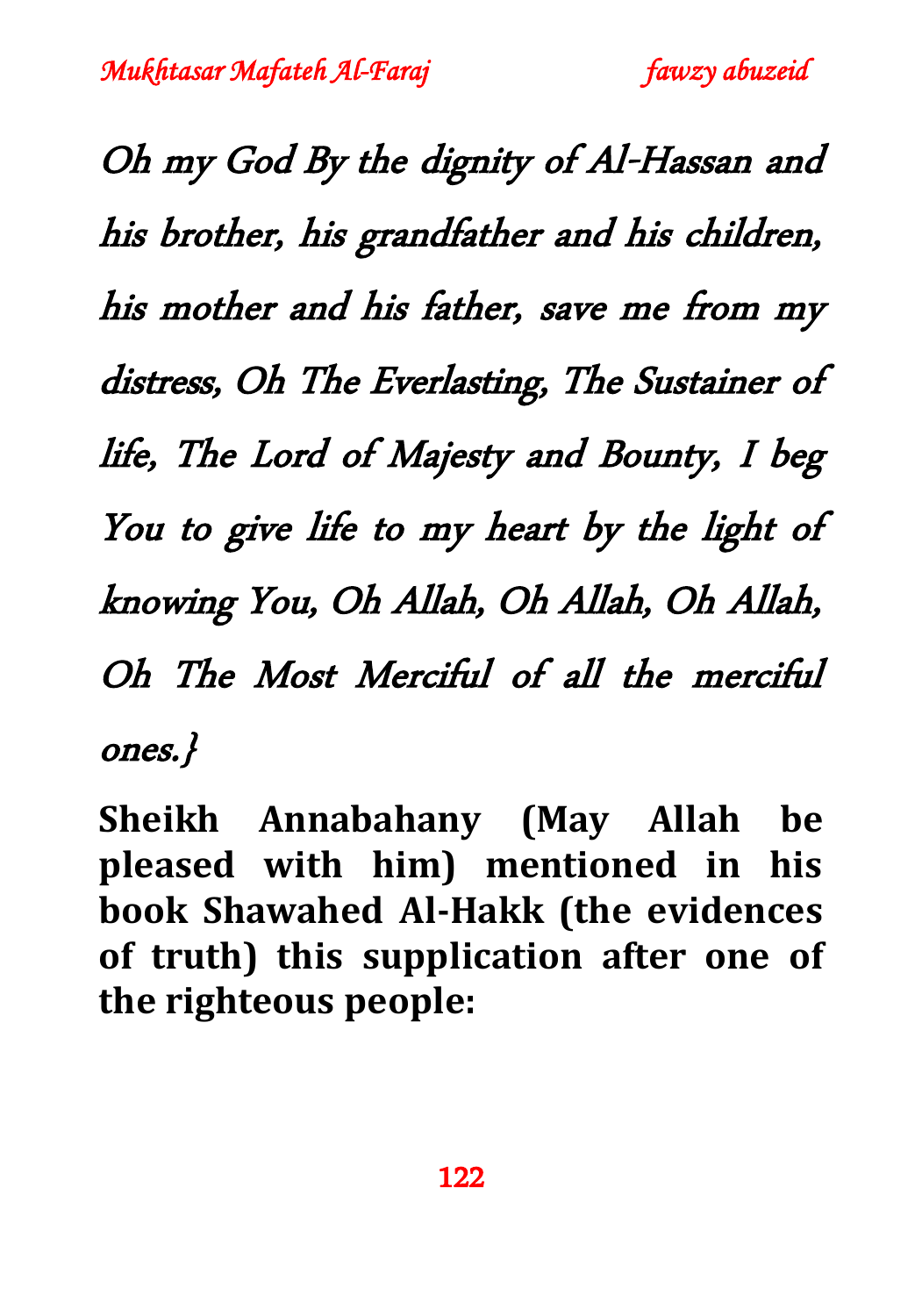**{**Oh Allah The Lord of Ka'ba and its builder, Lord of Fatimah and her father, her husband and her children, lighten my sight and my insight, my secret and my intention. He said: This supplication was tested to lighten sight.}

# **Ancestors supplicate Allah by his messenger**

# (May the blessings and peace of Allah be upon him)

**Assamhoody narrated after Ja'far Ibn-Mohammed Al-Baquer after his father after his grandfather (May Allah be pleased with them all) that the prophet (May the blessings and peace of Allah be upon him) said to Ali Ibn-Abi-Taleb (May Allah honor his face and be pleased with him):**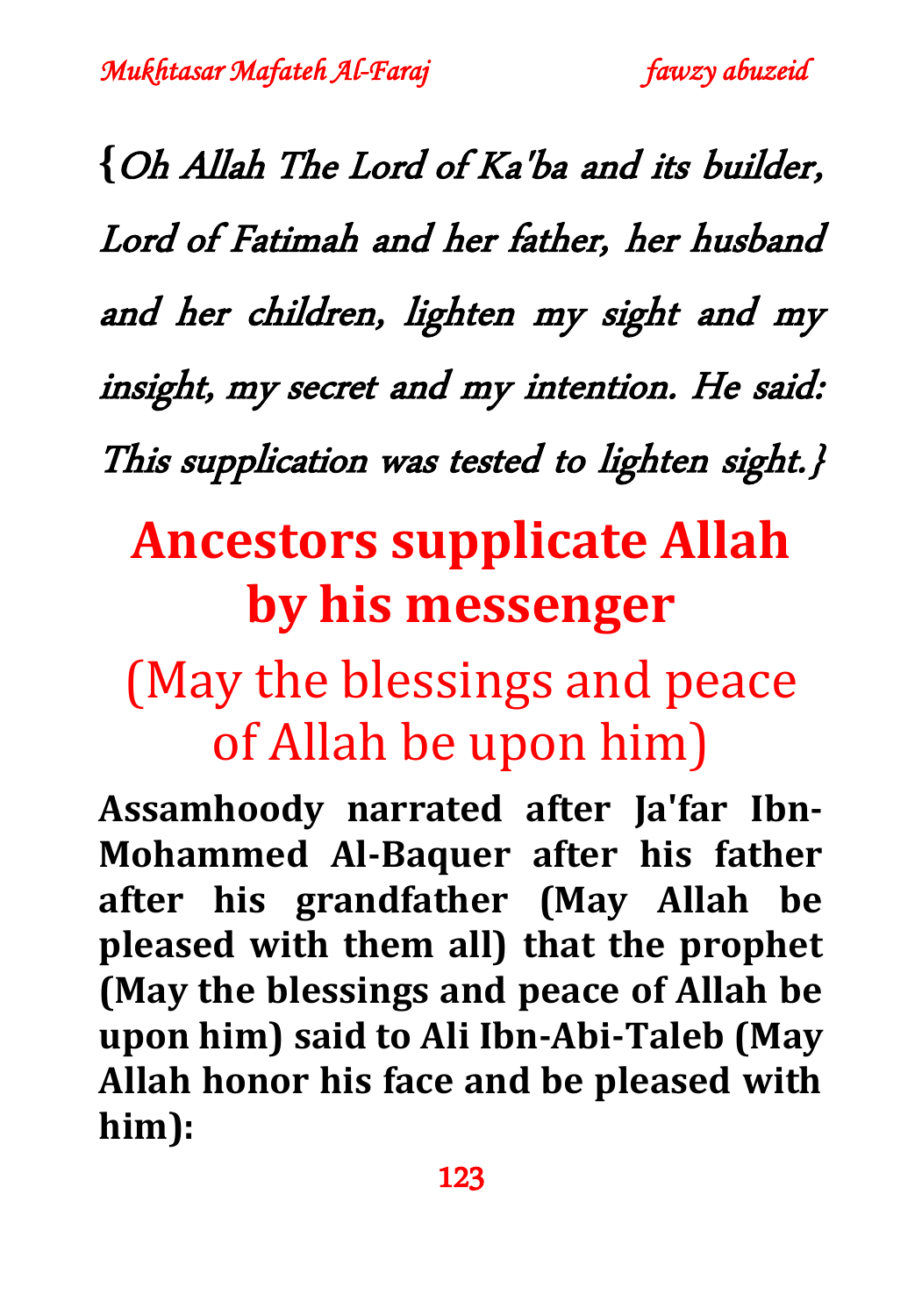{If you face a hardship, say: Oh Allah, bless upon Mohammed and upon his family, Oh Allah, I ask You by the dignity of Mohammed and his family to suffice me the evil of what I fear and caution.}

# **Dispelling grieves by mediating by the beloved**

**Among the best things we tried in this respect, and Allah always dispels our grieves immediately whenever we face a hardship:**

 **1- Oh The Everlasting, The Sustainer of life, there is no God except You, I appeal for Your mercy, help me and support me, don't leave me to my desires for a twinkle of an eye or less or more and**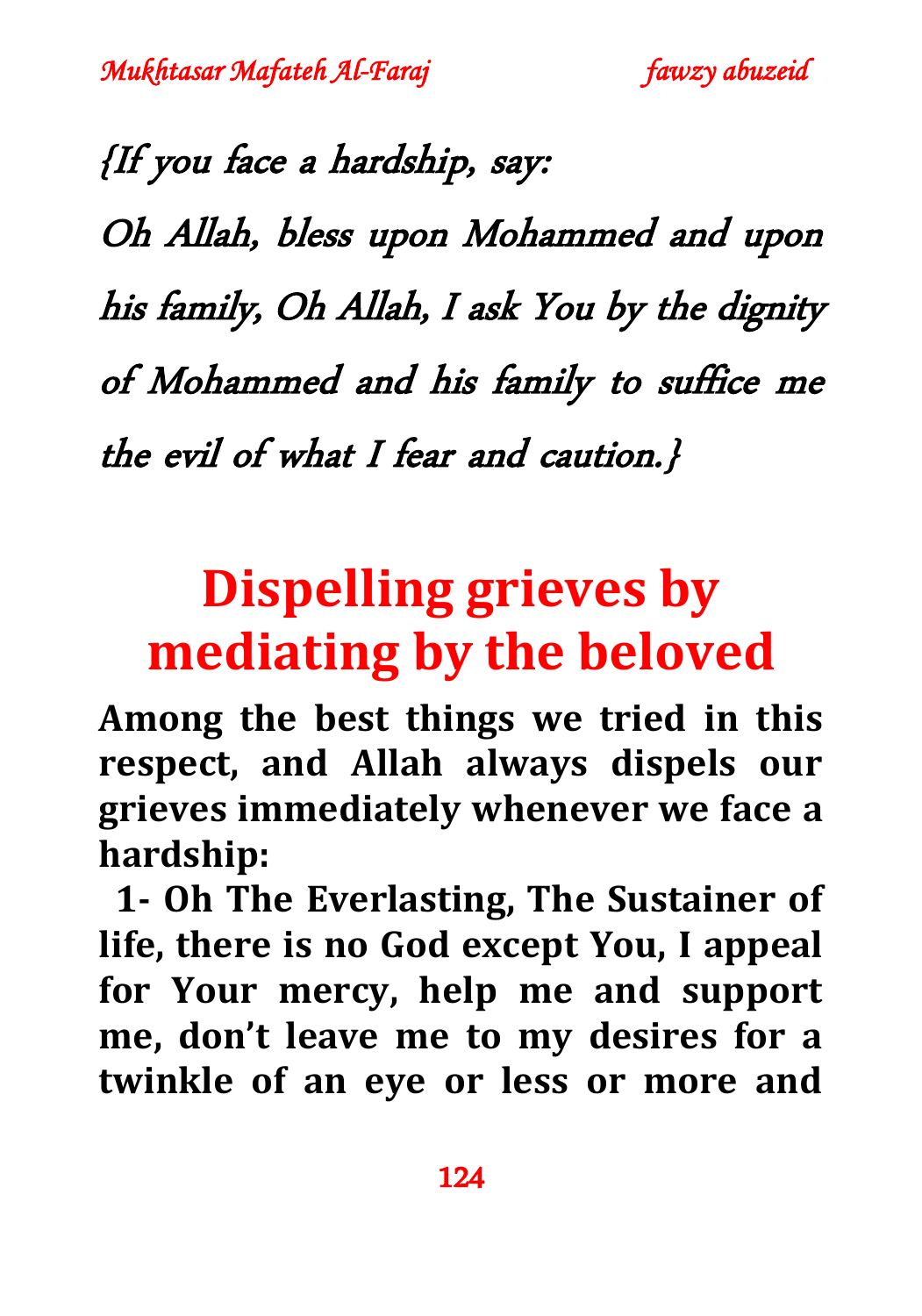**reform all my statuses, Oh Lord of all creatures.**

 **2- I am in the protection of the dignity of the messenger of Allah (May the blessings and peace of Allah be upon him).**

 **3- You are my mediator, I lack doing more trials, dispel my grieve, help and support me oh my sir messenger of Allah, oh Allah, You can dispel it and every great hardship, drive away what we suffer oh Allah.**

 **4- Oh Helper, help us and send away our distress.**

 **5- Oh The Obvious, The Most High, show us Your evident beauty (support). You should repeat each one of these one hundred tomes in the morning after the Morning Prayer and one hundred times in the evening after the sunset prayer.**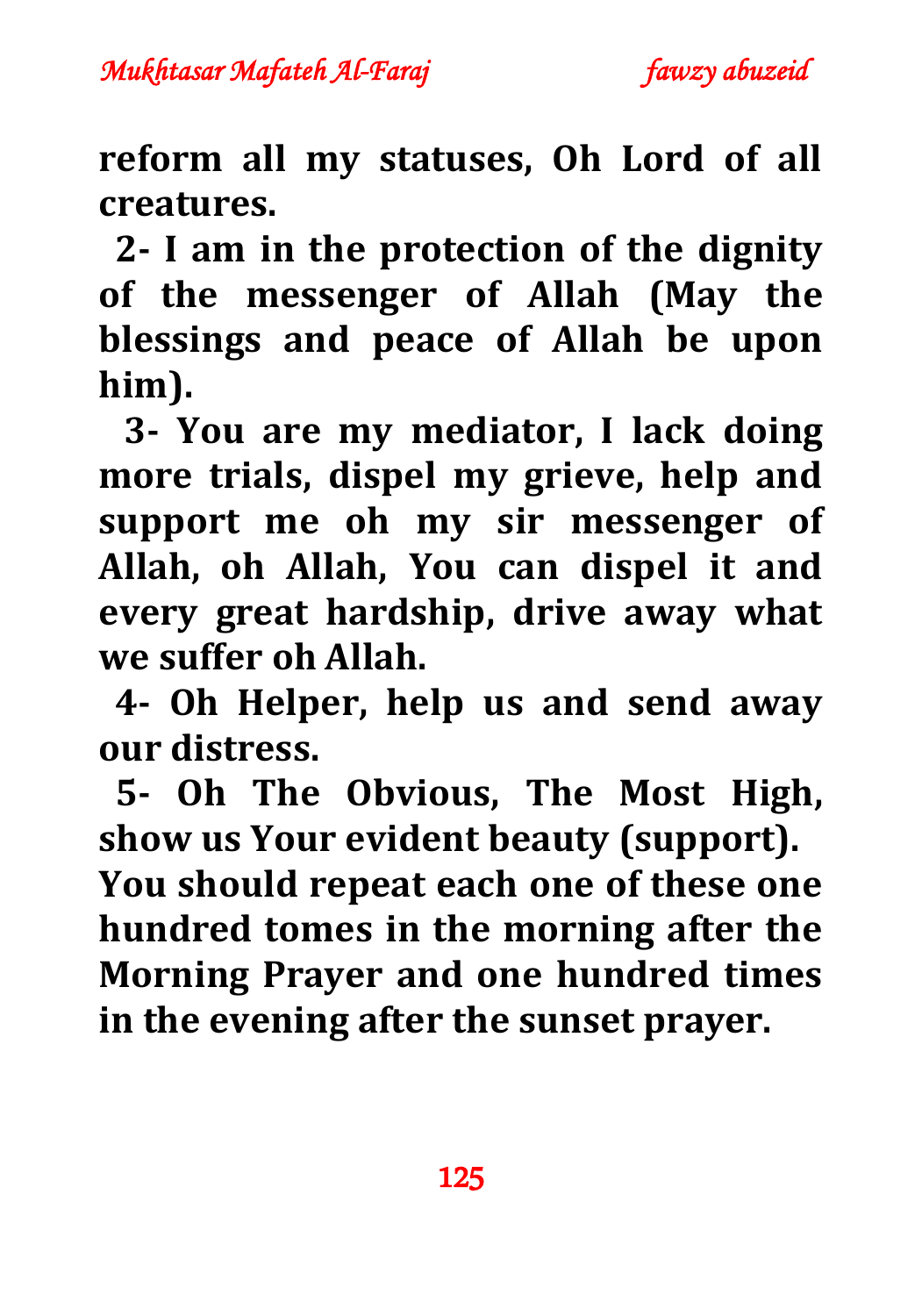

# **Blessed forms of praying upon the prophet**

(May the blessings and peace of Allah be upon him)

# **The form of my sir Abel-Abbas Al-Morsey**

(May Allah be pleased with him) **Oh Allah, bless upon our sir Mohammed as the value of Your love to him, by his dignity to You, send away what we suffer from, oh my God, I don't ask You to stop predestination but I ask You to be benignant in it.**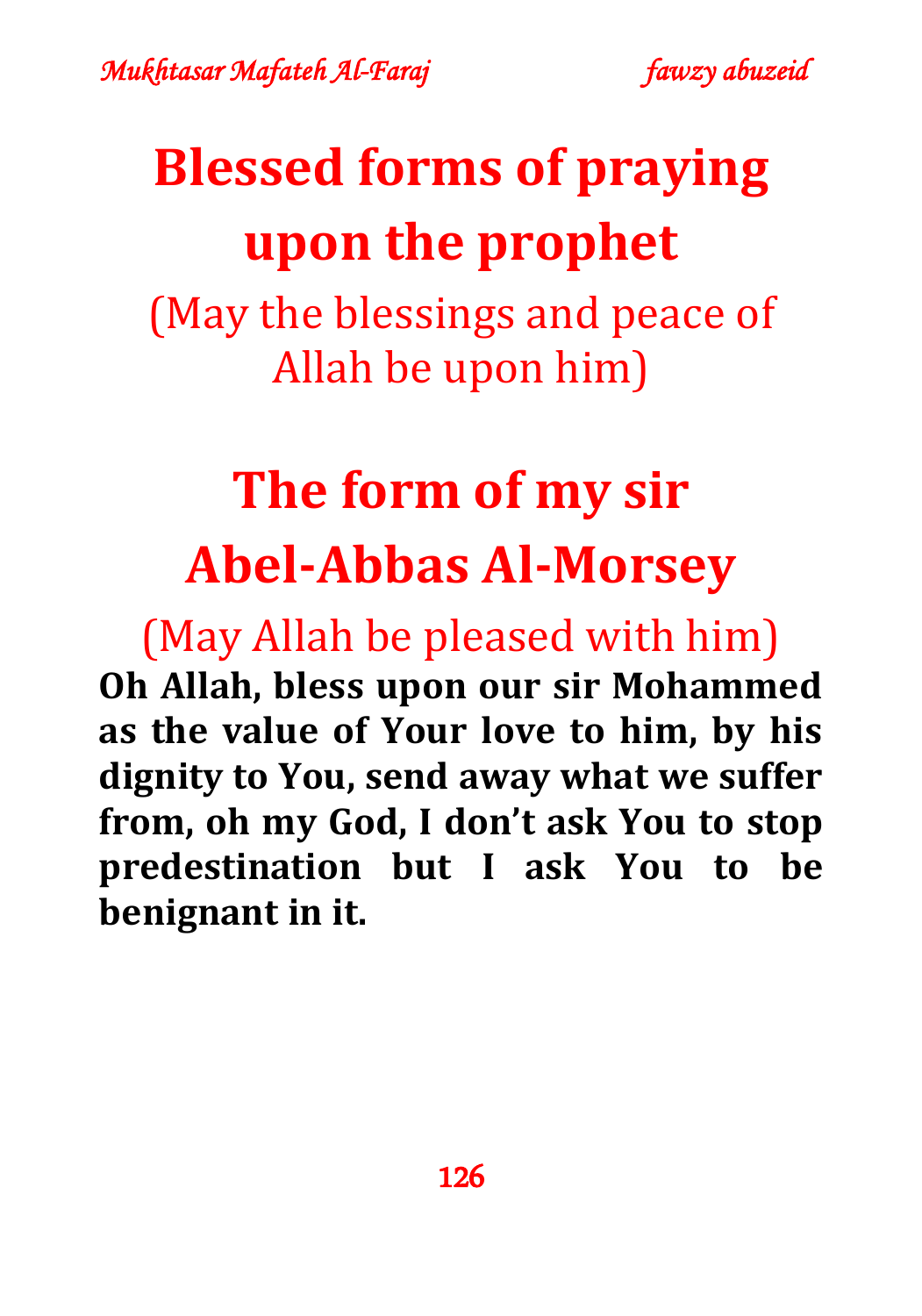# **The form of their Excellency the Shazeleya**

**Oh Allah, have Your pray, Your peace and Your blessings upon our sir Mohammed, upon his family and upon his companions in a way that unfasten knots, dispel anguishes, send away harms, make difficult matters easy, a prayer that satisfies You and satisfies him and makes You satisfied with us, oh Lord of all creatures.**

# **The form of Imam Abul-Aza'em**

### (May Allah be pleased with him)

**Oh Allah, have Your pray and peace upon our sir Mohammed and upon his family, grant us the good and send the devil away from us, save us and heal us oh Lord of all creatures.**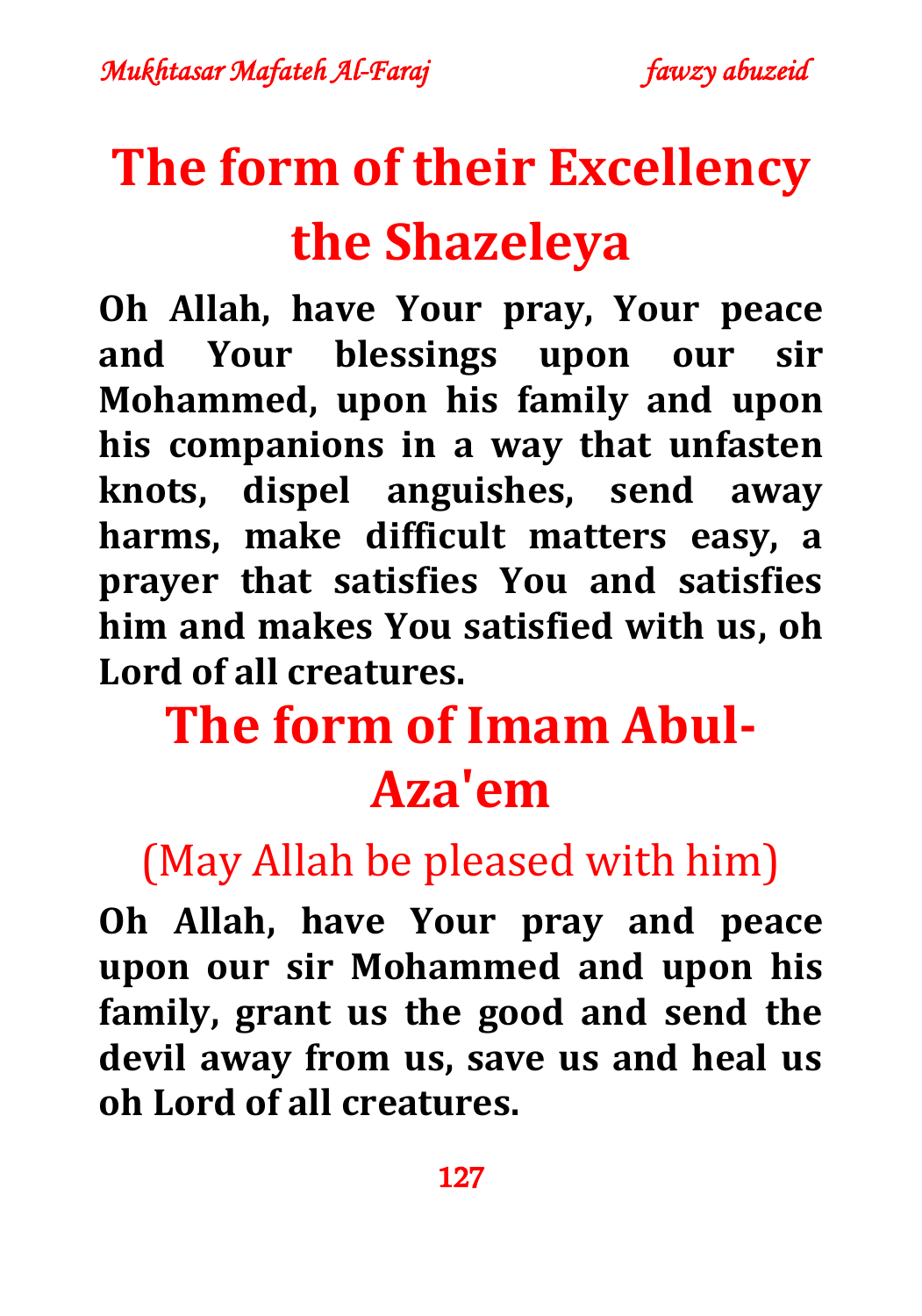### **Among the best invocations**

**It was said:**

**Oh prophet of guidance, it's so hard for me and you are dependable for what I hope from you. Ask my creator to dispel my grieve as He is the one who can do.**

# **Another one is truthful when he said:**

**Allah has a lot of hidden benignity; it is even hidden from the recognition of intelligent people. You always see prosperity come after hardship, it sends away the grieve of a sad heart. You sometimes see something sad in the morning but soon you see happiness in the evening. If you face difficulties one day, you should trust (Allah) The One, The Unique and The Most High. Make the prophet your mediator, everyone who invocate by him will be accepted.**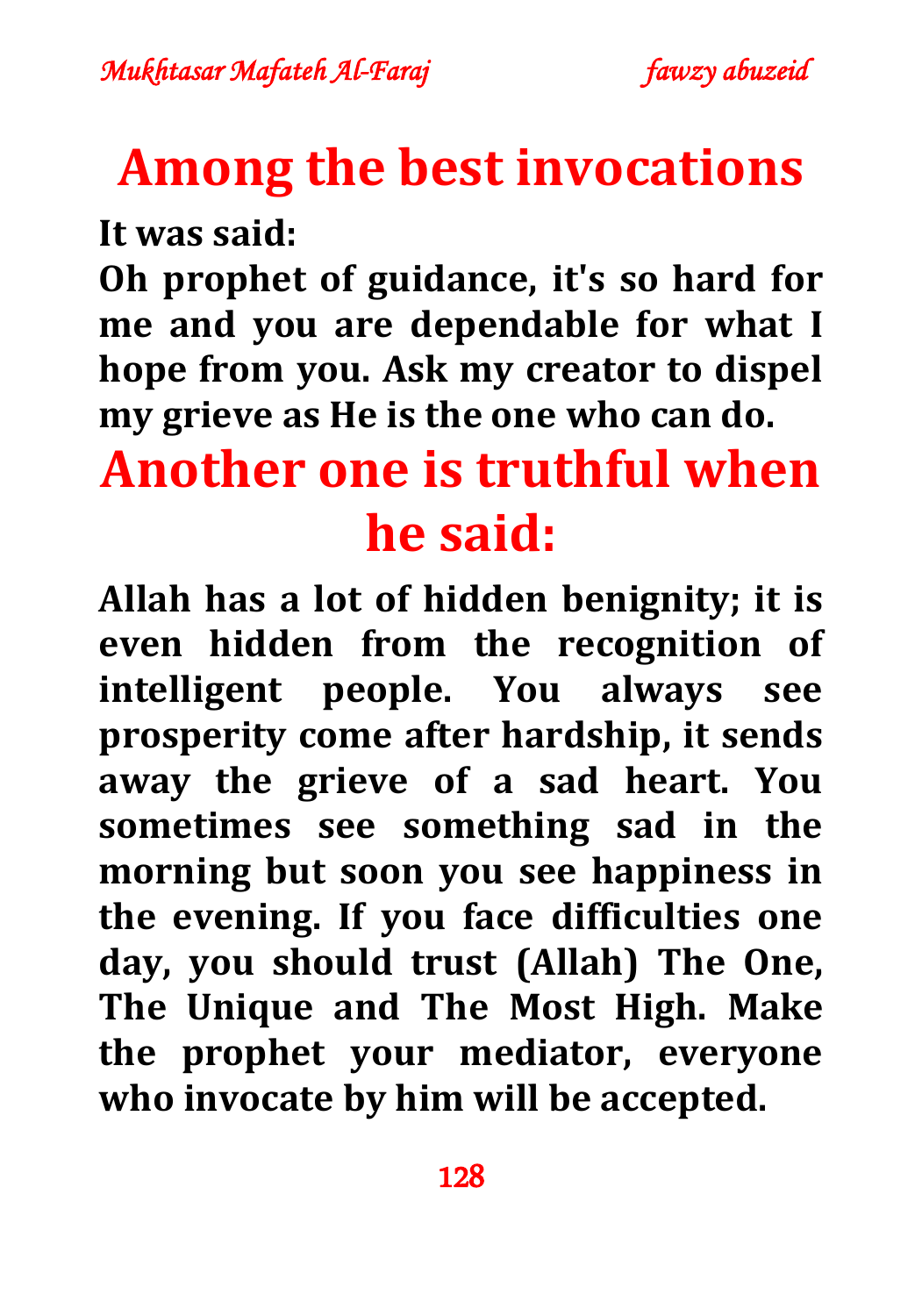# *The Author in lines*

NAME: **Fawzy Mohammed Abu-Zeid.**

DATE OF BIRTH: **18 / 10 / 1948.**

PLACE OF BIRTH: **Al-Jommeiza / Al-Santa / Gharbeya.**

QUALIFICATION: **License of Dar Al-Oloom / Cairo University / 1970.**

**OCCUPATION: General Director Gharbeya Educational Governorate.** 

#### **ACTIVITY:**

 **1- Head of Daawa Ila Allah General Association / A.R.E. announcement number 224, headquarters: 114, 105 ST. Hadaek Al-Maady, Cairo. Branches all over A.R.E.**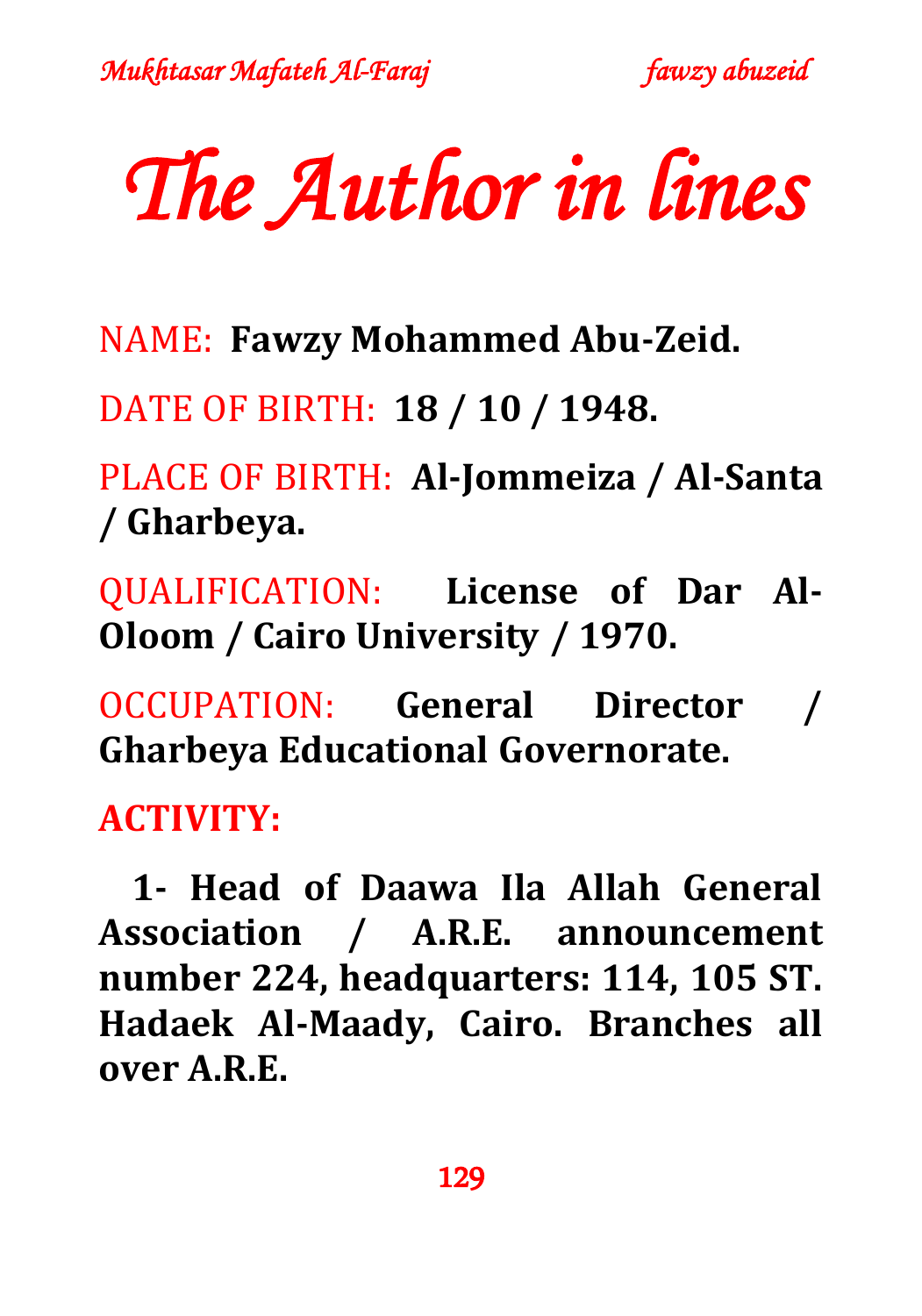**2- He cruises all over Egypt to prevail Islamic call and for the revival of manners by wisdom and fair preaching.**

 **3- In addition to the Islamic writes to revive the Islamic glory.**

 **4- In addition to recorded tapes and other means of multimedia for his sermons and meetings on tapes and CDs.**

 **5- Also through his internet site: [www.fawzyabuzeid.com](http://www.fawzyabuzeid.com/)**

#### **HIS CALL:**

 **1- He calls to discard fanaticism and disagreement among Muslims, for collecting Muslims, the revival of the spirit of Islamic brotherhood and throwing away envy, spite, selfishness and other diseases of the soul.**